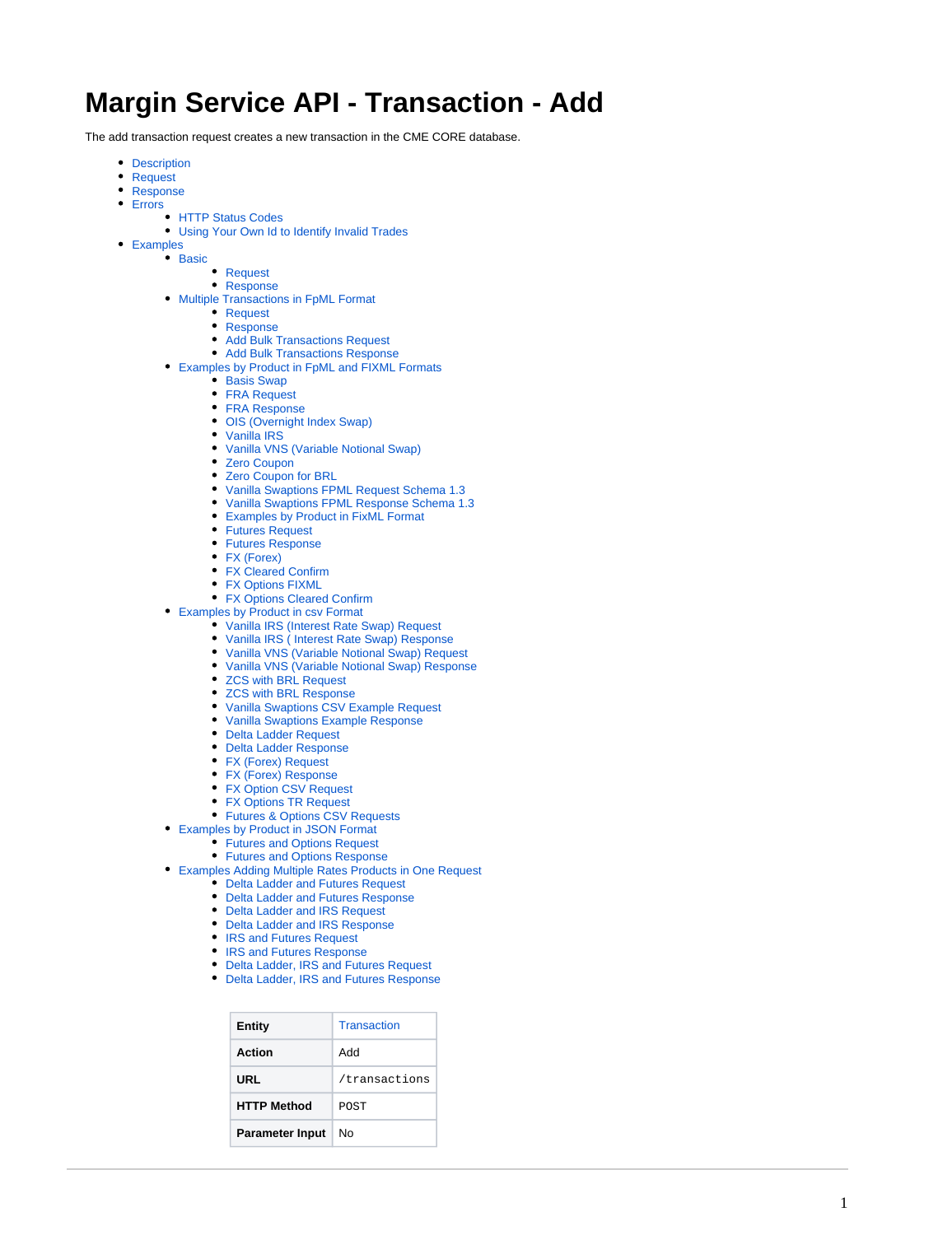| <b>XML Input</b>       | Yes |
|------------------------|-----|
| <b>Multiple Output</b> | N٥  |
| <b>Synchronous</b>     | Yes |

# <span id="page-1-0"></span>**Description**

This request allows the Client to add or create a new transaction in CME CORE. The Client must submit the required attributes (specified below) for a new transaction, then the server validates the request. If the request is invalid, the server returns a status and an error message/code and if the request is valid, an internal identifier for the request along with the status are returned.

Multiple transactions can be added within one message. If processingMode="COMPLETE" then all transactions must pass validation, or none will be added. If processingMode="PARTIAL" then transactions that are invalid will not be added, but any valid transactions will be unaffected. Should this happen, the response will have have /transactionRpt@status="SUCCESS\_WITH\_ERRORS" and /transactionRpt/transaction /error@code and /transactionRpt/transaction/error@msg present for each transaction that failed.

## <span id="page-1-1"></span>**Request**

| <b>XPath</b>                                 | Name                      | Type                        | Required | <b>Notes</b> |
|----------------------------------------------|---------------------------|-----------------------------|----------|--------------|
| /transactionReq@reqUserId                    | <b>Requesting User ID</b> | <b>String</b>               | No       |              |
| /transactionReq@processinqMode               | <b>Processing Mode</b>    | <b>Processing Mode</b>      | No.      |              |
| /transactionReg/transaction@portfolioId      | Portfolio ID              | <b>String</b>               | Yes      |              |
| /transactionReq/transaction@type             | <b>Transaction Type</b>   | <b>Transaction Type</b>     | Yes      |              |
| /transactionReg/transaction/payload@encoding | Payload Encoding          | <b>Transaction Encoding</b> | Yes      |              |
| /transactionReq/transaction/payload@format   | <b>Pavload Format</b>     | <b>Transaction Format</b>   | Yes      |              |
| /transactionReg/transaction/payload/string   | <b>String Payload</b>     | <b>String</b>               | Yes      |              |

## <span id="page-1-2"></span>**Response**

| <b>XPath</b>                                 | Name                    | Type                        | Required       | <b>Notes</b> |
|----------------------------------------------|-------------------------|-----------------------------|----------------|--------------|
| /transactionRpt@status                       | <b>Status</b>           | <b>Sync Report Status</b>   | Yes            |              |
| /transactionRpt/error@code                   | Error Code              | <b>String</b>               | N <sub>0</sub> |              |
| /transactionRpt/error@msq                    | Error Message           | <b>String</b>               | No             |              |
| /transactionRpt/transaction@createTime       | Create Time             | Date/Time                   | Yes            |              |
| /transactionRpt/transaction@id               | ID                      | <b>String</b>               | Yes            |              |
| /transactionRpt/transaction@portfolioId      | Portfolio ID            | <b>String</b>               | Yes            |              |
| /transactionRpt/transaction@status           | <b>Entity Status</b>    | <b>Entity Status</b>        | Yes            |              |
| /transactionRpt/transaction@type             | <b>Transaction Type</b> | <b>Transaction Type</b>     | Yes            |              |
| /transactionRpt/transaction@updateTime       | <b>Update Time</b>      | Date/Time                   | Yes            |              |
| /transactionRpt/transaction/error@code       | Error Code              | <b>String</b>               | No             |              |
| /transactionRpt/transaction/error@msq        | Error Message           | <b>String</b>               | No             |              |
| /transactionRpt/transaction/payload@encoding | Payload Encoding        | <b>Transaction Encoding</b> | Yes            |              |
| /transactionRpt/transaction/payload@format   | Payload Format          | <b>Transaction Format</b>   | Yes            |              |
| /transactionRpt/transaction/payload/string   | String Payload          | <b>String</b>               | Yes            |              |

# <span id="page-1-3"></span>**Errors**

## <span id="page-1-4"></span>HTTP Status Codes

| Code | <b>Description</b>                                                                                                     |  |
|------|------------------------------------------------------------------------------------------------------------------------|--|
| 500  | The server was not able to process the request. More information (if available) will be provided in the error message. |  |

<span id="page-1-5"></span>Using Your Own Id to Identify Invalid Trades

If you supply your own id (Client ID) for each trade, the Margin Services API returns the invalid trades and corresponding reason.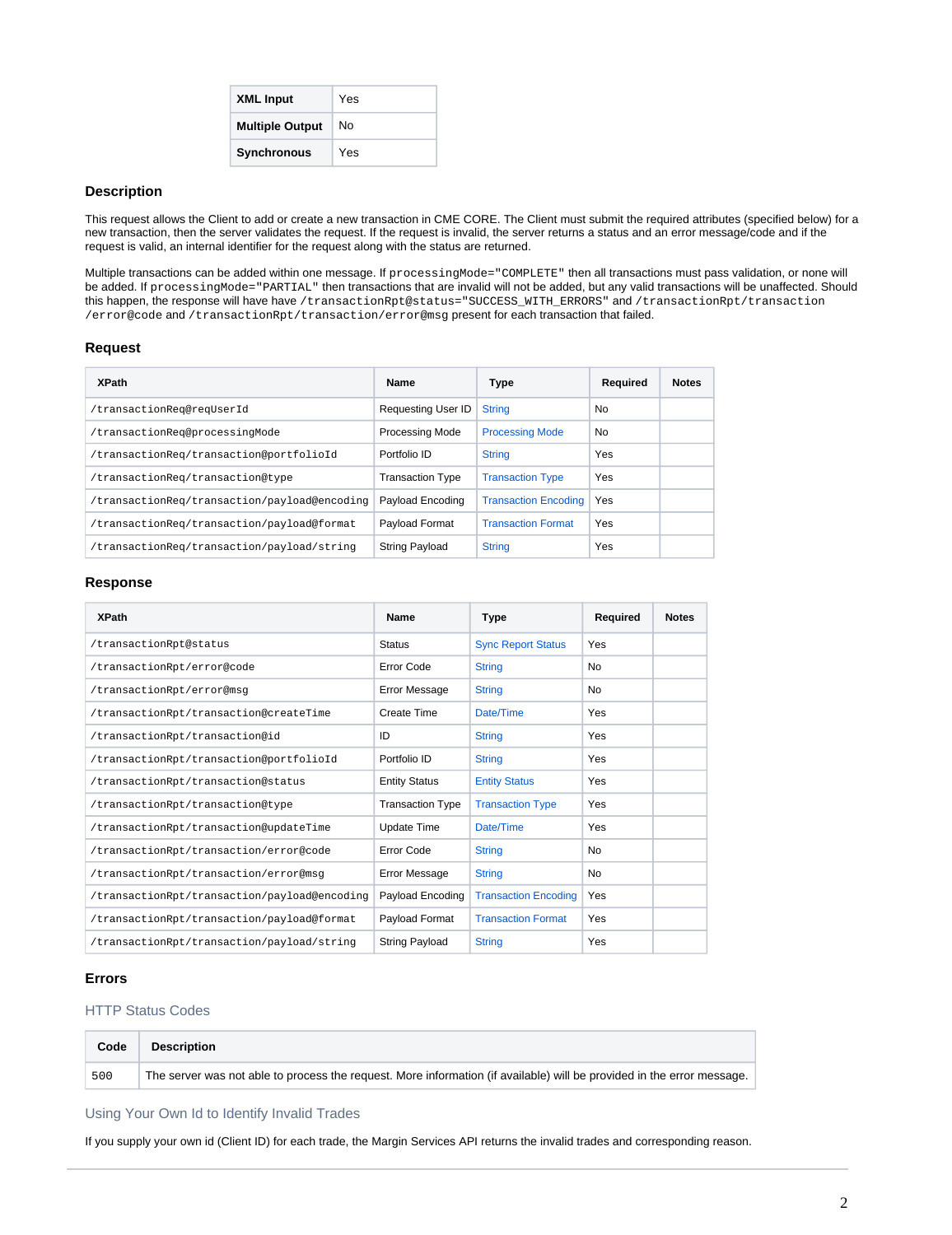# Examples:

| Format                                   | <b>Example Requests and Responses</b>                                                                                                                                                                                                                                                                                                                                                                                                                                                                                                                                                                                                                                                                                                                                                                                                                                                                                                                                                                                                                                                                                                                                                        |
|------------------------------------------|----------------------------------------------------------------------------------------------------------------------------------------------------------------------------------------------------------------------------------------------------------------------------------------------------------------------------------------------------------------------------------------------------------------------------------------------------------------------------------------------------------------------------------------------------------------------------------------------------------------------------------------------------------------------------------------------------------------------------------------------------------------------------------------------------------------------------------------------------------------------------------------------------------------------------------------------------------------------------------------------------------------------------------------------------------------------------------------------------------------------------------------------------------------------------------------------|
| Invalid all<br>in one<br>request         | xml version="1.0" encoding="UTF-8" standalone="yes"?<br><ns2:marginreq xmlns:ns2="http://cmegroup.com/schema/core/1.2"><br/><margin><br/><transactions><br/><transaction type="TRADE"><br/><payload encoding="STRING" format="CSV"><br/><string><br/>Firm ID, Account ID, Client ID, Product Type , Currency, Effective Date, Maturity Date, Notional,<br/>Direction, Fixed Rate, Leg1 Index, Leg1 IndexTenor, Leg1 Payfreq, Leg1 CompMethod, Leg2 Index, Leg2<br/>IndexTenor, Leg2 Payfreq, Leg2 CompMethod, Leg1 Spread, Leg2 Spread<br/>Test, 1234, Test Trade 1, Vanilla, USD, 9/6/2011, 9/6/2021, "10, 000, 000", P, 0.03123, N/A, N/A, 3M, NONE, USD-<br/>LIBOR, 3M, 6M, FLAT, N/A, N/A<br/>Test, 1234, Test Trade 2, ZERO_COUPON, USD, 9/6/2011, 9/6/2021, "10, 000, 000", P, 20, N/A, N/A, 6M, NONE, USD-<br/>LIBOR-BBA, 3M, 3M, NONE, N/A, N/A<br/>Test, 1234, Test Trade 3, Vanilla, USD, 9/6/2011, 9/6/2021, "10, 000, 000", P, 0.03123, N/A, N/A, 3M, NONE, USD-<br/>LIBOR-BBA, 3M, 6M, FLAT, N/A, N/A<br/></string><br/></payload><br/></transaction><br/></transactions><br/></margin><br/></ns2:marginreq>                                                                    |
| Invalid<br>all in one<br>response        | xml version="1.0" encoding="UTF-8" standalone="yes"?<br><ns2:marginrpt status="ERROR" xmlns:ns2="http://cmegroup.com/schema/core/1.2"><br/><error code="400" msg="null: Client Id: Test Trade 1: leg2index='USD-LIBOR' is not an allowed value.,&lt;br&gt;null: Client Id: Test Trade 2 : leg1fixedRate=Fixed rate must be less than 1."></error><br/></ns2:marginrpt>                                                                                                                                                                                                                                                                                                                                                                                                                                                                                                                                                                                                                                                                                                                                                                                                                       |
| Invalid C<br><b>SV</b><br><b>Request</b> | xml version="1.0" encoding="UTF-8" standalone="yes"? <ns2:transactionreq requserid="userid" xmlns:ns2="&lt;br&gt;http://cmegroup.com/schema/core/1.2"><br/><transaction portfolioid="\${marginPortfolio}" type="TRADE"><br/><payload encoding="STRING" format="CSV"><br/><string><br/>Firm ID, Account ID, ClearedTradeId, Product Type, Currency, Effective Date, Maturity Date, Notional,<br/>Direction, Fixed Rate, Leg1 Index,<br/>Leg1 IndexTenor, Leg1 Payfreq, Leg1 CompMethod, Leg2 Index, Leg2 IndexTenor, Leg2 Payfreq, Leg2<br/>CompMethod, Leg1<br/>Spread, Leg2 Spread<br/>Test, 1234, Test Trade 1, Vanilla, USD, 9/6/2011, 9/6/2021, "10, 000, 000", P, 0.03123, N/A, N/A, 6M, NONE, USD-<br/>LIBOR-BBA, 3M, 6M, FLAT, N/A, N/A<br/>Test, 1234, Test Trade 2, OIS, USD, 9/6/2011, 9/6/2021, "10, 000, 000", P, 0.03123, N/A, N/A, 1T, NONE, USD-<br/>Federal-H.15-OIS-COMPOUND, N/A, 1T, NONE, N/A, N/A<br/>Test, 1234, Test Trade 3, ZERO_COUPON, USD, 9/6/2011, 9/6/2021, "10, 000, 000", P, 0.03123, N/A, N/A, 6M, NONE,<br/>USD-LIBOR-BBA, 3M, 3M, NONE, N/A, N/A<br/><math>\langle</math>string&gt;<br/></string></payload><br/></transaction><br/></ns2:transactionreq> |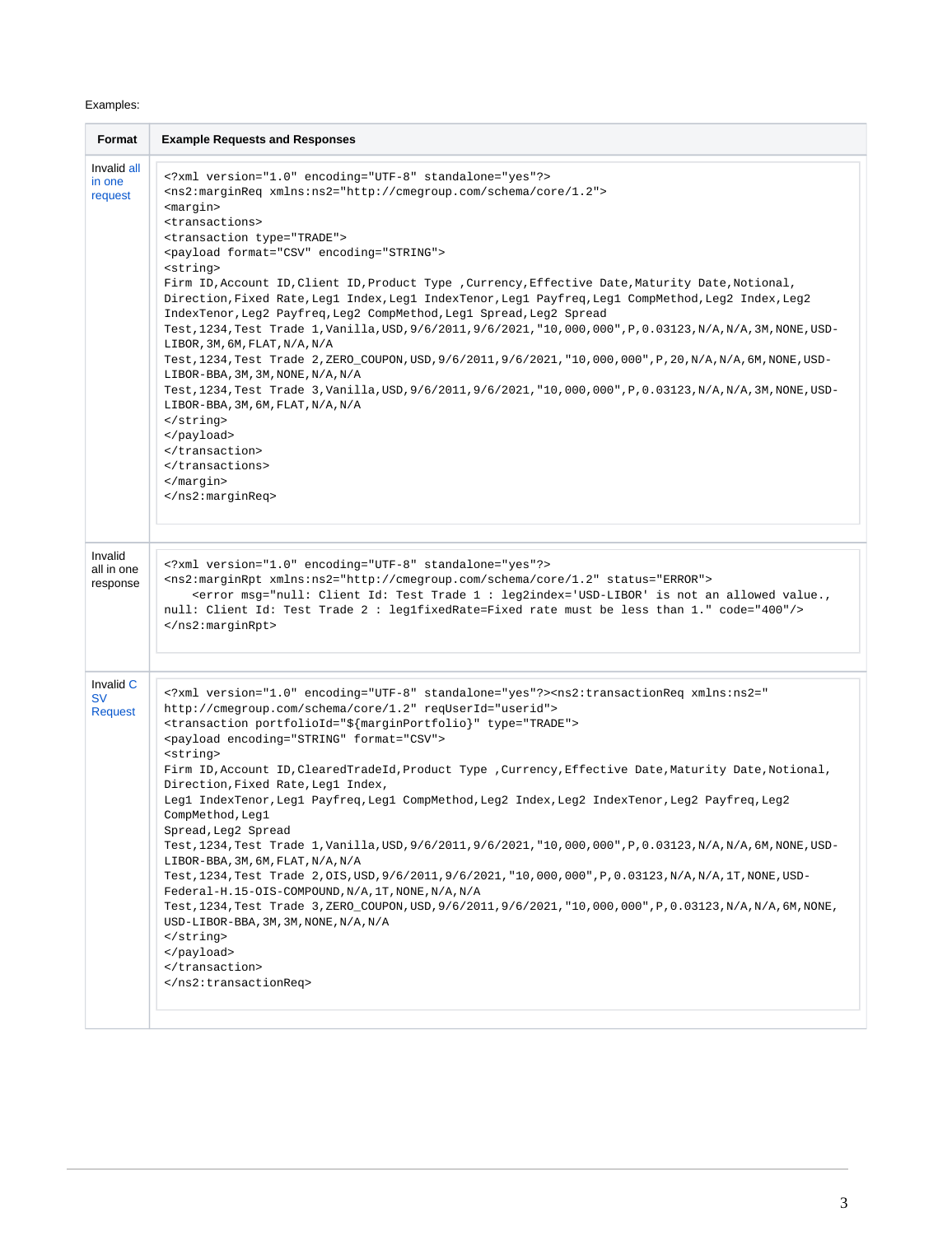| Invalid<br><b>CSV</b><br>Response  | xml version="1.0" encoding="UTF-8" standalone="yes"?<br><ns2:transactionrpt status="SUCCESS_WITH_ERRORS" xmlns:ns2="http://cmegroup.com/schema/core/1.2"><br/><transaction id="2914998937" portfolioid="657898" type="TRADE"><br/><transaction type="TRADE"><br/><error <br="" code="504" msg="leg2index='USD-Federal-H.15-OIS-COMPOUND' is not an allowed value.">/<br/><payload encoding="STRING" format="FPML"><br/>--&gt; etc etc  &lt;--<br/></payload></error></transaction></transaction></ns2:transactionrpt>                                                                                                                                                              |
|------------------------------------|------------------------------------------------------------------------------------------------------------------------------------------------------------------------------------------------------------------------------------------------------------------------------------------------------------------------------------------------------------------------------------------------------------------------------------------------------------------------------------------------------------------------------------------------------------------------------------------------------------------------------------------------------------------------------------|
|                                    |                                                                                                                                                                                                                                                                                                                                                                                                                                                                                                                                                                                                                                                                                    |
| Invalid F<br><b>PML</b><br>Request | xml version="1.0" encoding="UTF-8" standalone="yes"?<br><ns2:transactionreq requserid="userid" xmlns:ns2="http://cmegroup.com/schema/core/1.2"><br/><transaction portfolioid="\${marginPortfolio}" type="TRADE"><br/><payload encoding="STRING" format="FPML"><br/><string>&lt;![CDATA[&lt;br&gt;<ns3:fpml <br="" xmlns:ns2="http://www.w3.org/2000/09/xmldsig#" xmlns:ns3="http://www.cmegroup.com/otc-&lt;/th&gt;&lt;/tr&gt;&lt;tr&gt;&lt;th&gt;&lt;/th&gt;&lt;th&gt;clearing/confirmation">xmlns="http://www.fpml.org/FpML-5/confirmation"&gt;<br/><clearingconfirmed><br/><trade></trade></clearingconfirmed></ns3:fpml></string></payload></transaction></ns2:transactionreq> |
|                                    | <tradeheader><br/><partytradeidentifier><br/><partyreference href="clearing service"></partyreference><br/><tradeid tradeidscheme="cme trade id">SAMPLE</tradeid><br/><tradeid tradeidscheme="client_trade_id">testtrade</tradeid></partytradeidentifier></tradeheader>                                                                                                                                                                                                                                                                                                                                                                                                            |
|                                    | <br><partytradeinformation><br/><partyreference href="clearing_firm"></partyreference><br/><accountreference href="account1"></accountreference></partytradeinformation>                                                                                                                                                                                                                                                                                                                                                                                                                                                                                                           |
|                                    | <relatedparty><br/><partyreference href="trade_source"></partyreference><br/><role>InputSource</role><br/></relatedparty>                                                                                                                                                                                                                                                                                                                                                                                                                                                                                                                                                          |
|                                    | <category categoryscheme="cme_origin_code"></category><br><br><br>$<$ swap $>$                                                                                                                                                                                                                                                                                                                                                                                                                                                                                                                                                                                                     |
|                                    | <swapstream id="fixedLeg"><br/><payerpartyreference href="clearing_service"></payerpartyreference><br/><receiveraccountreference href="account1"></receiveraccountreference></swapstream>                                                                                                                                                                                                                                                                                                                                                                                                                                                                                          |
|                                    | <receiverpartyreference href="clearing_firm"></receiverpartyreference><br><calculationperioddates><br/><effectivedate></effectivedate></calculationperioddates>                                                                                                                                                                                                                                                                                                                                                                                                                                                                                                                    |
|                                    | <unadjusteddate>2014-03-13</unadjusteddate><br><br><terminationdate><br/><unadjusteddate>2031-09-16</unadjusteddate></terminationdate>                                                                                                                                                                                                                                                                                                                                                                                                                                                                                                                                             |
|                                    | <dateadjustments><br/><businessdayconvention>NONE</businessdayconvention><br/><businesscenters><br/><businesscenter>USNY</businesscenter></businesscenters></dateadjustments>                                                                                                                                                                                                                                                                                                                                                                                                                                                                                                      |
|                                    | <businesscenter>GBLO</businesscenter><br><br><br>                                                                                                                                                                                                                                                                                                                                                                                                                                                                                                                                                                                                                                  |
|                                    | <calculationperioddatesadjustments><br/><businessdayconvention>FOLLOWING</businessdayconvention><br/><businesscenters><br/><businesscenter>USNY</businesscenter></businesscenters></calculationperioddatesadjustments>                                                                                                                                                                                                                                                                                                                                                                                                                                                             |
|                                    | <businesscenter>GBLO</businesscenter><br><br>                                                                                                                                                                                                                                                                                                                                                                                                                                                                                                                                                                                                                                      |
|                                    | <calculationperiodfrequency><br/><periodmultiplier>1</periodmultiplier><br/><period>Y</period><br/></calculationperiodfrequency>                                                                                                                                                                                                                                                                                                                                                                                                                                                                                                                                                   |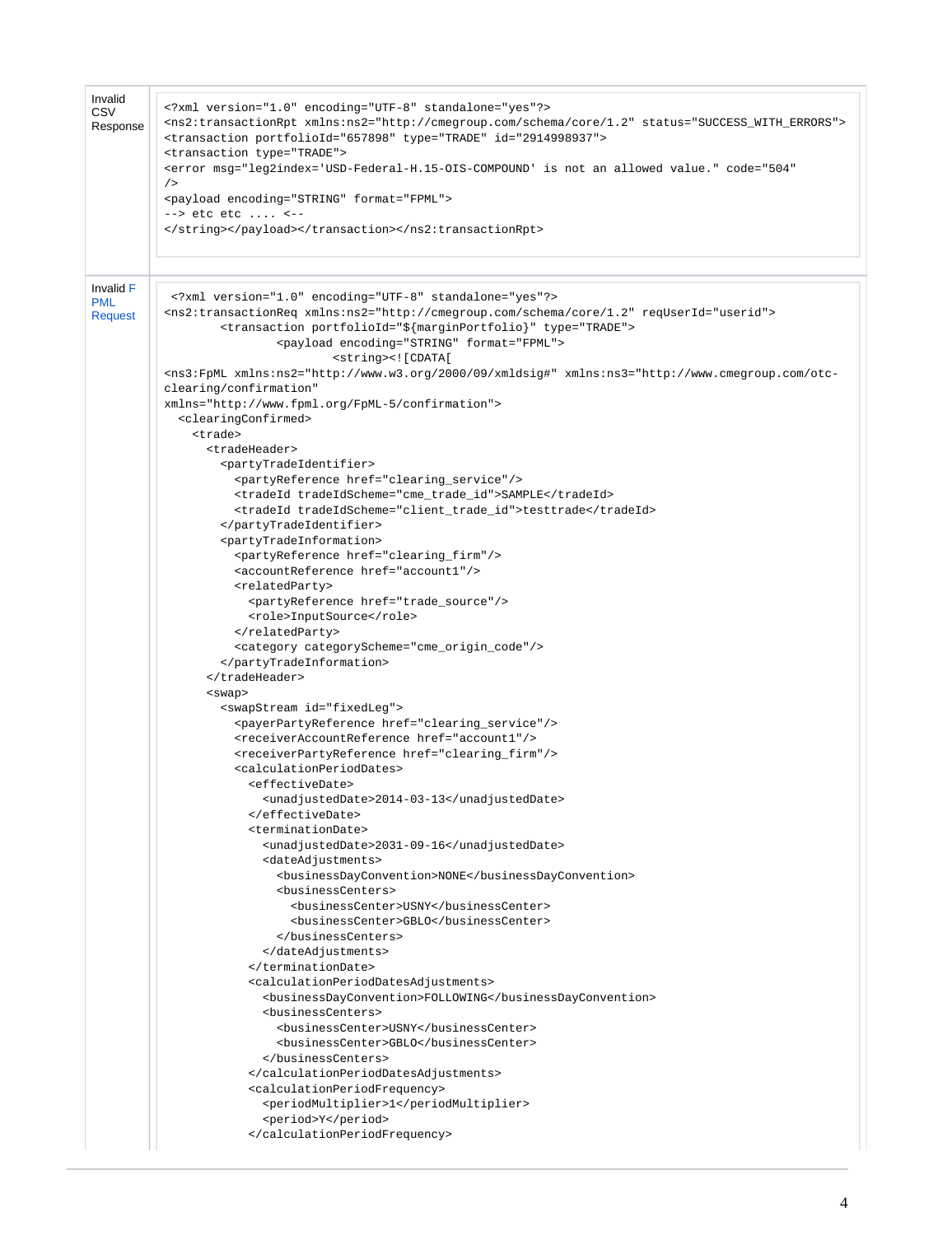```
 </calculationPeriodDates>
   <paymentDates>
     <paymentFrequency>
       <periodMultiplier>1</periodMultiplier>
       <period>Y</period>
     </paymentFrequency>
     <paymentRelativeTo>CalculationPeriodEndDate</paymentRelativeTo>
     <paymentDatesAdjustments>
       <businessDayConvention>FOLLOWING</businessDayConvention>
       <businessCenters>
         <businessCenter>USNY</businessCenter>
         <businessCenter>GBLO</businessCenter>
       </businessCenters>
     </paymentDatesAdjustments>
   </paymentDates>
   <calculationPeriodAmount>
     <calculation>
       <notionalSchedule>
         <notionalStepSchedule>
           <initialValue>100000000</initialValue>
           <currency>GBP</currency>
         </notionalStepSchedule>
       </notionalSchedule>
       <fixedRateSchedule>
         <initialValue>0.05625</initialValue>
       </fixedRateSchedule>
       <dayCountFraction>ACT/ACT.ICMA</dayCountFraction>
     </calculation>
   </calculationPeriodAmount>
 </swapStream>
 <swapStream id="floatLeg">
   <payerPartyReference href="clearing_firm"/>
   <payerAccountReference href="account1"/>
   <receiverPartyReference href="clearing_service"/>
   <calculationPeriodDates>
     <effectiveDate>
       <unadjustedDate>2014-03-13</unadjustedDate>
     </effectiveDate>
     <terminationDate>
       <unadjustedDate>2031-09-16</unadjustedDate>
       <dateAdjustments>
         <businessDayConvention>MODFOLLOWING</businessDayConvention>
         <businessCenters>
           <businessCenter>USNY</businessCenter>
           <businessCenter>GBLO</businessCenter>
         </businessCenters>
       </dateAdjustments>
     </terminationDate>
     <calculationPeriodDatesAdjustments>
       <businessDayConvention>MODFOLLOWING</businessDayConvention>
       <businessCenters>
         <businessCenter>USNY</businessCenter>
         <businessCenter>JPTO</businessCenter>
       </businessCenters>
     </calculationPeriodDatesAdjustments>
     <calculationPeriodFrequency>
       <periodMultiplier>6</periodMultiplier>
       <period>M</period>
     </calculationPeriodFrequency>
   </calculationPeriodDates>
   <paymentDates>
     <paymentFrequency>
       <periodMultiplier>6</periodMultiplier>
       <period>M</period>
     </paymentFrequency>
     <paymentRelativeTo>CalculationPeriodEndDate</paymentRelativeTo>
     <paymentDatesAdjustments>
       <businessDayConvention>MODFOLLOWING</businessDayConvention>
       <businessCenters>
```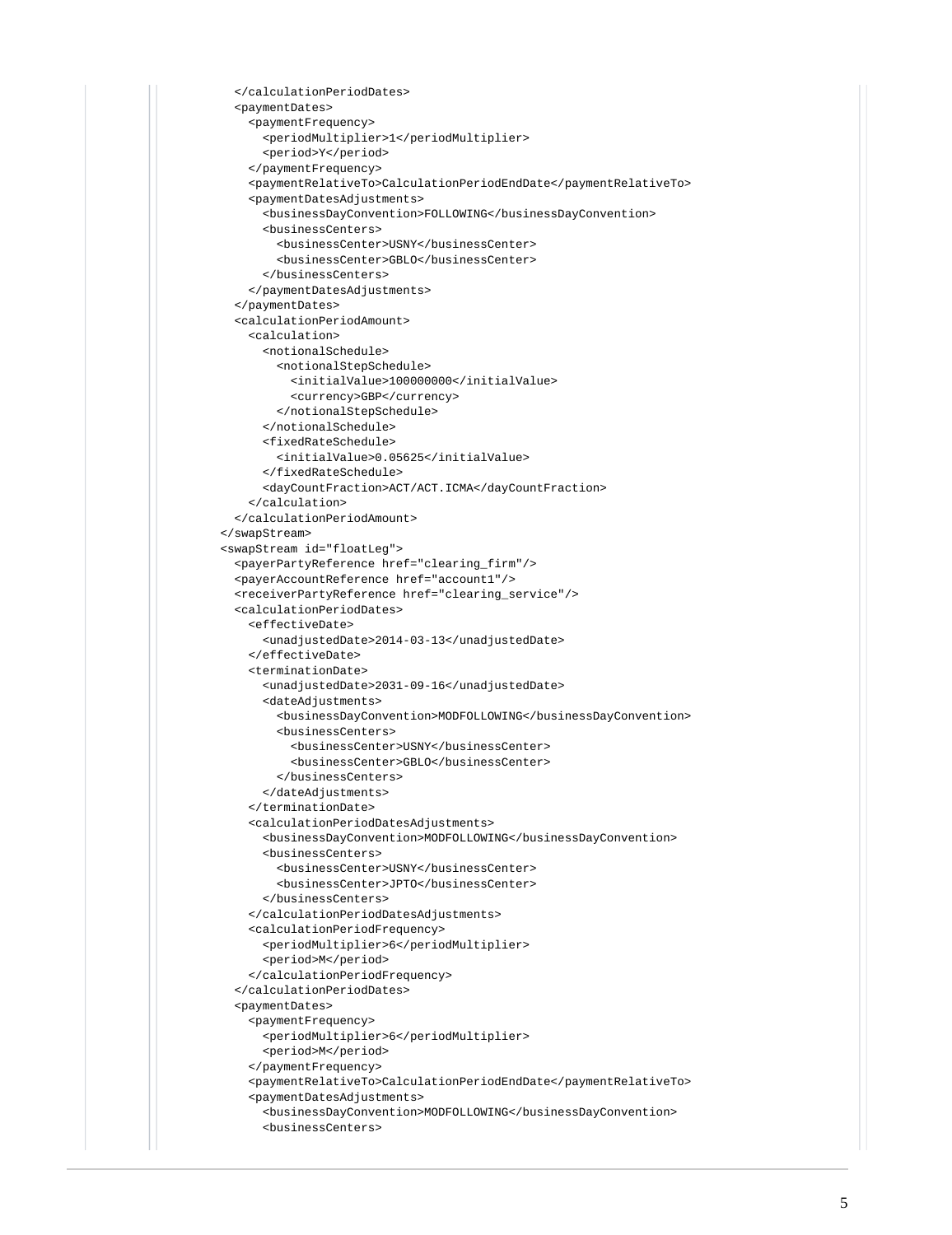```
 <businessCenter>USNY</businessCenter>
                 <businessCenter>GBLO</businessCenter>
               </businessCenters>
             </paymentDatesAdjustments>
           </paymentDates>
           <resetDates>
             <resetRelativeTo>CalculationPeriodStartDate</resetRelativeTo>
             <fixingDates>
               <periodMultiplier>0</periodMultiplier>
                <period>D</period>
               <dayType>Business</dayType>
               <businessDayConvention>MODFOLLOWING</businessDayConvention>
               <businessCenters>
                 <businessCenter>GBLO</businessCenter>
               </businessCenters>
             </fixingDates>
             <resetFrequency>
               <periodMultiplier>6</periodMultiplier>
               <period>M</period>
             </resetFrequency>
             <resetDatesAdjustments>
               <businessDayConvention>MODFOLLOWING</businessDayConvention>
               <businessCenters>
                 <businessCenter>USNY</businessCenter>
                 <businessCenter>GBLO</businessCenter>
               </businessCenters>
             </resetDatesAdjustments>
           </resetDates>
           <calculationPeriodAmount>
             <calculation>
               <notionalSchedule>
                 <notionalStepSchedule>
                   <initialValue>100000000.0</initialValue>
                   <currency>GBP</currency>
                 </notionalStepSchedule>
               </notionalSchedule>
               <floatingRateCalculation>
                 <floatingRateIndex>GBP-LIBOR-BBA</floatingRateIndex>
                 <indexTenor>
                   <period>M</period>
                    <periodMultiplier>6</periodMultiplier>
                 </indexTenor>
                 <spreadSchedule>
                   <initialValue>0.02363</initialValue>
                 </spreadSchedule>
               </floatingRateCalculation>
               <dayCountFraction>ACT/365.FIXED</dayCountFraction>
               <compoundingMethod>NONE</compoundingMethod>
             </calculation>
           </calculationPeriodAmount>
         </swapStream>
       </swap>
     </trade>
     <party id="trade_source">
       <partyId/>
     </party>
     <party id="clearing_firm">
      <partyId partyIdScheme="clearing_member_firms">SAMPLEFIRM</partyId>
     </party>
     <party id="clearing_service">
       <partyId>CME</partyId>
     </party>
    <account id="account1">
      <accountId accountIdScheme="clearing_firm_accounts">SAMPLEACCT</accountId>
       <servicingParty href="clearing_firm"/>
    </account>
  </clearingConfirmed>
</ns3:FpML>
]]></string>
```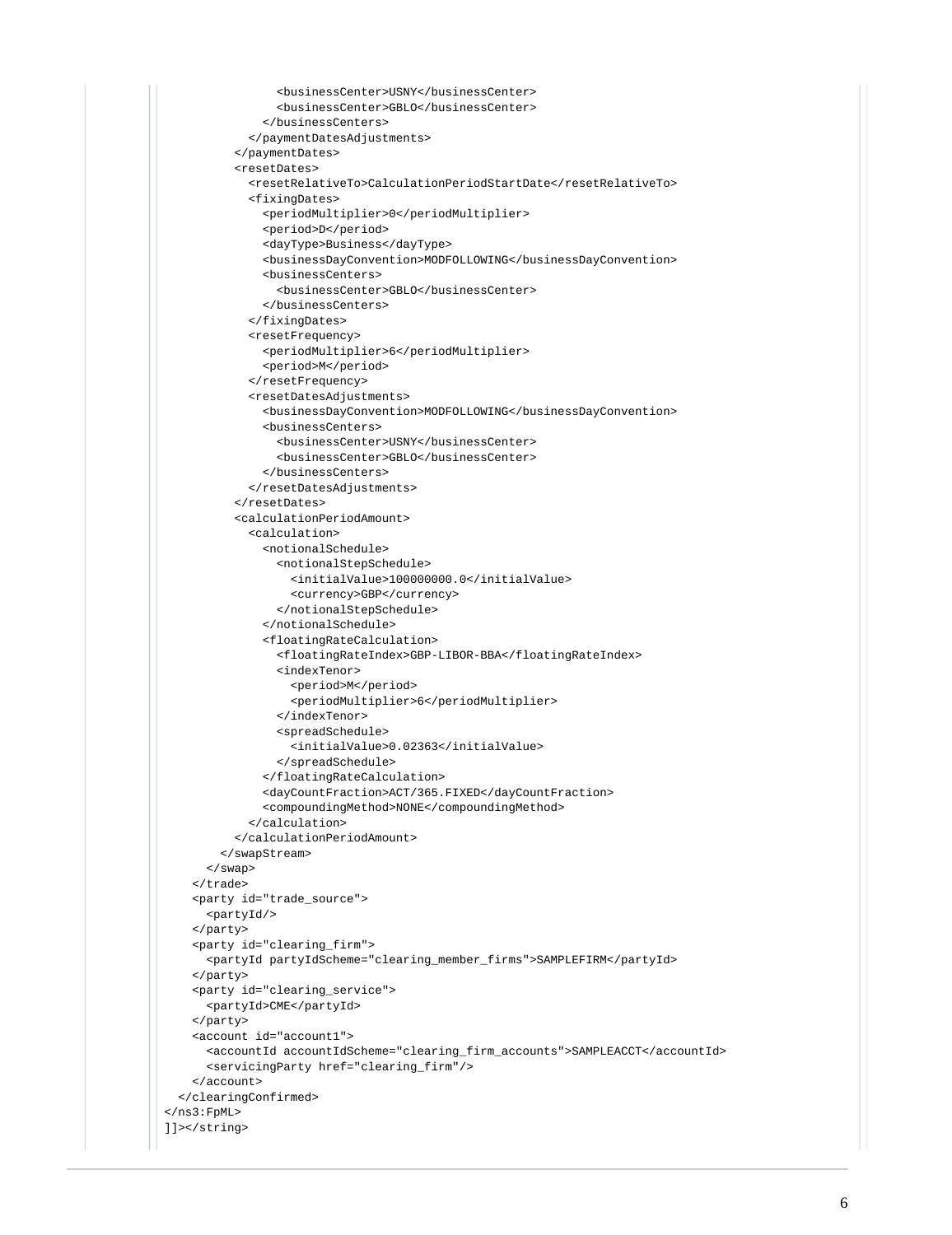|                                    | <br><br>                                                                                                                                                                                                                                                                                                                                                                                                                                                                                                                                       |
|------------------------------------|------------------------------------------------------------------------------------------------------------------------------------------------------------------------------------------------------------------------------------------------------------------------------------------------------------------------------------------------------------------------------------------------------------------------------------------------------------------------------------------------------------------------------------------------|
| Invalid<br><b>FPML</b><br>Response | xml version="1.0" encoding="UTF-8" standalone="yes"?<br><ns2:transactionrpt status="SUCCESS_WITH_ERRORS" xmlns:ns2="http://cmegroup.com/schema/core/1.2"><br/><transaction portfolioid="657736" type="TRADE"><error msg="Client Id: testtrade :&lt;br&gt;leg2resetDateAdjCal=Must match calculation period calendars."></error><br/><payload encoding="STRING" format="FPML"><string><br/><math>\leftarrow</math> &gt; etc etc  &lt;--<br/><math>\langle</math>string&gt;<br/></string></payload><br/></transaction><br/></ns2:transactionrpt> |

## <span id="page-6-0"></span>**Examples**

## <span id="page-6-1"></span>Basic

#### <span id="page-6-2"></span>Request

POST /transactions

```
<transactionReq>
  <transaction portfolioId="1234" type="TRADE">
     <payload encoding="STRING" format="FIXML">
      <string><![CDATA[<FIXML><!-- TrdCaptRpt goes here --></FIXML>]]></string>
     </payload>
   </transaction>
</transactionReq>
```
<span id="page-6-3"></span>Response

```
<transactionRpt>
  <transaction id="123" portfolioId="1234" type="TRADE" createTime="2013-01-09 10:01:02" updateTime="2013-
01-09 10:02:10" status="INSERTED">
    <payload encoding="STRING" format="FIXML">
      -<br>string><![CDATA[<FIXML><!-- TrdCaptRpt goes here --></FIXML>]]></string>
    </payload>
  </transaction>
</trsansactionRpt>
```
# <span id="page-6-4"></span>Multiple Transactions in FpML Format

#### <span id="page-6-5"></span>Request

POST /transactions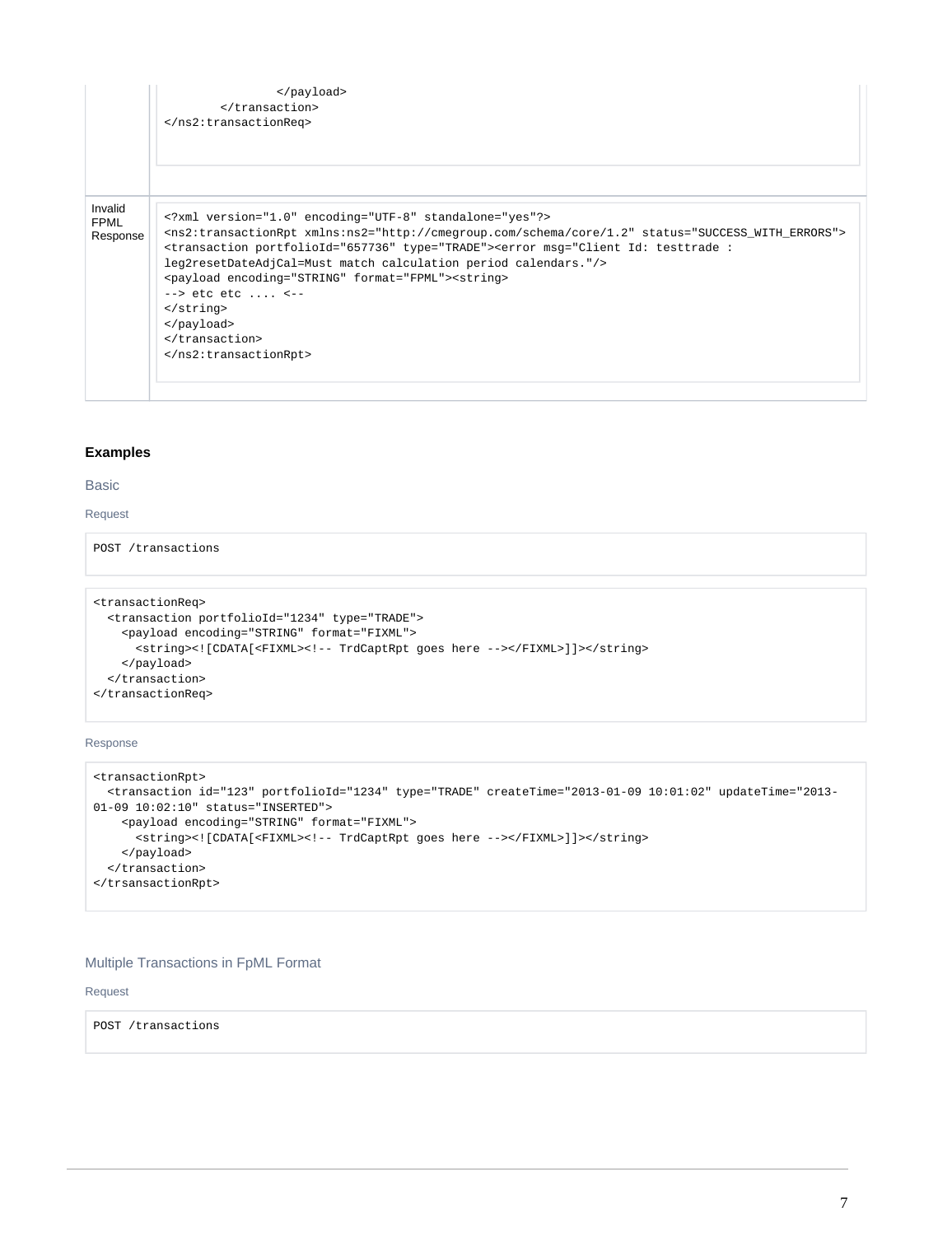```
<transactionReq processingMode="PARTIAL">
   <transaction portfolioId="1234" type="TRADE">
     <payload encoding="STRING" format="FIXML">
      <string><![CDATA[<FIXML><!-- TrdCaptRpt goes here --></FIXML>]]></string>
     </payload>
   </transaction>
   <transaction portfolioId="1234" type="TRADE">
     <payload encoding="STRING" format="FIXML">
      <string><![CDATA[<FIXML><!-- TrdCaptRpt goes here --></FIXML>]]></string>
     </payload>
   </transaction> 
</transactionReq>
```
#### <span id="page-7-0"></span>Response

```
<transactionRpt>
   <transaction id="123" portfolioId="1234" type="TRADE" createTime="2013-01-09 10:01:02" updateTime="2013-
01-09 10:02:10" status="INSERTED">
     <payload encoding="STRING" format="FIXML">
       <string><![CDATA[<FIXML><!-- TrdCaptRpt goes here --></FIXML>]]></string>
     </payload>
   </transaction>
   <transaction id="124" portfolioId="1234" type="TRADE" createTime="2013-01-09 10:01:02" updateTime="2013-
01-09 10:02:10" status="INSERTED">
     <payload encoding="STRING" format="FIXML">
       <string><![CDATA[<FIXML><!-- TrdCaptRpt goes here --></FIXML>]]></string>
     </payload>
   </transaction> 
</trsansactionRpt>
```
<span id="page-7-1"></span>Add Bulk Transactions Request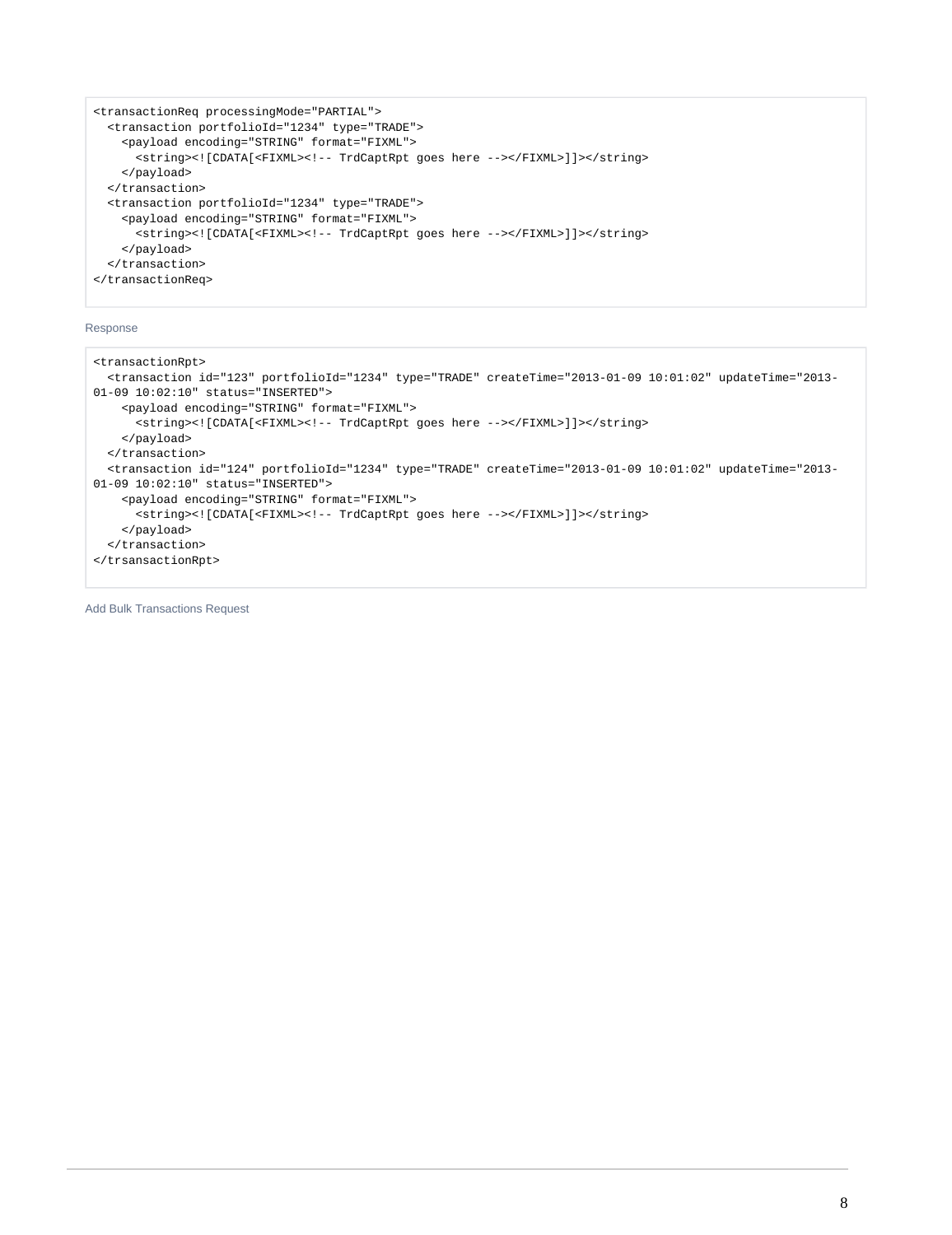```
<?xml version="1.0" encoding="UTF-8" standalone="yes"?>
<ns2:transactionReq xmlns:ns2="http://cmegroup.com/schema/core/1.2" reqUserId="userid">
         <transaction portfolioId="12345" type="TRADE" id="0">
                 <payload encoding="STRING" format="FIXML">
                         <string><![CDATA[<FIXML xmlns="www.cmegroup.com/fixml50/1" v="5.0 SP2" xv="109" cv="
CME.0001" s="20090815">
<TrdCaptRpt TrdTyp="22" LastQty="100"><Instrmt ID="ED" Src="H" SecTyp="FUT" MMY="201912" PutCall="1" Exch="
CME"/>
<RptSide Side="1" InptDev="API"><Pty ID="TEST2" R="4"/><Pty ID="TEST" R="24"/></RptSide></TrdCaptRpt><
/FIXML>]]></string>
                 </payload>
         </transaction>
         <transaction portfolioId="12345" type="TRADE" id="0">
                 <payload encoding="STRING" format="FIXML">
                         <string><![CDATA[<FIXML xmlns="www.cmegroup.com/fixml50/1" v="5.0 SP2" xv="109" cv="
CME.0001" s="20090815">
<TrdCaptRpt TrdTyp="22" LastQty="100"><Instrmt ID="ED" Src="H" SecTyp="FUT" MMY="202003" PutCall="1" Exch="
CME" / >
<RptSide Side="1" InptDev="API"><Pty ID="TEST2" R="4"/><Pty ID="TEST" R="24"/></RptSide></TrdCaptRpt><
/FIXML>]]></string>
                 </payload>
         </transaction>
         <transaction portfolioId="12345" type="TRADE" id="0">
                 <payload encoding="STRING" format="FIXML">
                         <string><![CDATA[<FIXML xmlns="www.cmegroup.com/fixml50/1" v="5.0 SP2" xv="109" cv="
CME.0001" s="20090815">
<TrdCaptRpt TrdTyp="22" LastQty="100"><Instrmt ID="ED" Src="H" SecTyp="FUT" MMY="202006" PutCall="1" Exch="
CME" / >
<RptSide Side="1" InptDev="API"><Pty ID="TEST2" R="4"/><Pty ID="TEST" R="24"/></RptSide></TrdCaptRpt><
/FIXML>]]></string>
                 </payload>
         </transaction>
         <transaction portfolioId="12345" type="TRADE" id="0">
                 <payload encoding="STRING" format="FIXML">
                         <string><![CDATA[<FIXML xmlns="www.cmegroup.com/fixml50/1" v="5.0 SP2" xv="109" cv="
CME.0001" s="20090815">
<TrdCaptRpt TrdTyp="22" LastQty="100"><Instrmt ID="ED" Src="H" SecTyp="FUT" MMY="202009" PutCall="1" Exch="
CME"/>
<RptSide Side="1" InptDev="API"><Pty ID="TEST2" R="4"/><Pty ID="TEST" R="24"/></RptSide></TrdCaptRpt><
/FIXML>]]></string>
                 </payload>
         </transaction>
</ns2:transactionReq>
```
<span id="page-8-0"></span>Add Bulk Transactions Response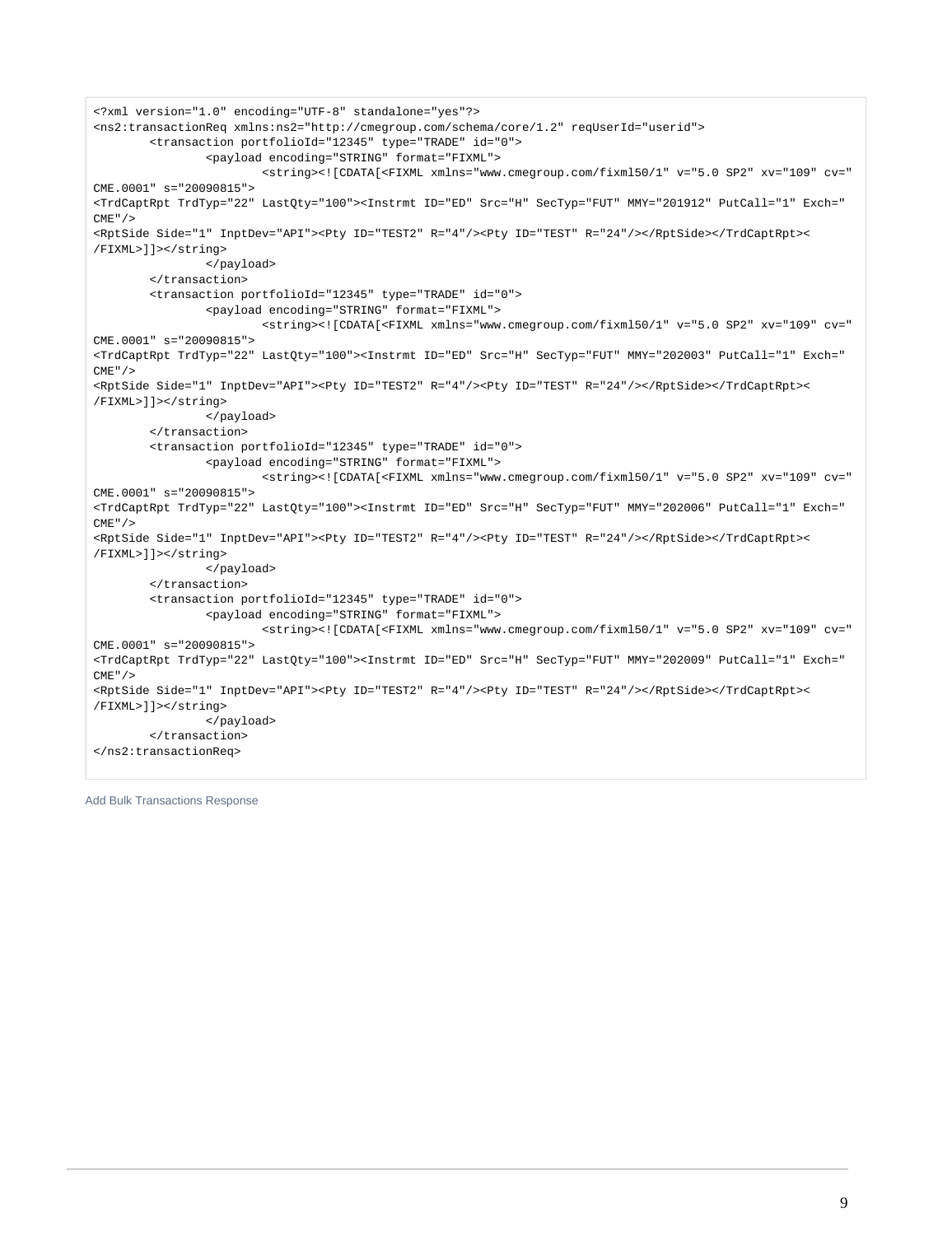<?xml version="1.0" encoding="UTF-8" standalone="yes"?>

<ns2:transactionRpt xmlns:ns2="http://cmegroup.com/schema/core/1.2" status="SUCCESS">

<transaction portfolioId="1234565789" type="TRADE" id="23456789">

<payload encoding="STRING" format="FIXML">

<string>&lt;?xml version=&quot;1.0&quot; encoding=&quot;UTF-8&quot; standalone=&quot;yes&quot;?  $\texttt{kg}$ t; <FIXML xmlns=&quot;www.cmegroup.com/fixml50/1&quot; v=&quot;5.0 SP2&quot; xv=&quot;109&quot; cv="CME.0001" s="20090815"><TrdCaptRpt TrdTyp=&quot;22&quot; LastQty=&quot; 100" SettlCcy="USD"&qt;<Instrmt ID=&quot;ED&quot; Src=&quot;H&quot; SecTyp=&quot; FUT" MMY="201912" Exch="CME"/><RptSide Side=&quot;1&quot; InptDev=&quot;  $\verb+API@quot:@gt:@lt:PEy ID={\&quad} \verb+Quot:TEST2@quot: R={\":4@quot:}/\verb+Aguot:@lt:PEy ID={\":CE@uot: R={\":21@quot:}}$ /kgt;<Pty ID=&quot;TEST&quot; R=&quot;24&quot;/&qt;&lt;/RptSide&qt;&lt;/TrdCaptRpt&qt;&lt;/FIXML&qt;< /string>

</payload>

</transaction>

<transaction portfolioId="1234565789" type="TRADE" id="23456780">

<payload encoding="STRING" format="FIXML">

<string>&lt;?xml version=&quot;1.0&quot; encoding=&quot;UTF-8&quot; standalone=&quot;yes&quot;?  $\sqrt{\text{kg}}$ i $\sqrt{\text{k}}$  xmlns= $\text{kg}$ uot; www.cmegroup.com/fixml50/1 $\text{kg}$ uot; v= $\text{kg}$ uot;5.0 SP2 $\text{kg}$ uot; xv= $\text{kg}$ uot;109 $\text{kg}$ uot; cv="CME.0001" s="20090815"><TrdCaptRpt TrdTyp=&quot;22&quot; LastQty=&quot; 100" SettlCcy="USD"><Instrmt ID=&quot;ED&quot; Src=&quot;H&quot; SecTyp=&quot; FUT" MMY="202003" Exch="CME"/&qt;<RptSide Side=&quot;1&quot; InptDev=&quot; API" > < Pty ID=&quot; TEST2&quot; R=&quot; 4&quot; / &gt; &lt; Pty ID=&quot; CME&quot; R=&quot; 21&quot; //bgti&ltiPty ID=&quot:TEST" R=&quot:24&quot:/&gti</RptSide&gt:&lt;/TrdCaptRpt&gt:&lt;/FIXML&gt:< /string>

</payload>

</transaction>

<transaction portfolioId="1234565789" type="TRADE" id="23456782">

<payload encoding="STRING" format="FIXML">

<string>&lt;?xml version=&quot;1.0&quot; encoding=&quot;UTF-8&quot; standalone=&quot;yes&quot;?  $\texttt{kg}$ t; < FIXML xmlns=&quot; www.cmegroup.com/fixml50/1&quot; v=&quot; 5.0 SP2&quot; xv=&quot; 109&quot; cv="CME.0001" s="20090815"&qt;<TrdCaptRpt TrdTyp=&quot;22&quot; LastOty=&quot; 100" SettlCcy="USD"><Instrmt ID=&quot;ED&quot; Src=&quot;H&quot; SecTyp=&quot; FUT" MMY="202006" Exch="CME"/><RptSide Side=&quot;1&quot; InptDev=&quot; API"&qt;<Pty ID=&quot;TEST2&quot; R=&quot;4&quot;/&qt;&lt;Pty ID=&quot;CME&quot; R=&quot;21&quot; /kgt:&lt:Pty ID=&quot:TEST&quot: R=&quot:24&quot:/&gt:&lt:/RptSide&gt:&lt:/TrdCaptRpt&gt:&lt:/FIXML&gt:< /string>

```
 </payload>
```
</transaction>

<transaction portfolioId="1234565789" type="TRADE" id="23456783">

<payload encoding="STRING" format="FIXML">

<string>&lt;?xml version=&quot;1.0&quot; encoding=&quot;UTF-8&quot; standalone=&quot;yes&quot;?  $\alpha$ qt;  $\alpha$ lt; FIXML xmlns= $\alpha$ quot; www.cmegroup.com/fixml50/1 $\alpha$ quot; v= $\alpha$ quot;5.0 SP2 $\alpha$ quot; xv= $\alpha$ quot;109 $\alpha$ quot; cv="CME.0001" s="20090815"><TrdCaptRpt TrdTyp=&quot;22&quot; LastQty=&quot; 100" SettlCcy="USD"&qt;<Instrmt ID=&quot;ED&quot; Src=&quot;H&quot; SecTyp=&quot; FUT" MMY=" 202009" Exch=" CME" / > < RptSide Side=&quot; l&quot; InptDev=&quot; API" > < Pty ID=&quot; TEST2&quot; R=&quot; 4&quot; / &gt; &lt; Pty ID=&quot; CME&quot; R=&quot; 21&quot; /bati&lt:Pty ID="TEST" R="24"/&qt;</RptSide&qt;&lt;/TrdCaptRpt&qt;&lt;/FIXML&qt;< /string>

 </payload> </transaction> </ns2:transactionRpt>

## <span id="page-9-0"></span>Examples by Product in FpML and FIXML Formats

```
Basis Swap
```

```
<?xml version="1.0" encoding="UTF-8" standalone="yes"?>
<ns2:transactionReq xmlns:ns2="http://cmegroup.com/schema/core/1.2" reqUserId="userid"><transaction 
portfolioId="12345" type="TRADE"><payload encoding="STRING" format="FPML"><string>
<![CDATA[
<ns3:FpML xmlns="http://www.fpml.org/FpML-5/confirmation"
         xmlns:ns2="http://www.w3.org/2000/09/xmldsig#" xmlns:ns3="http://www.cmegroup.com/otc-clearing
/confirmation">
         <clearingConfirmed>
                 <trade>
                         <tradeHeader>
                                 <partyTradeIdentifier>
```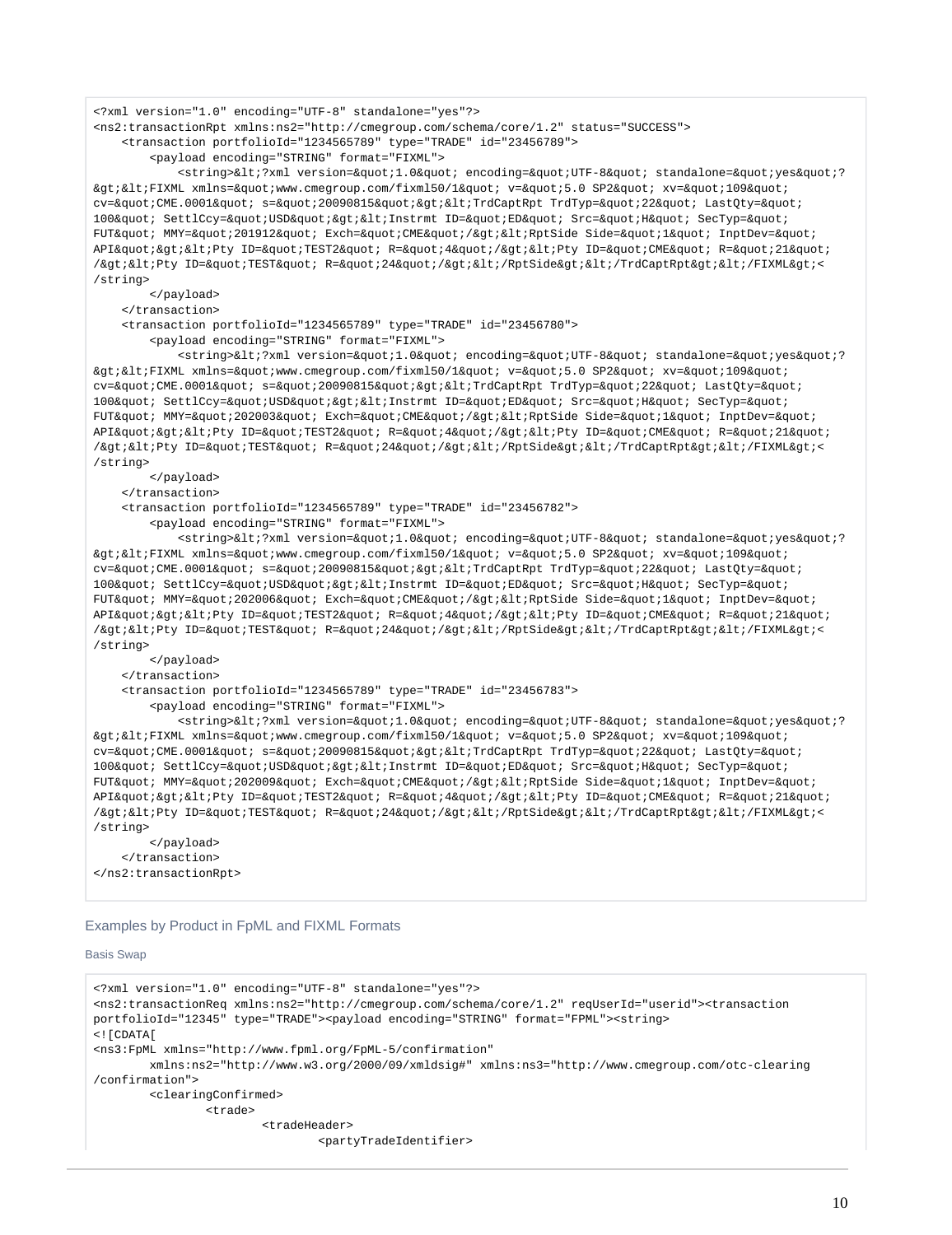```
 <partyReference href="clearing_service" />
                                           <tradeId tradeIdScheme="cme_trade_id">3M EUR</tradeId>
                                           <tradeId tradeIdScheme="remaining_trade_id" />
                                           <tradeId tradeIdScheme="platform_trade_id" />
                                           <tradeId tradeIdScheme="block_trade_id" />
                                  </partyTradeIdentifier>
                                  <partyTradeInformation>
                                           <partyReference href="clearing_firm" />
                                           <accountReference href="account1" />
                                           <relatedParty>
                                                   <partyReference href="trade_source" />
                                                   <role>InputSource</role>
                                           </relatedParty>
                                           <category categoryScheme="cme_origin_code" />
                                  </partyTradeInformation>
                                  <tradeDate>2011-09-06</tradeDate>
                          </tradeHeader>
                          <swap>
                                  <swapStream id="floatLeg">
                                           <payerPartyReference href="clearing_firm" />
                                           <payerAccountReference href="account1" />
                                           <receiverPartyReference href="clearing_service" />
                                           <calculationPeriodDates id="floatLegCalcPeriodDates">
                                                   <effectiveDate>
                                                            <unadjustedDate>2011-09-06</unadjustedDate>
                                                           <dateAdjustments>
                                                                    <businessDayConvention>NONE<
/businessDayConvention>
                                                           </dateAdjustments>
                                                           <adjustedDate>2011-09-06</adjustedDate>
                                                   </effectiveDate>
                                                   <terminationDate>
                                                           <unadjustedDate>2021-09-06</unadjustedDate>
                                                           <dateAdjustments>
                                                                    <businessDayConvention>MODFOLLOWING<
/businessDayConvention>
                                                                    <businessCenters>
                                                                            <businessCenter>EUTA<
/businessCenter>
                                                                    </businessCenters>
                                                            </dateAdjustments>
                                                            <adjustedDate>2021-09-06</adjustedDate>
                                                   </terminationDate>
                                           </calculationPeriodDates>
                                           <paymentDates>
                                                   <calculationPeriodDatesReference
                                                           href="floatLegCalcPeriodDates" />
                                                   <paymentFrequency>
                                                           <periodMultiplier>3</periodMultiplier>
                                                           <period>M</period>
                                                   </paymentFrequency>
                                           </paymentDates>
                                           <calculationPeriodAmount>
                                                   <calculation>
                                                            <notionalSchedule>
                                                                    <notionalStepSchedule>
                                                                             <initialValue>10000000<
/initialValue>
                                                                            <currency>EUR</currency>
                                                                    </notionalStepSchedule>
                                                            </notionalSchedule>
                                                            <floatingRateCalculation>
                                                                    <floatingRateIndex>EUR-EURIBOR-Reuters<
/floatingRateIndex>
                                                                    <indexTenor>
                                                                             <periodMultiplier>3<
/periodMultiplier>
                                                                             <period>M</period>
                                                                    </indexTenor>
```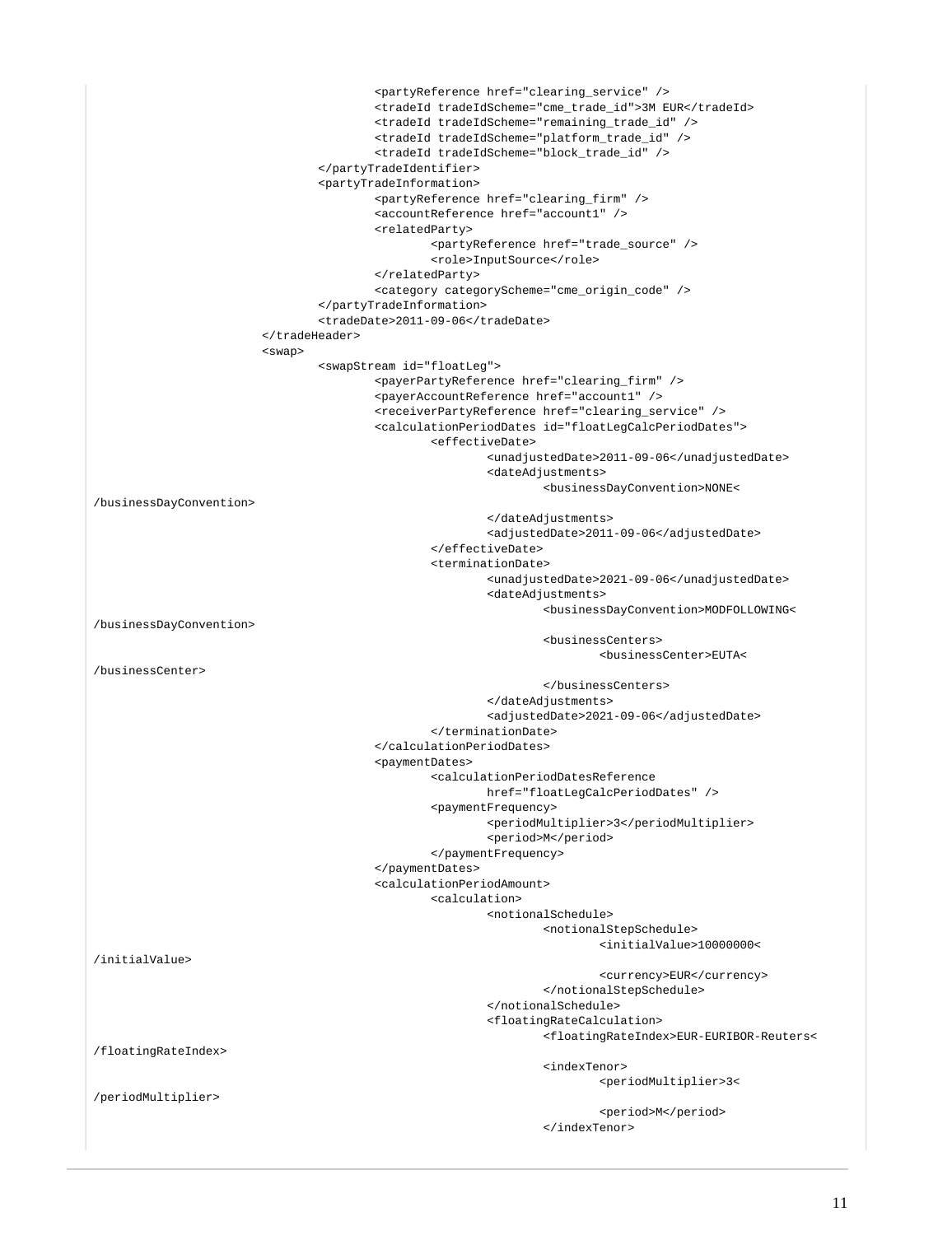</floatingRateCalculation> <!--dayCountFraction>30/360</dayCountFraction> <compoundingMethod>None</compoundingMethod --> </calculation> </calculationPeriodAmount> </swapStream> <swapStream id="floatLeg2"> <payerPartyReference href="clearing\_service" /> <receiverPartyReference href="clearing\_firm" /> <receiverAccountReference href="account1" /> <calculationPeriodDates id="floatLeg2CalcPeriodDates"> <effectiveDate> <unadjustedDate>2011-09-06</unadjustedDate> <dateAdjustments> <businessDayConvention>NONE< /businessDayConvention> </dateAdjustments> <adjustedDate>2011-09-06</adjustedDate> </effectiveDate> <terminationDate> <unadjustedDate>2021-09-06</unadjustedDate> <dateAdjustments> <businessDayConvention>MODFOLLOWING< /businessDayConvention> <businessCenters> <businessCenter>EUTA< /businessCenter> </businessCenters> </dateAdjustments> <adjustedDate>2021-09-06</adjustedDate> </terminationDate> </calculationPeriodDates> <paymentDates> <calculationPeriodDatesReference href="floatLeg2CalcPeriodDates" /> <paymentFrequency> <periodMultiplier>1</periodMultiplier> <period>M</period> </paymentFrequency> </paymentDates> <calculationPeriodAmount> <calculation> <notionalSchedule> <notionalStepSchedule> <initialValue>10000000< /initialValue> <currency>EUR</currency> </notionalStepSchedule> </notionalSchedule> <floatingRateCalculation> <floatingRateIndex>EUR-EURIBOR-Reuters< /floatingRateIndex> <indexTenor> <periodMultiplier>1< /periodMultiplier> <period>M</period> </indexTenor> </floatingRateCalculation> <!--dayCountFraction>30/360</dayCountFraction> <compoundingMethod>None</compoundingMethod --> </calculation> </calculationPeriodAmount> </swapStream> </swap> </trade> <party id="trade\_source"> <partyId /> </party> <party id="clearing\_firm">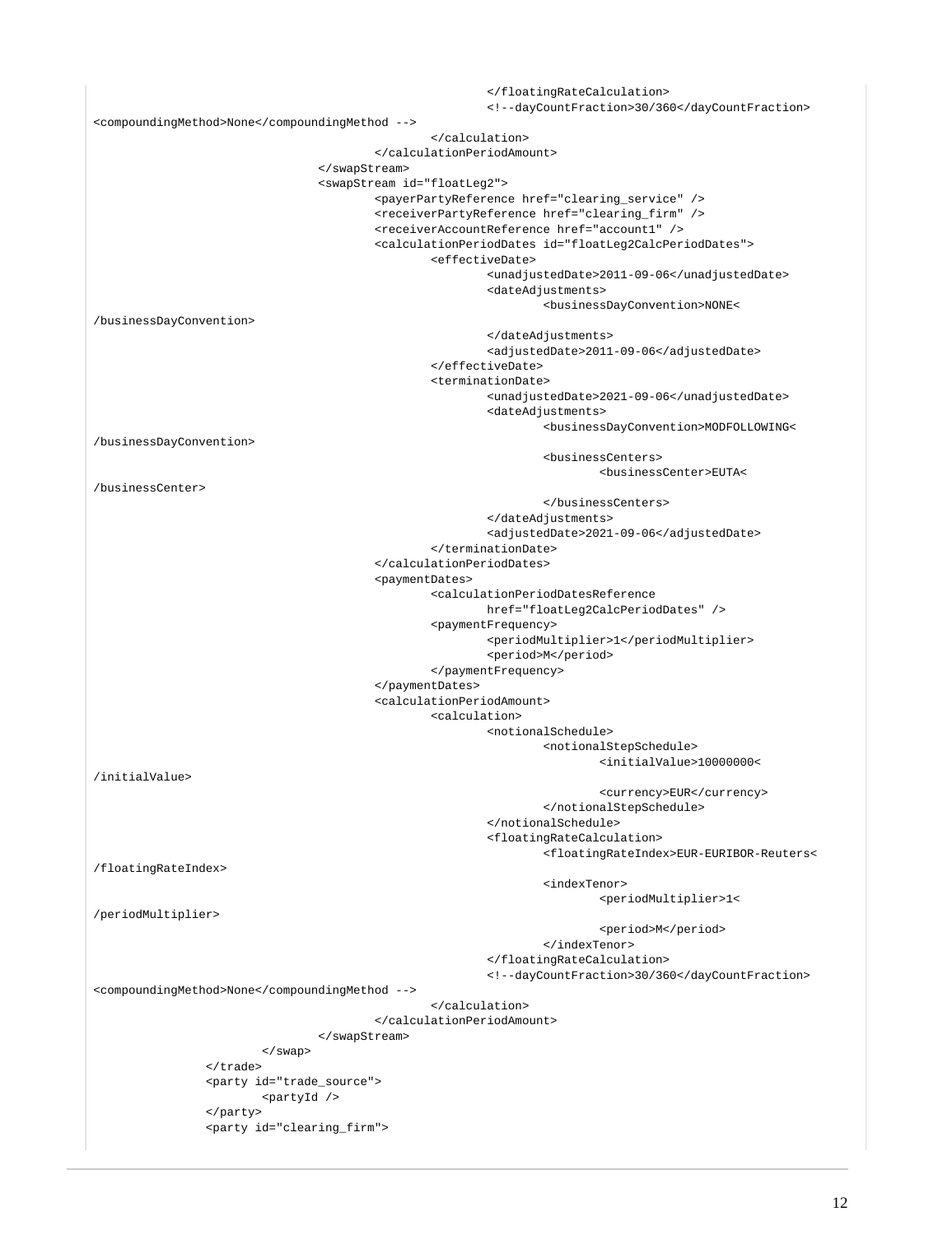```
 <partyId partyIdScheme="clearing_member_firms">Test</partyId>
                 </party>
                 <party id="clearing_service">
                         <partyId />
                 </party>
                 <account id="account1">
                         <accountId accountIdScheme="clearing_firm_accounts">1234</accountId>
                         <servicingParty href="clearing_firm" />
                 </account>
         </clearingConfirmed>
</ns3:FpML>
]]>
</string></payload></transaction></ns2:transactionReq>
```
## <span id="page-12-0"></span>FRA Request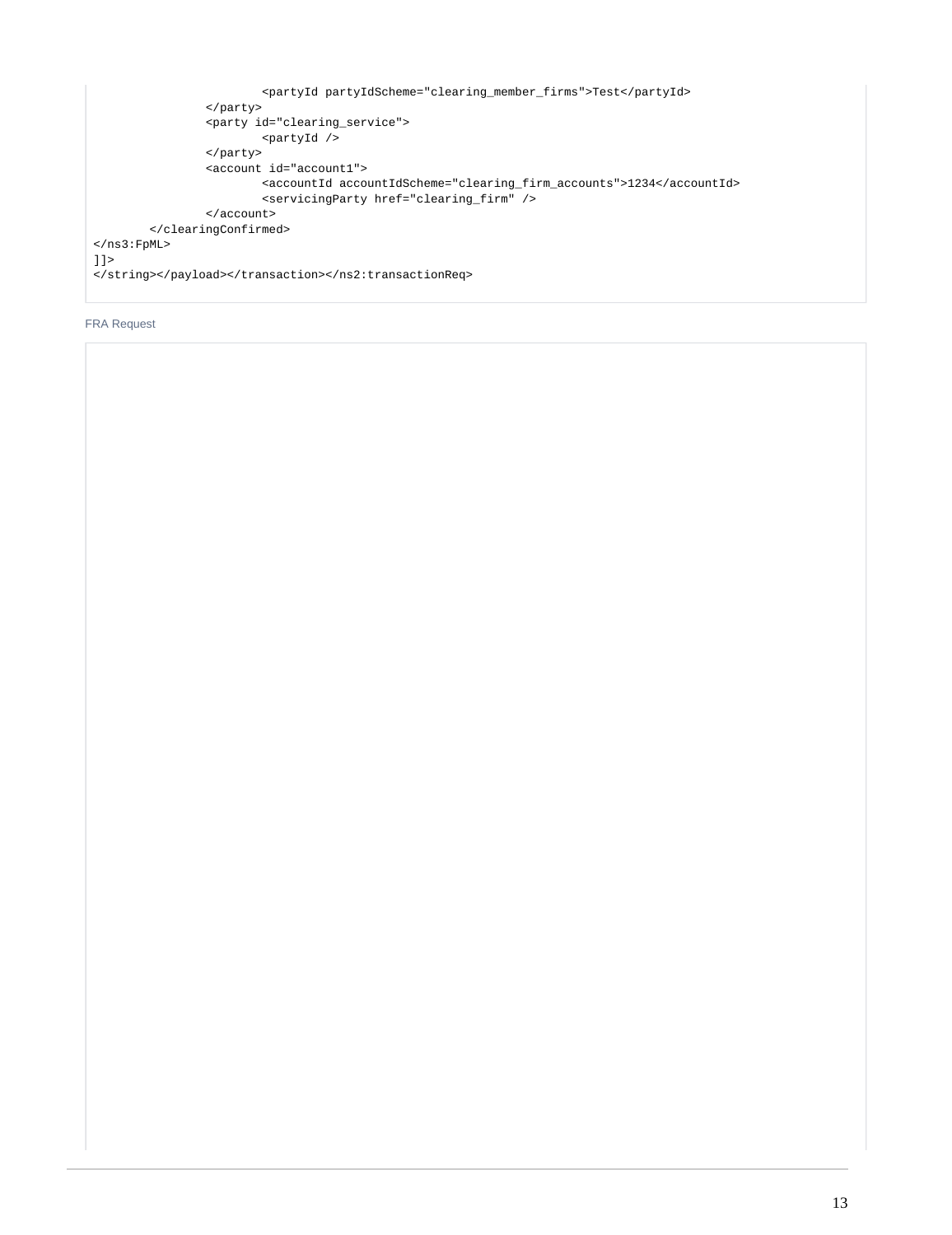```
<?xml version="1.0" encoding="UTF-8" standalone="yes"?>
<ns2:transactionReq xmlns:ns2="http://cmegroup.com/schema/core/1.0" reqUserId="userid"><transaction 
portfolioId="${marginPortfolio}" type="TRADE" id="0"><payload encoding="STRING" format="FPML"><string>
<![CDATA[
<ns3:FpML xmlns="http://www.fpml.org/FpML-5/confirmation"
     xmlns:ns2="http://www.w3.org/2000/09/xmldsig#" xmlns:ns3="http://www.cmegroup.com/otc-clearing
/confirmation">
     <clearingConfirmed>
         <trade>
             <tradeHeader>
                  <partyTradeIdentifier>
                      <partyReference href="clearing_service" />
                      <tradeId tradeIdScheme="cme_trade_id">123456</tradeId>
                      <tradeId tradeIdScheme="remaining_trade_id" />
                      <tradeId tradeIdScheme="platform_trade_id" />
                      <tradeId tradeIdScheme="block_trade_id" />
                  </partyTradeIdentifier>
                  <partyTradeInformation>
                      <partyReference href="clearing_firm" />
                      <accountReference href="account1" />
                      <relatedParty>
                          <partyReference href="trade_source" />
                          <role>InputSource</role>
                      </relatedParty>
                      <category categoryScheme="cme_origin_code" />
                  </partyTradeInformation>
                  <tradeDate>2017-09-17</tradeDate>
             </tradeHeader>
             <fra>
                  <buyerPartyReference href="clearing_firm" />
                  <buyerAccountReference href="account1" />
                  <sellerPartyReference href="clearing_service" />
                  <adjustedEffectiveDate id="ResetDates">2019-11-17</adjustedEffectiveDate>
                  <adjustedTerminationDate>2021-02-17</adjustedTerminationDate>
                  <fixingDateOffset>
                      <periodMultiplier>-2</periodMultiplier>
                      <period>D</period>
                  </fixingDateOffset>
                  <calculationPeriodNumberOfDays>0</calculationPeriodNumberOfDays> 
                  <notional>
                      <currency>EUR</currency>
                      <amount>1000000000</amount>
                  </notional>
                  <fixedRate>0.00312</fixedRate>
                  <floatingRateIndex>EUR-EURIBOR-Reuters</floatingRateIndex>
                  <indexTenor>
                      <periodMultiplier>3</periodMultiplier>
                      <period>M</period>
                  </indexTenor>
            \langlefra>
         </trade>
         <party id="trade_source">
             <partyId />
         </party>
         <party id="clearing_firm">
             <partyId partyIdScheme="clearing_member_firms">123</partyId>
         </party>
         <party id="clearing_service">
             <partyId />
         </party>
         <account id="account1">
             <accountId accountIdScheme="clearing_firm_accounts">ACCOUNT</accountId>
             <servicingParty href="clearing_firm" />
         </account>
     </clearingConfirmed>
</ns3:FpML>
11<sub>2</sub></string></payload></transaction></ns2:transactionReq>
```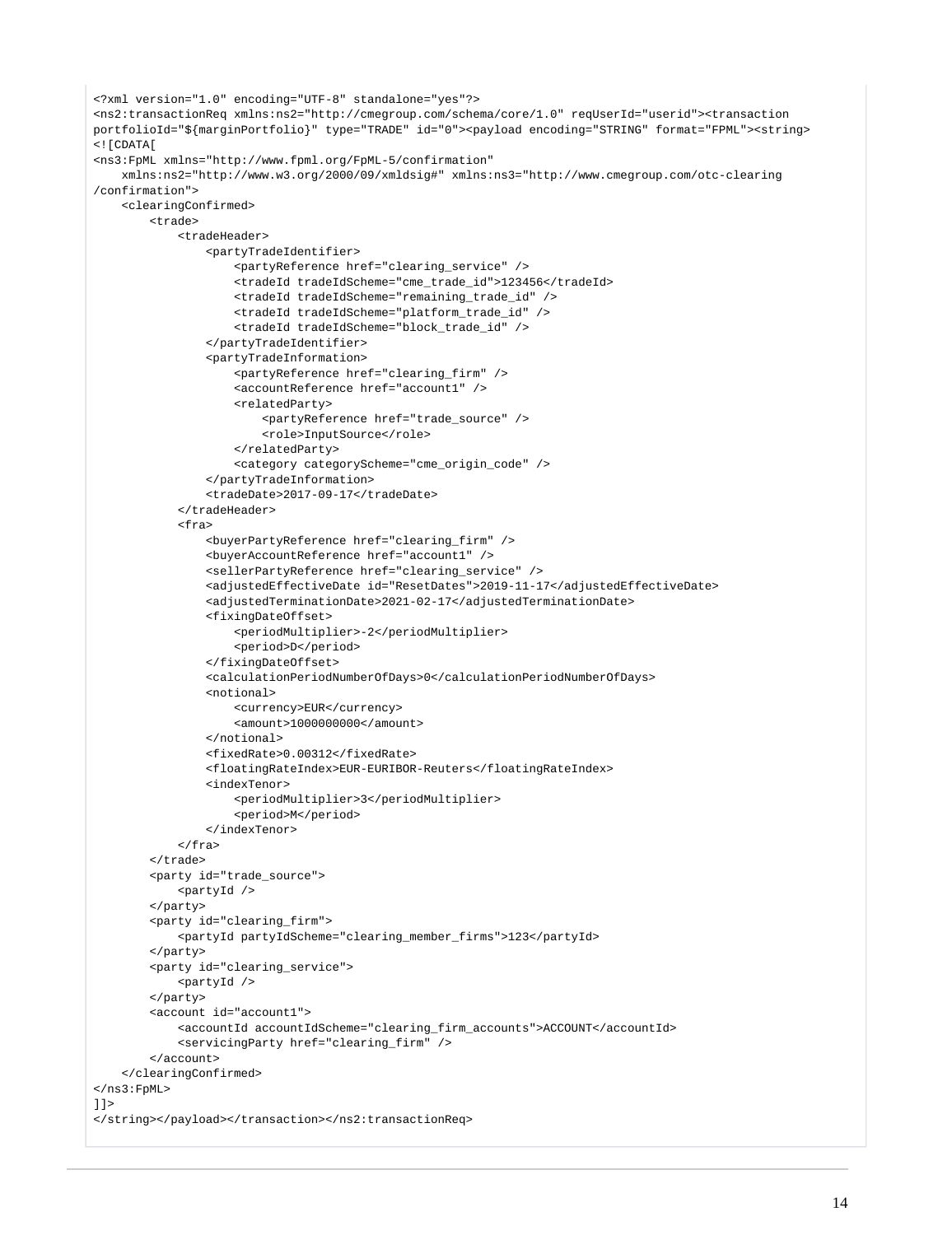### FRA Response

```
<?xml version="1.0" encoding="UTF-8" standalone="yes"?>
<ns2:marginRpt
     xmlns:ns2="http://cmegroup.com/schema/core/1.2" status="SUCCESS">
     <margin asOfTime="2785-03-30T00:00:00+00:00" portfolioId="2920130" settleQual="COMP" settleInd="N" id="
2215513" createTime="2014-10-28T19:18:21+00:00" updateTime="2014-10-28T19:18:32+00:00">
         <amounts ccy="USD" conc="0" init="534586.1643819709438" maint="534586.1643819709438"/>
     </margin>
</ns2:marginRpt>
```
<span id="page-14-0"></span>OIS (Overnight Index Swap)

```
<?xml version="1.0" encoding="UTF-8" standalone="yes"?>
<ns2:transactionReq xmlns:ns2="http://cmegroup.com/schema/core/1.2" reqUserId="userid"><transaction 
portfolioId="${marginPortfolio}" type="TRADE"><payload encoding="STRING" format="FPML"><string>
<![CDATA[
<ns3:FpML xmlns="http://www.fpml.org/FpML-5/confirmation"
         xmlns:ns2="http://www.w3.org/2000/09/xmldsig#" xmlns:ns3="http://www.cmegroup.com/otc-clearing
/confirmation">
         <clearingConfirmed>
                 <trade>
                          <tradeHeader>
                                  <partyTradeIdentifier>
                                           <partyReference href="clearing_service" />
                                           <tradeId tradeIdScheme="cme_trade_id" />
                                           <tradeId tradeIdScheme="remaining_trade_id" />
                                           <tradeId tradeIdScheme="platform_trade_id" />
                                           <tradeId tradeIdScheme="block_trade_id" />
                                  </partyTradeIdentifier>
                                  <partyTradeInformation>
                                           <partyReference href="clearing_firm" />
                                           <accountReference href="account1" />
                                           <relatedParty>
                                                   <partyReference href="trade_source" />
                                                   <role>InputSource</role>
                                           </relatedParty>
                                           <category categoryScheme="cme_origin_code" />
                                  </partyTradeInformation>
                                  <tradeDate>2018-02-22</tradeDate>
                          </tradeHeader>
                          <swap>
                                  <swapStream id="fixedLeg">
                                           <payerPartyReference href="clearing_firm" />
                                           <payerAccountReference href="account1" />
                                           <receiverPartyReference href="clearing_service" />
                                           <calculationPeriodDates id="fixedLegCalcPeriodDates">
                                                   <effectiveDate>
                                                           <unadjustedDate>2018-02-22</unadjustedDate>
                                                           <dateAdjustments>
                                                                    <businessDayConvention>NONE<
/businessDayConvention>
                                                           </dateAdjustments>
                                                   </effectiveDate>
                                                   <terminationDate>
                                                           <unadjustedDate>2020-02-20</unadjustedDate>
                                                           <dateAdjustments>
                                                                    <businessDayConvention>MODFOLLOWING<
/businessDayConvention>
                                                                    <businessCenters>
                                                                            <businessCenter>GBLO<
/businessCenter>
                                                                            <businessCenter>USNY<
/businessCenter>
                                                                    </businessCenters>
                                                           </dateAdjustments>
                                                   </terminationDate>
```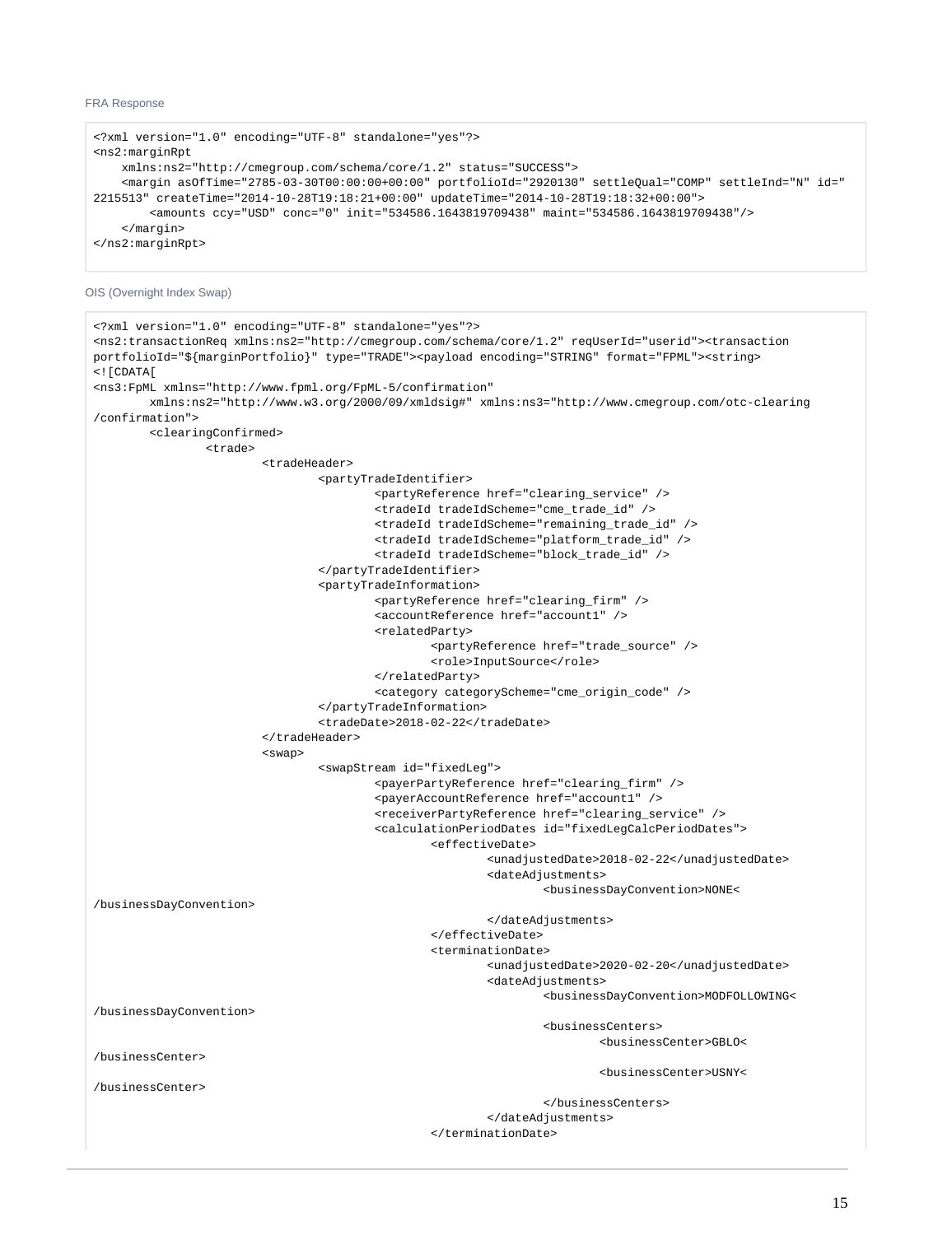</calculationPeriodDates> <paymentDates> <calculationPeriodDatesReference href="fixedLegCalcPeriodDates" /> <paymentFrequency> <periodMultiplier>6</periodMultiplier> <period>M</period> </paymentFrequency> </paymentDates> <calculationPeriodAmount> <calculation> <notionalSchedule> <notionalStepSchedule> <initialValue>35000000< /initialValue> <currency>USD</currency> </notionalStepSchedule> </notionalSchedule> <fixedRateSchedule> <initialValue>0.0064</initialValue> </fixedRateSchedule> </calculation> </calculationPeriodAmount> </swapStream> <swapStream id="floatLeg"> <payerPartyReference href="clearing\_service" /> <receiverPartyReference href="clearing\_firm" /> <receiverAccountReference href="account1" /> <calculationPeriodDates id="floatLegCalcPeriodDates"> <effectiveDate> <unadjustedDate>2018-02-22</unadjustedDate> <dateAdjustments> <businessDayConvention>NONE< /businessDayConvention> </dateAdjustments> </effectiveDate> <terminationDate> <unadjustedDate>2020-02-20</unadjustedDate> <dateAdjustments> <businessDayConvention>MODFOLLOWING< /businessDayConvention> <businessCenters> <businessCenter>GBLO< /businessCenter> <businessCenter>USNY< /businessCenter> </businessCenters> </dateAdjustments> </terminationDate> </calculationPeriodDates> <calculationPeriodAmount> <calculation> <notionalSchedule> <notionalStepSchedule> <initialValue>35000000< /initialValue> <currency>USD</currency> </notionalStepSchedule> </notionalSchedule> <floatingRateCalculation> <floatingRateIndex>USD-Federal Funds-H.15- OIS-COMPOUND</floatingRateIndex>  $\sim$  indexTenor> $\sim$  <periodMultiplier>< /periodMultiplier> <period></period> </indexTenor> <spreadSchedule> <initialValue>0.00104</initialValue>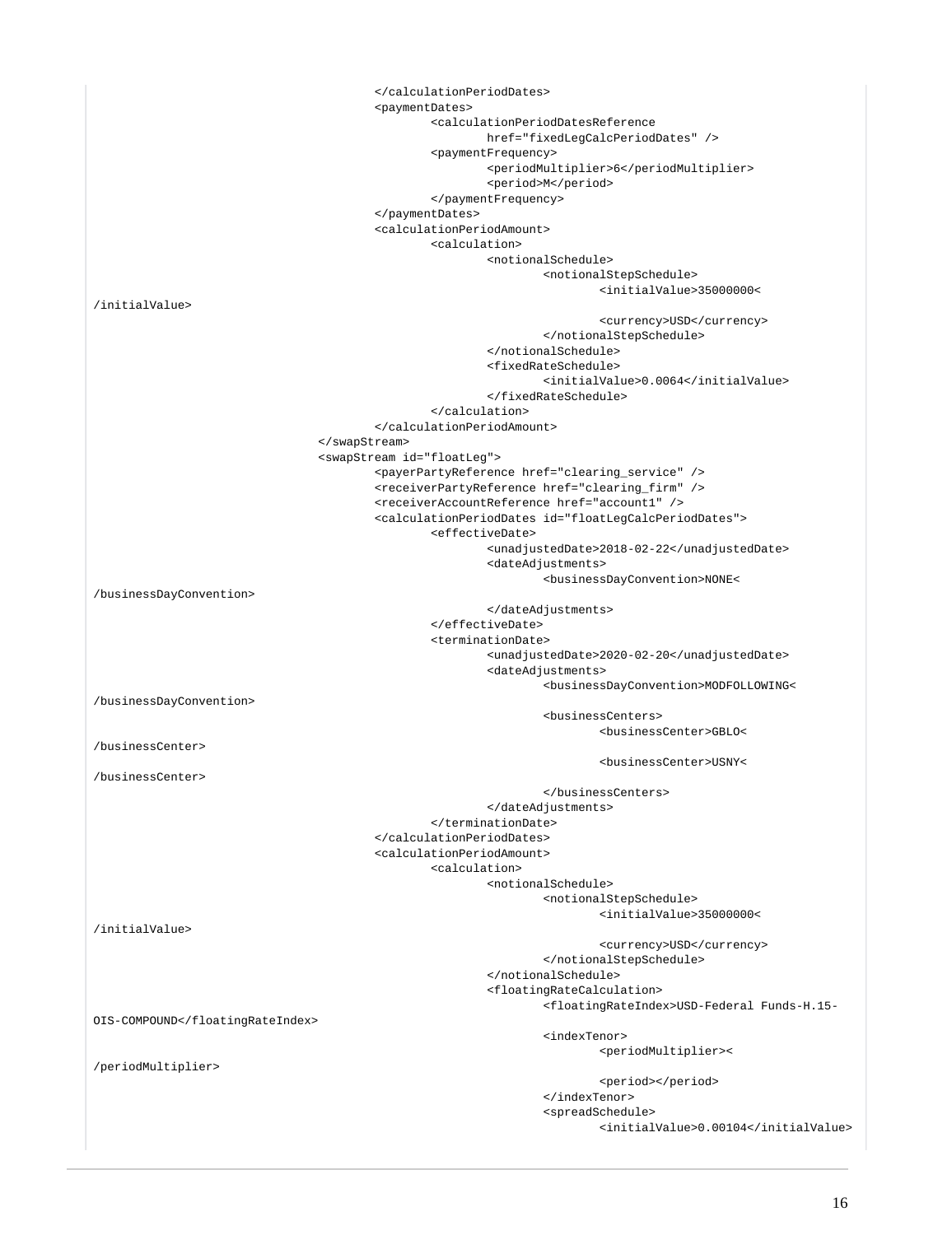```
 </spreadSchedule>
                                                             </floatingRateCalculation>
                                                    </calculation>
                                            </calculationPeriodAmount>
                                   </swapStream>
                          </swap>
                  </trade>
                  <party id="trade_source">
                          <partyId />
                  </party>
                  <party id="clearing_firm">
                          <partyId partyIdScheme="clearing_member_firms">123</partyId>
                  </party>
                  <party id="clearing_service">
                          <partyId />
                  </party>
                  <account id="account1">
                          <accountId accountIdScheme="clearing_firm_accounts">ACCOUNT</accountId>
                          <servicingParty href="clearing_firm" />
                  </account>
         </clearingConfirmed>
</ns3:FpML>
]]>
</string></payload></transaction></ns2:transactionReq>
```

```
Vanilla IRS
```

```
<?xml version="1.0" encoding="UTF-8" standalone="yes"?>
<ns2:transactionReq xmlns:ns2="http://cmegroup.com/schema/core/1.2" reqUserId="userid"><transaction 
portfolioId="${marginPortfolio}" type="TRADE"><payload encoding="STRING" format="FPML"><string>
<![CDATA[
  <ns3:FpML xmlns="http://www.fpml.org/FpML-5/confirmation"
         xmlns:ns2="http://www.w3.org/2000/09/xmldsig#" xmlns:ns3="http://www.cmegroup.com/otc-clearing
/confirmation">
         <clearingConfirmed>
                 <trade>
                          <tradeHeader>
                                  <partyTradeIdentifier>
                                          <partyReference href="clearing_service" />
                                          <tradeId tradeIdScheme="cme_trade_id" />
                                           <tradeId tradeIdScheme="remaining_trade_id" />
                                          <tradeId tradeIdScheme="platform_trade_id" />
                                          <tradeId tradeIdScheme="block_trade_id" />
                                  </partyTradeIdentifier>
                                  <partyTradeInformation>
                                          <partyReference href="clearing_firm" />
                                           <accountReference href="account1" />
                                           <relatedParty>
                                                   <partyReference href="trade_source" />
                                                   <role>InputSource</role>
                                          </relatedParty>
                                          <category categoryScheme="cme_origin_code" />
                                  </partyTradeInformation>
                                  <tradeDate>2018-02-22</tradeDate>
                          </tradeHeader>
                          <swap>
                                  <swapStream id="fixedLeg">
                                          <payerPartyReference href="clearing_firm" />
                                          <payerAccountReference href="account1" />
                                           <receiverPartyReference href="clearing_service" />
                                           <calculationPeriodDates id="fixedLegCalcPeriodDates">
                                                   <effectiveDate>
                                                           <unadjustedDate>2018-02-22</unadjustedDate>
                                                           <dateAdjustments>
                                                                   <businessDayConvention>NONE<
/businessDayConvention>
                                                           </dateAdjustments>
```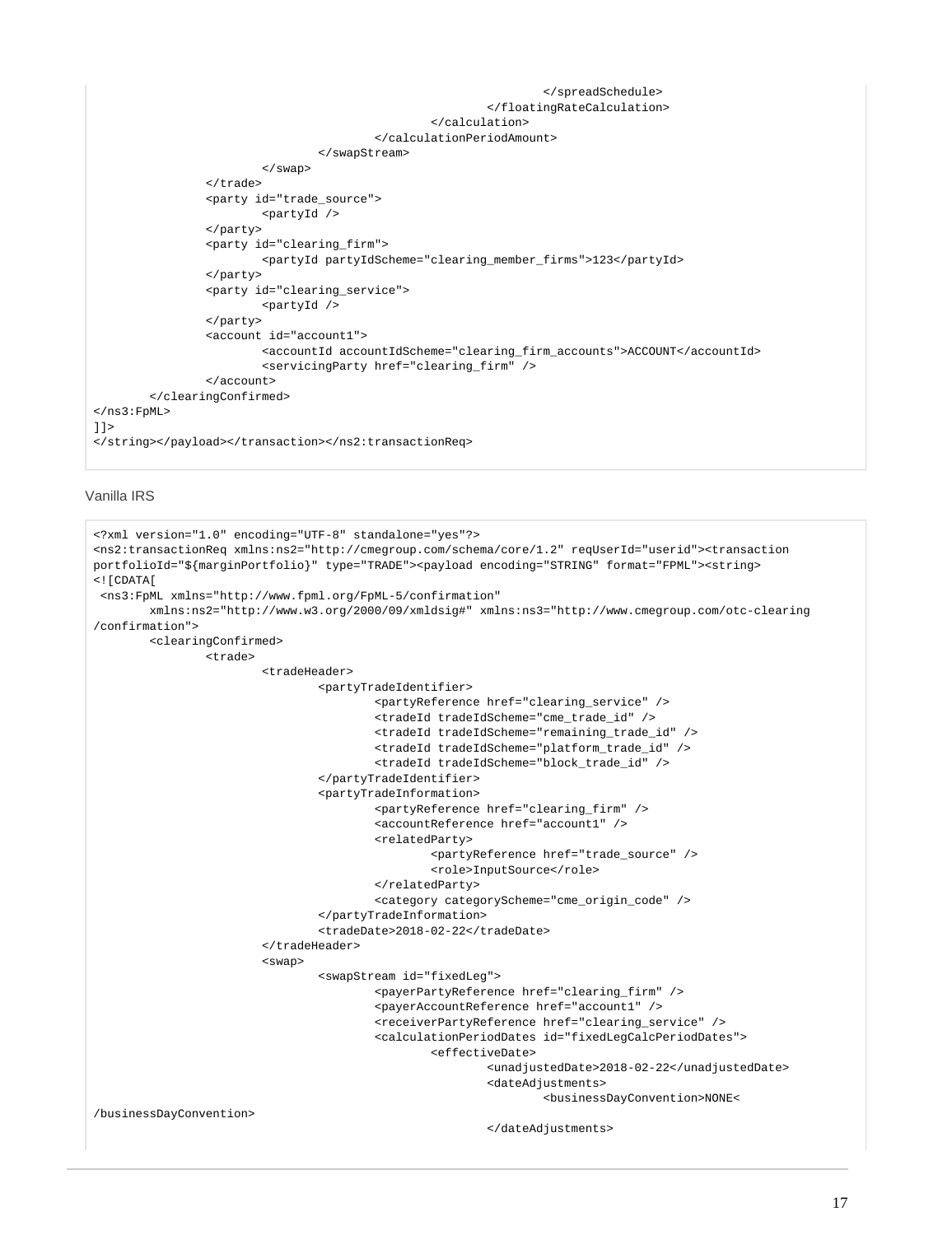</effectiveDate> <terminationDate> <unadjustedDate>2020-02-20</unadjustedDate> <dateAdjustments> <businessDayConvention>MODFOLLOWING< /businessDayConvention> <businessCenters> <businessCenter>GBLO< /businessCenter> <businessCenter>USNY< /businessCenter> </businessCenters> </dateAdjustments> </terminationDate> </calculationPeriodDates> <paymentDates> <calculationPeriodDatesReference href="fixedLegCalcPeriodDates" /> <paymentFrequency> <periodMultiplier>6</periodMultiplier> <period>M</period> </paymentFrequency> </paymentDates> <calculationPeriodAmount> <calculation> <notionalSchedule> <notionalStepSchedule> <initialValue>35000000< /initialValue> <currency>USD</currency> </notionalStepSchedule> </notionalSchedule> <fixedRateSchedule> <initialValue>0.0064</initialValue> </fixedRateSchedule> </calculation> </calculationPeriodAmount> </swapStream> <swapStream id="floatLeg"> <payerPartyReference href="clearing\_service" /> <receiverPartyReference href="clearing\_firm" /> <receiverAccountReference href="account1" /> <calculationPeriodDates id="floatLegCalcPeriodDates"> <effectiveDate> <unadjustedDate>2018-02-22</unadjustedDate> <dateAdjustments> <businessDayConvention>NONE< /businessDayConvention> </dateAdjustments> </effectiveDate> <terminationDate> <unadjustedDate>2020-02-20</unadjustedDate> <dateAdjustments> <businessDayConvention>MODFOLLOWING< /businessDayConvention> <businessCenters> <businessCenter>GBLO< /businessCenter> <businessCenter>USNY< /businessCenter> </businessCenters> </dateAdjustments> </terminationDate> </calculationPeriodDates> <calculationPeriodAmount> <calculation> <notionalSchedule> <notionalStepSchedule> <initialValue>35000000<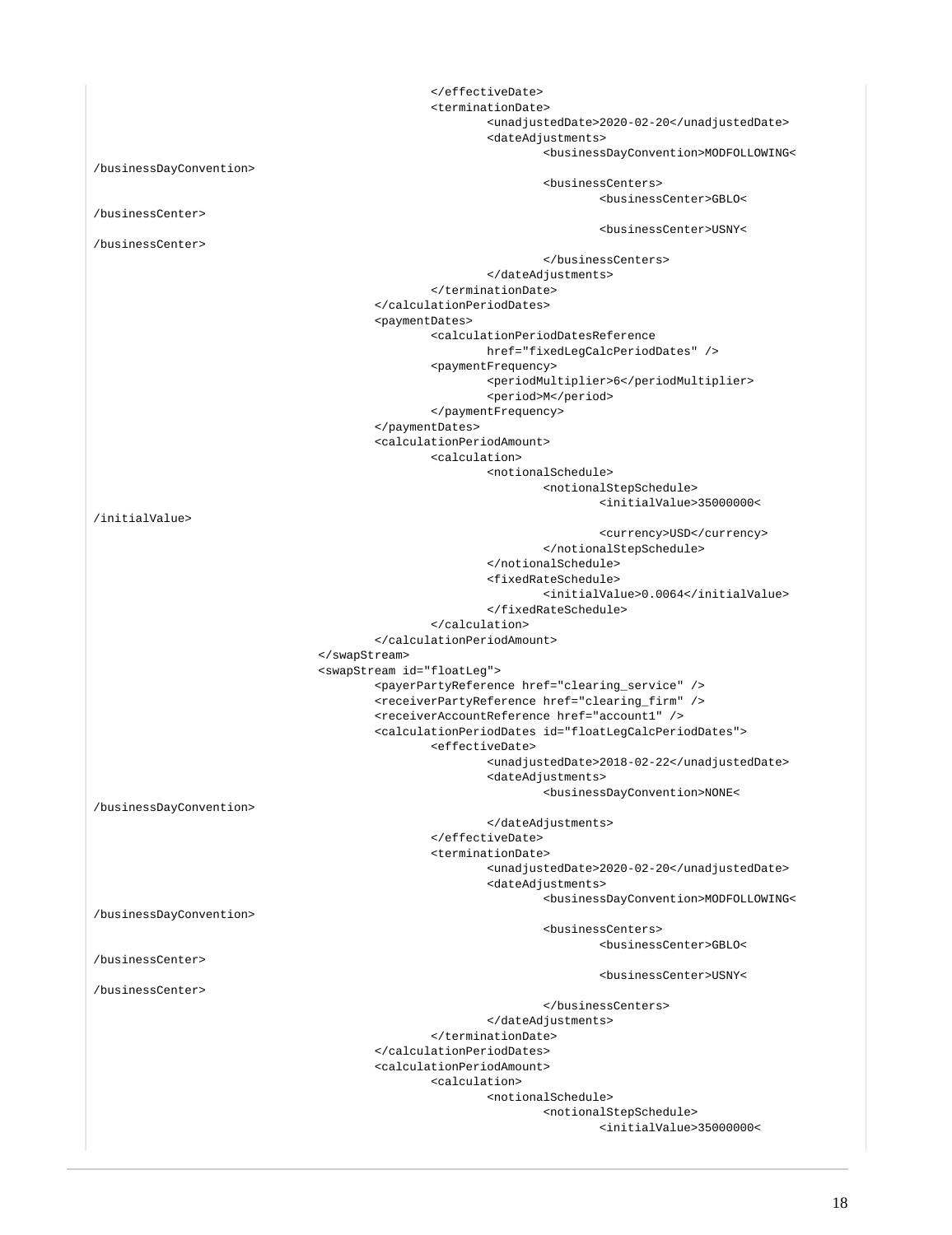```
/initialValue>
                                                                             <currency>USD</currency>
                                                                     </notionalStepSchedule>
                                                            </notionalSchedule>
                                                            <floatingRateCalculation>
                                                                     <floatingRateIndex>USD-LIBOR-BBA<
/floatingRateIndex>
                                                                     <indexTenor>
                                                                             <periodMultiplier>3<
/periodMultiplier>
                                                                             <period>M</period>
                                                                     </indexTenor>
                                                                     <spreadSchedule>
                                                                             <initialValue>0.00104</initialValue>
                                                                     </spreadSchedule>
                                                            </floatingRateCalculation>
                                                    </calculation>
                                           </calculationPeriodAmount>
                                   </swapStream>
                          </swap>
                  </trade>
                  <party id="trade_source">
                          <partyId />
                  </party>
                  <party id="clearing_firm">
                          <partyId partyIdScheme="clearing_member_firms">123</partyId>
                  </party>
                  <party id="clearing_service">
                          <partyId />
                  </party>
                  <account id="account1">
                          <accountId accountIdScheme="clearing_firm_accounts">ACCOUNT</accountId>
                          <servicingParty href="clearing_firm" />
                  </account>
         </clearingConfirmed>
</ns3:FpML>
]]>
</string></payload></transaction></ns2:transactionReq>
```
#### <span id="page-18-0"></span>Vanilla VNS (Variable Notional Swap)

```
<?xml version="1.0" encoding="UTF-8" standalone="yes"?>
<ns2:transactionReq xmlns:ns2="http://cmegroup.com/schema/core/1.2" reqUserId="userid"><transaction 
portfolioId="${marginPortfolio}" type="TRADE"><payload encoding="STRING" format="FPML"><string>
\leq! [CDATA[
<ns3:FpML xmlns="http://www.fpml.org/FpML-5/confirmation"
    xmlns:ns2="http://www.w3.org/2000/09/xmldsig#" xmlns:ns3="http://www.cmegroup.com/otc-clearing
/confirmation">
     <clearingConfirmed>
         <trade>
             <tradeHeader>
                 <partyTradeIdentifier>
                     <partyReference href="clearing_service" />
                     <tradeId tradeIdScheme="cme_trade_id">123456</tradeId>
                     <tradeId tradeIdScheme="remaining_trade_id" />
                     <tradeId tradeIdScheme="platform_trade_id" />
                     <tradeId tradeIdScheme="block_trade_id" />
                 </partyTradeIdentifier>
                 <partyTradeInformation>
                     <partyReference href="clearing_firm" />
                     <accountReference href="account1" />
                     <relatedParty>
                         <partyReference href="trade_source" />
                          <role>InputSource</role>
                     </relatedParty>
                     <category categoryScheme="cme_origin_code" />
```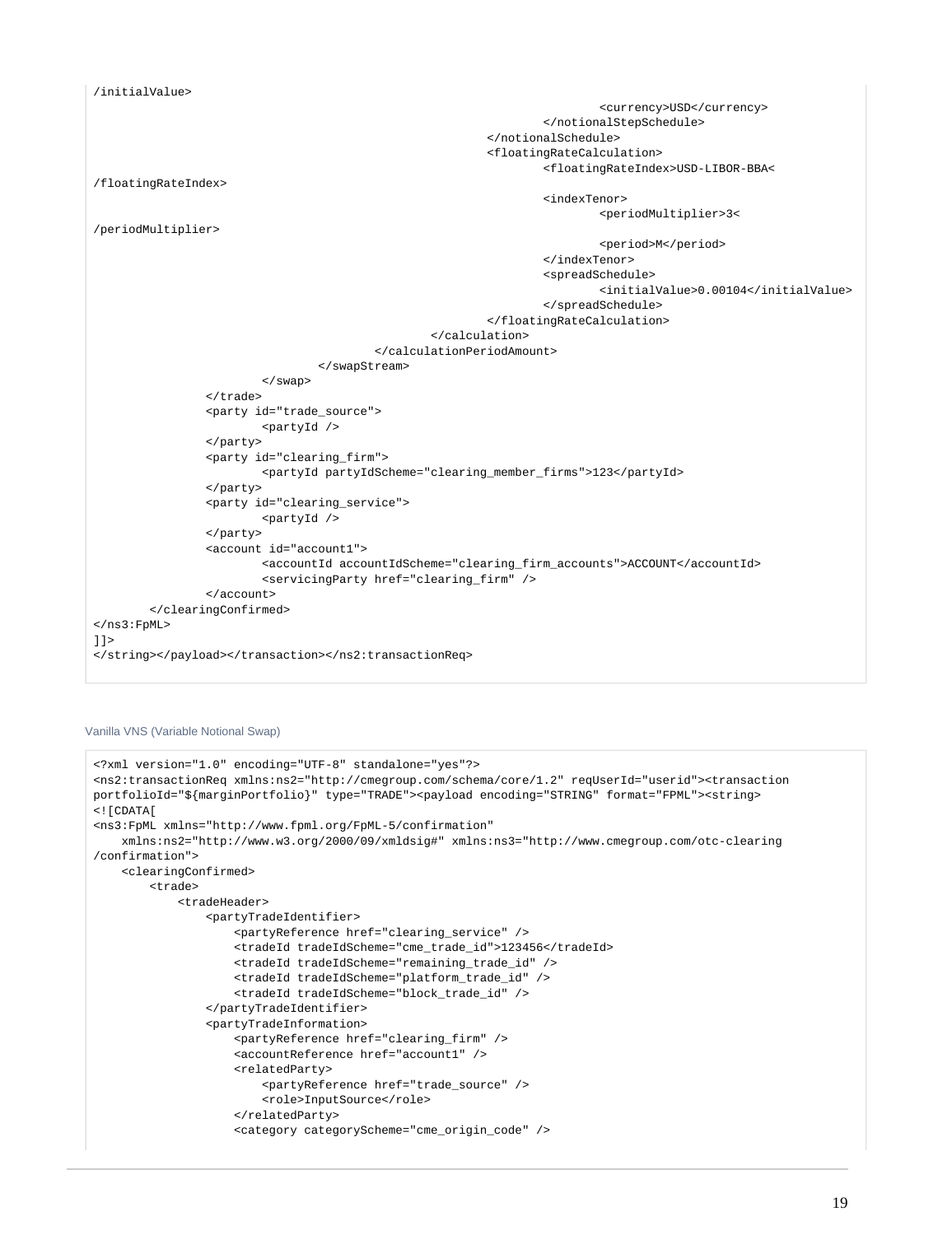```
 </partyTradeInformation>
                 <tradeDate>2018-05-30</tradeDate>
             </tradeHeader>
             <swap>
                 <swapStream id="fixedLeg">
                     <payerPartyReference href="clearing_service" />
                     <receiverPartyReference href="clearing_firm" />
                     <receiverAccountReference href="account1" />
                     <calculationPeriodDates id="fixedLegCalcPeriodDates">
                         <effectiveDate>
                             <unadjustedDate>2019-05-30</unadjustedDate>
                              <dateAdjustments>
                                  <businessDayConvention>NONE</businessDayConvention>
                              </dateAdjustments>
                         </effectiveDate>
                         <terminationDate>
                             <unadjustedDate>2019-06-30</unadjustedDate>
                              <dateAdjustments>
                                  <businessDayConvention>NONE</businessDayConvention>
                                  <businessCenters>
                                      <businessCenter>USNY</businessCenter>
                                      <businessCenter>GBLO</businessCenter>
                                  </businessCenters>
                             </dateAdjustments>
                         </terminationDate>
                     </calculationPeriodDates>
                     <paymentDates>
                         <calculationPeriodDatesReference
                             href="fixedLegCalcPeriodDates" />
                         <paymentFrequency>
                             <periodMultiplier>3</periodMultiplier>
                             <period>M</period>
                          </paymentFrequency>
                     </paymentDates>
                     <calculationPeriodAmount>
                         <calculation>
                             <notionalSchedule>
                                  <notionalStepSchedule>
                                      <initialValue>1250000</initialValue>
                                      <step>
                                          <stepDate>2018-05-30</stepDate>
                                          <stepValue>1250000</stepValue>
                                      </step>
<step>
                                          <stepDate>2018-06-30</stepDate>
                                          <stepValue>1000000</stepValue>
                                      </step>
                                      <step>
                                          <stepDate>2018-09-30</stepDate>
                                          <stepValue>750000</stepValue>
                                      </step>
                                      <step>
                                          <stepDate>2018-12-31</stepDate>
                                          <stepValue>500000</stepValue>
                                      </step>
                                      <step>
                                          <stepDate>2019-03-31</stepDate>
                                          <stepValue>250000</stepValue>
                                      </step>
                                      <currency>USD</currency>
                                  </notionalStepSchedule>
                              </notionalSchedule>
                              <fixedRateSchedule>
                                  <initialValue>0.0032625</initialValue>
                              </fixedRateSchedule>
                          </calculation>
                     </calculationPeriodAmount>
                     <cashflows>
                         <cashflowsMatchParameters>true</cashflowsMatchParameters>
```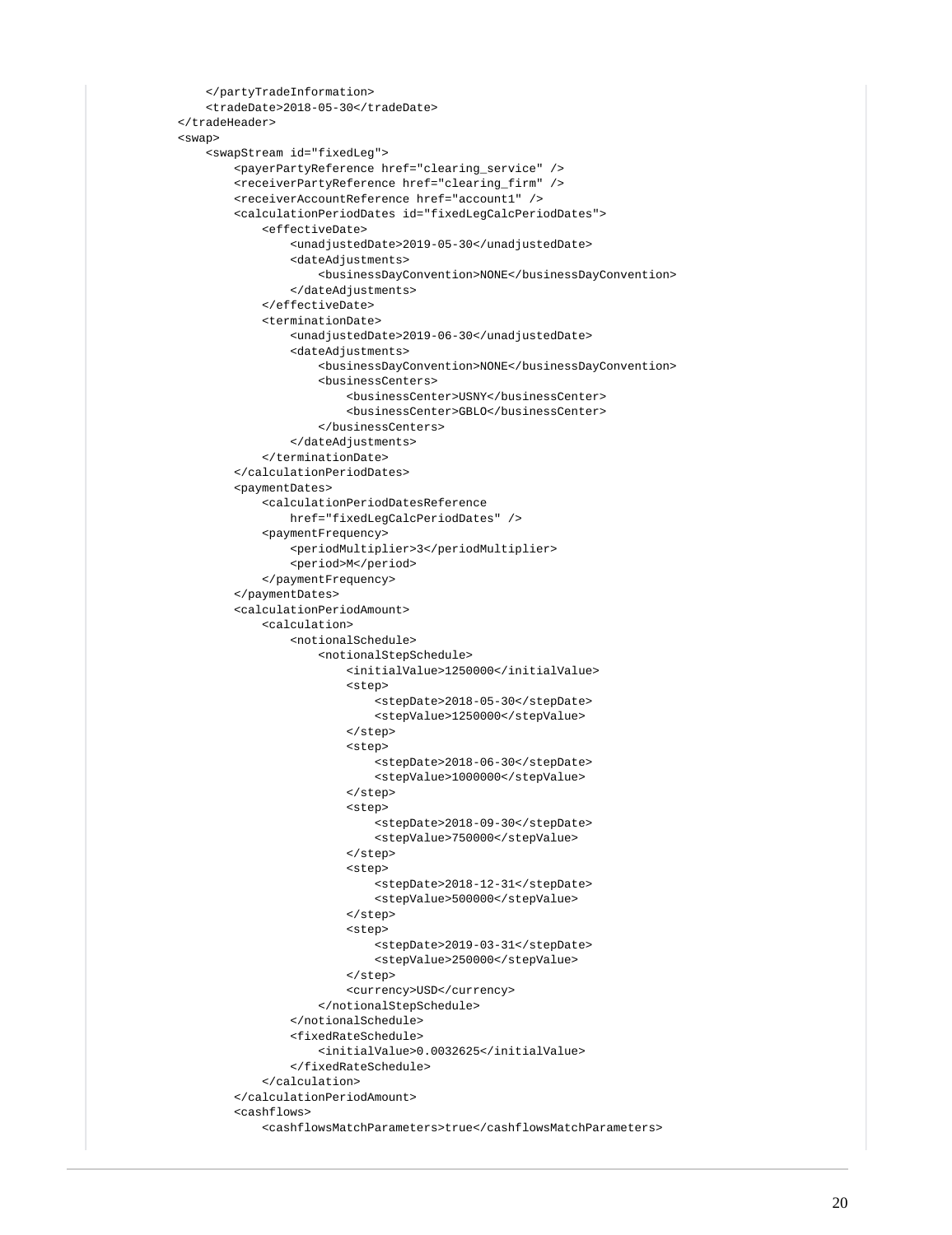```
 </cashflows>
         </swapStream>
         <swapStream id="floatLeg">
             <payerPartyReference href="clearing_firm" />
             <payerAccountReference href="account1" />
             <receiverPartyReference href="clearing_service" />
             <calculationPeriodDates id="floatLegCalcPeriodDates">
                  <effectiveDate>
                      <unadjustedDate>2018-05-30</unadjustedDate>
                      <dateAdjustments>
                          <businessDayConvention>NONE</businessDayConvention>
                      </dateAdjustments>
                  </effectiveDate>
                  <terminationDate>
                      <unadjustedDate>2019-06-30</unadjustedDate>
                      <dateAdjustments>
                          <businessDayConvention>NONE</businessDayConvention>
                          <businessCenters>
                              <businessCenter>USNY</businessCenter>
                              <businessCenter>GBLO</businessCenter>
                          </businessCenters>
                      </dateAdjustments>
                  </terminationDate>
              </calculationPeriodDates>
              <calculationPeriodAmount>
                  <calculation>
                      <notionalSchedule>
                          <notionalStepSchedule>
                              <initialValue>1250000</initialValue>
                              <step>
                                   <stepDate>2018-05-30</stepDate>
                                   <stepValue>1250000</stepValue>
                              </step>
                              <step>
                                   <stepDate>2018-06-30</stepDate>
                                   <stepValue>1000000</stepValue>
                              </step>
                              <step>
                                   <stepDate>2018-09-30</stepDate>
                                   <stepValue>750000</stepValue>
                              </step>
                              <step>
                                   <stepDate>2018-12-31</stepDate>
                                   <stepValue>500000</stepValue>
                              </step>
                              <step>
                                   <stepDate>2019-03-31</stepDate>
                                   <stepValue>250000</stepValue>
                              </step>
                              <currency>USD</currency>
                          </notionalStepSchedule>
                      </notionalSchedule>
                      <floatingRateCalculation>
                          <floatingRateIndex>USD-LIBOR-BBA</floatingRateIndex>
                          <indexTenor>
                              <periodMultiplier>3</periodMultiplier>
                              <period>M</period>
                          </indexTenor>
                      </floatingRateCalculation>
                  </calculation>
             </calculationPeriodAmount>
         </swapStream>
     </swap>
 </trade>
 <party id="trade_source">
     <partyId />
 </party>
 <party id="clearing_firm">
     <partyId partyIdScheme="clearing_member_firms">123</partyId>
```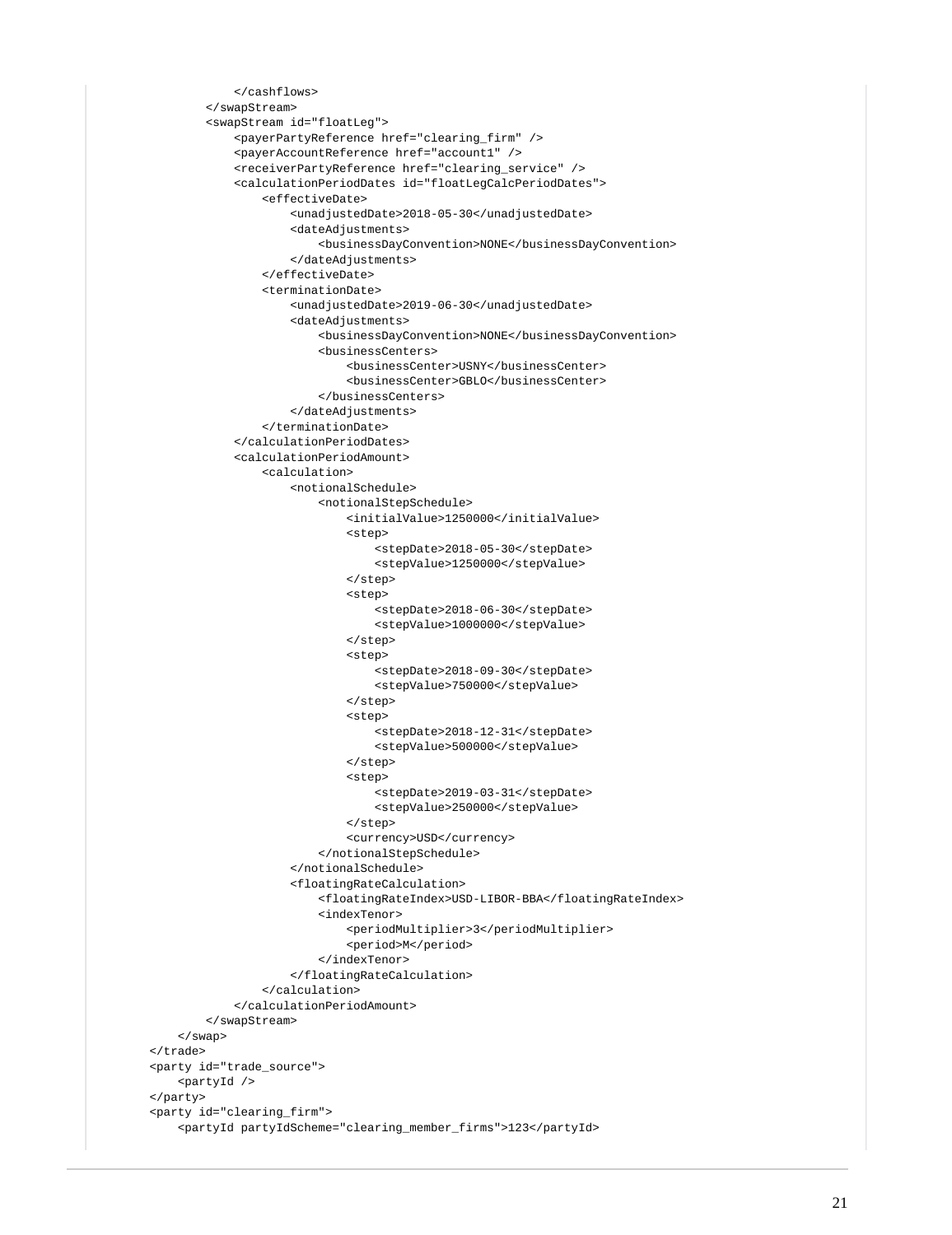```
 </party>
         <party id="clearing_service">
              <partyId />
        \epsilon/narty>
         <account id="account1">
              <accountId accountIdScheme="clearing_firm_accounts">ACCOUNT</accountId>
              <servicingParty href="clearing_firm" />
         </account>
     </clearingConfirmed>
</ns3:FpML>
]]>
</string></payload></transaction></ns2:transactionReq>
```
## <span id="page-21-0"></span>Zero Coupon

```
<?xml version="1.0" encoding="UTF-8" standalone="yes"?>
<ns2:transactionReq xmlns:ns2="http://cmegroup.com/schema/core/1.2" reqUserId="userid"><transaction 
portfolioId="${marginPortfolio}" type="TRADE"><payload encoding="STRING" format="FPML"><string><![CDATA[
  <ns3:FpML xmlns="http://www.fpml.org/FpML-5/confirmation"
         xmlns:ns2="http://www.w3.org/2000/09/xmldsig#" xmlns:ns3="http://www.cmegroup.com/otc-clearing
/confirmation">
         <clearingConfirmed>
                 <trade>
                          <tradeHeader>
                                  <partyTradeIdentifier>
                                          <partyReference href="clearing_service" />
                                          <tradeId tradeIdScheme="cme_trade_id" />
                                          <tradeId tradeIdScheme="remaining_trade_id" />
                                           <tradeId tradeIdScheme="platform_trade_id" />
                                           <tradeId tradeIdScheme="block_trade_id" />
                                  </partyTradeIdentifier>
                                  <partyTradeInformation>
                                          <partyReference href="clearing_firm" />
                                           <accountReference href="account1" />
                                           <relatedParty>
                                                   <partyReference href="trade_source" />
                                                  <role>InputSource</role>
                                          </relatedParty>
                                          <category categoryScheme="cme_origin_code" />
                                  </partyTradeInformation>
                                  <tradeDate>2018-02-22</tradeDate>
                          </tradeHeader>
                          <swap>
                                  <swapStream id="fixedLeg">
                                          <payerPartyReference href="clearing_firm" />
                                          <payerAccountReference href="account1" />
                                           <receiverPartyReference href="clearing_service" />
                                           <calculationPeriodDates id="fixedLegCalcPeriodDates">
                                                   <effectiveDate>
                                                           <unadjustedDate>2018-02-22</unadjustedDate>
                                                           <dateAdjustments>
                                                                    <businessDayConvention>NONE<
/businessDayConvention>
                                                           </dateAdjustments>
                                                   </effectiveDate>
                                                   <terminationDate>
                                                           <unadjustedDate>2021-02-20</unadjustedDate>
                                                           <dateAdjustments>
                                                                    <businessDayConvention>MODFOLLOWING<
/businessDayConvention>
                                                                    <businessCenters>
                                                                            <businessCenter>GBLO<
/businessCenter>
                                                                            <businessCenter>USNY<
/businessCenter>
                                                                    </businessCenters>
```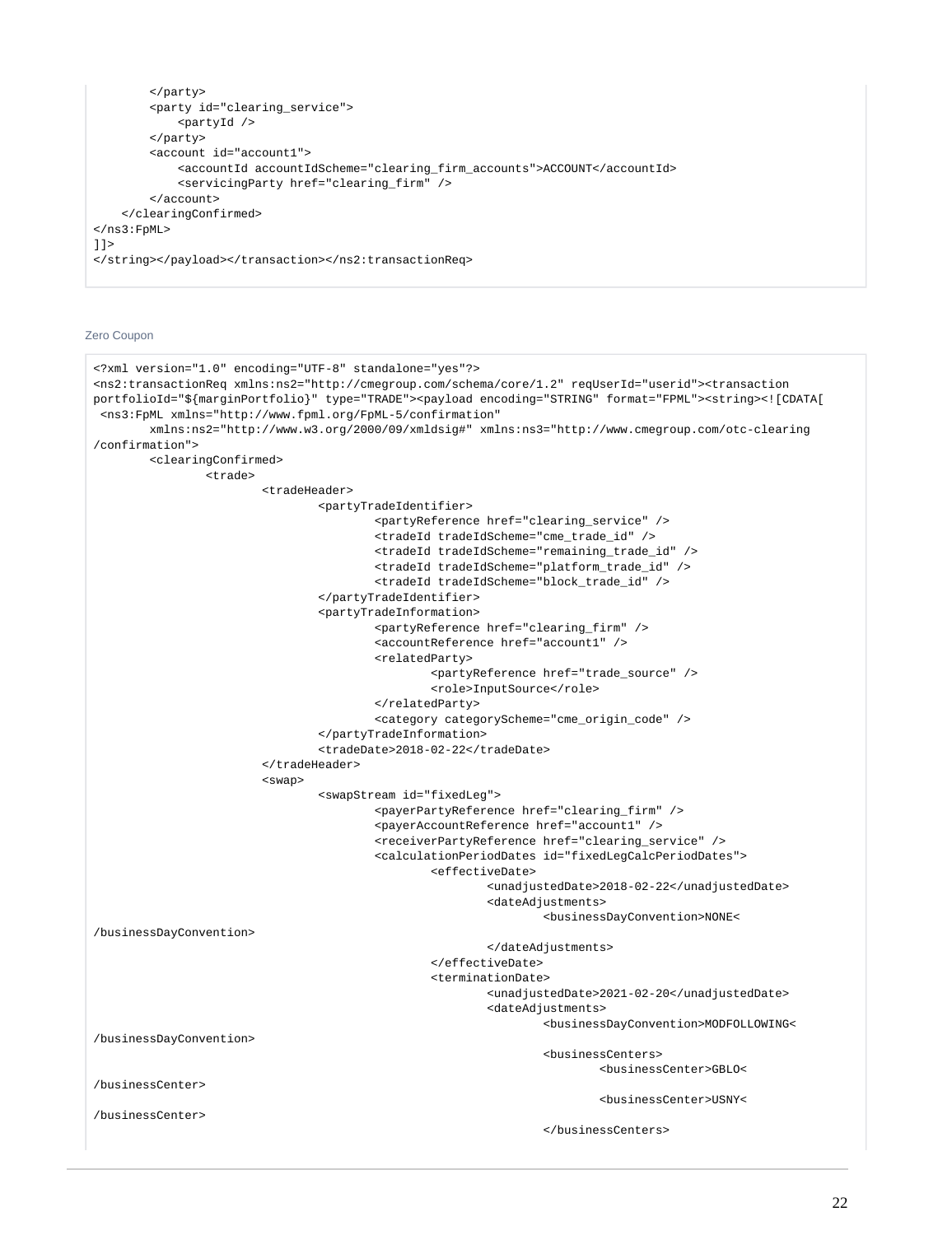| <paymentdates></paymentdates>                           |                                                                                                               |
|---------------------------------------------------------|---------------------------------------------------------------------------------------------------------------|
|                                                         | <calculationperioddatesreference<br>href="fixedLeqCalcPeriodDates" /&gt;</calculationperioddatesreference<br> |
|                                                         | <paymentfrequency></paymentfrequency>                                                                         |
|                                                         | <periodmultiplier>1</periodmultiplier>                                                                        |
|                                                         | <period>T</period>                                                                                            |
|                                                         |                                                                                                               |
|                                                         |                                                                                                               |
| <calculationperiodamount></calculationperiodamount>     |                                                                                                               |
| <calculation></calculation>                             |                                                                                                               |
|                                                         | <notionalschedule></notionalschedule>                                                                         |
|                                                         | <notionalstepschedule></notionalstepschedule>                                                                 |
| /initialValue>                                          | <initialvalue>35000000&lt;</initialvalue>                                                                     |
|                                                         | <currency>USD</currency>                                                                                      |
|                                                         |                                                                                                               |
|                                                         |                                                                                                               |
|                                                         | <fixedrateschedule></fixedrateschedule>                                                                       |
|                                                         | <initialvalue>0.0064</initialvalue>                                                                           |
|                                                         |                                                                                                               |
|                                                         |                                                                                                               |
|                                                         |                                                                                                               |
|                                                         |                                                                                                               |
| <swapstream id="floatLeg"></swapstream>                 | <payerpartyreference href="clearing_service"></payerpartyreference>                                           |
|                                                         | <receiverpartyreference href="clearing_firm"></receiverpartyreference>                                        |
|                                                         | <receiveraccountreference href="account1"></receiveraccountreference>                                         |
|                                                         | <calculationperioddates id="floatLegCalcPeriodDates"></calculationperioddates>                                |
|                                                         | <effectivedate></effectivedate>                                                                               |
|                                                         | <unadjusteddate>2018-02-22</unadjusteddate>                                                                   |
|                                                         | <dateadjustments></dateadjustments>                                                                           |
|                                                         | <businessdayconvention>NONE&lt;</businessdayconvention>                                                       |
| /businessDayConvention>                                 |                                                                                                               |
|                                                         |                                                                                                               |
|                                                         | <br><terminationdate></terminationdate>                                                                       |
|                                                         |                                                                                                               |
|                                                         |                                                                                                               |
|                                                         | <unadjusteddate>2021-02-20</unadjusteddate>                                                                   |
|                                                         | <dateadjustments></dateadjustments>                                                                           |
| /businessDayConvention>                                 | <businessdayconvention>MODFOLLOWING&lt;</businessdayconvention>                                               |
|                                                         | <businesscenters></businesscenters>                                                                           |
|                                                         | <businesscenter>GBLO&lt;</businesscenter>                                                                     |
| /businessCenter>                                        |                                                                                                               |
|                                                         | <businesscenter>USNY&lt;</businesscenter>                                                                     |
| /businessCenter>                                        |                                                                                                               |
|                                                         |                                                                                                               |
|                                                         |                                                                                                               |
|                                                         |                                                                                                               |
| <br><calculationperiodamount></calculationperiodamount> |                                                                                                               |
| <calculation></calculation>                             |                                                                                                               |
|                                                         | <notionalschedule></notionalschedule>                                                                         |
|                                                         | <notionalstepschedule></notionalstepschedule>                                                                 |
|                                                         | <initialvalue>35000000&lt;</initialvalue>                                                                     |
| /initialValue>                                          |                                                                                                               |
|                                                         | <currency>USD</currency>                                                                                      |
|                                                         |                                                                                                               |
|                                                         |                                                                                                               |
|                                                         | <floatingratecalculation></floatingratecalculation>                                                           |
|                                                         | <floatingrateindex>USD-LIBOR-BBA&lt;</floatingrateindex>                                                      |
| /floatingRateIndex>                                     | <indextenor></indextenor>                                                                                     |
|                                                         | <periodmultiplier>3&lt;</periodmultiplier>                                                                    |
| /periodMultiplier>                                      |                                                                                                               |
|                                                         | <period>M</period><br>                                                                                        |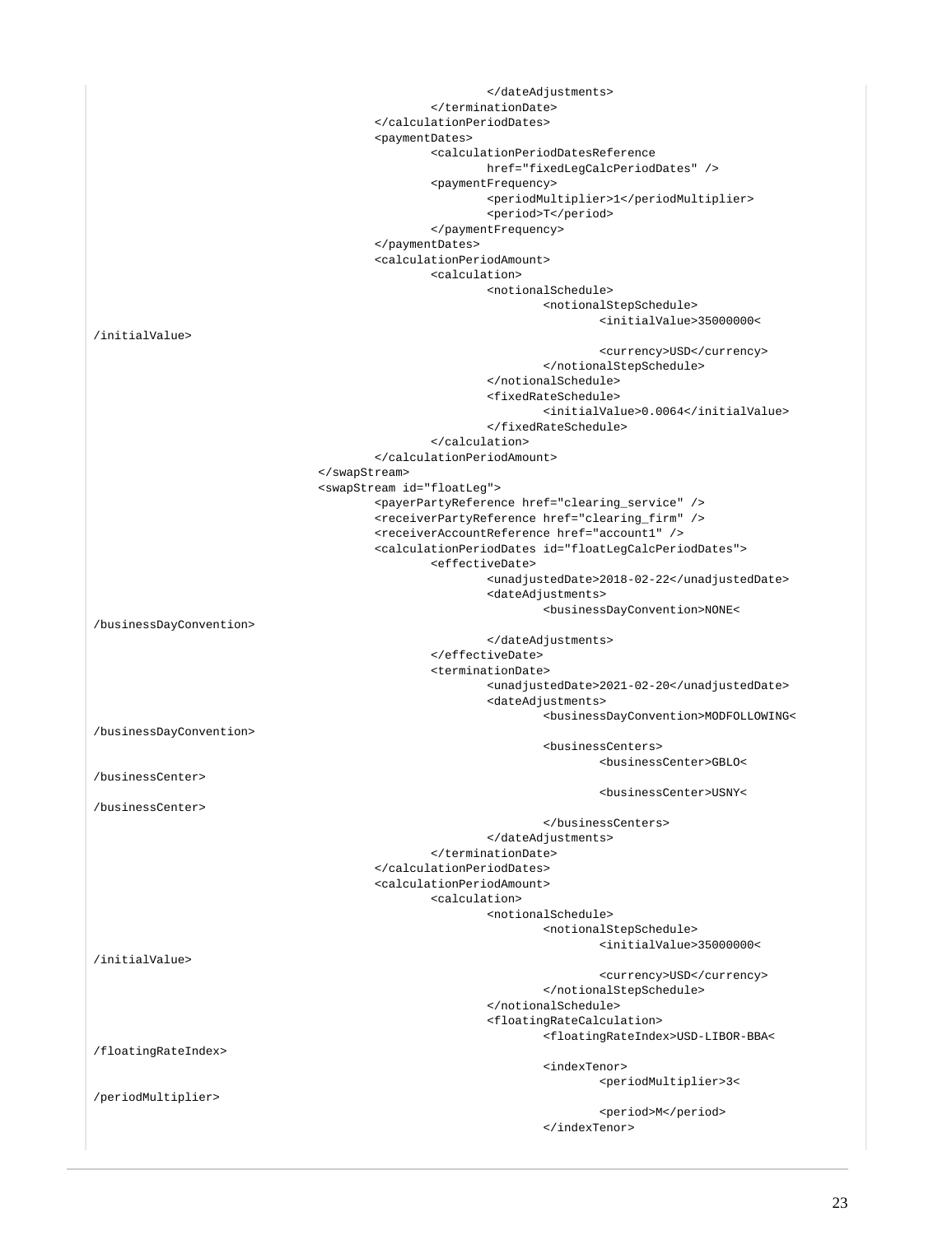```
 <spreadSchedule>
                                                                              <initialValue>0.00104</initialValue>
                                                                     </spreadSchedule>
                                                            </floatingRateCalculation>
                                                    </calculation>
                                            </calculationPeriodAmount>
                                   </swapStream>
                          </swap>
                  </trade>
                  <party id="trade_source">
                          <partyId />
                  </party>
                  <party id="clearing_firm">
                          <partyId partyIdScheme="clearing_member_firms">123</partyId>
                  </party>
                  <party id="clearing_service">
                          <partyId />
                  </party>
                  <account id="account1">
                          <accountId accountIdScheme="clearing_firm_accounts">ACCOUNT</accountId>
                          <servicingParty href="clearing_firm" />
                  </account>
         </clearingConfirmed>
</ns3:FpML>
]]>
</string></payload></transaction></ns2:transactionReq>
```

```
Zero Coupon for BRL
```

```
<?xml version="1.0" encoding="UTF-8" standalone="yes"?>
<ns2:transactionReq xmlns:ns2="http://cmegroup.com/schema/core/1.2" reqUserId="userid"><transaction 
portfolioId="4054940" type="TRADE"><payload encoding="STRING" format="FPML"><string>
<![CDATA[
<ns3:FpML xmlns="http://www.fpml.org/FpML-5/confirmation" xmlns:ns2="http://www.w3.org/2000/09/xmldsig#"
           xmlns:ns3="http://www.cmegroup.com/otc-clearing/confirmation">
     <clearingConfirmed>
         <trade>
             <tradeHeader>
                 <partyTradeIdentifier>
                     <partyReference href="clearing_service"/>
                      <tradeId tradeIdScheme="cme_trade_id"/>
                     <tradeId tradeIdScheme="remaining_trade_id"/>
                     <tradeId tradeIdScheme="platform_trade_id"/>
                     <tradeId tradeIdScheme="block_trade_id"/>
                      <tradeId tradeIdScheme="client_trade_id"/>
                 </partyTradeIdentifier>
                  <partyTradeInformation>
                      <partyReference href="clearing_firm"/>
                      <accountReference href="account1"/>
                      <relatedParty>
                         <partyReference href="trade_source"/>
                          <role>InputSource</role>
                     </relatedParty>
                      <category categoryScheme="cme_origin_code"/>
                 </partyTradeInformation>
                  <tradeDate>2011-09-06</tradeDate>
             </tradeHeader>
             <swap>
                 <swapStream id="fixedLeg">
                      <payerPartyReference href="clearing_firm"/>
                      <payerAccountReference href="account1"/>
                     <receiverPartyReference href="clearing_service"/>
                     <calculationPeriodDates id="fixedLegCalcPeriodDates">
                          <effectiveDate>
                              <unadjustedDate>2011-09-06</unadjustedDate>
                              <dateAdjustments>
                                  <businessDayConvention>NONE</businessDayConvention>
                              </dateAdjustments>
```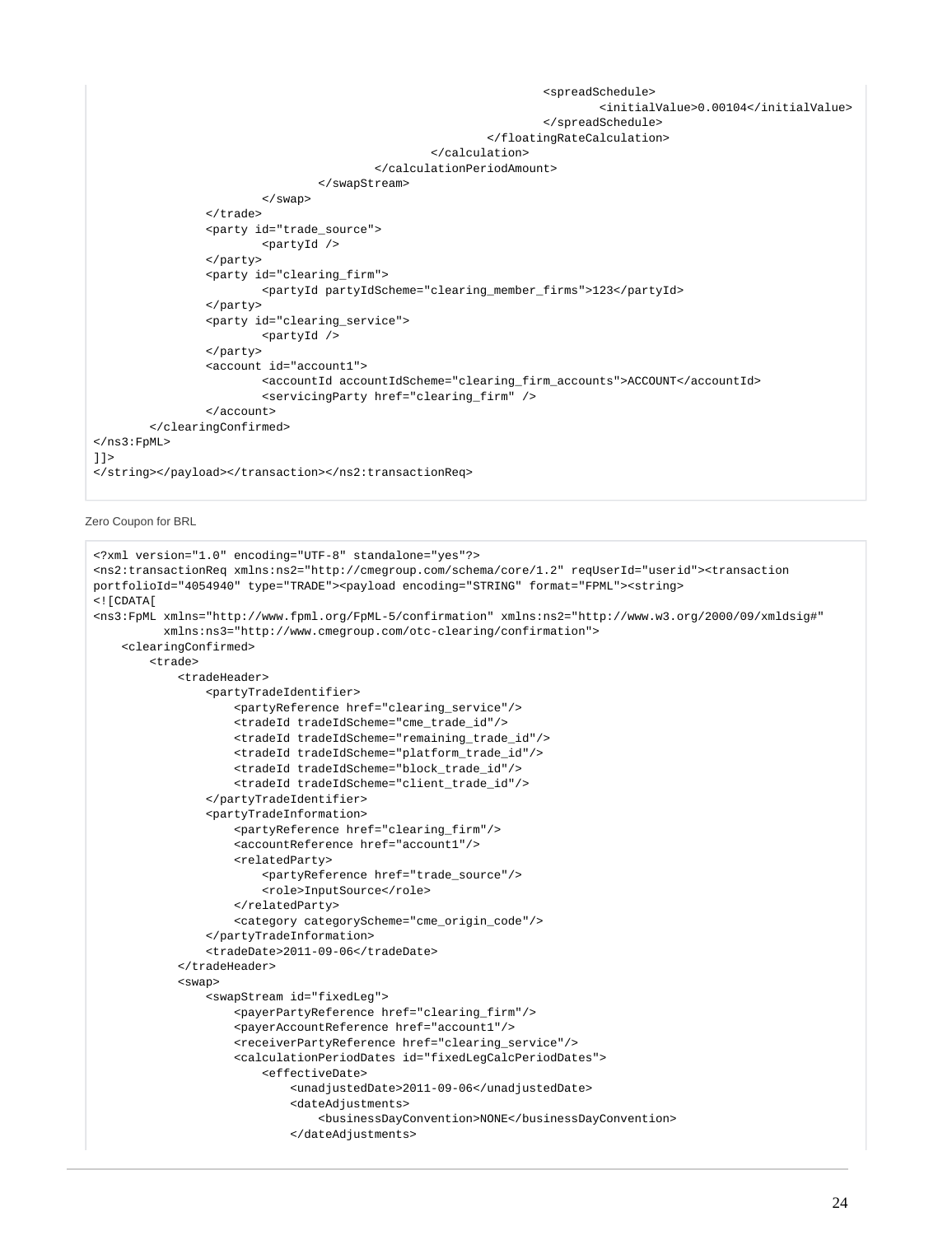```
 <adjustedDate>2011-09-06</adjustedDate>
         </effectiveDate>
         <terminationDate>
             <unadjustedDate>2021-09-06</unadjustedDate>
             <dateAdjustments>
                 <businessDayConvention>MODFOLLOWING</businessDayConvention>
                 <businessCenters>
                     <businessCenter>BRBD</businessCenter>
                      <businessCenter>USNY</businessCenter>
                 </businessCenters>
             </dateAdjustments>
             <adjustedDate>2021-09-06</adjustedDate>
         </terminationDate>
         <calculationPeriodDatesAdjustments>
             <businessDayConvention>MODFOLLOWING</businessDayConvention>
             <businessCenters>
                 <businessCenter>BRBD</businessCenter>
                 <businessCenter>USNY</businessCenter>
             </businessCenters>
         </calculationPeriodDatesAdjustments>
         <calculationPeriodFrequency>
             <periodMultiplier>1</periodMultiplier>
             <period>T</period>
             <rollConvention>NONE</rollConvention>
         </calculationPeriodFrequency>
     </calculationPeriodDates>
     <paymentDates>
         <calculationPeriodDatesReference href="fixedLegCalcPeriodDates"/>
         <paymentFrequency>
             <periodMultiplier>1</periodMultiplier>
             <period>T</period>
         </paymentFrequency>
         <payRelativeTo>CalculationPeriodEndDate</payRelativeTo>
         <paymentDatesAdjustments>
             <businessDayConvention>MODFOLLOWING</businessDayConvention>
             <businessCenters>
                 <businessCenter>USNY</businessCenter>
                 <businessCenter>BRBD</businessCenter>
             </businessCenters>
         </paymentDatesAdjustments>
     </paymentDates>
     <calculationPeriodAmount>
         <calculation>
             <notionalSchedule>
                 <notionalStepSchedule>
                     <currency>BRL</currency>
                 </notionalStepSchedule>
             </notionalSchedule>
             <futureValueNotional>
                 <amount>12345</amount>
             </futureValueNotional>
             <fixedRateSchedule>
                 <initialValue>0.03123</initialValue>
             </fixedRateSchedule>
             <dayCountFraction>BUS/252.FIXED</dayCountFraction>
             <compoundingMethod>None</compoundingMethod>
         </calculation>
     </calculationPeriodAmount>
     <cashflows>
         <cashflowsMatchParameters>true</cashflowsMatchParameters>
     </cashflows>
 </swapStream>
 <swapStream id="floatLeg">
    <payerPartyReference href="clearing_service"/>
     <receiverPartyReference href="clearing_firm"/>
    <receiverAccountReference href="account1"/>
     <calculationPeriodDates id="floatLegCalcPeriodDates">
         <effectiveDate>
             <unadjustedDate>2011-09-06</unadjustedDate>
```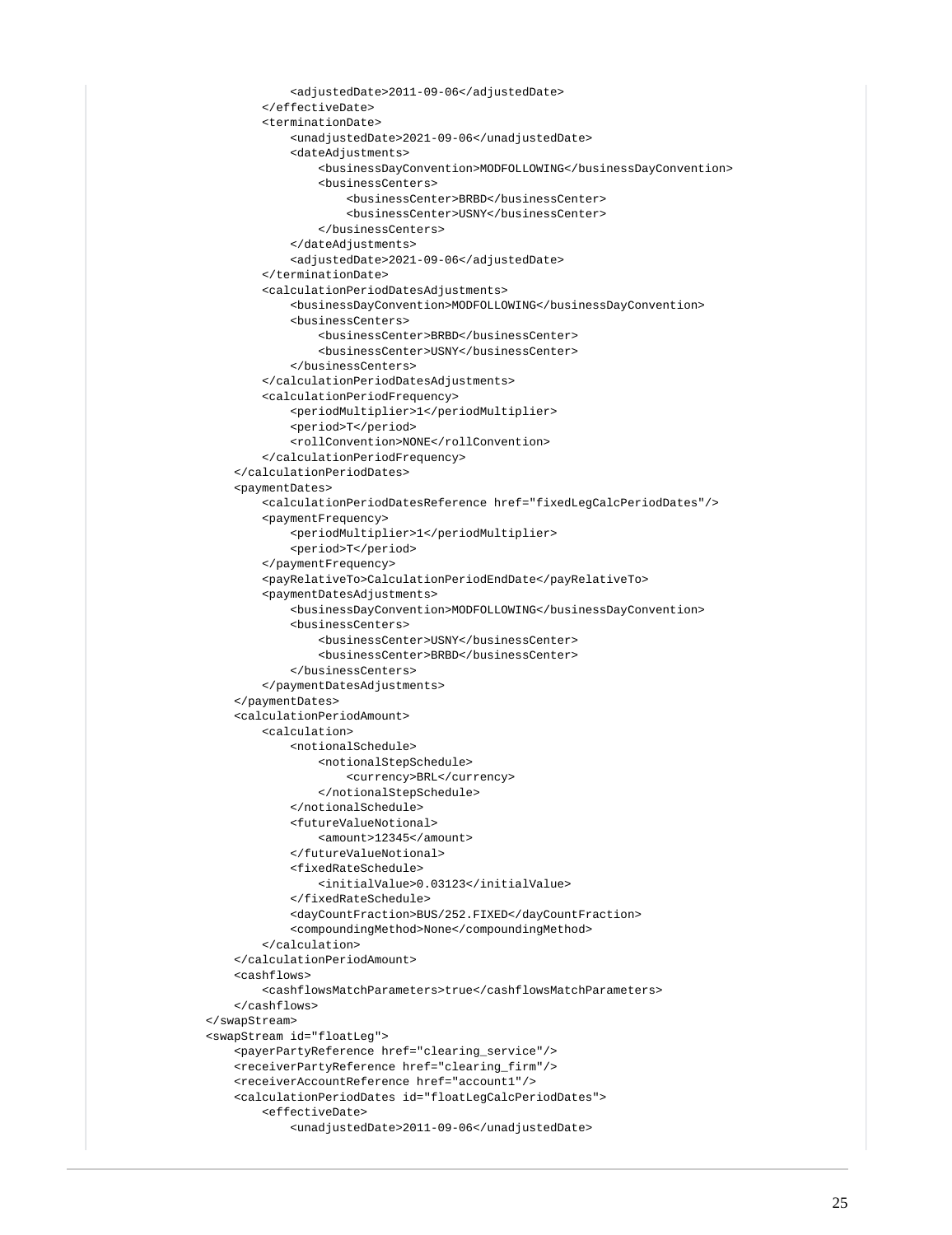```
 <dateAdjustments>
             <businessDayConvention>NONE</businessDayConvention>
         </dateAdjustments>
         <adjustedDate>2011-09-06</adjustedDate>
     </effectiveDate>
     <terminationDate>
         <unadjustedDate>2021-09-06</unadjustedDate>
         <dateAdjustments>
             <businessDayConvention>MODFOLLOWING</businessDayConvention>
             <businessCenters>
                 <businessCenter>BRBD</businessCenter>
                 <businessCenter>USNY</businessCenter>
             </businessCenters>
         </dateAdjustments>
         <adjustedDate>2021-09-06</adjustedDate>
     </terminationDate>
     <calculationPeriodDatesAdjustments>
         <businessDayConvention>MODFOLLOWING</businessDayConvention>
         <businessCenters>
             <businessCenter>BRBD</businessCenter>
             <businessCenter>USNY</businessCenter>
         </businessCenters>
     </calculationPeriodDatesAdjustments>
     <calculationPeriodFrequency>
         <periodMultiplier>1</periodMultiplier>
         <period>T</period>
         <rollConvention>NONE</rollConvention>
     </calculationPeriodFrequency>
 </calculationPeriodDates>
 <paymentDates>
     <calculationPeriodDatesReference href="floatLegCalcPeriodDates"/>
     <paymentFrequency>
         <periodMultiplier>1</periodMultiplier>
         <period>T</period>
     </paymentFrequency>
     <payRelativeTo>CalculationPeriodEndDate</payRelativeTo>
     <paymentDatesAdjustments>
         <businessDayConvention>MODFOLLOWING</businessDayConvention>
         <businessCenters>
             <businessCenter>BRBD</businessCenter>
             <businessCenter>USNY</businessCenter>
         </businessCenters>
     </paymentDatesAdjustments>
 </paymentDates>
 <resetDates id="floatLegResetDates">
    <calculationPeriodDatesReference href="floatLegCalcPeriodDates"/>
     <resetRelativeTo>CalculationPeriodStartDate</resetRelativeTo>
     <fixingDates>
         <periodMultiplier>-2</periodMultiplier>
         <period>D</period>
         <dayType>Business</dayType>
         <businessDayConvention>MODFOLLOWING</businessDayConvention>
         <businessCenters>
             <businessCenter>BRBD</businessCenter>
             <businessCenter>USNY</businessCenter>
         </businessCenters>
         <dateRelativeTo href="floatLegResetDates"/>
     </fixingDates>
     <resetFrequency>
         <periodMultiplier>1</periodMultiplier>
         <period>D</period>
     </resetFrequency>
     <resetDatesAdjustments>
         <businessDayConvention>MODFOLLOWING</businessDayConvention>
         <businessCenters>
             <businessCenter>BRBD</businessCenter>
             <businessCenter>USNY</businessCenter>
         </businessCenters>
     </resetDatesAdjustments>
```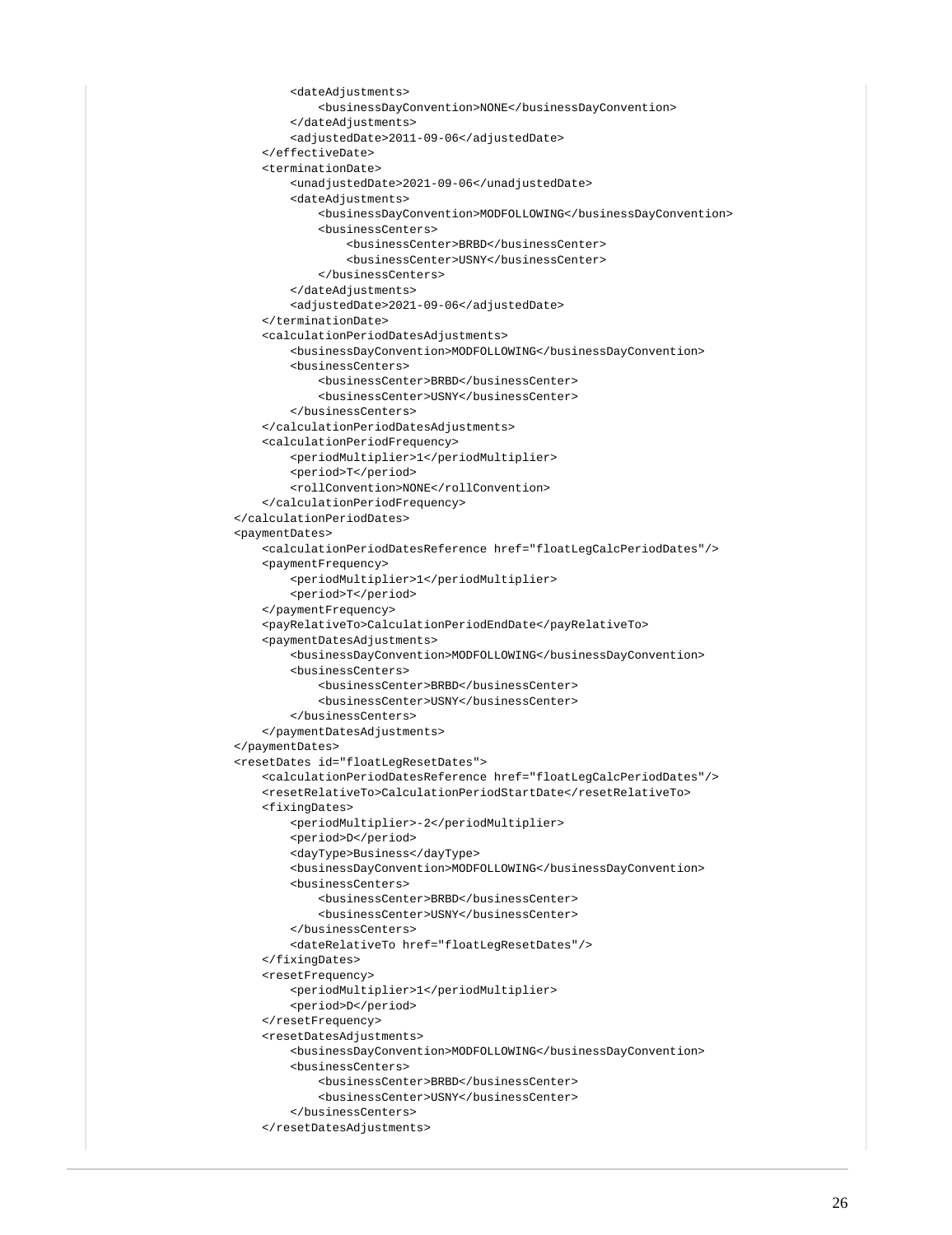```
 </resetDates>
                      <calculationPeriodAmount>
                          <calculation>
                              <notionalSchedule>
                                   <notionalStepSchedule>
                                       <currency>BRL</currency>
                                   </notionalStepSchedule>
                              </notionalSchedule>
                               <floatingRateCalculation>
                                   <floatingRateIndex>BRL-CDI</floatingRateIndex>
                                   <indexTenor>
                                       <periodMultiplier>1</periodMultiplier>
                                       <period>D</period>
                                   </indexTenor>
                               </floatingRateCalculation>
                              <dayCountFraction>BUS/252.FIXED</dayCountFraction>
                              <compoundingMethod>None</compoundingMethod>
                          </calculation>
                      </calculationPeriodAmount>
                      <settlementProvision>
                                                                             <settlementCurrency>USD<
/settlementCurrency>
                                                                              <nonDeliverableSettlement>
                                                                                      <referenceCurrency>BRL<
/referenceCurrency>
                                                                                      <fxFixingDate>
                                                                                               <periodMultiplier>-
1</periodMultiplier>
                                                                                               <period>D</period>
                                                                                               <dayType>Business<
/dayType>
<businessDayConvention>PRECEDING</businessDayConvention>
                                                                                               <businessCenters>
<businessCenter>BRBD</businessCenter>
<businessCenter>USNY</businessCenter>
                                                                                               </businessCenters>
<dateRelativeToCalculationPeriodDates>
<calculationPeriodDatesReference href="fixedLegTerminationDate"/>
the contract of the contract of the contract of the contract of the contract of the contract of the contract of
/dateRelativeToCalculationPeriodDates>
                                                                                      </fxFixingDate>
                                                                                      <settlementRateOption>BRL.
PTAX/BRL09</settlementRateOption>
                                                                             </nonDeliverableSettlement>
                                                                     </settlementProvision>
                      <cashflows>
                          <cashflowsMatchParameters>true</cashflowsMatchParameters>
                      </cashflows>
                  </swapStream>
             </swap>
         </trade>
         <party id="clearing_firm">
             <partyId partyIdScheme="clearing_member_firms">Test</partyId>
         </party>
         <party id="clearing_service">
             <partyId/>
         </party>
         <party id="trade_source">
             <partyId/>
         </party>
         <account id="account1">
             <accountId accountIdScheme="clearing_firm_accounts">1234</accountId>
             <servicingParty href="clearing_firm"/>
         </account>
```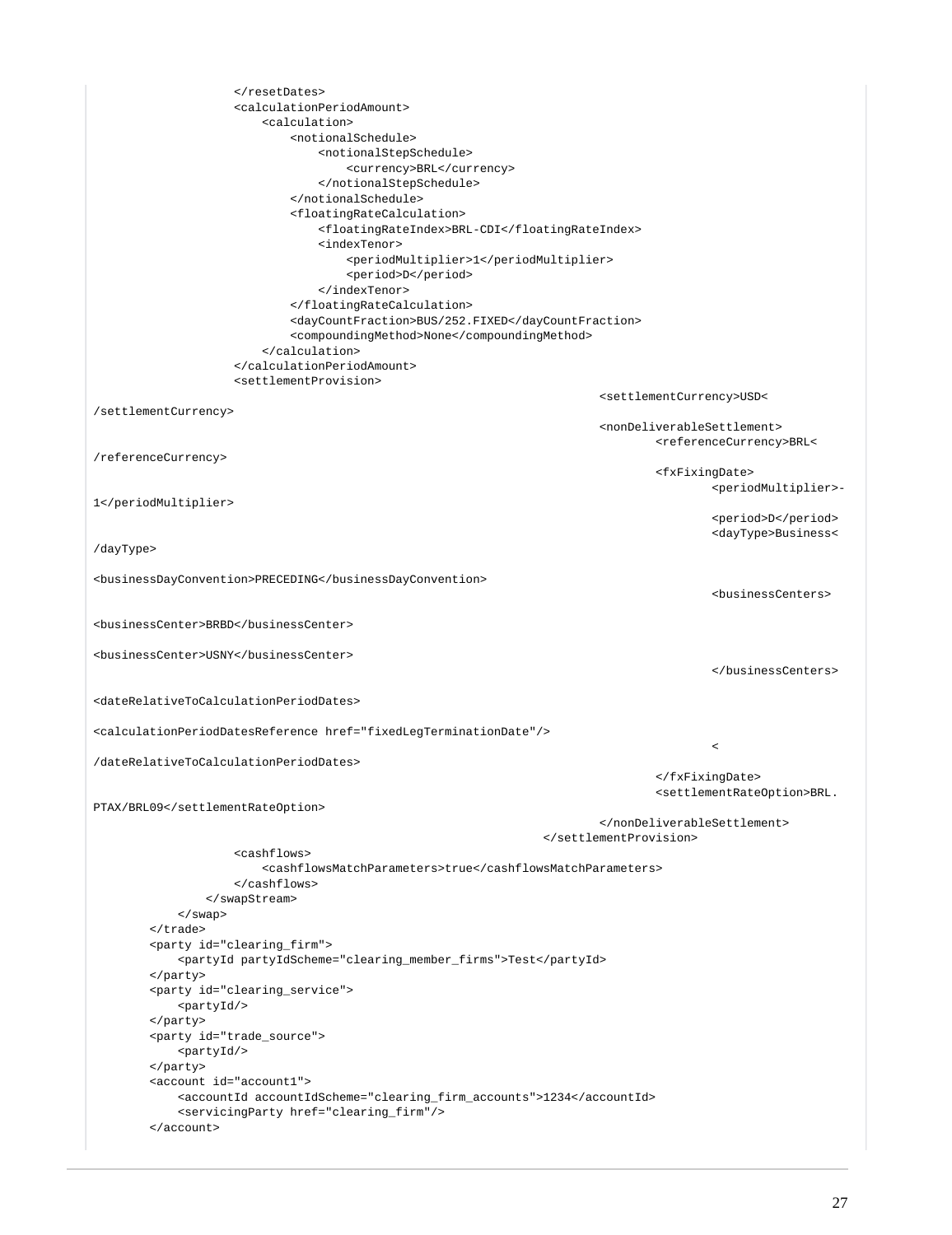```
 </clearingConfirmed>
</ns3:FpML>
|]>
</string></payload></transaction></ns2:transactionReq>
```
<span id="page-27-0"></span>Vanilla Swaptions FPML Request Schema 1.3

```
<?xml version="1.0" encoding="UTF-8" standalone="yes"?>
<ns2:transactionReq xmlns:ns2="http://cmegroup.com/schema/core/1.3" reqUserId="userid"><transaction 
portfolioId="0" type="TRADE"><payload encoding="STRING" format="FPML"><string>
<![CDATA[
<cme:FpML xmlns="http://www.fpml.org/FpML-5/confirmation" xmlns:cme="http://www.cmegroup.com/otc-clearing
/confirmation" xmlns:dsig="http://www.w3.org/2000/09/xmldsig#">
         <clearingConfirmed fpmlVersion="5-0">
                 <header>
                          <messageId messageIdScheme="cme_message_id">123456789</messageId>
                          <sentBy messageAddressScheme="cme_clearingorg_id">CME</sentBy>
                          <sendTo messageAddressScheme="cme_firm_id">123</sendTo>
                          <sendTo messageAddressScheme="cme_exchange_id">CME</sendTo>
                          <creationTimestamp>2016-02-15T06:33:06-06:00</creationTimestamp>
                 </header>
                 <trade>
                          <tradeHeader xsi:type="cme:CMETradeHeader" xmlns:xsi="http://www.w3.org/2001
/XMLSchema-instance">
                                  <partyTradeIdentifier>
                                          <partyReference href="clearing_service"/>
                                          <tradeId tradeIdScheme="cme_trade_id">123456</tradeId>
                                          <tradeId tradeIdScheme="client_trade_id">TEST</tradeId>
                                          <tradeId tradeIdScheme="platform_trade_id">TEST</tradeId>
                                          <tradeId tradeIdScheme="platform_side_id">TEST</tradeId>
                                          <tradeId tradeIdScheme="block_trade_id">TEST</tradeId>
                                  </partyTradeIdentifier>
                                  <partyTradeInformation>
                                          <partyReference href="clearing_firm"/>
                                          <accountReference href="account1"/>
                                          <relatedParty>
                                                   <partyReference href="trade_source"/>
                                                  <role>InputSource</role>
                                          </relatedParty>
                                          <category categoryScheme="cme_origin_code">HOUS</category>
                                  </partyTradeInformation>
                                  <tradeDate>2018-02-15</tradeDate>
                                  <clearedDate>2018-02-16</clearedDate>
                                  <cme:originatingEvent>NEW_TRADE</cme:originatingEvent>
                                  <cme:status>CLEARED</cme:status>
                                  <cme:universalSwapIdentifier>
                                          <cme:issuer issuerIdScheme="cftc_Namespace">1234567</cme:issuer>
                                          <cme:usi usiScheme="reg_trade_id">1234567</cme:usi>
                                  </cme:universalSwapIdentifier>
                                  <cme:creditLimitInformation/>
                          </tradeHeader>
                          <swaption>
                                  <buyerPartyReference href="clearing_service"/>
                                  <sellerPartyReference href="clearing_firm"/>
                                  <sellerAccountReference href="account1"/>
                                  <premium>
                                          <payerPartyReference href="clearing_service"/>
                                          <receiverPartyReference href="clearing_firm"/>
                                          <paymentAmount>
                                                  <currency>USD</currency>
                                                  <amount>2250.00</amount>
                                          </paymentAmount>
                                          <paymentDate>
                                                   <unadjustedDate>2019-02-11</unadjustedDate>
                                                   <dateAdjustments>
```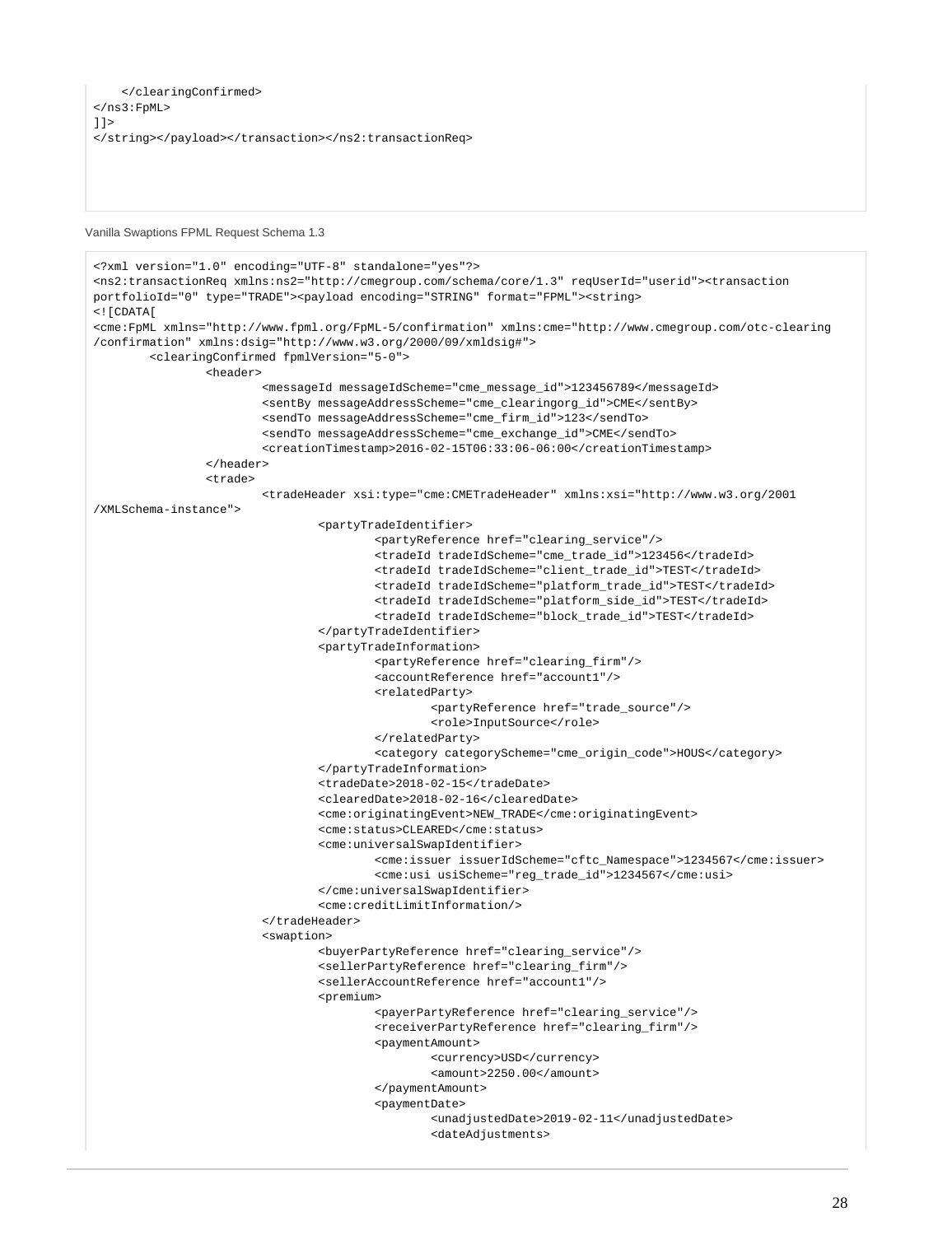<businessDayConvention>MODFOLLOWING< /businessDayConvention> <businessCenters> <businessCenter>USNY</businessCenter> </businessCenters> </dateAdjustments> </paymentDate> <paymentType>PREMIUM</paymentType> </premium> <europeanExercise> <expirationDate> <adjustableDate> <unadjustedDate>2019-04-15</unadjustedDate> <dateAdjustments> <businessDayConvention>PRECEDING< /businessDayConvention> <businessCenters> <businessCenter>USNY< /businessCenter> </businessCenters> </dateAdjustments> </adjustableDate> </expirationDate> <earliestExerciseTime> <hourMinuteTime>09:00:00</hourMinuteTime> <businessCenter>USNY</businessCenter> </earliestExerciseTime> <expirationTime> <hourMinuteTime>11:00:00</hourMinuteTime> <businessCenter>USNY</businessCenter> </expirationTime> </europeanExercise> <swaptionStraddle>false</swaptionStraddle> <swap> <swapStream id="fixedLeg"> <payerPartyReference href="clearing\_service"/> <receiverPartyReference href="clearing\_firm"/> <receiverAccountReference href="account1"/> <calculationPeriodDates id="fixedCalcPeriodDates"> <effectiveDate> <unadjustedDate>2019-04-19</unadjustedDate> <dateAdjustments> <businessDayConvention>NONE< /businessDayConvention> </dateAdjustments> </effectiveDate> <terminationDate> <unadjustedDate>2024-04-19</unadjustedDate> <dateAdjustments> <businessDayConvention>MODFOLLOWING< /businessDayConvention> <businessCentersReference href=" fixedPrimaryBusinessCenters"/> </dateAdjustments> </terminationDate> <calculationPeriodDatesAdjustments> <businessDayConvention>MODFOLLOWING< /businessDayConvention> <businessCentersReference href=" fixedPrimaryBusinessCenters"/> </calculationPeriodDatesAdjustments> <calculationPeriodFrequency> <periodMultiplier>6</periodMultiplier> <period>M</period> <rollConvention>19</rollConvention> </calculationPeriodFrequency> </calculationPeriodDates> <paymentDates> <calculationPeriodDatesReference href="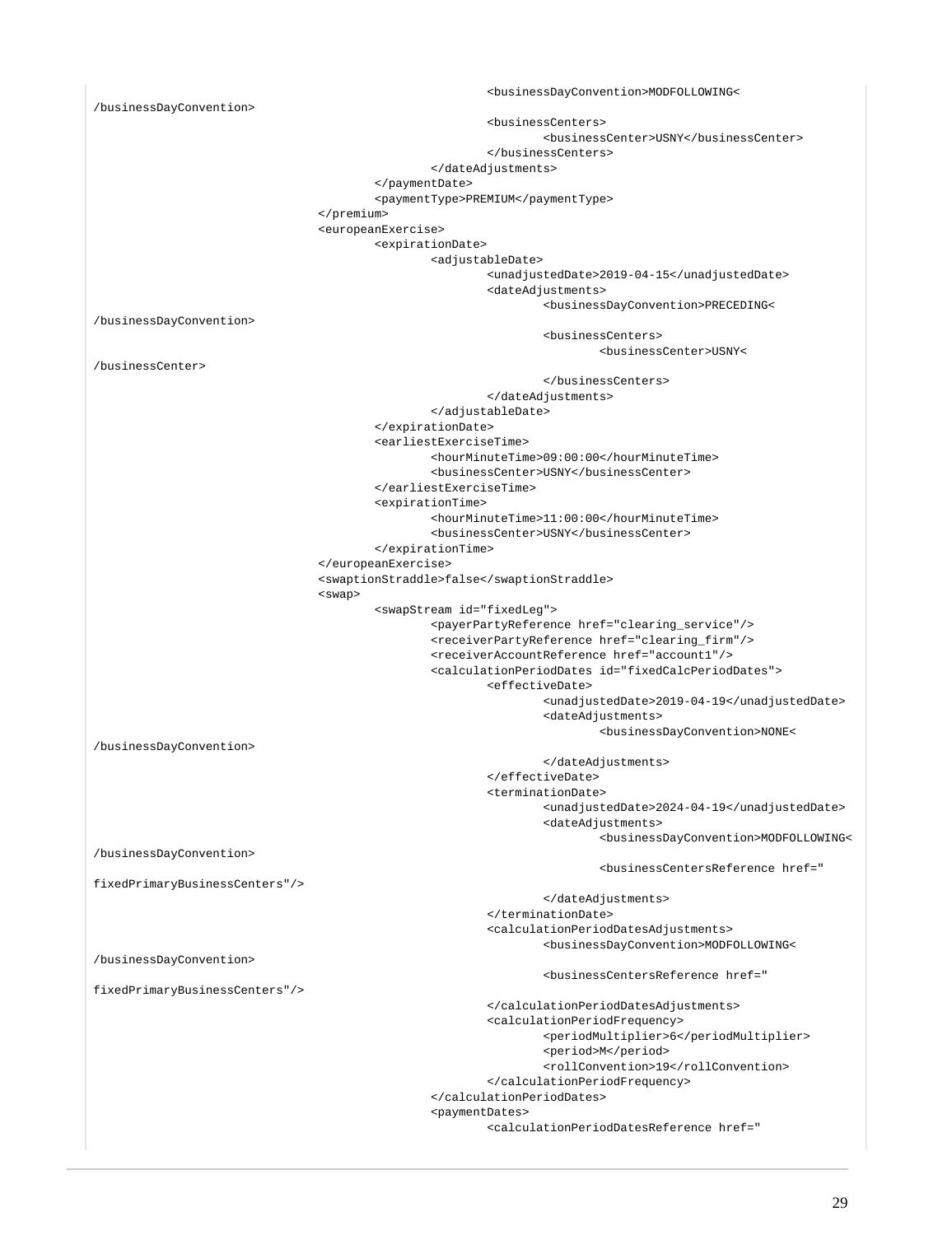fixedCalcPeriodDates"/> <paymentFrequency> <periodMultiplier>6</periodMultiplier> <period>M</period> </paymentFrequency> <payRelativeTo>CalculationPeriodEndDate< /payRelativeTo> <paymentDatesAdjustments> <businessDayConvention>MODFOLLOWING< /businessDayConvention> <businessCenters id=" fixedPrimaryBusinessCenters"> <businessCenter>GBLO< /businessCenter> <businessCenter>USNY< /businessCenter> </businessCenters> </paymentDatesAdjustments> </paymentDates> <calculationPeriodAmount> <calculation> <notionalSchedule> <notionalStepSchedule> <initialValue>7500000.00< /initialValue> <currency>USD</currency> </notionalStepSchedule> </notionalSchedule> <fixedRateSchedule> <initialValue>0.03</initialValue> </fixedRateSchedule> <dayCountFraction>30/360</dayCountFraction> </calculation> </calculationPeriodAmount> <cashflows> <cashflowsMatchParameters>true< /cashflowsMatchParameters> <paymentCalculationPeriod> <adjustedPaymentDate>2019-10-19< /adjustedPaymentDate> <calculationPeriod> <adjustedStartDate>2019-04-19< /adjustedStartDate> <adjustedEndDate>2019-10-19< /adjustedEndDate> <notionalAmount>7500000.00< /notionalAmount> <fixedRate>0.03</fixedRate> </calculationPeriod> </paymentCalculationPeriod> <paymentCalculationPeriod> <adjustedPaymentDate>2019-04-19< /adjustedPaymentDate> <calculationPeriod> <adjustedStartDate>2019-10-19< /adjustedStartDate> <adjustedEndDate>2019-04-19< /adjustedEndDate> <notionalAmount>7500000.00< /notionalAmount> <fixedRate>0.03</fixedRate> </calculationPeriod> </paymentCalculationPeriod> <paymentCalculationPeriod> <adjustedPaymentDate>2020-10-19< /adjustedPaymentDate> <calculationPeriod> <adjustedStartDate>2020-04-19< /adjustedStartDate>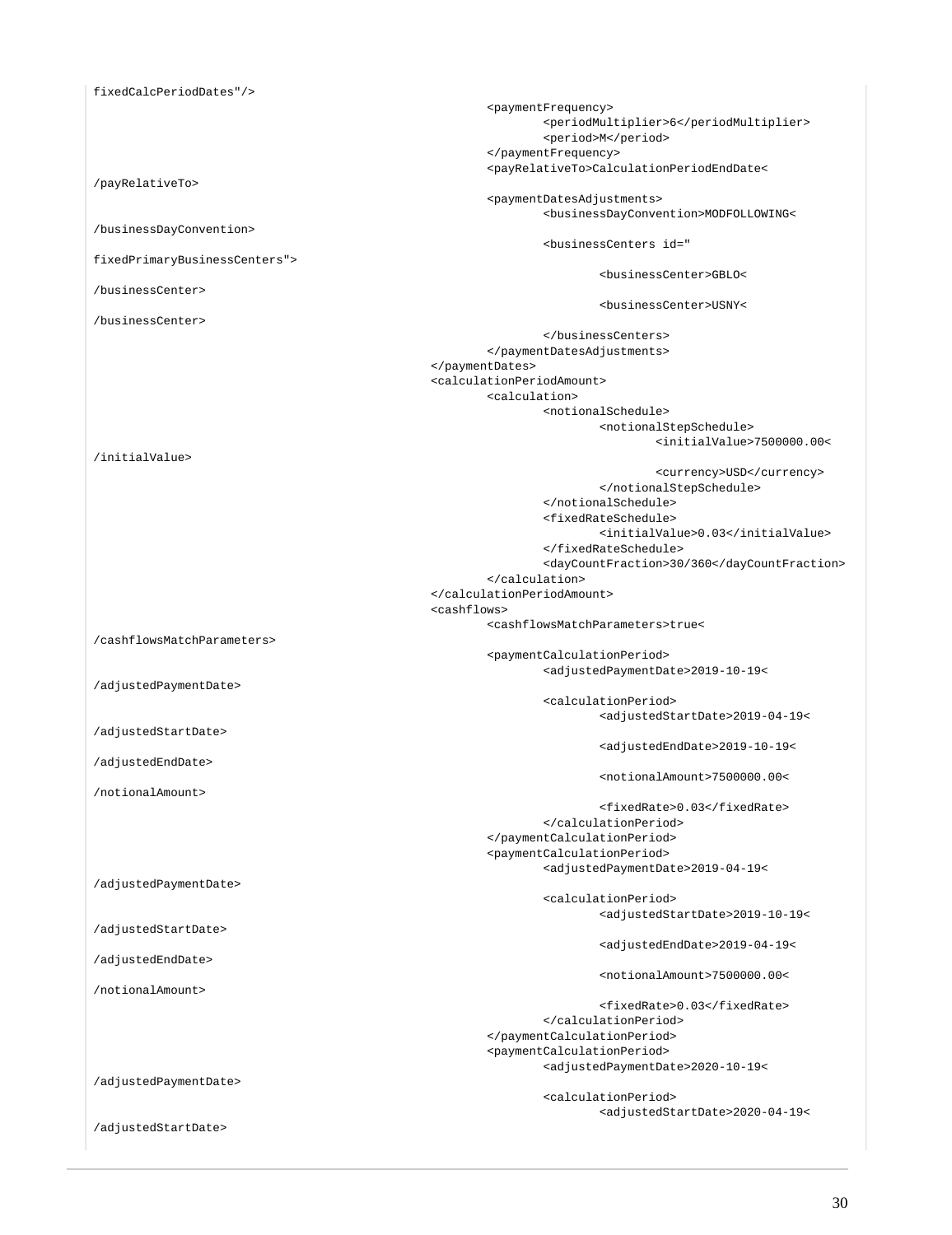<adjustedEndDate>2020-10-19< /adjustedEndDate> <notionalAmount>7500000.00< /notionalAmount> <fixedRate>0.03</fixedRate> </calculationPeriod> </paymentCalculationPeriod> <paymentCalculationPeriod> <adjustedPaymentDate>2021-04-19< /adjustedPaymentDate> <calculationPeriod> <adjustedStartDate>2020-10-19< /adjustedStartDate> <adjustedEndDate>2021-04-19< /adjustedEndDate> <notionalAmount>7500000.00< /notionalAmount> <fixedRate>0.03</fixedRate> </calculationPeriod> </paymentCalculationPeriod> <paymentCalculationPeriod> <adjustedPaymentDate>2022-10-19< /adjustedPaymentDate> <calculationPeriod> <adjustedStartDate>2022-04-19< /adjustedStartDate> <adjustedEndDate>2022-10-19< /adjustedEndDate> <notionalAmount>7500000.00< /notionalAmount> <fixedRate>0.03</fixedRate> </calculationPeriod> </paymentCalculationPeriod> <paymentCalculationPeriod> <adjustedPaymentDate>2022-04-23< /adjustedPaymentDate> <calculationPeriod> <adjustedStartDate>2021-10-19< /adjustedStartDate> <adjustedEndDate>2022-04-23< /adjustedEndDate> <notionalAmount>7500000.00< /notionalAmount> <fixedRate>0.03</fixedRate> </calculationPeriod> </paymentCalculationPeriod> </cashflows> </swapStream> <swapStream id="floatLeg"> <payerPartyReference href="clearing\_firm"/> <payerAccountReference href="account1"/> <receiverPartyReference href="clearing\_service"/> <calculationPeriodDates id="floatingCalcPeriodDates"> <effectiveDate> <unadjustedDate>2019-04-19</unadjustedDate> <dateAdjustments> <businessDayConvention>NONE< /businessDayConvention> </dateAdjustments> </effectiveDate> <terminationDate> <unadjustedDate>2022-04-19</unadjustedDate> <dateAdjustments> <businessDayConvention>MODFOLLOWING< /businessDayConvention> <businessCentersReference href=" floatPrimaryBusinessCenters"/> </dateAdjustments> </terminationDate>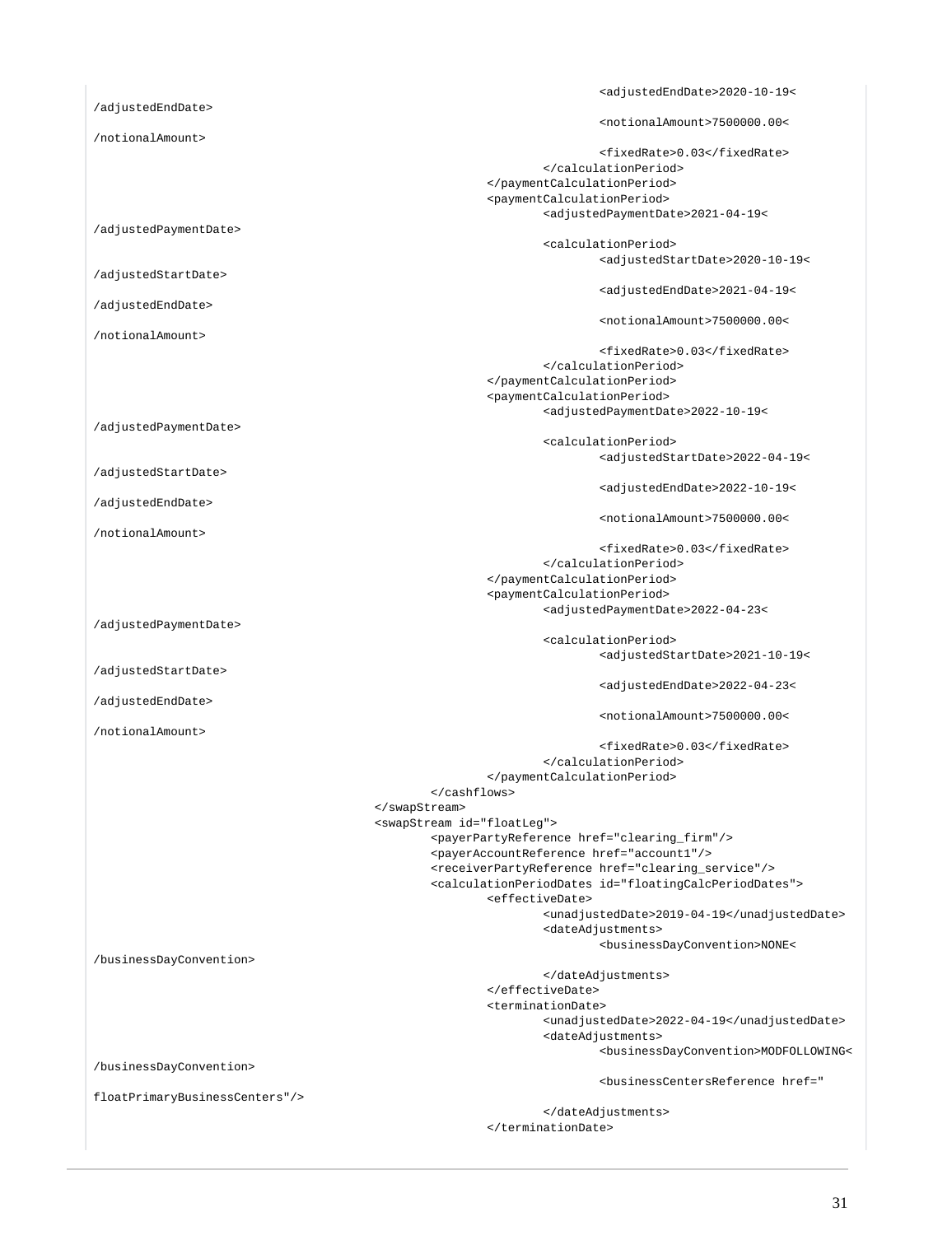|                         | <calculationperioddatesadjustments></calculationperioddatesadjustments>                                                                                                       |  |
|-------------------------|-------------------------------------------------------------------------------------------------------------------------------------------------------------------------------|--|
|                         | <businessdayconvention>MODFOLLOWING&lt;</businessdayconvention>                                                                                                               |  |
| /businessDayConvention> |                                                                                                                                                                               |  |
|                         | <businesscentersreference href="&lt;/td&gt;&lt;/tr&gt;&lt;tr&gt;&lt;td&gt;floatPrimaryBusinessCenters"></businesscentersreference>                                            |  |
|                         |                                                                                                                                                                               |  |
|                         | <calculationperiodfrequency></calculationperiodfrequency>                                                                                                                     |  |
|                         | <periodmultiplier>3</periodmultiplier>                                                                                                                                        |  |
|                         | <period>M</period>                                                                                                                                                            |  |
|                         | <rollconvention>19</rollconvention>                                                                                                                                           |  |
|                         |                                                                                                                                                                               |  |
|                         |                                                                                                                                                                               |  |
|                         |                                                                                                                                                                               |  |
|                         | <paymentdates></paymentdates>                                                                                                                                                 |  |
|                         | <calculationperioddatesreference href="&lt;/td&gt;&lt;/tr&gt;&lt;tr&gt;&lt;td&gt;floatingCalcPeriodDates"></calculationperioddatesreference>                                  |  |
|                         | <paymentfrequency></paymentfrequency>                                                                                                                                         |  |
|                         | <periodmultiplier>3</periodmultiplier>                                                                                                                                        |  |
|                         | <period>M</period>                                                                                                                                                            |  |
|                         |                                                                                                                                                                               |  |
|                         | <payrelativeto>CalculationPeriodEndDate&lt;</payrelativeto>                                                                                                                   |  |
| /payRelativeTo>         |                                                                                                                                                                               |  |
|                         | <paymentdatesadjustments></paymentdatesadjustments>                                                                                                                           |  |
|                         | <businessdayconvention>MODFOLLOWING&lt;</businessdayconvention>                                                                                                               |  |
| /businessDayConvention> |                                                                                                                                                                               |  |
|                         | <businesscenters id="&lt;/td&gt;&lt;/tr&gt;&lt;tr&gt;&lt;td&gt;&lt;/td&gt;&lt;td&gt;&lt;/td&gt;&lt;/tr&gt;&lt;tr&gt;&lt;td&gt;floatPrimaryBusinessCenters"></businesscenters> |  |
|                         | <businesscenter>GBLO&lt;</businesscenter>                                                                                                                                     |  |
| /businessCenter>        |                                                                                                                                                                               |  |
|                         | <businesscenter>USNY&lt;</businesscenter>                                                                                                                                     |  |
| /businessCenter>        |                                                                                                                                                                               |  |
|                         |                                                                                                                                                                               |  |
|                         |                                                                                                                                                                               |  |
|                         |                                                                                                                                                                               |  |
|                         | <resetdates id="floatingLegResetDates"></resetdates>                                                                                                                          |  |
|                         | <calculationperioddatesreference href="&lt;/td&gt;&lt;/tr&gt;&lt;tr&gt;&lt;td&gt;floatingCalcPeriodDates"></calculationperioddatesreference>                                  |  |
|                         | <resetrelativeto>CalculationPeriodStartDate&lt;</resetrelativeto>                                                                                                             |  |
| /resetRelativeTo>       |                                                                                                                                                                               |  |
|                         | <fixingdates></fixingdates>                                                                                                                                                   |  |
|                         | <periodmultiplier>-2</periodmultiplier>                                                                                                                                       |  |
|                         |                                                                                                                                                                               |  |
|                         | <period>D</period>                                                                                                                                                            |  |
|                         | <daytype>Business</daytype>                                                                                                                                                   |  |
|                         | <businessdayconvention>NONE&lt;</businessdayconvention>                                                                                                                       |  |
| /businessDayConvention> |                                                                                                                                                                               |  |
|                         | <businesscenters></businesscenters>                                                                                                                                           |  |
|                         | <businesscenter>GBLO&lt;</businesscenter>                                                                                                                                     |  |
| /businessCenter>        |                                                                                                                                                                               |  |
|                         |                                                                                                                                                                               |  |
|                         | <daterelativeto <="" href="floatingLegResetDates" td=""></daterelativeto>                                                                                                     |  |
| /                       |                                                                                                                                                                               |  |
|                         |                                                                                                                                                                               |  |
|                         | <resetfrequency></resetfrequency>                                                                                                                                             |  |
|                         | <periodmultiplier>3</periodmultiplier>                                                                                                                                        |  |
|                         |                                                                                                                                                                               |  |
|                         | <period>M</period>                                                                                                                                                            |  |
|                         |                                                                                                                                                                               |  |
|                         | <resetdatesadjustments></resetdatesadjustments>                                                                                                                               |  |
|                         | <businessdayconvention>MODFOLLOWING&lt;</businessdayconvention>                                                                                                               |  |
| /businessDayConvention> |                                                                                                                                                                               |  |
|                         | <businesscentersreference href="&lt;/td&gt;&lt;/tr&gt;&lt;tr&gt;&lt;td&gt;floatPrimaryBusinessCenters"></businesscentersreference>                                            |  |
|                         |                                                                                                                                                                               |  |
|                         |                                                                                                                                                                               |  |
|                         | <calculationperiodamount></calculationperiodamount>                                                                                                                           |  |
|                         | <calculation></calculation>                                                                                                                                                   |  |
|                         | <notionalschedule></notionalschedule>                                                                                                                                         |  |
|                         | <notionalstepschedule></notionalstepschedule>                                                                                                                                 |  |
|                         | <initialvalue>7500000.00&lt;</initialvalue>                                                                                                                                   |  |
| /initialValue>          |                                                                                                                                                                               |  |
|                         | <currency>USD</currency>                                                                                                                                                      |  |
|                         |                                                                                                                                                                               |  |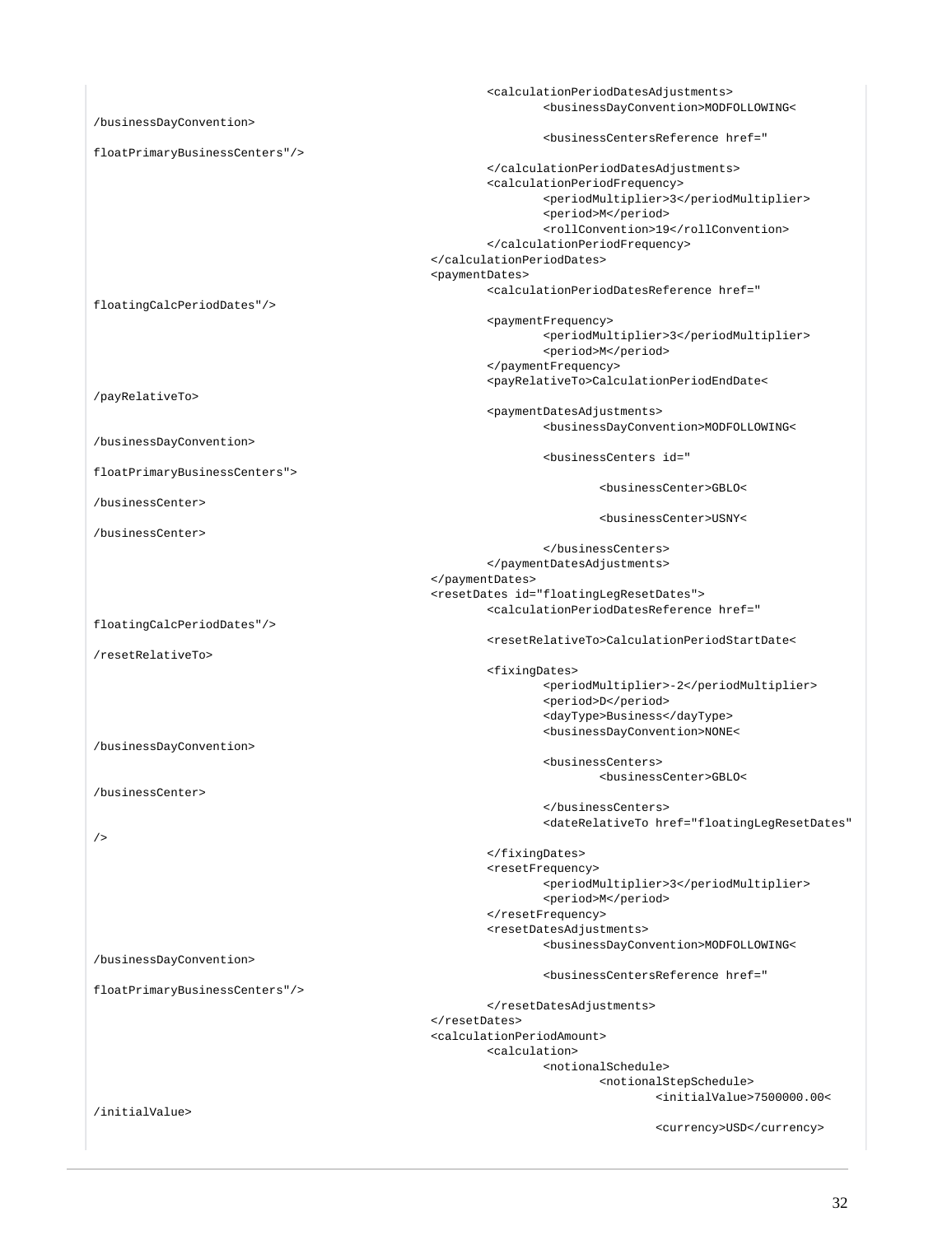</notionalStepSchedule> </notionalSchedule> <floatingRateCalculation> <floatingRateIndex>USD-LIBOR-BBA< /floatingRateIndex> <indexTenor> <periodMultiplier>3< /periodMultiplier> <period>M</period> </indexTenor> </floatingRateCalculation> <dayCountFraction>ACT/360</dayCountFraction> </calculation> </calculationPeriodAmount> <cashflows> <cashflowsMatchParameters>true< /cashflowsMatchParameters> <paymentCalculationPeriod> <adjustedPaymentDate>2019-07-19< /adjustedPaymentDate> <calculationPeriod> <adjustedStartDate>2019-04-19< /adjustedStartDate> <adjustedEndDate>2019-07-19< /adjustedEndDate> <notionalAmount>7500000.00< /notionalAmount> <floatingRateDefinition> <rateObservation> <adjustedFixingDate>2019-04-15</adjustedFixingDate> <observedRate>0< /observedRate> </rateObservation> </floatingRateDefinition> </calculationPeriod> </paymentCalculationPeriod> <paymentCalculationPeriod> <adjustedPaymentDate>2019-10-19< /adjustedPaymentDate> <calculationPeriod> <adjustedStartDate>2019-07-19< /adjustedStartDate> <adjustedEndDate>2019-10-19< /adjustedEndDate> <notionalAmount>7500000.00< /notionalAmount> <floatingRateDefinition> <rateObservation> <adjustedFixingDate>2019-07-15</adjustedFixingDate> <observedRate>0< /observedRate> </rateObservation> </floatingRateDefinition> </calculationPeriod> </paymentCalculationPeriod> <paymentCalculationPeriod> <adjustedPaymentDate>2020-01-19< /adjustedPaymentDate> <calculationPeriod> <adjustedStartDate>2022-10-19< /adjustedStartDate> <adjustedEndDate>2022-01-19< /adjustedEndDate> <notionalAmount>7500000.00< /notionalAmount> <floatingRateDefinition> <rateObservation>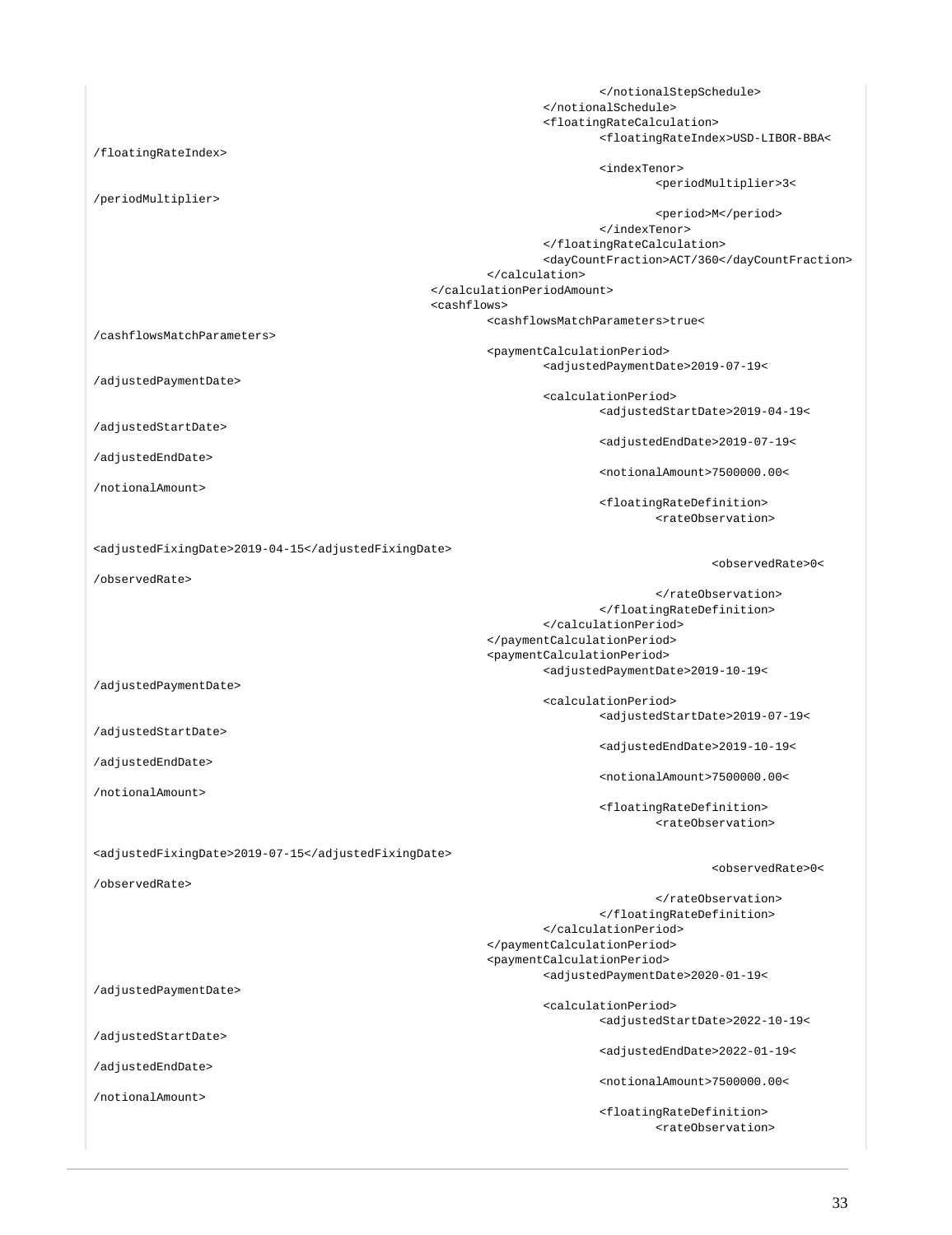<adjustedFixingDate>2023-10-17</adjustedFixingDate>

<observedRate>0<

 </rateObservation> </floatingRateDefinition> </calculationPeriod> </paymentCalculationPeriod> <paymentCalculationPeriod> <adjustedPaymentDate>2020-04-19<

<calculationPeriod>

 $<$ observedRate>0< $\le$ 

/adjustedPaymentDate>

/observedRate>

/adjustedStartDate>

/adjustedEndDate>

/notionalAmount>

<adjustedFixingDate>2020-01-17</adjustedFixingDate>

/observedRate>

 </rateObservation> </floatingRateDefinition> </calculationPeriod> </paymentCalculationPeriod> <paymentCalculationPeriod>

/adjustedPaymentDate>

/adjustedStartDate>

/adjustedEndDate>

/notionalAmount>

<adjustedPaymentDate>2020-07-19<

 <calculationPeriod> <adjustedStartDate>2020-04-19<

<adjustedEndDate>2020-07-19<

<adjustedStartDate>2020-01-19<

<adjustedEndDate>2020-04-19<

<notionalAmount>7500000.00<

<rateObservation>

<floatingRateDefinition>

<notionalAmount>7500000.00<

 <floatingRateDefinition> <rateObservation>

<adjustedFixingDate>2020-04-13</adjustedFixingDate>

/observedRate>

 </rateObservation> </floatingRateDefinition> </calculationPeriod> </paymentCalculationPeriod> <paymentCalculationPeriod> <adjustedPaymentDate>2020-10-19<

/adjustedPaymentDate>

/adjustedStartDate>

/adjustedEndDate>

/notionalAmount>

<adjustedFixingDate>2020-07-17</adjustedFixingDate>

/observedRate>

 <calculationPeriod> <adjustedStartDate>2020-07-19<

<adjustedEndDate>2020-10-19<

<notionalAmount>7500000.00<

 <floatingRateDefinition> <rateObservation>

 $<$ observedRate>0< $\le$ 

<observedRate>0<

 </rateObservation> </floatingRateDefinition> </calculationPeriod> </paymentCalculationPeriod> <paymentCalculationPeriod>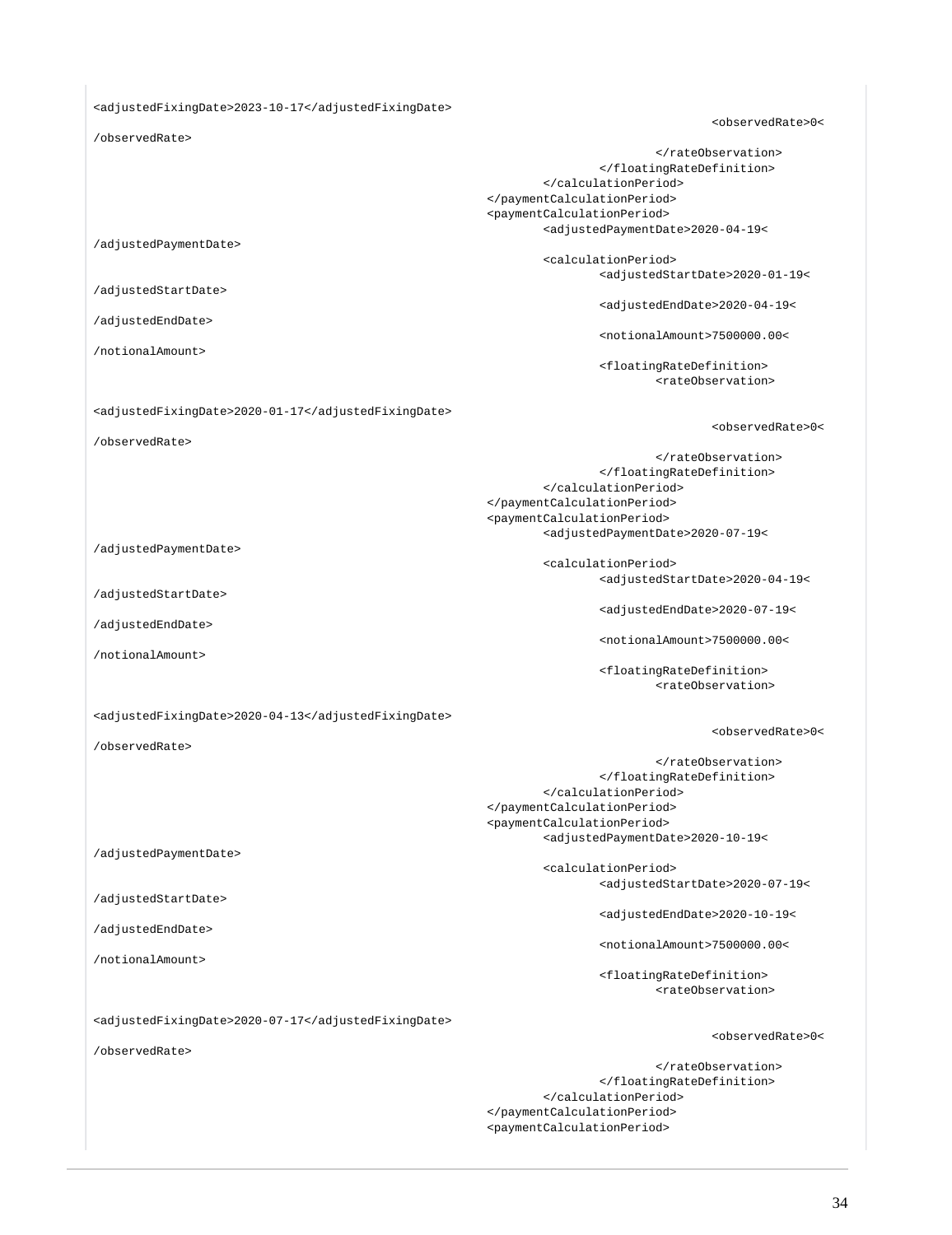<adjustedPaymentDate>2021-01-19< /adjustedPaymentDate> <calculationPeriod> <adjustedStartDate>2020-10-19< /adjustedStartDate> <adjustedEndDate>2021-01-19< /adjustedEndDate> <notionalAmount>7500000.00< /notionalAmount>

> <floatingRateDefinition> <rateObservation>

> </floatingRateDefinition>

<adjustedPaymentDate>2021-04-19<

</calculationPeriod>

<calculationPeriod>

 </paymentCalculationPeriod> <paymentCalculationPeriod>

</rateObservation>

<adjustedStartDate>2021-01-19<

<adjustedEndDate>2021-04-19<

<notionalAmount>7500000.00<

<rateObservation>

<adjustedStartDate>2021-04-19<

<adjustedEndDate>2021-07-19<

<notionalAmount>7500000.00<

<rateObservation>

<floatingRateDefinition>

<floatingRateDefinition>

<observedRate>0<

<observedRate>0<

<adjustedFixingDate>2020-10-17</adjustedFixingDate>

/observedRate>

/adjustedPaymentDate>

/adjustedStartDate>

/adjustedEndDate>

/notionalAmount>

<adjustedFixingDate>2019-01-17</adjustedFixingDate>

/observedRate>

 </rateObservation> </floatingRateDefinition> </calculationPeriod> </paymentCalculationPeriod> <paymentCalculationPeriod> <adjustedPaymentDate>2021-07-19<

<calculationPeriod>

/adjustedPaymentDate>

/adjustedStartDate>

/adjustedEndDate>

/notionalAmount>

/observedRate>

<adjustedFixingDate>2021-04-17</adjustedFixingDate>

<observedRate>0<

 </rateObservation> </floatingRateDefinition> </calculationPeriod> </paymentCalculationPeriod> <paymentCalculationPeriod>

/adjustedPaymentDate>

/adjustedStartDate>

/adjustedEndDate>

/notionalAmount>

<adjustedPaymentDate>2021-10-19<

 <calculationPeriod> <adjustedStartDate>2021-07-19<

<adjustedEndDate>2021-10-19<

<notionalAmount>7500000.00<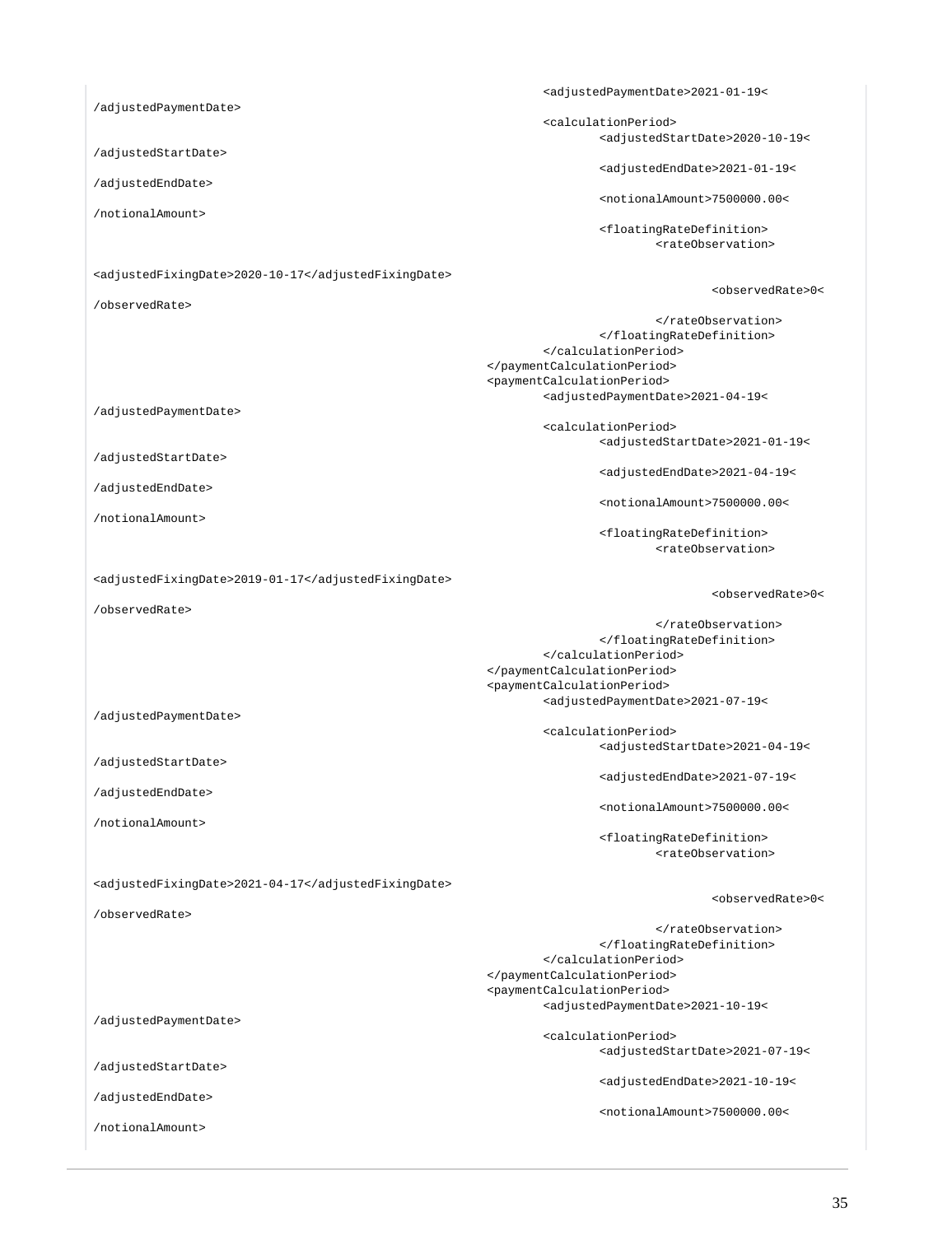<floatingRateDefinition> <rateObservation> <adjustedFixingDate>2021-07-17</adjustedFixingDate> <observedRate>0< /observedRate> </rateObservation> </floatingRateDefinition> </calculationPeriod> </paymentCalculationPeriod> <paymentCalculationPeriod> <adjustedPaymentDate>2021-01-22< /adjustedPaymentDate> <calculationPeriod> <adjustedStartDate>2021-10-19< /adjustedStartDate> <adjustedEndDate>2022-01-22< /adjustedEndDate> <notionalAmount>7500000.00< /notionalAmount> <floatingRateDefinition> <rateObservation> <adjustedFixingDate>2021-10-17</adjustedFixingDate> <observedRate>0< /observedRate> </rateObservation> </floatingRateDefinition> </calculationPeriod> </paymentCalculationPeriod> <paymentCalculationPeriod> <adjustedPaymentDate>2022-04-23< /adjustedPaymentDate> <calculationPeriod> <adjustedStartDate>2022-01-22< /adjustedStartDate> <adjustedEndDate>2022-04-23< /adjustedEndDate> <notionalAmount>7500000.00< /notionalAmount> <floatingRateDefinition> <rateObservation> <adjustedFixingDate>2022-01-18</adjustedFixingDate> <observedRate>0< /observedRate> </rateObservation> </floatingRateDefinition> </calculationPeriod> </paymentCalculationPeriod> </cashflows> </swapStream> </swap> </swaption> </trade> <party id="clearing\_firm"> <partyId partyIdScheme="clearing\_member\_firms">123</partyId> </party> <party id="clearing\_service"> <partyId>CME</partyId> </party> <party id="trade\_source"> <partyId></partyId> </party> <account id="account1"> <accountId accountIdScheme="clearing\_firm\_accounts">TEST</accountId> <servicingParty href="clearing\_firm"/> </account> </clearingConfirmed>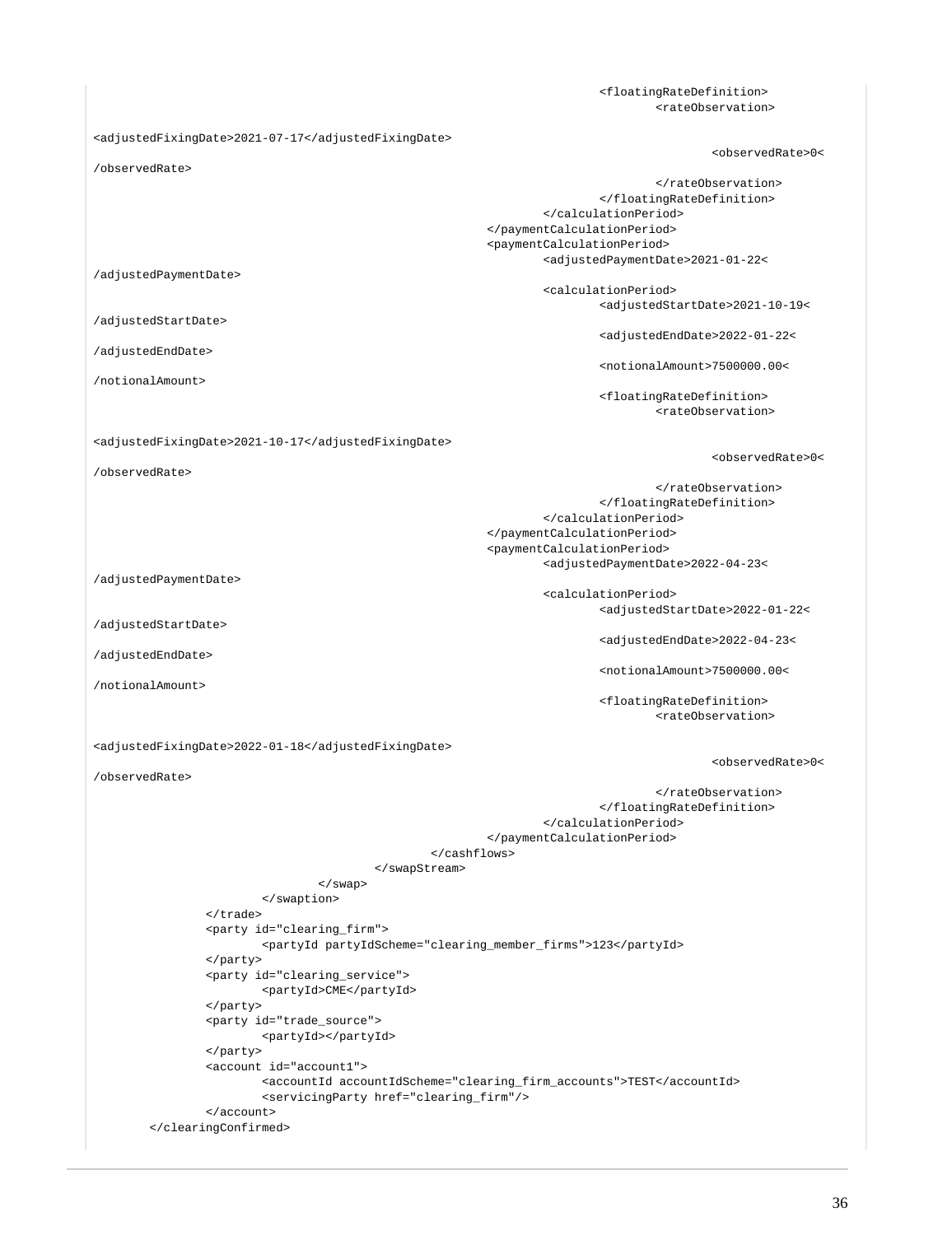Vanilla Swaptions FPML Response Schema 1.3

<?xml version="1.0" encoding="UTF-8" standalone="yes"?> <ns2:transactionRpt xmlns:ns2="http://cmegroup.com/schema/core/1.3" status="SUCCESS"> <transaction portfolioId="152243888" type="TRADE" id="2372840345"> <payload encoding="STRING" format="FPML"> <string>&lt;?xml version=&quot;1.0&quot; encoding=&quot;UTF-8&quot; standalone=&quot;yes&quot;?  $\>$ i $\<$ i $\<$ ins3:FpML xmlns= $\<$ quot;http://www.fpml.org/FpML-5/confirmation $\<$ quot; xmlns:ns2= $\<$ quot;http://www.w3.org /2000/09/xmldsig#" xmlns:ns3="http://www.cmegroup.com/otc-clearing/confirmation">< clearingConfirmed><trade&gt;&lt;tradeHeader xmlns:xsi=&quot;http://www.w3.org/2001/XMLSchemainstance" xsi:type="ns3:CMETradeHeader"><partyTradeIdentifier&gt;&lt;partyReference href="clearing\_service"/><tradeId tradeIdScheme=&quot;cme\_trade\_id&quot;&gt;123456&lt; /tradeId><tradeId tradeIdScheme=&quot;remaining\_trade\_id&quot;/&gt;&lt;tradeId tradeIdScheme=&quot; platform\_trade\_id"/><tradeId tradeIdScheme=&quot;block\_trade\_id&quot;/&gt;&lt;tradeId tradeIdScheme="client\_trade\_id"&qt;TEST</tradeId&qt;&lt;/partyTradeIdentifier&qt;&lt; partyTradeInformation><partyReference href=&quot;clearing\_firm&quot;/&gt;&lt;accountReference href="account1"/><relatedParty&gt;&lt;partyReference href=&quot;trade\_source&quot;/&gt;&lt; role>InputSource</role&gt;&lt;/relatedParty&gt;&lt;category categoryScheme=&quot;cme\_origin\_code&quot;  $k$ qt;HOUS</category&qt;&lt;/partyTradeInformation&qt;&lt;tradeDate&qt;2019-04-19&lt;/tradeDate&qt;&lt;ns3: status>CLEARED</ns3:status&gt;&lt;/tradeHeader&gt;&lt;swaption&gt;&lt;buyerPartyReference href=&quot; clearing\_service"/><sellerPartyReference href=&quot;clearing\_firm&quot;/&gt;&lt;premium&gt;&lt; payerPartyReference href="clearing\_service"/><receiverPartyReference href=&quot; clearing\_firm"/><paymentAmount&gt;&lt;currency/&gt;&lt;amount&gt;2250.00&lt;/amount&gt;&lt; /paymentAmount><paymentDate&gt;&lt;unadjustedDate&gt;2019-02-11&lt;/unadjustedDate&gt;&lt; dateAdjustments><businessDayConvention&gt;MODFOLLOWING&lt;/businessDayConvention&qt;&lt; businessCenters><businessCenter&gt;USNY&lt;/businessCenter&gt;&lt;/businessCenters&gt;&lt;  $\sqrt{3}$ dateAdjustments><adjustedDate&gt;2019-02-11&lt;/adjustedDate&gt;&lt;/paymentDate&gt;&lt; paymentType>PREMIUM\_FEE</paymentType&gt;&lt;/premium&gt;&lt;europeanExercise&gt;&lt;expirationDate&gt;  $klt$ iadjustableDate&qt;  $klt$ iunadjustedDate&qt; 2019-04-15< /unadjustedDate&qt; &lt; dateAdjustments&qt; &lt; businessDayConvention&qt;PRECEDING</businessDayConvention&qt;&lt;businessCenters&qt;&lt; businessCenter>USNY</businessCenter&gt;&lt;/businessCenters&gt;&lt;/dateAdjustments&gt;&lt; adjustedDate/&qt; </adjustableDate&qt; &lt;/expirationDate&qt; &lt;/europeanExercise&qt; &lt; swaptionStraddle>false</swaptionStraddle&gt;&lt;swap&gt;&lt;swapStream id=&quot;fixedLeg&quot;&gt;&lt; payerPartyReference href="clearing\_service"/><receiverPartyReference href=&quot; clearing\_firm"/><receiverAccountReference href=&quot;account1&quot;/&gt;&lt; calculationPeriodDates id="fixedLegCalcPeriodDates"><effectiveDate&gt;&lt;unadjustedDate&gt; 2019-04-19</unadjustedDate&gt;&lt;dateAdjustments&gt;&lt;businessDayConvention&gt;NONE&lt;  $/b$ usinessDayConvention></dateAdjustments&gt;&lt;adjustedDate&gt;2019-04-19&lt;/adjustedDate&gt;&lt; /effectiveDate><terminationDate&gt;&lt;unadjustedDate&gt;2024-04-19&lt;/unadjustedDate&gt;&lt; dateAdjustments><businessDayConvention&gt;MODFOLLOWING&lt;/businessDayConvention&gt;&lt;  $\texttt{businessCenters}\texttt{Set}:\texttt{alt}:\texttt{businessCenters}\texttt{Set}:\texttt{GBLOL}:\texttt{/businessCenters}\texttt{Set}:\texttt{1Et}:\texttt{businessCenters}\texttt{Set}:\texttt{USNY}\texttt{alt}:\texttt{1Et}:\texttt{1H}\texttt{Set}:\texttt{1H}\texttt{Set}:\texttt{1H}\texttt{Set}:\texttt{1H}\texttt{Set}:\texttt{1H}\texttt{Set}:\texttt{1H}\texttt{Set}:\texttt{1H}\texttt{Set}:\texttt{1H}\texttt{Set}:\texttt{1H}\texttt{Set}:\texttt{1H}\texttt{Set}:\texttt{1H}\$ /businessCenter></businessCenters&gt;&lt;/dateAdjustments&gt;&lt;adjustedDate&gt;2024-04-19&lt;  $/$ adjustedDate></terminationDate&gt;&lt;calculationPeriodDatesAdjustments&gt;&lt; businessDayConvention>MODFOLLOWING</businessDayConvention&gt;&lt;businessCenters&gt;&lt; businessCenter&qt;GBLO</businessCenter&qt;&lt;businessCenter&qt;USNY&lt;/businessCenter&qt;&lt; /businessCenters></calculationPeriodDatesAdjustments&gt;&lt;calculationPeriodFrequency&gt;&lt; periodMultiplier>6</periodMultiplier&gt;&lt;period&gt;M&lt;/period&gt;&lt;rollConvention&gt;19&lt; /rollConvention></calculationPeriodFrequency&gt;&lt;/calculationPeriodDates&gt;&lt;paymentDates&gt;  $klti$ calculationPeriodDatesReference href="fixedLegCalcPeriodDates"/&qt;<paymentFrequency&qt;  $k$ lt; periodMultiplier> 6< /periodMultiplier&gt; &lt; period&gt; &lt; /period&gt; &lt; /paymentFrequency&gt; <payRelativeTo>CalculationPeriodEndDate</payRelativeTo><paymentDatesAdjustments>< businessDayConvention&qt;MODFOLLOWING</businessDayConvention&qt;&lt;businessCenters&qt;&lt; businessCenter&qt;GBLO</businessCenter&qt;&lt;businessCenter&qt;USNY&lt;/businessCenter&qt;&lt; /businessCenters></paymentDatesAdjustments&gt;&lt;/paymentDates&gt;&lt;calculationPeriodAmount&gt;&lt; calculation&qt;<notionalSchedule&gt;&lt;notionalStepSchedule&gt;&lt;initialValue&gt;7500000.00&lt;  $/$ initialValue><currency&gt;USD&lt;/currency&gt;&lt;/notionalStepSchedule&gt;&lt;/notionalSchedule&gt;  $klt$ ifixedRateSchedule> < initialValue&gt; 0.03&lt; /initialValue&gt; &lt; /fixedRateSchedule&gt; &lt; dayCountFraction>30/360</dayCountFraction&gt;&lt;compoundingMethod&gt;None&lt;/compoundingMethod&gt;  $klti /cal$ calculation&gt $iklti /cal$ calculationPeriodAmount&gt $iklti$ cashflows&gt $iklti$ cashflowsMatchParameters&gt $i$ true</cashflowsMatchParameters&gt;&lt;/cashflows&gt;&lt;/swapStream&gt;&lt;swapStream id=&quot; floatLeg" > < payerPartyReference href=&quot; clearing\_firm&quot; / &gt; &lt; payerAccountReference href="account1"/><receiverPartyReference href=&quot;clearing\_service&quot;/&gt;&lt; calculationPeriodDates id="floatLeqCalcPeriodDates"&qt;<effectiveDate&qt;&lt;unadjustedDate&qt;  $2019-04-19$ </unadjustedDate&gt;&lt;dateAdjustments&gt;&lt;businessDayConvention&gt;NONE&lt;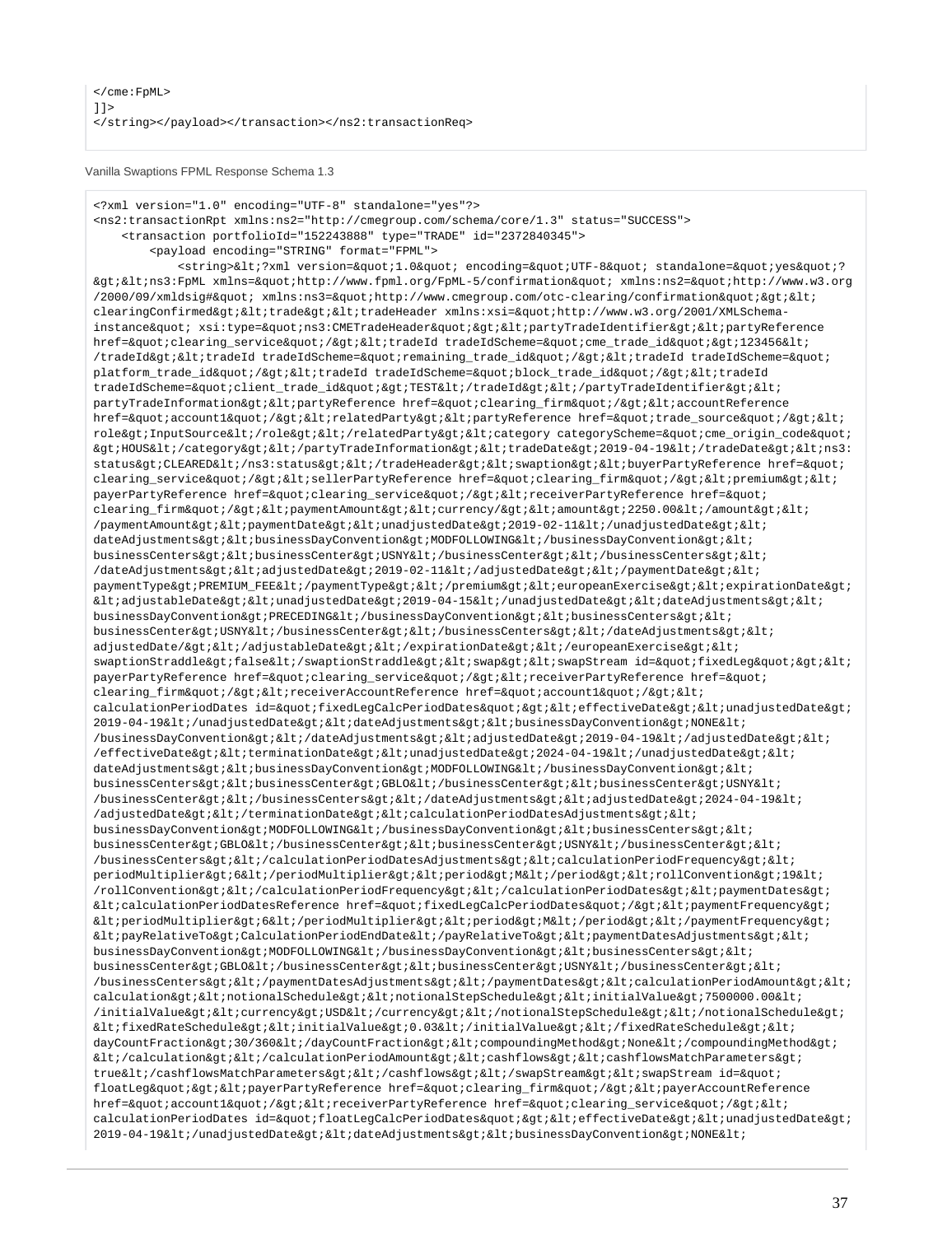/businessDayConvention></dateAdjustments&gt;&lt;adjustedDate&gt;2019-04-19&lt;/adjustedDate&gt;&lt; /effectiveDate&qt;<terminationDate&qt;&lt;unadjustedDate&qt;2022-04-19&lt;/unadjustedDate&qt;&lt; dateAdjustments&qt;<businessDayConvention&qt;MODFOLLOWING&lt;/businessDayConvention&qt;&lt; businessCenters><businessCenter&gt;GBLO&lt;/businessCenter&gt;&lt;businessCenter&gt;USNY&lt; /businessCenter></businessCenters&gt;&lt;/dateAdjustments&gt;&lt;adjustedDate&gt;2022-04-19&lt; /adjustedDate&qt;</terminationDate&qt;&lt;calculationPeriodDatesAdjustments&qt;&lt;  $\texttt{businessDayConvention\>i}~\texttt{MDFOLLOWING\<}i/\texttt{businessDayConvention\>}\texttt{%dlt;}i\texttt{@lts}$ businessCenter&qt;GBLO</businessCenter&qt;&lt;businessCenter&qt;USNY&lt;/businessCenter&qt;&lt; /businessCenters></calculationPeriodDatesAdjustments&gt;&lt;calculationPeriodFrequency&gt;&lt; periodMultiplier>3</periodMultiplier&gt;&lt;period&gt;M&lt;/period&gt;&lt;rollConvention&gt;19&lt; /rollConvention&qt;</calculationPeriodFrequency&qt;&lt;/calculationPeriodDates&qt;&lt;paymentDates&qt;  $klt$ icalculationPeriodDatesReference href="floatLeqCalcPeriodDates"/&qt;<paymentFrequency&qt;  $klt:periodMultiplier\>3klt:/periodMultiplier\>3klt:pperiodMultiplier\>4k:pperiod\>4klt:pperiod\>4klt:pperiod\>4klt:pperiod\>4klt:pperiod\>4klt:pperiod\>4klt:pperiod\>4klt:pperiod\>4klt:pperod\>4klt:pperod\>4klt:pperod\>4klt:pperod\>4klt:pperod\>4klt:pperod\>4klt:pperod\>4klt:pperod\>4klt:pperod$  $\verb|http://payRelativeTo>?Calculate a list of a list of the text to get a list of the text to get a list of the text to get a list of the text to get a list of the text to get a list of the text to get a list of the text to get a list of the text to get a list of the text to get a list of the text to get a list of the text to get a list of the text to get a list of the text to get a list of the text to get a list of the text to get a list of the text to get a list of the text to get a list of the text to get a list of the text to get a list of the text to get a list of the text to get a list of the text to get a list of the text to get a list of the text to get a list of the text to get a list of the text to get a list of the text to get a list of the text to get a list of the text to$ businessDayConvention&qt;MODFOLLOWING</businessDayConvention&qt;&lt;businessCenters&qt;&lt; businessCenter>GBLO</businessCenter&gt;&lt;businessCenter&gt;USNY&lt;/businessCenter&gt;&lt;  $/$ businessCenters> <  $/$ paymentDatesAdjustments> <  $/$ paymentDates> < resetDates id=&quot; floatLegResetDates"><calculationPeriodDatesReference href=&quot;floatLegCalcPeriodDates&quot; /&gti&ltiresetRelativeTo&gtiCalculationPeriodStartDate&lti/resetRelativeTo&gti&ltifixingDates&gti&lti periodMultiplier>-2</periodMultiplier&gt;&lt;period&gt;D&lt;/period&gt;&lt;dayType&gt;Business&lt; /dayType><businessDayConvention&gt;NONE&lt;/businessDayConvention&gt;&lt;businessCenters&gt;&lt; businessCenter&qt;GBLO</businessCenter&qt;&lt;/businessCenters&qt;&lt;dateRelativeTo href=&quot; floatLegResetDates"/></fixingDates&gt;&lt;resetFrequency&gt;&lt;periodMultiplier&gt;3&lt;  $/$ periodMultiplier><period&gt;M&lt;/period&gt;&lt;/resetFrequency&gt;&lt;resetDatesAdjustments&gt;&lt; businessDayConvention&qt;MODFOLLOWING</businessDayConvention&qt;&lt;businessCenters&qt;&lt; businessCenter&qt;GBLO</businessCenter&qt;&lt;businessCenter&qt;USNY&lt;/businessCenter&qt;&lt; /businessCenters></resetDatesAdjustments&gt;&lt;/resetDates&gt;&lt;calculationPeriodAmount&gt;&lt; calculation&qt;<notionalSchedule&qt;&lt;notionalStepSchedule&qt;&lt;initialValue&qt;7500000.00&lt; /initialValue><currency&gt;USD&lt;/currency&gt;&lt;/notionalStepSchedule&gt;&lt;/notionalSchedule&gt;  $klt$ ;floatingRateCalculation><floatingRateIndex&gt;USD-LIBOR-BBA&lt;/floatingRateIndex&gt;&lt; indexTenor&qt;<periodMultiplier&qt;3&lt;/periodDultiplier&qt;&lt;period&qt;M&lt;/period&qt;&lt;  $/$ indexTenor></floatingRateCalculation&gt;&lt;dayCountFraction&gt;ACT/360&lt;/dayCountFraction&gt;&lt; compoundingMethod>None</compoundingMethod&gt;&lt;/calculation&gt;&lt;/calculationPeriodAmount&gt;&lt; cashflows&qt;<cashflowsMatchParameters&qt;true&lt;/cashflowsMatchParameters&qt;&lt;/cashflows&qt;&lt; /swapStream&qt;</swap&qt;&lt;/swaption&qt;&lt;/trade&qt;&lt;party\_id=&quot;clearing\_firm&quot;&qt;&lt; partyId partyIdScheme="clearing member firms"&qt;123</partyId&qt;&lt;/party&qt;&lt;party id="clearing\_service"><partyId/&gt;&lt;/party&gt;&lt;party id=&quot;trade\_source&quot;&gt;  $\<1$ tipartyId/ $\ti $\<1$ i/party $\ti $\<1$ id= $\uotiaccount $1\uoti $\ti $\<1$ idscountId accountIdScheme= $\uoti$$$$$$ clearing\_firm\_accounts">TEST</accountId&gt;&lt;servicingParty href=&quot;clearing\_firm&quot;/&gt;  $<$ i/account></clearingConfirmed&gt;&lt;/ns3:FpML&gt;</string> </payload>

 </transaction> </ns2:transactionRpt>

### Examples by Product in FixML Format

#### Futures Request

```
<?xml version="1.0" encoding="UTF-8"?>
<ns2:transactionReq xmlns:ns2="http://cmegroup.com/schema/core/1.0" processingMode="">
<transaction portfolioId="3003233" type="TRADE">
<payload encoding="STRING" format="FIXML">
<string><![CDATA[
<FIXML xmlns="www.cmegroup.com/fixml50/1" v="5.0 SP2" xv="109" cv="CME.0001" s="20090815">
<TrdCaptRpt TrdTyp="22" LastQty="2013"><Instrmt ID="ED" Src="H" SecTyp="FUT" MMY="202103" PutCall="1" Exch="
CME"<RptSide Side="1" InptDev="API"><Pty ID="TEST2" R="4"/><Pty ID="TEST" R="24"/></RptSide></TrdCaptRpt><
/FIXML>]]></string>
</payload>
</transaction>
</ns2:transactionReq>
```
Futures Response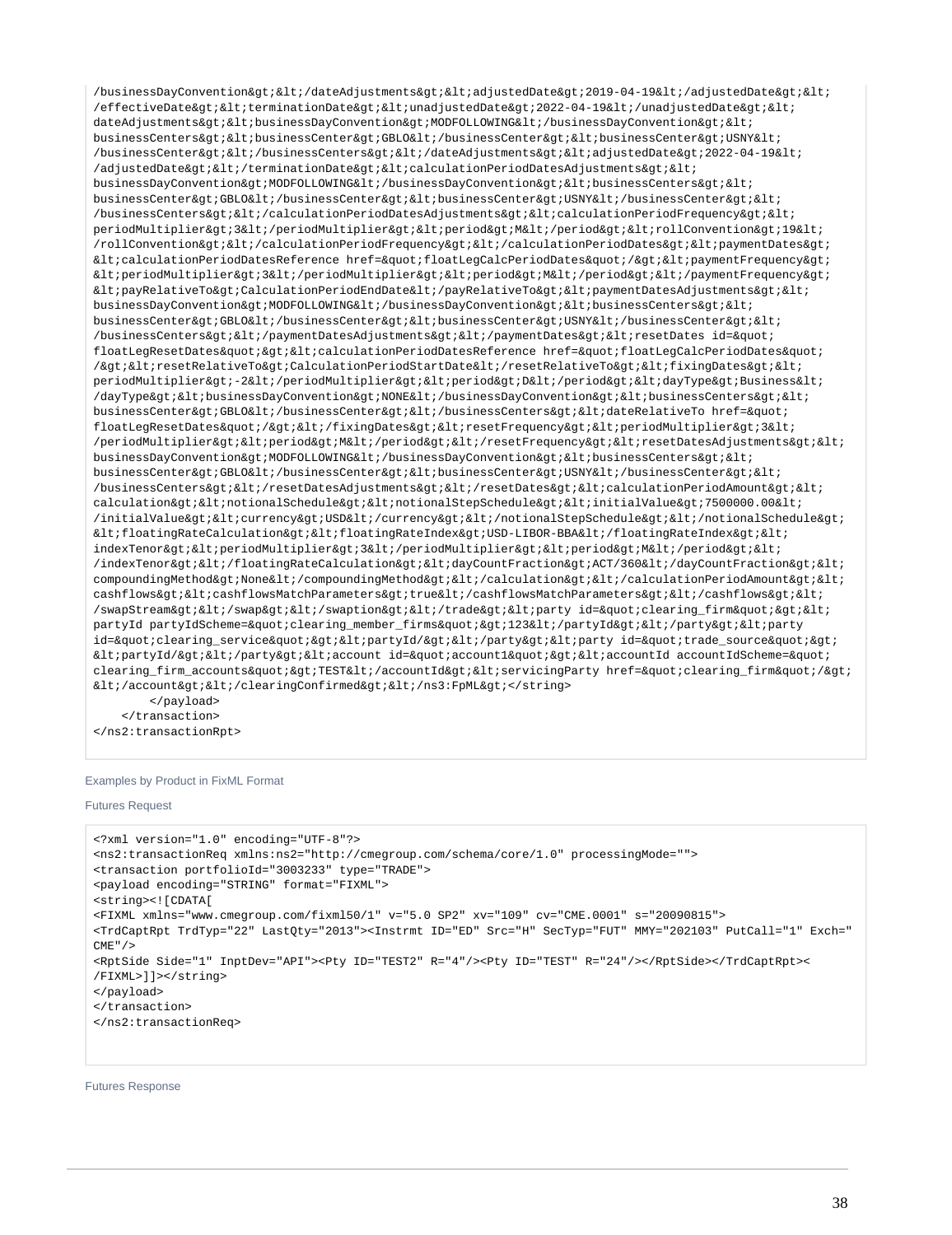```
<?xml version="1.0" encoding="UTF-8" standalone="yes"?>
<ns2:transactionRpt 
    xmlns:ns2="http://cmegroup.com/schema/core/1.0" status="SUCCESS">
    <transaction portfolioId="3003233" type="TRADE" id="58867320">
        <payload encoding="STRING" format="FIXML">
           <string>&lt;?xml version=&quot;1.0&quot; encoding=&quot;UTF-8&quot; standalone=&quot;yes&quot;?
&qt; < FIXML
              xmlns="www.cmegroup.com/fixml50/1" v="5.0 SP2" xv="109"
cv="CME.0001" s="20090815"><TrdCaptRpt TrdTyp=&quot;22&quot; LastQty=&quot;
2013"><Instrmt ID=&quot;ED&quot; Src=&quot;H&quot; SecTyp=&quot;FUT&quot; MMY=&quot;201803&quot;
PutCall="l" Exch="CME"/&qt;<RptSide Side=&quot;l&quot; InptDev=&quot;API&quot;&qt;
<Pty ID=&quot;223906&quot; R=&quot;4&quot;/&gt;&lt;Pty ID=&quot;SBSH-DRV-GFIL&quot; R=&quot;24&quot;/&gt;
<i/RptSide></TrdCaptRpt&gt;&lt;/FIXML&gt;
            </string>
        </payload>
    </transaction>
</ns2:transactionRpt>
```
# FX (Forex)

```
<?xml version="1.0" encoding="UTF-8"?>
<ns2:transactionReq xmlns:ns2="http://cmegroup.com/schema/core/1.0" processingMode="">
     <transaction portfolioId="0" type="TRADE">
         <payload encoding="STRING" format="FIXML">
             <string>
                 <![CDATA[
<FIXML xmlns="www.cmegroup.com/fixml50/1" xv="109" cv="CME.0001" s="20090815"> 
   <TrdCaptRpt LastQty="1000000.00" LastPx="1">
     <Instrmt SecTyp="FWD" MMY="20210320" Exch="CME" ID="EURJYC"/>
     <RptSide Side="2">
       <Pty ID="123" R="4"/> 
       <Pty ID="123" R="24"/>
     </RptSide>
   </TrdCaptRpt>
</FIXML>]]></string></payload></transaction></ns2:transactionReq>
```
FX Cleared Confirm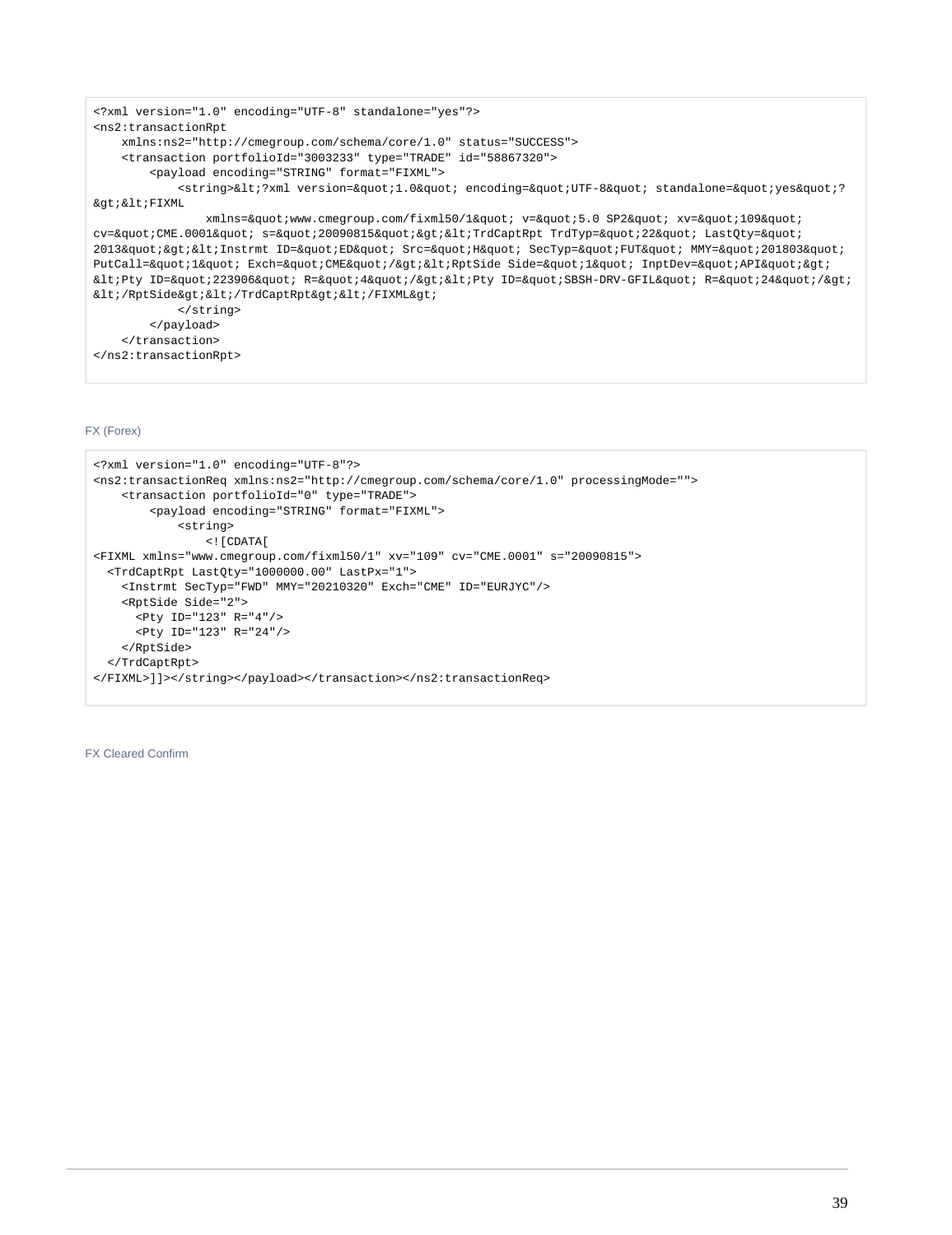```
<?xml version="1.0" encoding="UTF-8"?><ns2:transactionReq xmlns:ns2="http://cmegroup.com/schema/core/1.2">
      <transaction portfolioId="0" type="TRADE">
          <payload encoding="STRING" format="FIXML">
              <string><![CDATA[<?xml version="1.0" encoding="UTF-8"?><FIXML xmlns="www.cmegroup.com/fixml50
/1">
<TrdCaptRpt CalcCcyLastQty="1234" CopyMsgInd="Y" ExecID="1234" LastPx="130.0400000" LastQty="1000000" 
MLegRptTyp="1" MsgEvtSrc="CMESys" MtchID="1234" MtchStat="1" OrigTrdDt="2017-11-26" PxTyp="2" RptID="1234" 
RptRefID="123" RptTyp="1" TransTyp="0" TrdDt="2017-11-26" TrdHandlInst="5" TrdID="1234" TrdID2="1234" 
TrdTyp="22" TxnTm="2017-11-26T04:54:25-06:00" VenuTyp="X" VenueTyp="X">
<Hdr SID="CME" SSub="CME" Snt="2017-11-26T04:54:28-06:00" TID="123" TSub="CME"/>
<Instrmt CFI="CME" Exch="CME" ID="EURJYC" MMY="20210330" MatDt="2021-03-31" Mult="1" PxQteCcy="JPY" SecGrp="
OTCFX" SecTyp="FWD" Src="H" Sym="EURJYCF620" UOM="EUR">
<Evnt Dt="2018-01-20" EventTyp="121"/>
<Evnt Dt="2018-01-22" EventTyp="13"/>
</Instrmt>
<RptSide AgrsrInd="Y" ClOrdID="1234" CustCpcty="4" InptDev="API" InptSrc="CPC" RiskChkStat="2" SesID="RTH" 
SesSub="X" Side="1">
Pty ID="CME" R = "21"/>
<Pty ID="123" R="4"/>
<Pty ID="CME" R="22"/>
<Pty ID="123" R="1"/>
<Pty ID="1234" R="24">
<Sub ID="1" Typ="26"/>
</Pty>
<Pty ID="1234" R="38">
<Sub ID="1" Typ="26"/>
\epsilon/Ptys
<Pty ID="1234" R="30">
<Sub ID="1234" Typ="5"/>
</Pty>
<Pty ID="abcd" R="62">
<Sub ID="abcd" Typ="9"/>
</Pty>
<Pty ID="abcd" R="7">
<Sub ID="abcd" Typ="5"/>
<Sub ID="1234" Typ="100"/>
</Pty>
Pty ID="abcd" R = "16"/>
<RegTrdID Evnt="2" ID="abcd" Src="123" Typ="0"/>
<TrdRegTS TS="2017-11-26T04:53:00-06:00" Typ="1"/>
</RptSide>
</TrdCaptRpt>
\epsilon/FTXML>
]]></string>
          </payload>
      </transaction>
</ns2:transactionReq>
```
FX Options FIXML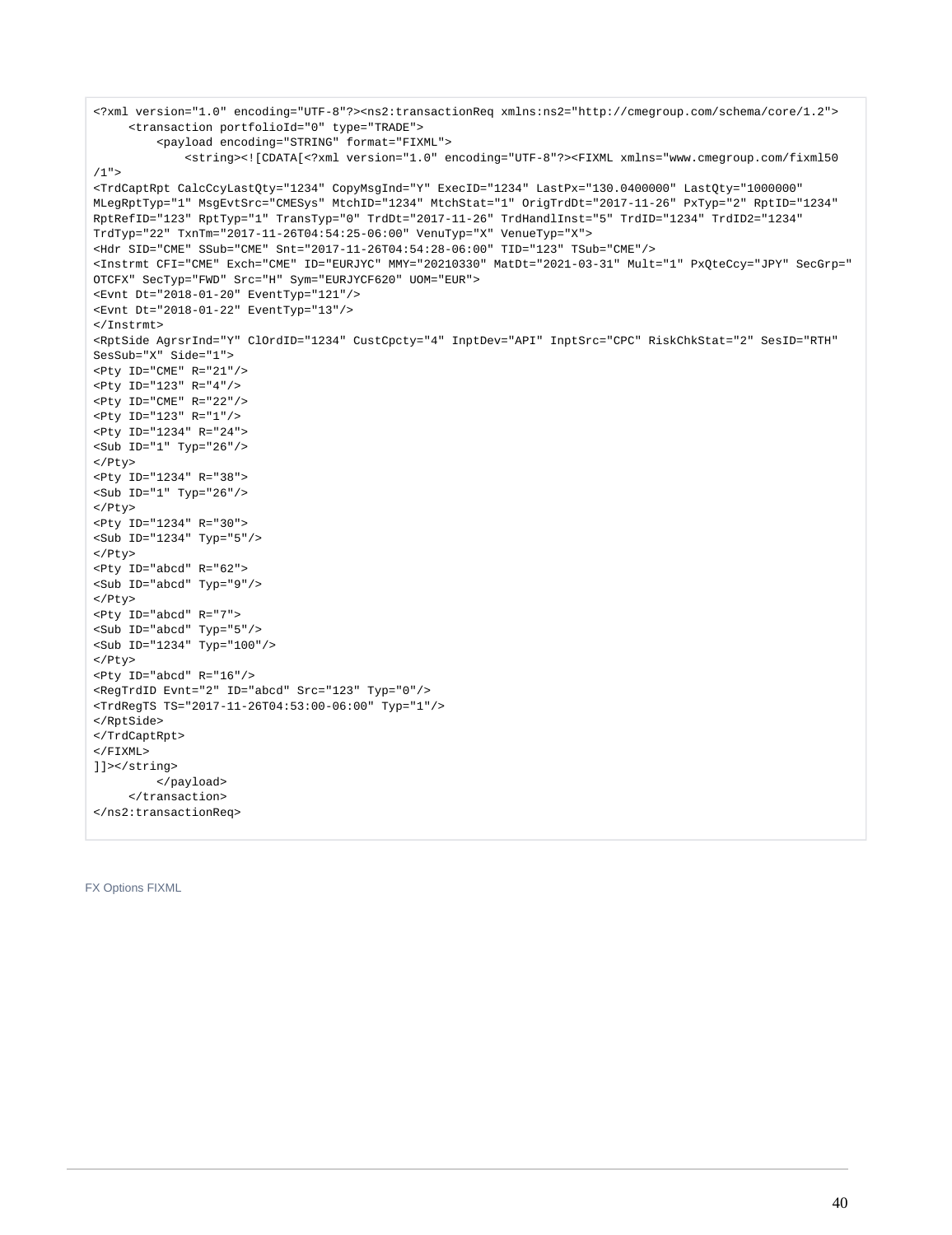```
<?xml version="1.0" encoding="UTF-8"?>
<ns2:transactionReq xmlns:ns2="http://cmegroup.com/schema/core/1.0" processingMode="">
 <transaction portfolioId="0" type="TRADE">
  <payload encoding="STRING" format="FIXML">
   <string><![CDATA[
<FIXML xmlns="www.cmegroup.com/fixml50/1" xv="109" cv="CME.0001" s="20090815"> 
<TrdCaptRpt LastQty="1000000.00" CalcCcyLastQty="11266.80" LastPx="1.12668">
<Instrmt SecTyp="OPT" StrkPx="1.12668" PutCall="0" MMY="20200320" Exch="CME" ID="EURJYC"/>
<Pmt Typ="10" Amt="-125000.00" Ccy="USD" Dt="2016-09-29"/>
<RptSide Side="2">
<Pty ID="123" R="4"/> 
<Pty ID="123" R="24"/>
</RptSide>
</TrdCaptRpt>
</FIXML>]]></string>
  </payload>
 </transaction>
</ns2:transactionReq>
```
FX Options Cleared Confirm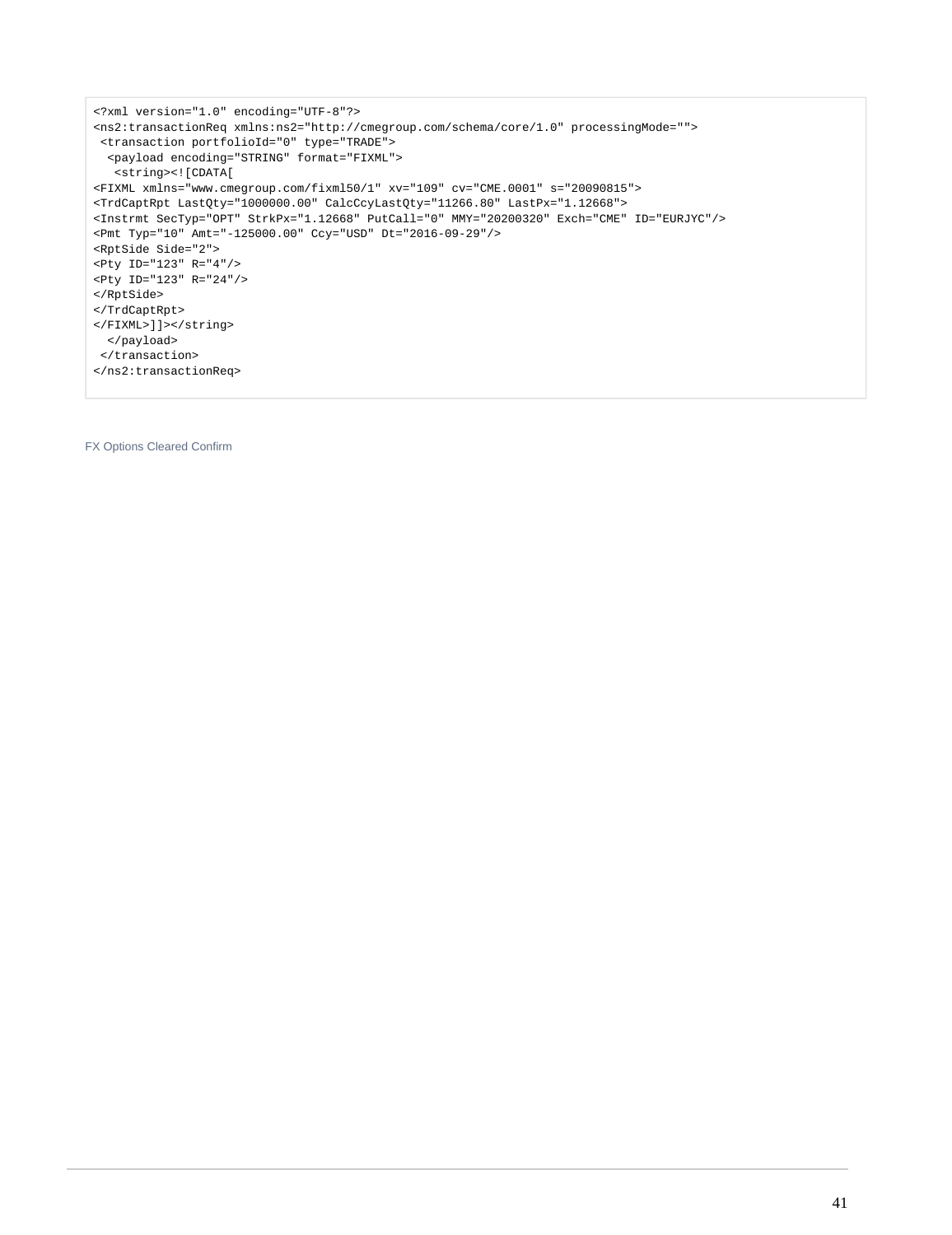```
<?xml version="1.0" encoding="UTF-8"?><ns2:transactionReq xmlns:ns2="http://cmegroup.com/schema/core/1.0" 
processingMode="">
      <transaction portfolioId="0" type="TRADE">
           <payload encoding="STRING" format="FIXML">
               <string><![CDATA[<?xml version="1.0" encoding="UTF-8"?><FIXML v="5.0" s="20040109" r="
20030618">
<TrdCaptRpt RptID="1234" TrdTyp="22" MtchID="1234" ExecID="1234" PxTyp="2" TrdDt="2016-09-02" MsgEvtSrc="
CMESys" RptRefID="1234" LastQty="10000.00" CalcCcyLastQty="11266.80" LastPx="1.12668" TxnTm="2016-09-02T02:
24:52" OrigTrdDt="2016-09-02" VenuTyp="X" TransTyp="2" RptTyp="0" MtchStat="0" TrdHandlInst="0" BizDt="2016-
09-02" MLegRptTyp="1" TrdRptStat="0" TrdID="1234" TrdID2="1234" LastUpdateTm="2016-09-02T01:24:53.053-05:00"
>
<Hdr Snt="2016-09-02T01:24:53.053-05:00" SID="CME" TID="987" SSub="CME" TSub="CME"/>
<Instrmt StrkPx="1.12668" PutCall="0" CFI="OPECCN" SecGrp="OTCFX" Sym="EURUSCU628" ID="EURUSC" SecTyp="OPT" 
Src="H" MMY="20190928" MatDt="2019-09-29" Mult="1" Exch="CME" PxQteCcy="USD" UOM="EUR" ExerStyle="0" 
SettlMeth="C" FnlSettlCcy="USD">
<Pmt Typ="10" Amt="-125000.00" Ccy="USD" Dt="2019-09-29"/>
<Evnt EventTyp="121" Dt="2016-09-28"/>
<Evnt EventTyp="13" Dt="2016-09-30"/>
</Instrmt>
<RptSide Side="1" ClOrdID="CCPC_1234" InptSrc="CPC" InptDev="UI" CustCpcty="4" SesID="RTH" SesSub="X" 
AgrsrInd="Y" RiskChkStat="3" AllocChngStat="0">
<Pty ID="CME" R="21"/>
<Pty ID="TEST3" R="24">
<Sub Typ="26" ID="2"/>
</Pty>
<Pty ID="AccT3" R="16">
<Sub Typ="5" ID="1234"/>
</Pty>
<Pty ID="ACCT2" R="7">
<Sub Typ="100" ID="1234"/>
</Pty>
<Pty ID="ACCT1" R="7">
<Sub Typ="5" ID="123"/>
</Pty>
<Pty ID="987" R="1"/>
<Pty ID="CME" R="22"/>
<Pty ID="TEST3" R="38">
<Sub Typ="26" ID="2"/>
</Pty>
<Pty ID="987" R="4"/>
<RegTrdID ID="CPC123" Src="123" Typ="0" Evnt="2"/>
<TrdRegTS TS="2016-09-02T01:24:28.028-05:00" Typ="1"/>
</RptSide>
</TrdCaptRpt>
</FIXML>
]]></string>
           </payload>
      </transaction>
</ns2:transactionReq>
```
# Examples by Product in csv Format

Vanilla IRS (Interest Rate Swap) Request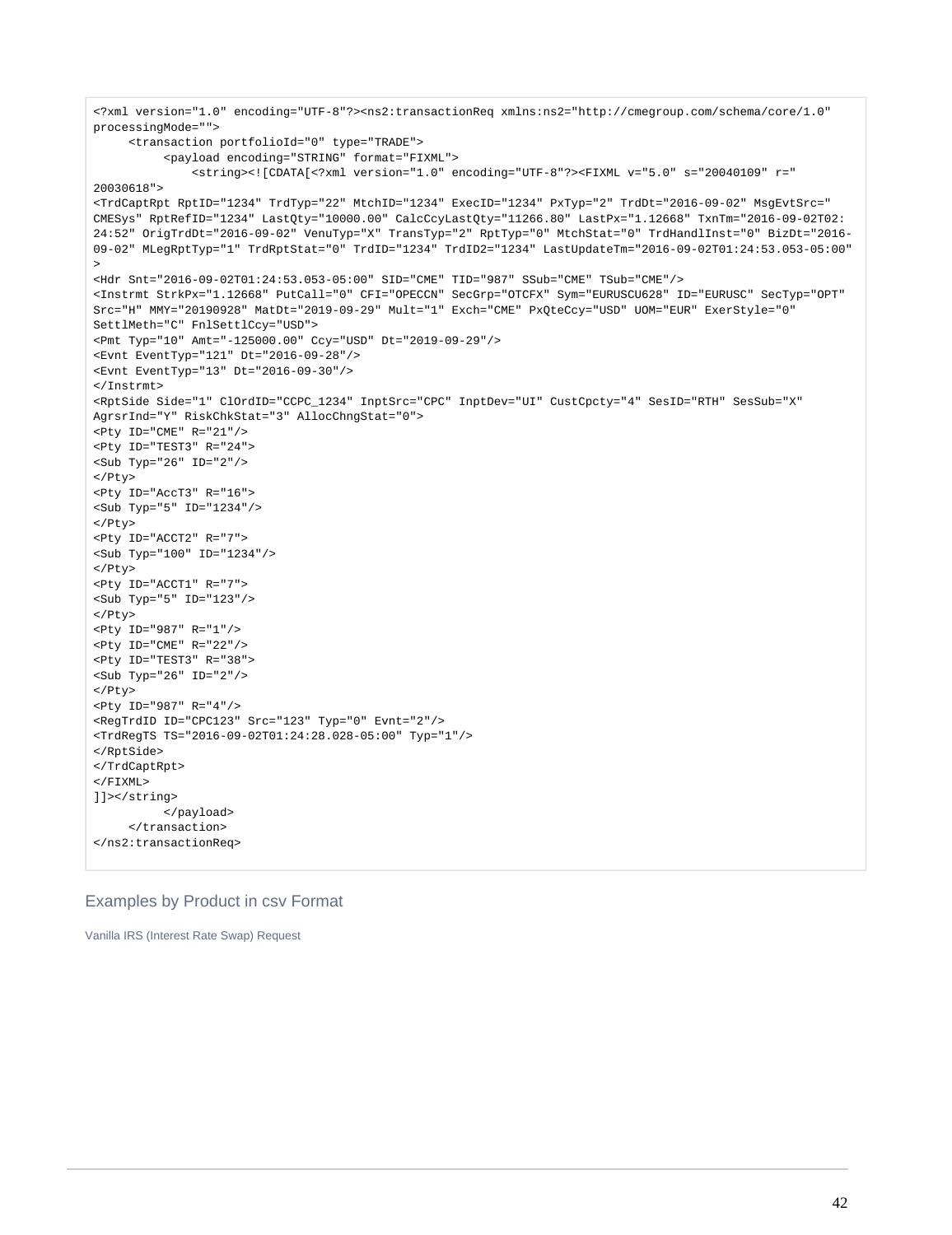<?xml version="1.0" encoding="UTF-8" standalone="yes"?><ns2:transactionReq xmlns:ns2="http://cmegroup.com /schema/core/1.0" reqUserId="userid"><transaction portfolioId="0" type="TRADE" id="0"><payload encoding=" STRING" format="CSV"><string>Firm ID,Account ID,ClearedTradeId,Product Type ,Currency,Effective Date, Maturity Date,Notional,Direction,Fixed Rate,Leg1 Index,Leg1 IndexTenor,Leg1 Payfreq,Leg1 CompMethod,Leg2 Index,Leg2 IndexTenor,Leg2 Payfreq,Leg2 CompMethod,Leg1 Spread,Leg2 Spread,FV\_Notional Test,1234,1D BRL,ZERO\_COUPON,BRL,9/6/2011,9/6/2021,"10,000,000",P,0.03123,N/A,N/A,1T,NONE,BRL-CDI,N/A,1T, NONE,N/A,N/A,"10,122,780" Test,1234,Vanilla ,Vanilla ,USD,9/22/2016,9/22/2026,"100,000,000",P,0.03123,N/A,N/A,6M,NONE,USD-LIBOR-BBA, 3M,6M,FLAT,N/A,N/A, Test,1234,OIS ,OIS ,USD,9/22/2016,9/22/2026,"10,000,000",P,0.03123,N/A,N/A,1T,NONE,USD-Federal Funds-H.15- OIS-COMPOUND,N/A,1T,NONE,N/A,N/A, Test,1234,ZERO\_COUPON,ZERO\_COUPON,USD,9/22/2016,9/22/2026,"10,000,000",P,0.03123,N/A,N/A,6M,NONE,USD-LIBOR-BBA, 3M, 3M, NONE, N/A, N/A Test,1234,FRA,FRA,EUR,9/16/2019,9/16/2020,"10,000,000",P,0.0048,EUR-EURIBOR-Reuters,3M,N/A,N/A,N/A,N/A,N/A,N  $/A$ ,  $N/A$ ,  $N/A$ , Test,1234,Basis ,Basis ,EUR,9/22/2016,9/22/2026,"10,000,000",P,N/A,EUR-EURIBOR-Reuters,3M,3M,NONE,EUR-EURIBOR-Reuters,1M,1M,NONE,0.002463,0.023576, Test,1234,OIS ,OIS ,INR,9/22/2016,9/22/2018,"10,000,000",P,0.03123,N/A,N/A,1Y,NONE,INR-FBIL-MIBOR-OIS-COMPOUND,N/A,1Y,NONE,N/A,N/A, Test,1234,Vanilla ,Vanilla ,KRW,9/22/2016,9/22/2020,"100,000,000",P,0.03123,N/A,N/A,3M,NONE,KRW-CD-KSDA-Bloomberg,3M,3M,NONE,N/A,N/A, </string></payload></transaction></ns2:transactionReq>

Vanilla IRS ( Interest Rate Swap) Response

<?xml version="1.0" encoding="UTF-8" standalone="yes"?> <ns2:transactionRpt xmlns:ns2="http://cmegroup.com/schema/core/1.2" status="SUCCESS"> <transaction portfolioId="123" type="TRADE" id="26412961"> <payload encoding="STRING" format="FPML"> <string>&lt;?xml version=&quot;1.0&quot; encoding=&quot;UTF-8&quot; standalone=&quot;yes&quot;?  $\sqrt{4}$  :  $\sqrt{1}$  :  $ns3:FPML$ xmlns="http://www.fpml.org/FpML-5/confirmation" xmlns:ns2="http://www.w3.org/2000/09/xmldsig#"  $xmlns:ns3=\"http://www.cmegroup.com/otc-clearing/confirmation\"&qt<;$ clearingConfirmed><trade&gt;&lt;tradeHeader&gt;&lt;partyTradeIdentifier&gt;&lt;partyReference href="clearing\_service"/><tradeId tradeIdScheme=&quot;cme\_trade\_id&quot;/&gt;&lt;tradeId tradeIdScheme="remaining\_trade\_id"/><tradeId tradeIdScheme=&quot;platform\_trade\_id&quot; /&qt;<tradeId tradeIdScheme=&quot;block trade\_id&quot;/&qt;&lt;tradeId tradeIdScheme=&quot; client\_trade\_id"/></partyTradeIdentifier&gt;&lt;partyTradeInformation&gt;&lt;partyReference href="clearing\_firm"/><accountReference href=&quot;account1&quot;/&gt;&lt;relatedParty&gt; <partyReference href=&quot;trade\_source&quot;/&qt;&lt;role&qt;InputSource&lt;/role&qt;&lt; /relatedParty><category categoryScheme=&quot;cme\_origin\_code&quot;/&gt;&lt;/partyTradeInformation&gt;  $klt: tradeDate\>2011-09-06klt://tradeDate\>klt://tradeHeader\>klt:swap\>klt:swap\>klt:swap\>1$ fixedLeg"&qt;<payerPartyReference href=&quot;clearing\_firm&quot;/&qt;&lt;payerAccountReference href="account1"/><receiverPartyReference href=&quot;clearing\_service&quot;/&gt;&lt; calculationPeriodDates id="fixedLegCalcPeriodDates"><effectiveDate&gt;&lt;unadjustedDate&gt; 2011-09-06</unadjustedDate&gt;&lt;dateAdjustments&gt;&lt;businessDayConvention&gt;NONE&lt; /businessDayConvention></dateAdjustments&gt;&lt;adjustedDate&gt;2011-09-06&lt;/adjustedDate&gt;&lt; /effectiveDate&qt;<terminationDate&qt;&lt;unadjustedDate&qt;2021-09-06&lt;/unadjustedDate&qt;&lt; dateAdjustments><businessDayConvention&gt;MODFOLLOWING&lt;/businessDayConvention&gt;&lt; businessCenters><businessCenter&gt;GBLO&lt;/businessCenter&gt;&lt;businessCenter&gt;USNY&lt; /businessCenter></businessCenters&gt;&lt;/dateAdjustments&gt;&lt;adjustedDate&gt;2021-09-06&lt;  $/$ adjustedDate></terminationDate&gt;&lt;calculationPeriodDatesAdjustments&gt;&lt; businessDayConvention&qt;MODFOLLOWING</businessDayConvention&qt;&lt;businessCenters&qt;&lt; businessCenter>GBLO</businessCenter&gt;&lt;businessCenter&gt;USNY&lt;/businessCenter&gt;&lt; /businessCenters></calculationPeriodDatesAdjustments&gt;&lt;calculationPeriodFrequency&gt;&lt; periodMultiplier>6</periodMultiplier&gt;&lt;period&gt;M&lt;/period&gt;&lt;rollConvention&gt;6&lt; /rollConvention&qt;</calculationPeriodFrequency&qt;&lt;/calculationPeriodDates&qt;&lt;paymentDates&qt;  $klt$ icalculationPeriodDatesReference href="fixedLegCalcPeriodDates"/><paymentFrequency&gt;  $k$ lt; periodMultiplier> 6< /periodMultiplier&gt; &lt; period&gt; &lt; /period&gt; &lt; /paymentFrequency&gt;  $k$ lt; payRelativeTo&qt; CalculationPeriodEndDate< /payRelativeTo&qt; &lt; paymentDatesAdjustments&qt; &lt; businessDayConvention>MODFOLLOWING</businessDayConvention&gt;&lt;businessCenters&gt;&lt; businessCenter>GBLO</businessCenter&gt;&lt;businessCenter&gt;USNY&lt;/businessCenter&gt;&lt; /businessCenters></paymentDatesAdjustments&gt;&lt;/paymentDates&gt;&lt;calculationPeriodAmount&gt;&lt; calculation><notionalSchedule&gt;&lt;notionalStepSchedule&gt;&lt;initialValue&gt;10000000&lt;  $/$ initialValue><currency&gt;USD&lt;/currency&gt;&lt;/notionalStepSchedule&gt;&lt;/notionalSchedule&gt;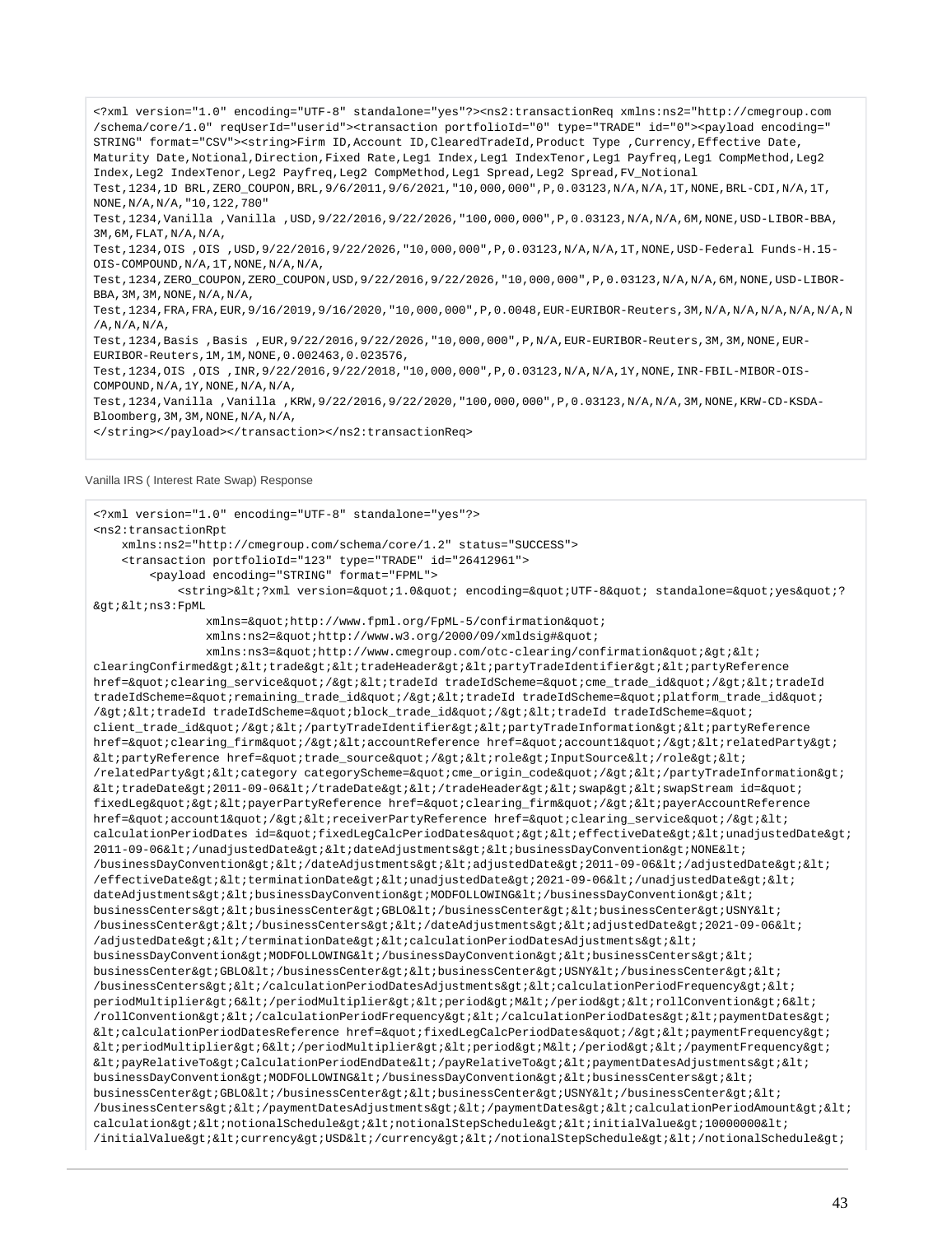$k$ lt;fixedRateSchedule><initialValue&gt;0.03123&lt;/initialValue&gt;&lt;/fixedRateSchedule&gt;&lt; dayCountFraction&qt;30/360</dayCountFraction&qt;&lt;compoundingMethod&qt;None&lt;/compoundingMethod&qt;  $klti/calc$ intion&qt; $klti/calc$ intionPeriodAmount&qt; $klti$ cashflows&qt; $klti$ cashflowsMatchParameters&qt; true</cashflowsMatchParameters&gt;&lt;/cashflows&gt;&lt;/swapStream&gt;&lt;swapStream id=&quot; floatLeg" &qt; < payerPartyReference href=&quot; clearing\_service&quot; / &qt; &lt; receiverPartyReference href="clearing\_firm"/><receiverAccountReference href=&quot;account1&quot;/&gt;&lt; calculationPeriodDates id="floatLegCalcPeriodDates"><effectiveDate&gt;&lt;unadjustedDate&gt;  $2011-09-06$ </unadjustedDate&qt;&lt;dateAdjustments&qt;&lt;businessDayConvention&qt;NONE&lt; /businessDayConvention></dateAdjustments&gt;&lt;adjustedDate&gt;2011-09-06&lt;/adjustedDate&gt;&lt; /effectiveDate><terminationDate&gt;&lt;unadjustedDate&gt;2021-09-06&lt;/unadjustedDate&gt;&lt; dateAdjustments&qt;<businessDayConvention&qt;MODFOLLOWING&lt;/businessDayConvention&qt;&lt; businessCenters&qt;<businessCenter&qt;GBLO&lt;/businessCenter&qt;&lt;businessCenter&qt;USNY&lt; /businessCenter></businessCenters&gt;&lt;/dateAdjustments&gt;&lt;adjustedDate&gt;2021-09-06&lt; /adjustedDate></terminationDate&gt;&lt;calculationPeriodDatesAdjustments&gt;&lt; businessDayConvention&qt;MODFOLLOWING</businessDayConvention&qt;&lt;businessCenters&qt;&lt;  $\texttt{businessCenter\>gt}:\texttt{GBD}\<1; \texttt{/businessCenter\>gt}:\texttt{gt}:\texttt{gt}:\texttt{gt}:\texttt{gt}:\texttt{gt}:\texttt{gt}:\texttt{gt}:\texttt{gt}:\texttt{gt}:\texttt{$  $/b$ usinessCenters></calculationPeriodDatesAdjustments&gt;&lt;calculationPeriodFrequency&gt;&lt; periodMultiplier>3</periodMultiplier&gt;&lt;period&gt;M&lt;/period&gt;&lt;rollConvention&gt;6&lt; /rollConvention></calculationPeriodFrequency&gt;&lt;/calculationPeriodDates&gt;&lt;paymentDates&gt;  $klt$ icalculationPeriodDatesReference href="floatLegCalcPeriodDates"/><paymentFrequency&gt;  $k$ lt; periodMultiplier $k$ gt; 3 $k$ lt; /periodMultiplier $k$ gt;  $k$ lt; period $k$ gt; M $k$ lt; /period $k$ gt;  $k$ lt; /paymentFrequency $k$ gt;  $\<1$ tipayRelativeTo&qtiCalculationPeriodEndDate&lti/payRelativeTo&qti&ltipaymentDatesAdjustments&qti&lti businessDayConvention>MODFOLLOWING</businessDayConvention&gt;&lt;businessCenters&gt;&lt; businessCenter>GBLO</businessCenter&gt;&lt;businessCenter&gt;USNY&lt;/businessCenter&gt;&lt; /businessCenters&qt; < /paymentDatesAdjustments&qt; &lt; /paymentDates&qt; &lt; resetDates id=&quot; floatLegResetDates"&qt;<calculationPeriodDatesReference href=&quot;floatLeqCalcPeriodDates&quot;  $\verb|Agt|: \verb|all|: \verb|resetRelativeTo\>GalculationPeriodStartDate@lt;|: \verb|resetRelativeTo\>G1: %$ periodMultiplier&qt;-2</periodMultiplier&qt;&lt;period&qt;D&lt;/period&qt;&lt;dayType&qt;Business&lt; /dayType><businessDayConvention&gt;MODFOLLOWING&lt;/businessDayConvention&gt;&lt;businessCenters&gt;  $\< \texttt{l} \texttt{t} \texttt{;}{\texttt{d} \texttt{t}} \texttt{;}{\texttt{q} \texttt{t}} \texttt{;}{\texttt{d} \texttt{t}} \texttt{;}{\texttt{d} \texttt{t}} \texttt{;}{\texttt{d} \texttt{t}} \texttt{;}{\texttt{d} \texttt{t}} \texttt{;}{\texttt{d} \texttt{t}} \texttt{;}{\texttt{d} \texttt{t}} \texttt{;}{\texttt{d} \texttt{t}} \texttt{;}{\texttt{d} \texttt{t}} \texttt{;}{\texttt{d} \texttt{t}} \texttt{;}{$ floatLegResetDates"/></fixingDates&gt;&lt;resetFrequency&gt;&lt;periodMultiplier&gt;3&lt;  $/$ periodMultiplier><period&gt;M&lt;/period&gt;&lt;/resetFrequency&gt;&lt;resetDatesAdjustments&gt;&lt; businessDayConvention>MODFOLLOWING</businessDayConvention&gt;&lt;businessCenters&gt;&lt; businessCenter>GBLO</businessCenter&gt;&lt;businessCenter&gt;USNY&lt;/businessCenter&gt;&lt; /businessCenters&qt;</resetDatesAdjustments&qt;&lt;/resetDates&qt;&lt;calculationPeriodAmount&qt;&lt; calculation&qt;<notionalSchedule&qt;&lt;notionalStepSchedule&qt;&lt;initialValue&qt;10000000&lt; /initialValue><currency&gt;USD&lt;/currency&gt;&lt;/notionalStepSchedule&gt;&lt;/notionalSchedule&gt;  $klt$ ;floatingRateCalculation&qt;<floatingRateIndex&qt;USD-LIBOR-BBA&lt;/floatingRateIndex&qt;&lt; indexTenor><periodMultiplier&gt;3&lt;/periodMultiplier&gt;&lt;period&gt;M&lt;/period&gt;&lt; /indexTenor></floatingRateCalculation&gt;&lt;dayCountFraction&gt;30/360&lt;/dayCountFraction&gt;&lt; compoundingMethod>None</compoundingMethod&gt;&lt;/calculation&gt;&lt;/calculationPeriodAmount&gt;&lt; cashflows><cashflowsMatchParameters&gt;true&lt;/cashflowsMatchParameters&gt;&lt;/cashflows&gt;&lt; /swapStream></swap&gt;&lt;/trade&gt;&lt;party id=&quot;clearing\_firm&quot;&gt;&lt;partyId partyIdScheme="clearing\_member\_firms">Test</partyId&gt;&lt;/party&gt;&lt;party id=&quot; clearing service"&qt;<partyId/&qt;&lt;/party&qt;&lt;party id=&quot;trade source&quot;&qt;&lt;partyId /></party&gt;&lt;account id=&quot;account1&quot;&gt;&lt;accountId accountIdScheme=&quot; clearing\_firm\_accounts">1234</accountId&gt;&lt;servicingParty href=&quot;clearing\_firm&quot;/&gt;  $dt$ ;/account&qt;</clearingConfirmed&qt;&lt;/ns3:FpML&qt; </string>

</payload>

</transaction>

<transaction portfolioId="123" type="TRADE" id="26412962">

<payload encoding="STRING" format="FPML">

<string>&lt;?xml version=&quot;1.0&quot; encoding=&quot;UTF-8&quot; standalone=&quot;ves&quot;?  $>$ i $<$ ins3:FpML

xmlns="http://www.fpml.org/FpML-5/confirmation"

xmlns:ns2="http://www.w3.org/2000/09/xmldsig#"

 $xmlns:ns3=\&$  and  $thtn://www.cmerroup.com/oto-clearing/confirmation"&at$ clearingConfirmed><trade&gt;&lt;tradeHeader&gt;&lt;partyTradeIdentifier&gt;&lt;partyReference href="clearing\_service"/><tradeId tradeIdScheme=&quot;cme\_trade\_id&quot;/&gt;&lt;tradeId tradeIdScheme="remaining\_trade\_id"/><tradeId tradeIdScheme=&quot;platform\_trade\_id&quot; /><tradeId tradeIdScheme=&quot;block\_trade\_id&quot;/&gt;&lt;tradeId tradeIdScheme=&quot; client\_trade\_id"/></partyTradeIdentifier&gt;&lt;partyTradeInformation&gt;&lt;partyReference href="clearing\_firm"/&qt;<accountReference href=&quot;account1&quot;/&qt;&lt;relatedParty&qt;  $\texttt{allipartyReference}$  href= $\texttt{kquot}$ ; trade\_source"/><role&qt;InputSource&lt;/role&qt;&lt; /relatedParty><category categoryScheme=&quot;cme\_origin\_code&quot;/&gt;&lt;/partyTradeInformation&gt;  $klt$ itradeDate>2011-09-06</tradeDate&gt;&lt;/tradeHeader&gt;&lt;swap&gt;&lt;swapStream id=&quot; fixedLeq"&qt;<payerPartyReference href=&quot;clearing firm&quot;/&qt;&lt;payerAccountReference href="account1"/><receiverPartyReference href=&quot;clearing\_service&quot;/&gt;&lt;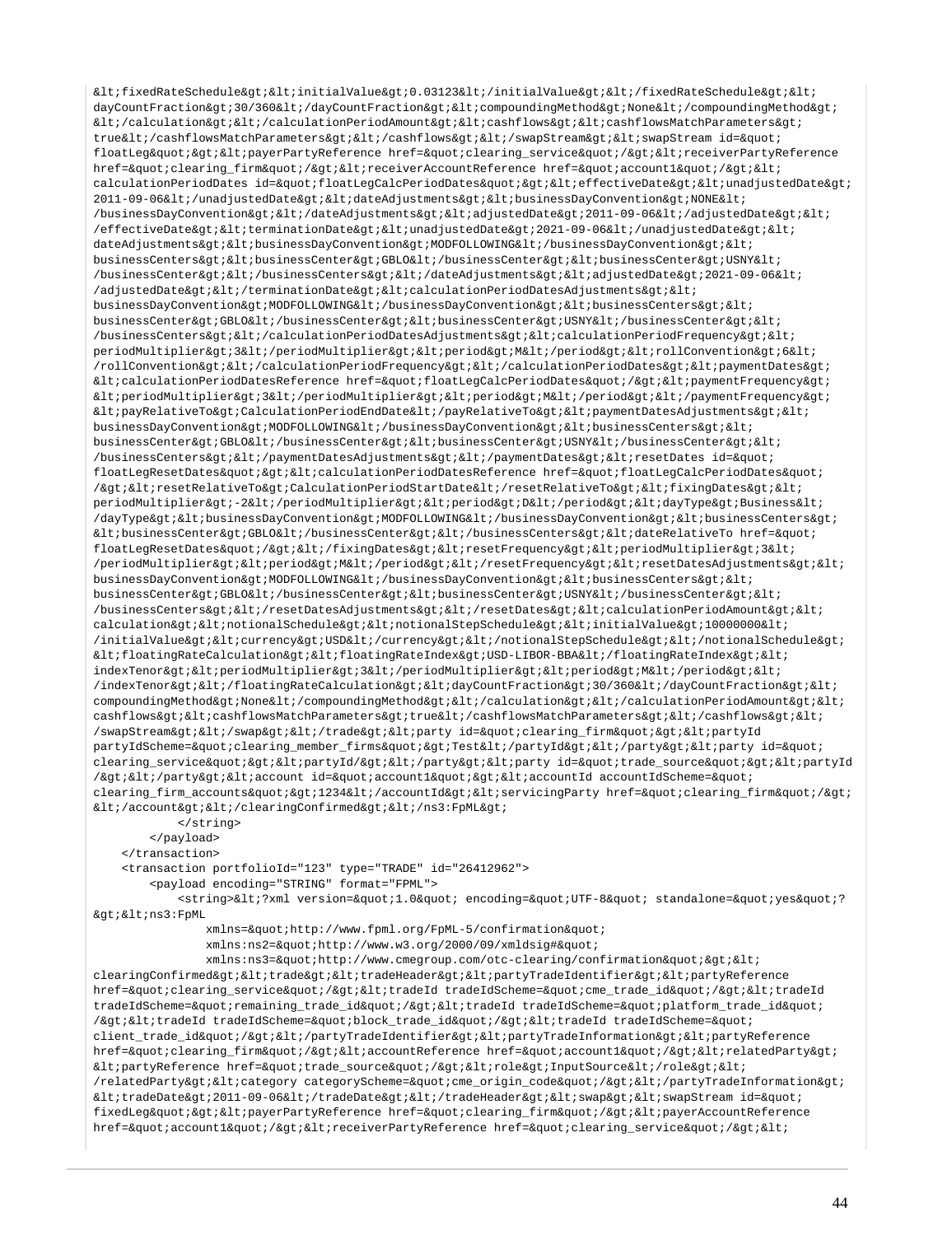calculationPeriodDates id="fixedLegCalcPeriodDates"&qt;<effectiveDate&qt;&lt;unadjustedDate&qt; 2011-09-06</unadjustedDate&qt;&lt;dateAdjustments&qt;&lt;businessDayConvention&qt;NONE&lt; /businessDayConvention&qt;</dateAdjustments&qt;&lt;adjustedDate&qt;2011-09-06&lt;/adjustedDate&qt;&lt; /effectiveDate> < terminationDate&gt; &lt; unadjustedDate&gt; 2021-09-06&lt; /unadjustedDate&gt; &lt; dateAdjustments><businessDayConvention&gt;MODFOLLOWING&lt;/businessDayConvention&gt;&lt; businessCenters><businessCenter>GBLO</businessCenter><businessCenter>USNY<  $/b$ usinessCenter></businessCenters&gt;&lt;/dateAdjustments&gt;&lt;adjustedDate&gt;2021-09-06&lt;  $/$ adjustedDate&qt;</terminationDate&qt;&lt;calculationPeriodDatesAdjustments&qt;&lt; businessDayConvention>MODFOLLOWING</businessDayConvention&gt;&lt;businessCenters&gt;&lt; businessCenter>GBLO</businessCenter&gt;&lt;businessCenter&gt;USNY&lt;/businessCenter&gt;&lt; /businessCenters&qt;</calculationPeriodDatesAdjustments&qt;&lt;calculationPeriodFrequency&qt;&lt; periodMultiplier&qt;6</periodMultiplier&qt;&lt;period&qt;M&lt;/period&qt;&lt;rollConvention&qt;6&lt; /rollConvention></calculationPeriodFrequency&gt;&lt;/calculationPeriodDates&gt;&lt;paymentDates&gt;  $klt$ icalculationPeriodDatesReference href="fixedLegCalcPeriodDates"/><paymentFrequency&gt;  $klt:periodMultiplierkgt:6klt: /periodMultiplierkgt:klt:/periodkqt:MKlt: /periodkgt:klt/partialkgt:klt/paymentFrequencykgt:0$  $klt:payRelationV$ CalculationPeriodEndDate</payRelativeTo&gt;&lt;paymentDatesAdjustments&gt;&lt;  $\texttt{businessDayConvention\>i}~\texttt{MDFOLLOWING\<}i/\texttt{businessDayConvention\>}\texttt{%dlt;}i\texttt{@lts}$ businessCenter&qt;GBLO</businessCenter&qt;&lt;businessCenter&qt;USNY&lt;/businessCenter&qt;&lt; /businessCenters></paymentDatesAdjustments&gt;&lt;/paymentDates&gt;&lt;calculationPeriodAmount&gt;&lt; calculation><notionalSchedule&gt;&lt;notionalStepSchedule&gt;&lt;initialValue&gt;10000000&lt; /initialValue><currency&gt;USD&lt;/currency&gt;&lt;/notionalStepSchedule&gt;&lt;/notionalSchedule&gt;  $k$ lt;fixedRateSchedule&qt;<initialValue&qt;0.03123&lt;/initialValue&qt;&lt;/fixedRateSchedule&qt;&lt; dayCountFraction>30/360</dayCountFraction&gt;&lt;compoundingMethod&gt;None&lt;/compoundingMethod&gt;  $\$ true</cashflowsMatchParameters&gt;&lt;/cashflows&gt;&lt;/swapStream&gt;&lt;swapStream id=&quot; floatLeg" > < payerPartyReference href=&quot; clearing\_service&quot; / &gt; &lt; receiverPartyReference href="clearing\_firm"/><receiverAccountReference href=&quot;account1&quot;/&gt;&lt; calculationPeriodDates id="floatLeqCalcPeriodDates"&qt;<effectiveDate&qt;&lt;unadjustedDate&qt; 2011-09-06</unadjustedDate&gt;&lt;dateAdjustments&gt;&lt;businessDayConvention&gt;NONE&lt;  $/b$ usinessDayConvention></dateAdjustments&gt;&lt;adjustedDate&gt;2011-09-06&lt;/adjustedDate&gt;&lt;  $/$ effectiveDate><terminationDate&gt;&lt;unadjustedDate&gt;2021-09-06&lt;/unadjustedDate&gt;&lt; dateAdjustments><businessDayConvention&gt;MODFOLLOWING&lt;/businessDayConvention&gt;&lt; businessCenters><businessCenter&gt;GBLO&lt;/businessCenter&gt;&lt;businessCenter&gt;USNY&lt; /businessCenter></businessCenters&gt;&lt;/dateAdjustments&gt;&lt;adjustedDate&gt;2021-09-06&lt; /adjustedDate&qt; </terminationDate&qt; &lt;calculationPeriodDatesAdjustments&qt; &lt; businessDayConvention&qt;MODFOLLOWING</businessDayConvention&qt;&lt;businessCenters&qt;&lt; businessCenter>GBLO</businessCenter&gt;&lt;businessCenter&gt;USNY&lt;/businessCenter&gt;&lt; /businessCenters&qt;</calculationPeriodDatesAdjustments&qt;&lt;calculationPeriodFrequency&qt;&lt; periodMultiplier>6</periodMultiplier&gt;&lt;period&gt;M&lt;/period&gt;&lt;rollConvention&gt;6&lt; /rollConvention></calculationPeriodFrequency&gt;&lt;/calculationPeriodDates&gt;&lt;paymentDates&gt;  $klt$ icalculationPeriodDatesReference href="floatLegCalcPeriodDates"/><paymentFrequency&gt;  $k$ lt; periodMultiplier> 6< /periodMultiplier&gt; &lt; period&gt; &lt; /period&gt; &lt; /paymentFrequency&gt;  $klt:payRelativeTo>clculationPeriodEndDate<1/payRelativeTo>sklt;ipaymentDate&Adjustments>kkt$ businessDayConvention&qt;MODFOLLOWING</businessDayConvention&qt;&lt;businessCenters&qt;&lt; businessCenter&qt;GBLO</businessCenter&qt;&lt;businessCenter&qt;USNY&lt;/businessCenter&qt;&lt; /businessCenters></paymentDatesAdjustments&gt;&lt;/paymentDates&gt;&lt;resetDates id=&quot; floatLegResetDates"><calculationPeriodDatesReference href=&quot;floatLegCalcPeriodDates&quot; /&qt;<resetRelativeTo&qt;CalculationPeriodStartDate&lt;/resetRelativeTo&qt;&lt;fixinqDates&qt;&lt; periodMultiplier&qt;-2</periodMultiplier&qt;&lt;period&qt;D&lt;/period&qt;&lt;dayType&qt;Business&lt; /dayType><businessDayConvention&gt;MODFOLLOWING&lt;/businessDayConvention&gt;&lt;businessCenters&gt;  $k$ lt; businessCenter&qt; GBLO< /businessCenter&qt; &lt; /businessCenters&qt; &lt; dateRelativeTo href=&quot; floatLegResetDates"/></fixingDates&gt;&lt;resetFrequency&gt;&lt;periodMultiplier&gt;6&lt; /periodMultiplier><period&gt;M&lt;/period&gt;&lt;/resetFrequency&gt;&lt;resetDatesAdjustments&gt;&lt; businessDayConvention&qt;MODFOLLOWING</businessDayConvention&qt;&lt;businessCenters&qt;&lt; businessCenter&qt;GBLO</businessCenter&qt;&lt;businessCenter&qt;USNY&lt;/businessCenter&qt;&lt; /businessCenters></resetDatesAdjustments&gt;&lt;/resetDates&gt;&lt;calculationPeriodAmount&gt;&lt; calculation><notionalSchedule&gt;&lt;notionalStepSchedule&gt;&lt;initialValue&gt;10000000&lt;  $\int$ initialValue><currency&gt;USD&lt;/currency&gt;&lt;/notionalStepSchedule&gt;&lt;/notionalSchedule&gt;  $klt$ ;floatingRateCalculation&qt;<floatingRateIndex&qt;USD-LIBOR-BBA&lt;/floatingRateIndex&qt;&lt; indexTenor><periodMultiplier&gt;6&lt;/periodMultiplier&gt;&lt;period&gt;M&lt;/period&gt;&lt;  $/$ indexTenor&qt;</floatingRateCalculation&qt;&lt;dayCountFraction&qt;30/360&lt;/dayCountFraction&qt;&lt; compoundingMethod>None</compoundingMethod&gt;&lt;/calculation&gt;&lt;/calculationPeriodAmount&gt;&lt; cashflows><cashflowsMatchParameters&gt;true&lt;/cashflowsMatchParameters&gt;&lt;/cashflows&gt;&lt; /swapStream&qt;</swap&qt;&lt;/trade&qt;&lt;party id=&quot;clearing firm&quot;&qt;&lt;partyId partyIdScheme="clearing\_member\_firms"&qt;Test</partyId&gt;&lt;/party&gt;&lt;party id=&quot; clearing\_service"><partyId/&gt;&lt;/party&gt;&lt;party id=&quot;trade\_source&quot;&gt;&lt;partyId /></party&gt;&lt;account id=&quot;account1&quot;&gt;&lt;accountId accountIdScheme=&quot; clearing firm accounts"&qt;1234</accountId&qt;&lt;servicingParty href=&quot;clearing firm&quot;/&qt;  $dt$ ;/account&qt;</clearingConfirmed&qt;&lt;/ns3:FpML&qt;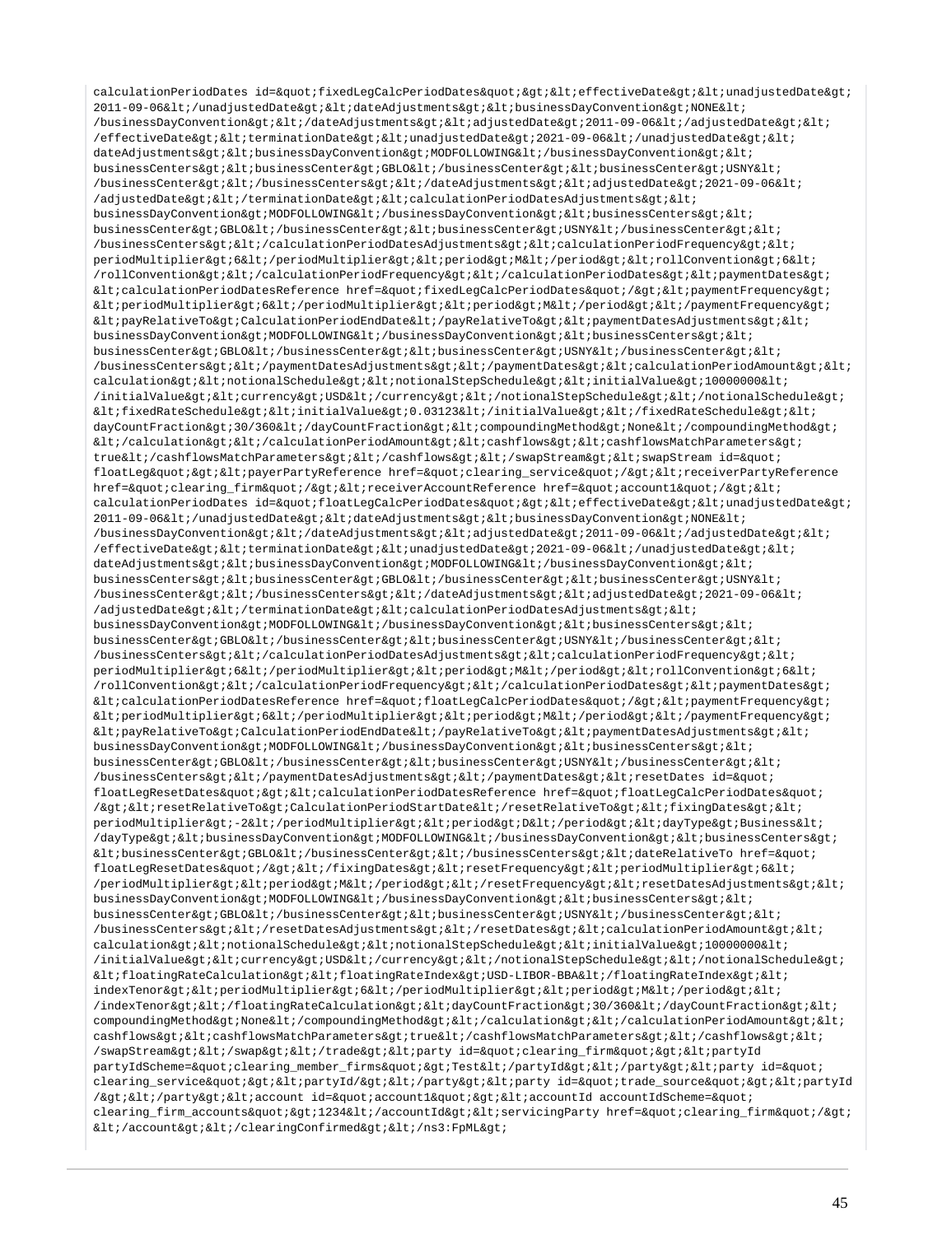```
 </string>
        </payload>
    </transaction>
    <transaction portfolioId="123" type="TRADE" id="26412963">
        <payload encoding="STRING" format="FPML">
           <string>&lt;?xml version=&quot;1.0&quot; encoding=&quot;UTF-8&quot; standalone=&quot;yes&quot;?
><ns3:FpML 
               xmlns=\&quotihttp://www.fpml.org/FpML-5/confirmation\&quotixmlns:ns2="http://www.w3.org/2000/09/xmldsig#"
               xmlns:ns3="http://www.cmegroup.com/otc-clearing/confirmation"><
clearingConfirmed><trade&gt;&lt;tradeHeader&gt;&lt;partyTradeIdentifier&gt;&lt;partyReference
href="clearing_service"/&qt;<tradeId tradeIdScheme=&quot;cme_trade_id&quot;/&qt;&lt;tradeId
tradeIdScheme="remaining_trade_id"/><tradeId tradeIdScheme=&quot;platform_trade_id&quot;
/><tradeId tradeIdScheme=&quot;block_trade_id&quot;/&gt;&lt;tradeId tradeIdScheme=&quot;
client_trade_id"/></partyTradeIdentifier&gt;&lt;partyTradeInformation&gt;&lt;partyReference
href="clearing_firm"/&qt;<accountReference href=&quot;account1&quot;/&qt;&lt;relatedParty&qt;
<partyReference href="trade_source"/><role>InputSource</role><
/relatedParty&qt;<category categoryScheme=&quot;cme_origin_code&quot;/&gt;&lt;/partyTradeInformation&gt;
kltitradeDatekgti2011-09-06klti/tradeDatekgtiklti/tradeHeaderkgtikltiswapkgtikltiswapStream id=kgtuoti
fixedLeg"><payerPartyReference href=&quot;clearing_firm&quot;/&gt;&lt;payerAccountReference
href="account1"/><receiverPartyReference href=&quot;clearing_service&quot;/&gt;&lt;
calculationPeriodDates id="fixedLeqCalcPeriodDates"&qt;<effectiveDate&qt;&lt;unadjustedDate&qt;
2011-09-06</unadjustedDate&gt;&lt;dateAdjustments&gt;&lt;businessDayConvention&gt;NONE&lt;
/businessDayConvention></dateAdjustments&gt;&lt;adjustedDate&gt;2011-09-06&lt;/adjustedDate&gt;&lt;
/effectiveDate&qt; < terminationDate&qt; &lt; unadjustedDate&qt; 2021-09-06&lt; /unadjustedDate&qt; &lt;
dateAdjustments&qt;<businessDayConvention&qt;MODFOLLOWING&lt;/businessDayConvention&qt;&lt;
businessCenters><businessCenter&gt;GBLO&lt;/businessCenter&gt;&lt;businessCenter&gt;USNY&lt;
/businessCenter&qt;</businessCenters&qt;&lt;/dateAdjustments&qt;&lt;adjustedDate&qt;2021-09-06&lt;
/adjustedDate> </terminationDate&gt; &lt; calculationPeriodDatesAdjustments&gt; &lt;
\texttt{businessDayConvention\>i} \verb"MDFOLLOWING\< i\verb"businessDayConvention\> i\< i\verb"businessCenters\> i\< i\verb"t" is a new version of the program.}businessCenter>GBLO</businessCenter&gt;&lt;businessCenter&gt;USNY&lt;/businessCenter&gt;&lt;
/businessCenters></calculationPeriodDatesAdjustments&gt;&lt;calculationPeriodFrequency&gt;&lt;
periodMultiplier>6</periodMultiplier&gt;&lt;period&gt;M&lt;/period&gt;&lt;rollConvention&gt;6&lt;
/rollConvention></calculationPeriodFrequency&gt;&lt;/calculationPeriodDates&gt;&lt;paymentDates&gt;
klticalculationPeriodDatesReference href="fixedLeqCalcPeriodDates"/&qt;<paymentFrequency&qt;
\<ltiperiodMultiplier&qt;6</periodMultiplier&qt;&lt;period&qt;M&lt;/period&qt;&lt;/paymentFrequency&qt;
klt:payRelationerO\>PcalculationPeriodEndDate</payRelativeTo&gt;&lt;paymentDatesAdjustments&gt;&lt;
businessDayConvention&qt;MODFOLLOWING</businessDayConvention&qt;&lt;businessCenters&qt;&lt;
businessCenter>GBLO</businessCenter&gt;&lt;businessCenter&gt;USNY&lt;/businessCenter&gt;&lt;
/businessCenters></paymentDatesAdjustments&gt;&lt;/paymentDates&gt;&lt;calculationPeriodAmount&gt;&lt;
calculation&qt;<notionalSchedule&qt;&lt;notionalStepSchedule&gt;&lt;initialValue&gt;10000000&lt;
/initialValue><currency&gt;USD&lt;/currency&gt;&lt;/notionalStepSchedule&gt;&lt;/notionalSchedule&gt;
kltifixedRateSchedule><initialValue&gt;0.03123&lt;/initialValue&gt;&lt;/fixedRateSchedule&gt;&lt;
dayCountFraction&qt;30/360</dayCountFraction&qt;&lt;compoundingMethod&qt;None&lt;/compoundingMethod&qt;
klti/calcintion&qt;klti/calcintionPeriodAmount&qt;klticashflows&qt;klticashflowsMatchParameters&qt;
true</cashflowsMatchParameters&gt;&lt;/cashflows&gt;&lt;/swapStream&gt;&lt;swapStream id=&quot;
floatLeg" > < payerPartyReference href=&quot; clearing_service&quot; / &gt; &lt; receiverPartyReference
href="clearing_firm"/&qt;<receiverAccountReference href=&quot;account1&quot;/&qt;&lt;
calculationPeriodDates id="floatLegCalcPeriodDates"&qt;<effectiveDate&qt;&lt;unadjustedDate&qt;
2011-09-06</unadjustedDate&gt;&lt;dateAdjustments&gt;&lt;businessDayConvention&gt;NONE&lt;
/businessDayConvention&qt;</dateAdjustments&qt;&lt;adjustedDate&qt;2011-09-06&lt;/adjustedDate&qt;&lt;
/effectiveDate><terminationDate&gt;&lt;unadjustedDate&gt;2021-09-06&lt;/unadjustedDate&gt;&lt;
dateAdjustments&qt;<businessDayConvention&qt;MODFOLLOWING&lt;/businessDayConvention&qt;&lt;
businessCenters&qt;<businessCenter&qt;GBLO&lt;/businessCenter&qt;&lt;businessCenter&qt;USNY&lt;
/businessCenter&qt;</businessCenters&qt;&lt;/dateAdjustments&qt;&lt;adjustedDate&qt;2021-09-06&lt;
/adjustedDate> </terminationDate&gt; &lt;calculationPeriodDatesAdjustments&gt; &lt;
businessDayConvention>MODFOLLOWING</businessDayConvention&gt;&lt;businessCenters&gt;&lt;
businessCenter&qt;GBLO</businessCenter&qt;&lt;businessCenter&qt;USNY&lt;/businessCenter&qt;&lt;
/businessCenters></calculationPeriodDatesAdjustments&gt;&lt;calculationPeriodFrequency&gt;&lt;
periodMultiplier>6</periodMultiplier&gt;&lt;period&gt;M&lt;/period&gt;&lt;rollConvention&gt;6&lt;
/rollConvention></calculationPeriodFrequency&gt;&lt;/calculationPeriodDates&gt;&lt;paymentDates&gt;
klticalculationPeriodDatesReference href="floatLegCalcPeriodDates"/&qt;<paymentFrequency&qt;
klt; periodMultiplier> 6< /periodMultiplier&gt; &lt; period&gt; &lt; /period&gt; &lt; /paymentFrequency&gt;
<payRelativeTo>CalculationPeriodEndDate</payRelativeTo><paymentDatesAdjustments><
businessDayConvention>MODFOLLOWING</businessDayConvention&gt;&lt;businessCenters&gt;&lt;
businessCenter&qt;GBLO</businessCenter&qt;&lt;businessCenter&qt;USNY&lt;/businessCenter&qt;&lt;
/businessCenters></paymentDatesAdjustments&gt;&lt;/paymentDates&gt;&lt;resetDates id=&quot;
floatLegResetDates"&qt;<calculationPeriodDatesReference href=&quot;floatLegCalcPeriodDates&quot;
/&qt;<resetRelativeTo&qt;CalculationPeriodStartDate&lt;/resetRelativeTo&qt;&lt;fixingDates&qt;&lt;
```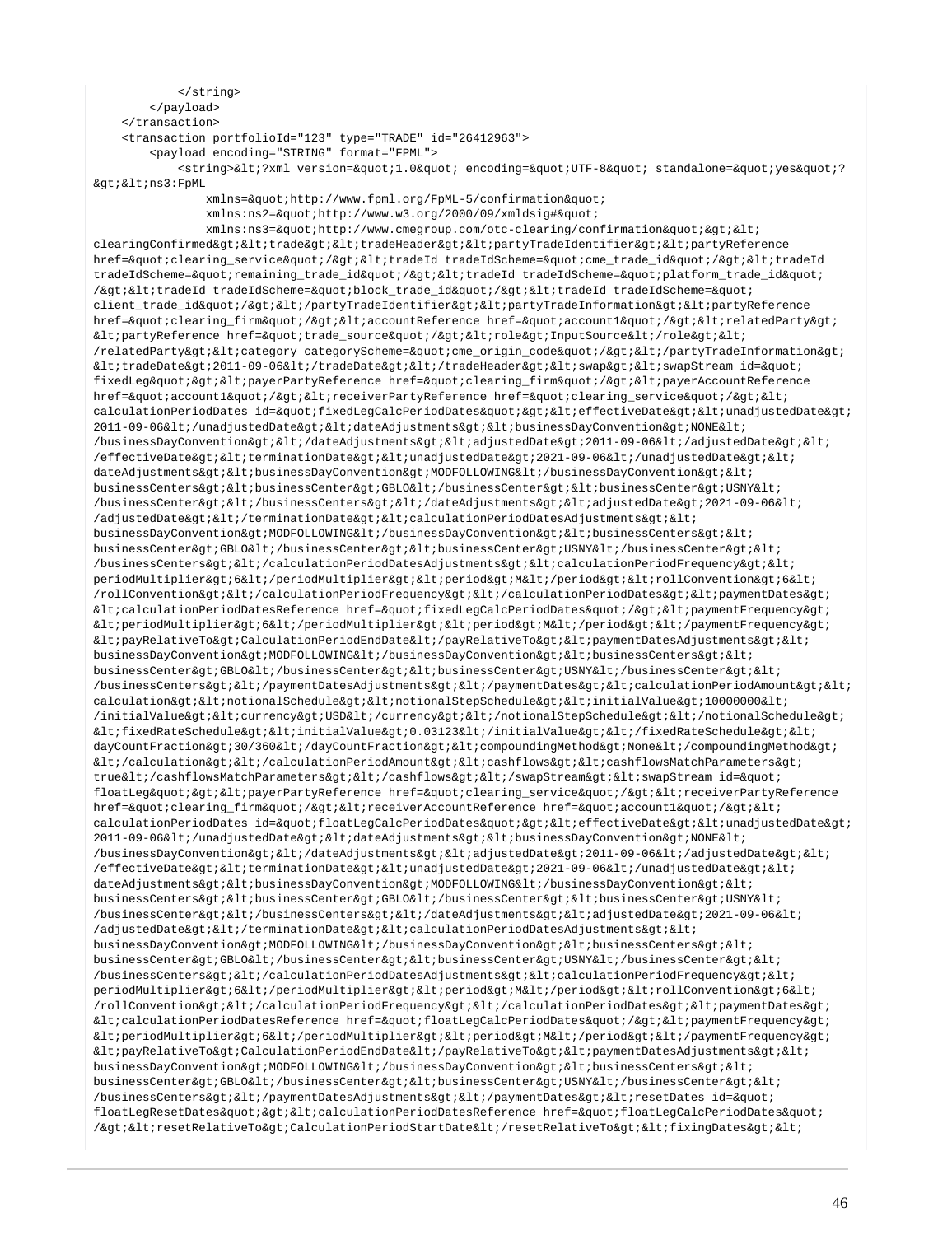periodMultiplier>-2</periodMultiplier&gt;&lt;period&gt;D&lt;/period&gt;&lt;dayType&gt;Business&lt;  $\lambda$ dayType&qt;<businessDayConvention&qt;MODFOLLOWING&lt;/businessDayConvention&qt;&lt;businessCenters&qt;  $k1$ tibusinessCenter&qt;GBLO</businessCenter&qt;&lt;/businessCenters&qt;&lt;dateRelativeTo href=&quot; floatLegResetDates"/></fixingDates&gt;&lt;resetFrequency&gt;&lt;periodMultiplier&gt;6&lt; /periodMultiplier&qt;<period&qt;M&lt;/period&qt;&lt;/resetFrequency&qt;&lt;resetDatesAdjustments&qt;&lt; businessDayConvention>MODFOLLOWING</businessDayConvention&gt;&lt;businessCenters&gt;&lt;  $\texttt{businessCenter\>gt}:\texttt{GBD}\<1; \texttt{/businessCenter\>gt}:\texttt{@lt}:\texttt{block}:\texttt{SubsizeCenter\>gt}:\texttt{WSD}\<\texttt{HSD}\<\texttt{HSD}\<\texttt{HSD}\<\texttt{HSD}\<\texttt{HSD}\<\texttt{HSD}\<\texttt{HSD}\<\texttt{HSD}\<\texttt{HSD}\<\texttt{HSD}\<\texttt{HSD}\<\texttt{HSD}\<\texttt{HSD}\<\texttt{HSD}\<\texttt{HSD}\<\texttt{HSD}\<\text$ /businessCenters&qt;</resetDatesAdjustments&qt;&lt;/resetDates&qt;&lt;calculationPeriodAmount&qt;&lt; calculation><notionalSchedule&gt;&lt;notionalStepSchedule&gt;&lt;initialValue&gt;10000000&lt; /initialValue><currency&gt;USD&lt;/currency&gt;&lt;/notionalStepSchedule&gt;&lt;/notionalSchedule&gt;  $klt$ :floatingRateCalculation><floatingRateIndex&gt;USD-LIBOR-BBA&lt;/floatingRateIndex&gt;&lt; indexTenor&qt;<periodMultiplier&qt;6&lt;/periodMultiplier&qt;&lt;period&qt;M&lt;/period&qt;&lt; /indexTenor></floatingRateCalculation&gt;&lt;dayCountFraction&gt;30/360&lt;/dayCountFraction&gt;&lt;  $\verb|compoundingMethod\>; None \< i \verb|compoundingMethod\> (xlt://calculation \verb|get|; \verb|dx|; / calculation\verb|PeriodAmount\>; \verb|dx|)$ cashflows&qt;<cashflowsMatchParameters&qt;true&lt;/cashflowsMatchParameters&qt;&lt;/cashflows&qt;&lt; /swapStream></swap&gt;&lt;/trade&gt;&lt;party id=&quot;clearing\_firm&quot;&gt;&lt;partyId partyIdScheme="clearing\_member\_firms">Test</partyId&gt;&lt;/party&gt;&lt;party id=&quot; clearing\_service"><partyId/&gt;&lt;/party&gt;&lt;party id=&quot;trade\_source&quot;&gt;&lt;partyId  $\sqrt{2}$  /  $\sqrt{2}$  /  $\sqrt{2}$  /  $\sqrt{2}$  /  $\sqrt{2}$  /  $\sqrt{2}$  /  $\sqrt{2}$  /  $\sqrt{2}$  /  $\sqrt{2}$  /  $\sqrt{2}$  /  $\sqrt{2}$  /  $\sqrt{2}$  /  $\sqrt{2}$  /  $\sqrt{2}$  /  $\sqrt{2}$  /  $\sqrt{2}$  /  $\sqrt{2}$  /  $\sqrt{2}$  /  $\sqrt{2}$  /  $\sqrt{2}$  /  $\sqrt{2}$  /  $\sqrt{2}$  / clearing\_firm\_accounts">1234</accountId&gt;&lt;servicingParty href=&quot;clearing\_firm&quot;/&gt;  $dt$ ;/account></clearingConfirmed&gt;&lt;/ns3:FpML&gt;

</string>

 </payload> </transaction>

<transaction portfolioId="123" type="TRADE" id="26412964">

<payload encoding="STRING" format="FPML">

<string>&lt;?xml version=&quot;1.0&quot; encoding=&quot;UTF-8&quot; standalone=&quot;yes&quot;?  $\>$ i $\>$ i $\>$ ns3:FpML

xmlns="http://www.fpml.org/FpML-5/confirmation"

xmlns:ns2="http://www.w3.org/2000/09/xmldsig#"

xmlns:ns3="http://www.cmegroup.com/otc-clearing/confirmation">< clearingConfirmed><trade&gt;&lt;tradeHeader&gt;&lt;partyTradeIdentifier&gt;&lt;partyReference href="clearing\_service"/><tradeId tradeIdScheme=&quot;cme\_trade\_id&quot;/&gt;&lt;tradeId tradeIdScheme="remaining\_trade\_id"/><tradeId tradeIdScheme=&quot;platform\_trade\_id&quot; /&qt;<tradeId tradeIdScheme=&quot;block trade id&quot;/&qt;&lt;tradeId tradeIdScheme=&quot; client\_trade\_id"/&qt;</partyTradeIdentifier&qt;&lt;partyTradeInformation&qt;&lt;partyReference href="clearing\_firm"/><accountReference href=&quot;account1&quot;/&gt;&lt;relatedParty&gt;  $\<$ lt; partyReference href= $\<$ quot; trade source $\<$ quot;/ $\<$ qt;  $\<$ lt;  $\<$ lnputSource $\<$ lt; /role $\<$ qt;  $\<$ lt; /relatedParty><category categoryScheme=&quot;cme\_origin\_code&quot;/&gt;&lt;/partyTradeInformation&gt; <tradeDate&gt;2011-09-06&lt;/tradeDate&gt;&lt;/tradeHeader&gt;&lt;swap&gt;&lt;swapStream id=&quot; fixedLeg&guot;&at;<payerPartyReference href=&guot;clearing firm&guot;/&gt;&lt;payerAccountReference href="account1"/><receiverPartyReference href=&quot;clearing\_service&quot;/&gt;&lt; calculationPeriodDates id="fixedLegCalcPeriodDates"><effectiveDate&gt;&lt;unadjustedDate&gt; 2011-09-06</unadjustedDate&qt;&lt;dateAdjustments&qt;&lt;businessDayConvention&qt;NONE&lt; /businessDayConvention&qt;</dateAdjustments&qt;&lt;adjustedDate&qt;2011-09-06&lt;/adjustedDate&qt;&lt; /effectiveDate> < terminationDate&gt; &lt; unadjustedDate&gt; 2021-09-06&lt; /unadjustedDate&gt; &lt; dateAdjustments> < businessDayConvention&gt; MODFOLLOWING&lt; /businessDayConvention&gt; &lt; businessCenters&qt;<businessCenter&qt;EUTA&lt;/businessCenter&qt;&lt;/businessCenters&qt;&lt; /dateAdjustments><adjustedDate&gt;2021-09-06&lt;/adjustedDate&gt;&lt;/terminationDate&gt;&lt; calculationPeriodDatesAdjustments><businessDayConvention&gt;MODFOLLOWING&lt;/businessDayConvention&gt;  $k$ t; businessCenters&qt;  $k$ lt; businessCenter&qt; EUTA< /businessCenter&qt;  $k$ lt; /businessCenters&qt;  $k$ lt; /calculationPeriodDatesAdjustments><calculationPeriodFrequency&gt;&lt;periodMultiplier&gt;1&lt; /periodMultiplier><period&gt;Y&lt;/period&gt;&lt;rollConvention&gt;6&lt;/rollConvention&gt;&lt; /calculationPeriodFrequency&qt;</calculationPeriodDates&qt;&lt;paymentDates&qt;&lt; calculationPeriodDatesReference href="fixedLeqCalcPeriodDates"/&qt;<paymentFrequency&qt;&lt; periodMultiplier>1</periodMultiplier&gt;&lt;period&gt;Y&lt;/period&gt;&lt;/paymentFrequency&gt;&lt; payRelativeTo>CalculationPeriodEndDate</payRelativeTo&gt;&lt;paymentDatesAdjustments&gt;&lt; businessDayConvention&qt;MODFOLLOWING</businessDayConvention&qt;&lt;businessCenters&qt;&lt; businessCenter>EUTA</businessCenter&gt;&lt;/businessCenters&gt;&lt;/paymentDatesAdjustments&gt;&lt; /paymentDates><calculationPeriodAmount&gt;&lt;calculation&gt;&lt;notionalSchedule&gt;&lt; notionalStepSchedule&qt;<initialValue&qt;10000000&lt;/initialValue&qt;&lt;currency&qt;EUR&lt; /currency></notionalStepSchedule&gt;&lt;/notionalSchedule&gt;&lt;fixedRateSchedule&gt;&lt; initialValue>0.03123</initialValue&gt;&lt;/fixedRateSchedule&gt;&lt;dayCountFraction&gt;30/360&lt; /dayCountFraction&qt;<compoundingMethod&qt;None&lt;/compoundingMethod&qt;&lt;/calculation&qt;&lt; /calculationPeriodAmount><cashflows&gt;&lt;cashflowsMatchParameters&gt;true&lt; /cashflowsMatchParameters></cashflows&gt;&lt;/swapStream&gt;&lt;swapStream id=&quot;floatLeg&quot;&gt; <payerPartyReference href=&quot;clearing\_service&quot;/&gt;&lt;receiverPartyReference href=&quot; clearing firm"/&qt;<receiverAccountReference href=&quot;account1&quot;/&qt;&lt; calculationPeriodDates id="floatLegCalcPeriodDates"&qt;<effectiveDate&qt;&lt;unadjustedDate&qt;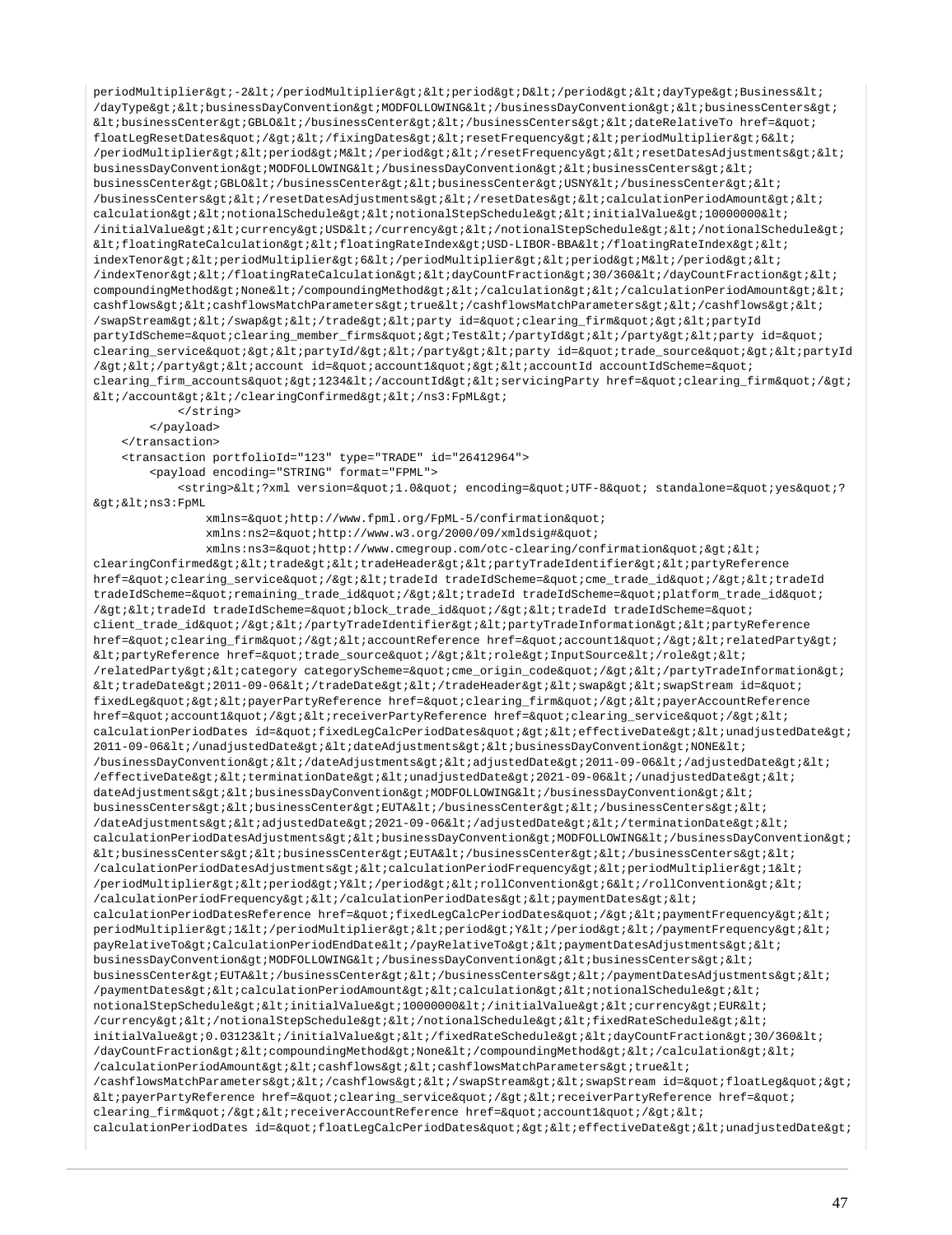2011-09-06</unadjustedDate&gt;&lt;dateAdjustments&gt;&lt;businessDayConvention&gt;NONE&lt; /businessDayConvention&qt;</dateAdjustments&qt;&lt;adjustedDate&qt;2011-09-06&lt;/adjustedDate&qt;&lt;  $/$ effectiveDate&qt;<terminationDate&qt;&lt;unadjustedDate&qt;2021-09-06&lt;/unadjustedDate&qt;&lt; dateAdjustments><businessDayConvention&gt;MODFOLLOWING&lt;/businessDayConvention&gt;&lt; businessCenters&qt;<businessCenter&qt;EUTA&lt;/businessCenter&qt;&lt;/businessCenters&qt;&lt; /dateAdjustments><adjustedDate&gt;2021-09-06&lt;/adjustedDate&gt;&lt;/terminationDate&gt;&lt; calculationPeriodDatesAdjustments><businessDayConvention&gt;MODFOLLOWING&lt;/businessDayConvention&gt;  $k$ lt; businessCenters&qt;  $k$ lt; businessCenter&qt; EUTA $k$ lt; /businessCenter&qt;  $k$ lt; /businessCenters&qt;  $k$ lt; /calculationPeriodDatesAdjustments><calculationPeriodFrequency&gt;&lt;periodMultiplier&gt;3&lt; /periodMultiplier><period&gt;M&lt;/period&gt;&lt;rollConvention&gt;6&lt;/rollConvention&gt;&lt; /calculationPeriodFrequency&qt;</calculationPeriodDates&qt;&lt;paymentDates&qt;&lt; calculationPeriodDatesReference href="floatLeqCalcPeriodDates"/&qt;<paymentFrequency&qt;&lt; periodMultiplier>3</periodMultiplier&gt;&lt;period&gt;M&lt;/period&gt;&lt;/paymentFrequency&gt;&lt;  $\verb|payRelativeTo\>; calculate \verb|ordDate@lt|; \verb|payRelativeTo\>; \verb|alt|; \verb|payRelativeTo\>; \verb|artDatesAdjustments@gt;; \verb|alt|; \verb|antDates@lt|; \verb|alt|; \verb|antDates@lt;; \verb|antDates@lt;; \verb|antDates@lt;; \verb|antDates@lt;; \verb|antDates@lt;; \verb|antDates@lt;; \verb|antDates@lt;; \verb|antDates@lt;; \verb|antDates@lt;; \verb|antDates@lt;; \verb|antDates@lt;; \verb|antDates@lt;; \verb|antDates@lt;; \$ businessDayConvention&qt;MODFOLLOWING</businessDayConvention&qt;&lt;businessCenters&qt;&lt; businessCenter&qt;EUTA</businessCenter&qt;&lt;/businessCenters&qt;&lt;/paymentDatesAdjustments&qt;&lt; /paymentDates><resetDates id=&quot;floatLegResetDates&quot;&gt;&lt;calculationPeriodDatesReference href="floatLegCalcPeriodDates"/><resetRelativeTo&gt;CalculationPeriodStartDate&lt; /resetRelativeTo><fixingDates&gt;&lt;periodMultiplier&gt;-2&lt;/periodMultiplier&gt;&lt;period&gt; D</period&gt;&lt;dayType&gt;Business&lt;/dayType&gt;&lt;businessDayConvention&gt;MODFOLLOWING&lt; /businessDayConvention&qt;<businessCenters&qt;&lt;businessCenter&qt;EUTA&lt;/businessCenter&qt;&lt; /businessCenters&qt;<dateRelativeTo href=&quot;floatLeqResetDates&quot;/&qt;&lt;/fixinqDates&qt;&lt; resetFrequency><periodMultiplier&gt;3&lt;/periodMultiplier&gt;&lt;period&gt;M&lt;/period&gt;&lt;  $/$ resetFrequency><resetDatesAdjustments&gt;&lt;businessDayConvention&gt;MODFOLLOWING&lt; /businessDayConvention><businessCenters&gt;&lt;businessCenter&gt;EUTA&lt;/businessCenter&gt;&lt; /businessCenters&qt;</resetDatesAdjustments&qt;&lt;/resetDates&qt;&lt;calculationPeriodAmount&qt;&lt;  $\verb|calulation@gt|; \verb|alt|; not \verb|ionals| \verb|chedule@gt|; \verb|alt|; not \verb|ionals| \verb|tepschedule@gt|; \verb|alt|; in \verb|itialValue@gt|; 10000000001|;$ /initialValue&qt;<currency&qt;EUR&lt;/currency&qt;&lt;/notionalStepSchedule&qt;&lt;/notionalSchedule&qt;  $klt$ ;floatingRateCalculation><floatingRateIndex&gt;EUR-EURIBOR-Reuters&lt;/floatingRateIndex&gt;&lt; indexTenor><periodMultiplier&gt;3&lt;/periodMultiplier&gt;&lt;period&gt;M&lt;/period&gt;&lt; /indexTenor></floatingRateCalculation&gt;&lt;dayCountFraction&gt;30/360&lt;/dayCountFraction&gt;&lt;  $\verb|compoundingMethod\>; None \< i/\verb|compoundingMethod\>: \< i/\verb|calculation\>: \< i/\verb|calculation\>: \< i/\verb|calculation\>: \< i/\verb|cardination\>: \< i/\verb|cardination\>: \< i/\verb|cardination\>: \< i/\verb|cardination\>: \< i/\verb|cardination\>: \< i/\verb|cardination\>: \< i/\verb|cardination\>: \< i/\verb|cardination\>: \< i/\verb|cardination\>: \< i/\verb|cardination$ cashflows><cashflowsMatchParameters&gt;true&lt;/cashflowsMatchParameters&gt;&lt;/cashflows&gt;&lt; /swapStream></swap&gt;&lt;/trade&gt;&lt;party id=&quot;clearing\_firm&quot;&gt;&lt;partyId partyIdScheme="clearing\_member\_firms"&qt;Test</partyId&qt;&lt;/party&qt;&lt;party\_id=&quot; clearing\_service"&qt;<partyId/&qt;&lt;/party&qt;&lt;party\_id=&quot;trade\_source&quot;&qt;&lt;partyId /></party&gt;&lt;account id=&quot;account1&quot;&gt;&lt;accountId accountIdScheme=&quot; clearing\_firm\_accounts"&qt;1234</accountId&qt;&lt;servicingParty href=&quot;clearing\_firm&quot;/&qt;  $dt$ iti/account&gti&lti/clearingConfirmed&gti&lti/ns3:FpML&gti </string>

</payload>

</transaction>

<transaction portfolioId="123" type="TRADE" id="26412965">

<payload encoding="STRING" format="FPML">

<string>&lt;?xml version=&quot;1.0&quot; encoding=&quot;UTF-8&quot; standalone=&quot;yes&quot;?  $\>$ i $\<$ i $\>$ ns3:FpML

xmlns="http://www.fpml.org/FpML-5/confirmation"

xmlns:ns2="http://www.w3.org/2000/09/xmldsig#"

xmlns:ns3="http://www.cmegroup.com/otc-clearing/confirmation"&qt;< clearingConfirmed><trade&gt;&lt;tradeHeader&gt;&lt;partyTradeIdentifier&gt;&lt;partyReference href="clearing\_service"/><tradeId tradeIdScheme=&quot;cme\_trade\_id&quot;/&gt;&lt;tradeId tradeIdScheme="remaining\_trade\_id"/><tradeId tradeIdScheme=&quot;platform\_trade\_id&quot; /><tradeId tradeIdScheme=&quot;block\_trade\_id&quot;/&gt;&lt;tradeId tradeIdScheme=&quot; client\_trade\_id"/></partyTradeIdentifier&gt;&lt;partyTradeInformation&gt;&lt;partyReference href="clearing\_firm"/&qt;<accountReference href=&quot;account1&quot;/&qt;&lt;relatedParty&qt;  $\texttt{http://raterence}$  href="trade\_source"/><role&gt;InputSource&lt;/role&gt;&lt; /relatedParty&qt;<category categoryScheme=&quot;cme\_origin\_code&quot;/&gt;&lt;/partyTradeInformation&gt;  $k$ lt;tradeDate&qt;2011-09-06</tradeDate&qt;&lt;/tradeHeader&qt;&lt;swap&qt;&lt;swapStream id=&quot; fixedLeg"><payerPartyReference href=&quot;clearing\_firm&quot;/&gt;&lt;payerAccountReference href="account1"/><receiverPartyReference href=&quot;clearing\_service&quot;/&gt;&lt; calculationPeriodDates id="fixedLeqCalcPeriodDates"&qt;<effectiveDate&qt;&lt;unadjustedDate&qt; 2011-09-06</unadjustedDate&gt;&lt;dateAdjustments&gt;&lt;businessDayConvention&gt;NONE&lt; /businessDayConvention></dateAdjustments&gt;&lt;adjustedDate&gt;2011-09-06&lt;/adjustedDate&gt;&lt; /effectiveDate&qt;<terminationDate&qt;&lt;unadjustedDate&qt;2021-09-06&lt;/unadjustedDate&qt;&lt; dateAdjustments> < businessDayConvention&gt; MODFOLLOWING&lt; /businessDayConvention&gt; &lt; businessCenters&qt;<businessCenter&qt;EUTA&lt;/businessCenter&qt;&lt;/businessCenters&qt;&lt;  $\lambda$ dateAdjustments&qt;<adjustedDate&qt;2021-09-06&lt;/adjustedDate&qt;&lt;/terminationDate&qt;&lt; calculationPeriodDatesAdjustments&qt;<businessDayConvention&qt;MODFOLLOWING&lt;/businessDayConvention&qt;  $k$ lt; businessCenters&qt; < businessCenter&qt; EUTA&lt; /businessCenter&qt; &lt; /businessCenters&qt; &lt;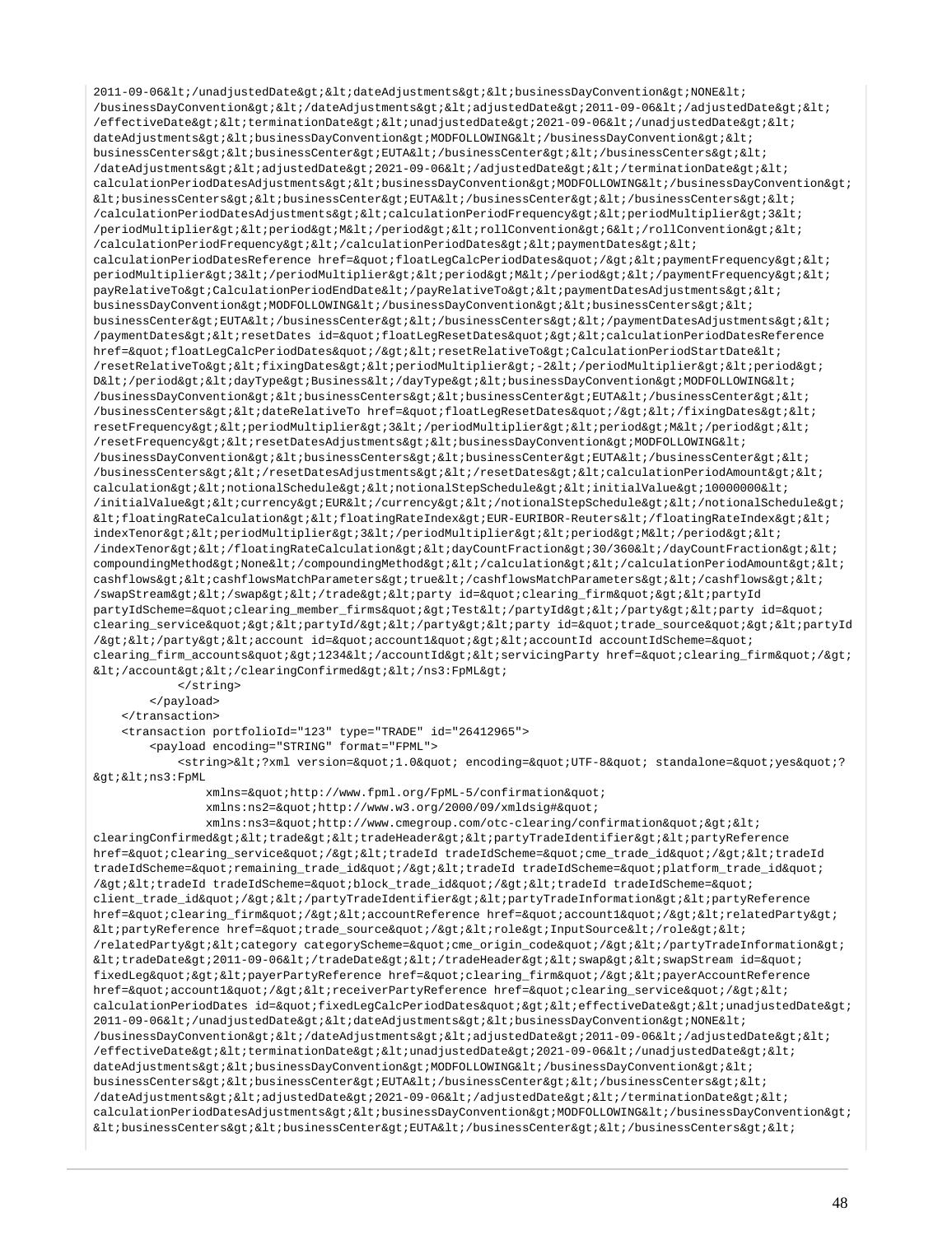```
/calationPeriodDates Adjustments \> (cal c) is 100000/periodMultiplier&qt;<period&qt;Y&lt;/period&qt;&lt;rollConvention&qt;6&lt;/rollConvention&qt;&lt;
/calculationPeriodFrequency&qt;</calculationPeriodDates&qt;&lt;paymentDates&qt;&lt;
calculationPeriodDatesReference href="fixedLegCalcPeriodDates"/><paymentFrequency&gt;&lt;
periodMultiplier>1</periodMultiplier&gt;&lt;period&gt;Y&lt;/period&gt;&lt;/paymentFrequency&gt;&lt;
payRelativeTo>CalculationPeriodEndDate</payRelativeTo&gt;&lt;paymentDatesAdjustments&gt;&lt;
businessDayConvention>MODFOLLOWING</businessDayConvention&gt;&lt;businessCenters&gt;&lt;
businessCenter&qt;EUTA</businessCenter&qt;&lt;/businessCenters&qt;&lt;/paymentDatesAdjustments&qt;&lt;
/paymentDates><calculationPeriodAmount&gt;&lt;calculation&gt;&lt;notionalSchedule&gt;&lt;
notionalStepSchedule><initialValue&gt;10000000&lt;/initialValue&gt;&lt;currency&gt;EUR&lt;
/currency&qt;</notionalStepSchedule&qt;&lt;/notionalSchedule&qt;&lt;fixedRateSchedule&qt;&lt;
initialValue&qt;0.03123</initialValue&qt;&lt;/fixedRateSchedule&qt;&lt;dayCountFraction&qt;30/360&lt;
/dayCountFraction><compoundingMethod&gt;None&lt;/compoundingMethod&gt;&lt;/calculation&gt;&lt;
/calculationPeriodAmount><cashflows&gt;&lt;cashflowsMatchParameters&gt;true&lt;
/cashflowsMatchParameters></cashflows&gt;&lt;/swapStream&gt;&lt;swapStream id=&quot;floatLeg&quot;&gt;
klt:payerPartyReference href=kquot; clearing_servicekquot; / kgt; klt;receiverPartyReference href=kquot;clearing_firm"/><receiverAccountReference href=&quot;account1&quot;/&gt;&lt;
calculationPeriodDates id="floatLegCalcPeriodDates"&qt;<effectiveDate&qt;&lt;unadjustedDate&qt;
2011-09-06</unadjustedDate&gt;&lt;dateAdjustments&gt;&lt;businessDayConvention&gt;NONE&lt;
/businessDayConvention></dateAdjustments&gt;&lt;adjustedDate&gt;2011-09-06&lt;/adjustedDate&gt;&lt;
/effectiveDate><terminationDate&gt;&lt;unadjustedDate&gt;2021-09-06&lt;/unadjustedDate&gt;&lt;
dateAdjustments&qt;<businessDayConvention&qt;MODFOLLOWING&lt;/businessDayConvention&qt;&lt;
businessCenters><businessCenter&gt;EUTA&lt;/businessCenter&gt;&lt;/businessCenters&gt;&lt;
\sqrt{d}ateAdjustments><adjustedDate&gt;2021-09-06&lt;/adjustedDate&gt;&lt;/terminationDate&gt;&lt;
calculationPeriodDatesAdjustments><businessDayConvention&gt;MODFOLLOWING&lt;/businessDayConvention&gt;
klt; businessCenters&qt; klt; businessCenter&qt; EUTA< /businessCenter&qt; &lt; /businessCenters&qt; &lt;
/calculationPeriodDatesAdjustments><calculationPeriodFrequency&gt;&lt;periodMultiplier&gt;6&lt;
/periodMultiplier><period&gt;M&lt;/period&gt;&lt;rollConvention&gt;6&lt;/rollConvention&gt;&lt;
/calculationPeriodFrequency></calculationPeriodDates&gt;&lt;paymentDates&gt;&lt;
calculationPeriodDatesReference href="floatLegCalcPeriodDates"/><paymentFrequency&gt;&lt;
periodMultiplier>6</periodMultiplier&gt;&lt;period&gt;M&lt;/period&gt;&lt;/paymentFrequency&gt;&lt;
payRelativeTo>CalculationPeriodEndDate</payRelativeTo&gt;&lt;paymentDatesAdjustments&gt;&lt;
businessDayConvention>MODFOLLOWING</businessDayConvention&gt;&lt;businessCenters&gt;&lt;
businessCenter>EUTA</businessCenter&gt;&lt;/businessCenters&gt;&lt;/paymentDatesAdjustments&gt;&lt;
/paymentDates&qt;<resetDates_id=&quot;floatLeqResetDates&quot;&qt;&lt;calculationPeriodDatesReference
href="floatLeqCalcPeriodDates"/&qt;<resetRelativeTo&qt;CalculationPeriodStartDate&lt;
/resetRelativeTo><fixingDates&gt;&lt;periodMultiplier&gt;-2&lt;/periodMultiplier&gt;&lt;period&gt;
D</period&qt;&lt;dayType&qt;Business&lt;/dayType&qt;&lt;businessDayConvention&qt;MODFOLLOWING&lt;
/businessDayConvention><businessCenters&gt;&lt;businessCenter&gt;EUTA&lt;/businessCenter&gt;&lt;
/businessCenters><dateRelativeTo href=&quot;floatLegResetDates&quot;/&gt;&lt;/fixingDates&gt;&lt;
resetFrequency&qt;<periodMultiplier&qt;6&lt;/periodMultiplier&qt;&lt;period&qt;M&lt;/period&qt;&lt;
/resetFrequency><resetDatesAdjustments&gt;&lt;businessDayConvention&gt;MODFOLLOWING&lt;
/businessDayConvention><businessCenters&gt;&lt;businessCenter&gt;EUTA&lt;/businessCenter&gt;&lt;
/businessCenters&qt;</resetDatesAdjustments&qt;&lt;/resetDates&qt;&lt;calculationPeriodAmount&qt;&lt;
calculation&qt;<notionalSchedule&qt;&lt;notionalStepSchedule&qt;&lt;initialValue&qt;10000000&lt;
/initialValue><currency&gt;EUR&lt;/currency&gt;&lt;/notionalStepSchedule&gt;&lt;/notionalSchedule&gt;
klt:floatingRateCalculation><floatingRateIndex&gt;EUR-EURIBOR-Reuters&lt;/floatingRateIndex&gt;&lt;
indexTenor&qt;<periodMultiplier&qt;6&lt;/periodMultiplier&qt;&lt;period&qt;M&lt;/period&qt;&lt;
/indexTenor></floatingRateCalculation&gt;&lt;dayCountFraction&gt;30/360&lt;/dayCountFraction&gt;&lt;
compoundingMethod>None</compoundingMethod&gt;&lt;/calculation&gt;&lt;/calculationPeriodAmount&gt;&lt;
cashflows&qt;<cashflowsMatchParameters&qt;true&lt;/cashflowsMatchParameters&qt;&lt;/cashflows&qt;&lt;
/swapStream></swap&gt;&lt;/trade&gt;&lt;party id=&quot;clearing_firm&quot;&gt;&lt;partyId
partyIdScheme="clearing_member_firms"&qt;Test</partyId&qt;&lt;/party&qt;&lt;party id=&quot;
clearing_service"><partyId/&gt;&lt;/party&gt;&lt;party id=&quot;trade_source&quot;&gt;&lt;partyId
/&qt;</party&qt;&lt;account id=&quot;account1&quot;&qt;&lt;accountId accountIdScheme=&quot;
clearing_firm_accounts">1234</accountId&gt;&lt;servicingParty href=&quot;clearing_firm&quot;/&gt;
dt;/account></clearingConfirmed&gt;&lt;/ns3:FpML&gt;
            </string>
        </payload>
    </transaction>
    <transaction portfolioId="123" type="TRADE" id="26412966">
        <payload encoding="STRING" format="FPML">
           <string>&lt;?xml version=&quot;1.0&quot; encoding=&quot;UTF-8&quot; standalone=&quot;yes&quot;?
kat;k]t;ns3:FmML
               xmlns="http://www.fpml.org/FpML-5/confirmation"
               xmlns:ns2="http://www.w3.org/2000/09/xmldsig#"
               xmlns:ns3="http://www.cmegroup.com/otc-clearing/confirmation"><
clearingConfirmed&qt;<trade&qt;&lt;tradeHeader&qt;&lt;partyTradeIdentifier&qt;&lt;partyReference
```
href="clearing\_service"/&qt;<tradeId tradeIdScheme=&quot;cme\_trade\_id&quot;/&qt;&lt;tradeId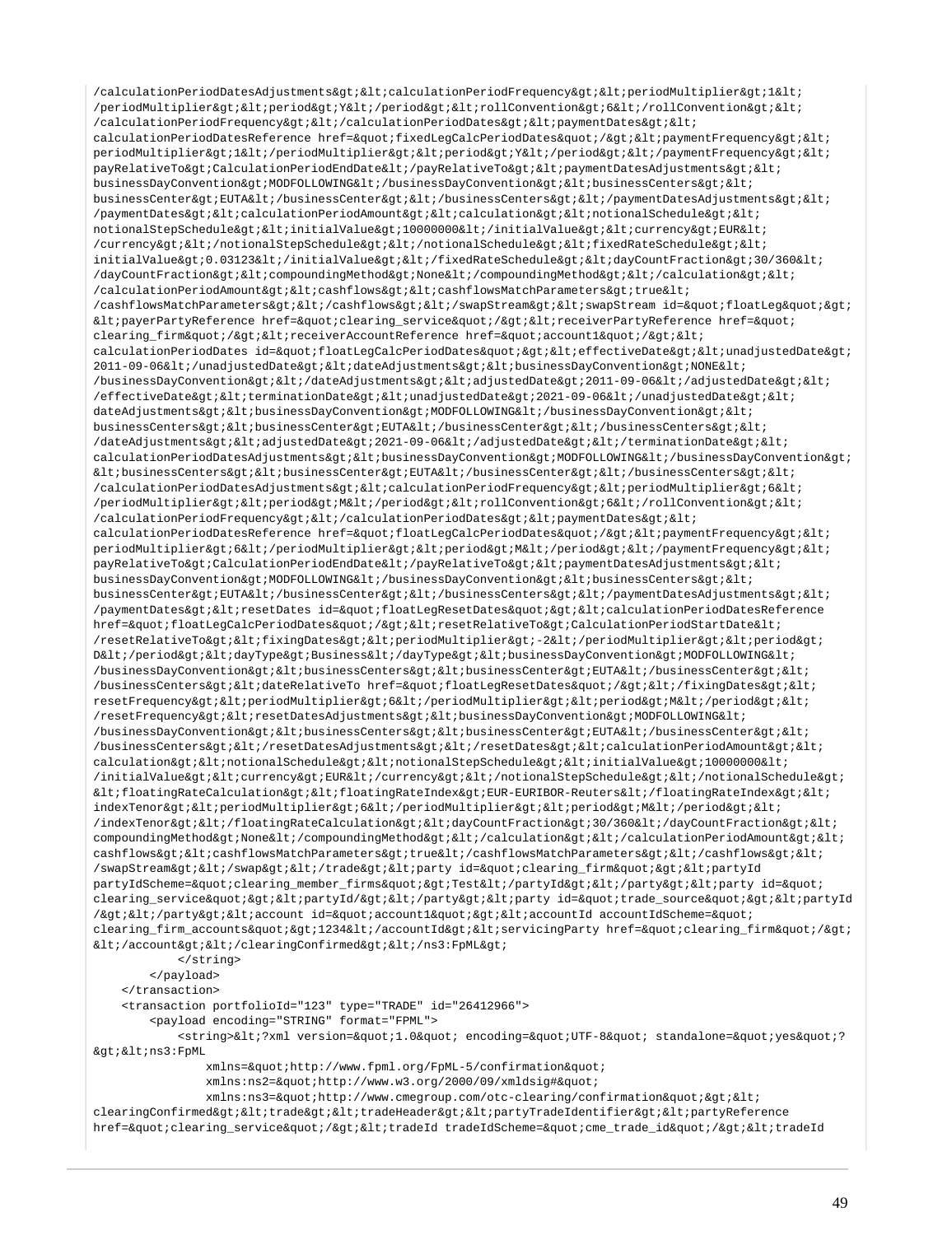tradeIdScheme="remaining\_trade\_id"/><tradeId tradeIdScheme=&quot;platform\_trade\_id&quot; /&qt;<tradeId tradeIdScheme=&quot;block trade id&quot;/&qt;&lt;tradeId tradeIdScheme=&quot; client\_trade\_id"/&qt;</partyTradeIdentifier&qt;&lt;partyTradeInformation&qt;&lt;partyReference href="clearing\_firm"/><accountReference href=&quot;account1&quot;/&gt;&lt;relatedParty&gt;  $\texttt{allipartyReference}$  href= $\texttt{kquot}$ ; trade\_source"/&qt;<role&qt;InputSource&lt;/role&qt;&lt; /relatedParty><category categoryScheme=&quot;cme\_origin\_code&quot;/&gt;&lt;/partyTradeInformation&gt;  $klt: tradeDate\>2011-09-06\iklt;/tradeHeader\>klt;sklt;swap\>f;kltswap\>skleam id=\>quot;kltswap\>skle.$ fixedLeg"&qt;<payerPartyReference href=&quot;clearing firm&quot;/&qt;&lt;payerAccountReference href="account1"/><receiverPartyReference href=&quot;clearing\_service&quot;/&gt;&lt; calculationPeriodDates id="fixedLegCalcPeriodDates"><effectiveDate&gt;&lt;unadjustedDate&gt; 2011-09-06</unadjustedDate&gt;&lt;dateAdjustments&gt;&lt;businessDayConvention&gt;NONE&lt; /businessDayConvention&qt;</dateAdjustments&qt;&lt;adjustedDate&qt;2011-09-06&lt;/adjustedDate&qt;&lt; /effectiveDate><terminationDate&gt;&lt;unadjustedDate&gt;2021-09-06&lt;/unadjustedDate&gt;&lt; dateAdjustments><businessDayConvention&gt;MODFOLLOWING&lt;/businessDayConvention&gt;&lt; businessCenters&qt;<businessCenter&qt;CATO&lt;/businessCenter&qt;&lt;/businessCenters&qt;&lt; /dateAdjustments><adjustedDate&gt;2021-09-06&lt;/adjustedDate&gt;&lt;/terminationDate&gt;&lt; calculationPeriodDatesAdjustments><businessDayConvention&gt;MODFOLLOWING&lt;/businessDayConvention&gt;  $k$ t; businessCenters&qt; < businessCenter&qt; cATO&lt; /businessCenter&qt; &lt; /businessCenters&qt; &lt; /calculationPeriodDatesAdjustments><calculationPeriodFrequency&gt;&lt;periodMultiplier&gt;6&lt; /periodMultiplier><period&gt;M&lt;/period&gt;&lt;rollConvention&gt;6&lt;/rollConvention&gt;&lt; /calculationPeriodFrequency></calculationPeriodDates&gt;&lt;paymentDates&gt;&lt; calculationPeriodDatesReference href="fixedLeqCalcPeriodDates"/&qt;<paymentFrequency&qt;&lt; periodMultiplier>6</periodMultiplier&gt;&lt;period&gt;M&lt;/period&gt;&lt;/paymentFrequency&gt;&lt; payRelativeTo>CalculationPeriodEndDate</payRelativeTo&gt;&lt;paymentDatesAdjustments&gt;&lt; businessDayConvention&qt;MODFOLLOWING</businessDayConvention&qt;&lt;businessCenters&qt;&lt; businessCenter>CATO</businessCenter&gt;&lt;/businessCenters&gt;&lt;/paymentDatesAdjustments&gt;&lt; /paymentDates><calculationPeriodAmount&gt;&lt;calculation&gt;&lt;notionalSchedule&gt;&lt; notionalStepSchedule&qt;<initialValue&qt;10000000&lt;/initialValue&qt;&lt;currency&qt;CAD&lt; /currency></notionalStepSchedule&gt;&lt;/notionalSchedule&gt;&lt;fixedRateSchedule&gt;&lt; initialValue>0.03123</initialValue&gt;&lt;/fixedRateSchedule&gt;&lt;dayCountFraction&gt;ACT/365. FIXED</dayCountFraction&gt;&lt;compoundingMethod&gt;None&lt;/compoundingMethod&gt;&lt;/calculation&gt;  $\verb|diff|/calculationPeriodAmount\> (alt) cashflows\> (alt) cashflowsMatchParameters\> (true\< t)$ /cashflowsMatchParameters></cashflows&gt;&lt;/swapStream&gt;&lt;swapStream id=&quot;floatLeg&quot;&gt; <payerPartyReference href=&quot;clearing\_service&quot;/&gt;&lt;receiverPartyReference href=&quot; clearing firm"/&qt;<receiverAccountReference href=&quot;account1&quot;/&qt;&lt; calculationPeriodDates id="floatLeqCalcPeriodDates"&qt;<effectiveDate&qt;&lt;unadjustedDate&qt; 2011-09-06</unadjustedDate&gt;&lt;dateAdjustments&gt;&lt;businessDayConvention&gt;NONE&lt;  $/b$ usinessDayConvention&qt;</dateAdjustments&qt;&lt;adjustedDate&qt;2011-09-06&lt;/adjustedDate&qt;&lt; /effectiveDate><terminationDate&gt;&lt;unadjustedDate&gt;2021-09-06&lt;/unadjustedDate&gt;&lt; dateAdjustments&qt;<businessDayConvention&qt;MODFOLLOWING&lt;/businessDayConvention&qt;&lt; businessCenters&qt;<businessCenter&qt;CATO&lt;/businessCenter&qt;&lt;/businessCenters&qt;&lt; /dateAdjustments><adjustedDate&gt;2021-09-06&lt;/adjustedDate&gt;&lt;/terminationDate&gt;&lt; calculationPeriodDatesAdjustments><businessDayConvention&gt;MODFOLLOWING&lt;/businessDayConvention&gt;  $k$ t; businessCenters&qt;  $k$ lt; businessCenter&qt; businessCenter&qt;  $k$ lt; businessCenters&qt;  $k$ lt; /calculationPeriodDatesAdjustments&qt;<calculationPeriodFrequency&qt;&lt;periodMultiplier&qt;3&lt; /periodMultiplier><period&gt;M&lt;/period&gt;&lt;rollConvention&gt;6&lt;/rollConvention&gt;&lt; /calculationPeriodFrequency></calculationPeriodDates&gt;&lt;paymentDates&gt;&lt; calculationPeriodDatesReference href="floatLeqCalcPeriodDates"/&qt;<paymentFrequency&qt;&lt; periodMultiplier&qt;3</periodMultiplier&qt;&lt;period&qt;M&lt;/period&qt;&lt;/paymentFrequency&qt;&lt; payRelativeTo>CalculationPeriodEndDate</payRelativeTo&gt;&lt;paymentDatesAdjustments&gt;&lt; businessDayConvention&qt;MODFOLLOWING</businessDayConvention&gt;&lt;businessCenters&gt;&lt; businessCenter>CATO</businessCenter&gt;&lt;/businessCenters&gt;&lt;/paymentDatesAdjustments&gt;&lt; /paymentDates><resetDates id=&quot;floatLegResetDates&quot;&gt;&lt;calculationPeriodDatesReference href="floatLeqCalcPeriodDates"/&qt;<resetRelativeTo&qt;CalculationPeriodStartDate&lt; /resetRelativeTo&qt;<fixingDates&qt;&lt;periodMultiplier&qt;0&lt;/periodMultiplier&qt;&lt;period&qt;D&lt; /period><businessDayConvention&gt;MODFOLLOWING&lt;/businessDayConvention&gt;&lt;businessCenters&gt;  $k$ tt; businessCenter&qt; CATO< /businessCenter&qt; &lt; /businessCenters&qt; &lt; dateRelativeTo href=&quot; floatLegResetDates"/&qt;</fixingDates&qt;&lt;resetFrequency&qt;&lt;periodMultiplier&qt;3&lt; /periodMultiplier><period&gt;M&lt;/period&gt;&lt;/resetFrequency&gt;&lt;resetDatesAdjustments&gt;&lt; businessDayConvention>MODFOLLOWING</businessDayConvention&gt;&lt;businessCenters&gt;&lt; businessCenter&qt;CATO</businessCenter&qt;&lt;/businessCenters&qt;&lt;/resetDatesAdjustments&qt;&lt; /resetDates><calculationPeriodAmount&gt;&lt;calculation&gt;&lt;notionalSchedule&gt;&lt; notionalStepSchedule><initialValue&gt;10000000&lt;/initialValue&gt;&lt;currency&gt;CAD&lt; /currency&qt;</notionalStepSchedule&qt;&lt;/notionalSchedule&qt;&lt;floatingRateCalculation&qt;&lt; floatingRateIndex>CAD-BA-CDOR</floatingRateIndex&gt;&lt;indexTenor&gt;&lt;periodMultiplier&gt;3&lt; /periodMultiplier><period&gt;M&lt;/period&gt;&lt;/indexTenor&gt;&lt;/floatingRateCalculation&gt;&lt; dayCountFraction>ACT/365.FIXED</dayCountFraction&gt;&lt;compoundingMethod&gt;None&lt; /compoundingMethod&qt;</calculation&qt;&lt;/calculationPeriodAmount&qt;&lt;cashflows&qt;&lt; cashflowsMatchParameters&qt;true</cashflowsMatchParameters&qt;&lt;/cashflows&qt;&lt;/swapStream&qt;&lt;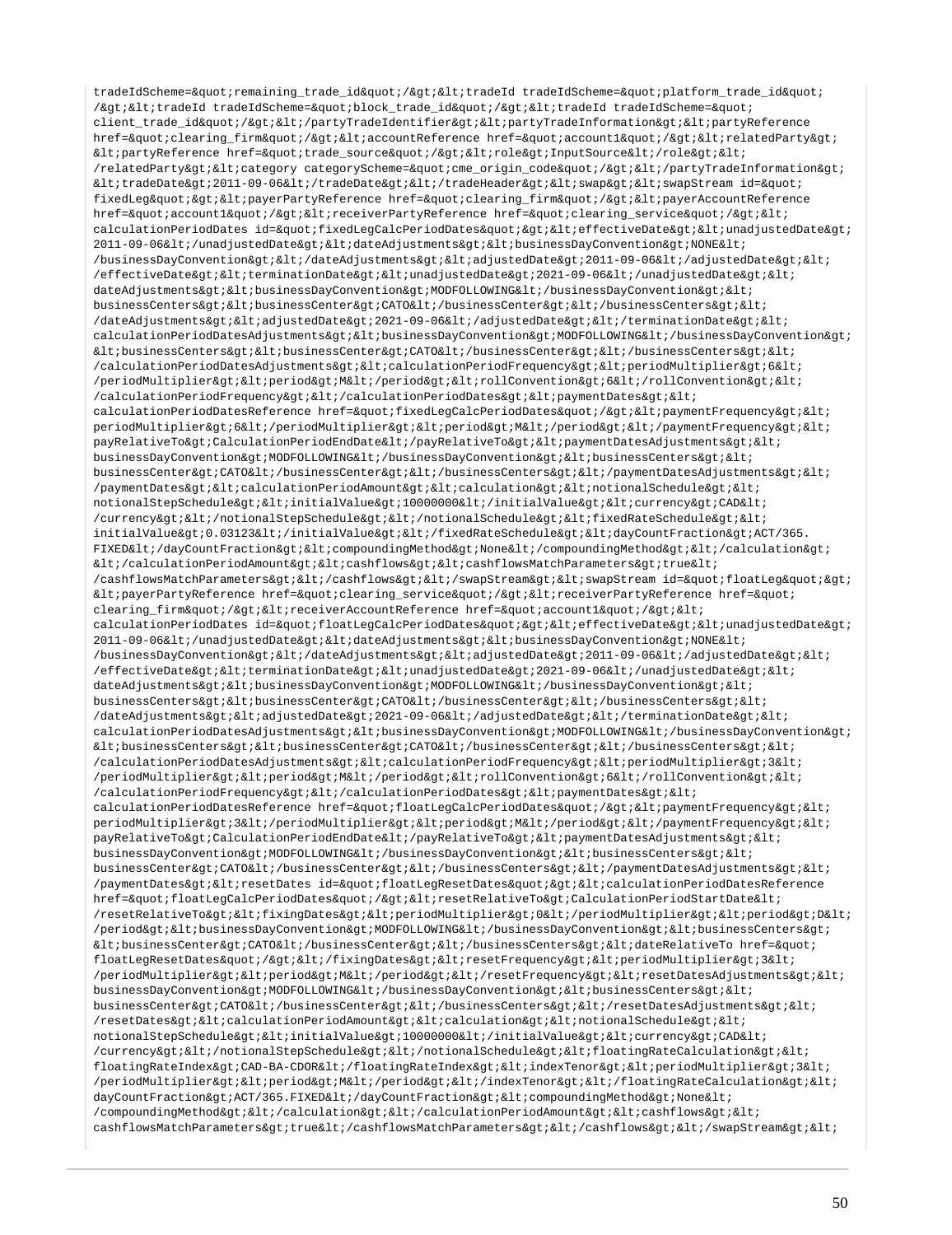/swap></trade&gt;&lt;party id=&quot;clearing\_firm&quot;&gt;&lt;partyId partyIdScheme=&quot; clearing member firms"&qt;Test</partyId&qt;&lt;/party&qt;&lt;party id=&quot;clearing service&quot; ><partyId/&gt;&lt;/party&gt;&lt;party id=&quot;trade\_source&quot;&gt;&lt;partyId/&gt;&lt;/party&gt; <account id=&quot;account1&quot;&gt;&lt;accountId accountIdScheme=&quot;clearing\_firm\_accounts&quot;&gt; 1234</accountId&gt;&lt;servicingParty href=&quot;clearing\_firm&quot;/&gt;&lt;/account&gt;&lt; /clearingConfirmed> < /ns3: FpML&gt; </string>

 </payload> </transaction>

 <transaction portfolioId="123" type="TRADE" id="26412967"> <payload encoding="STRING" format="FPML"> <string>&lt;?xml version=&quot;1.0&quot; encoding=&quot;UTF-8&quot; standalone=&quot;yes&quot;? ><ns3:FpML xmlns="http://www.fpml.org/FpML-5/confirmation" xmlns:ns2="http://www.w3.org/2000/09/xmldsig#" xmlns:ns3="http://www.cmegroup.com/otc-clearing/confirmation">< clearingConfirmed><trade&gt;&lt;tradeHeader&gt;&lt;partyTradeIdentifier&gt;&lt;partyReference href="clearing\_service"/><tradeId tradeIdScheme=&quot;cme\_trade\_id&quot;/&gt;&lt;tradeId tradeIdScheme="remaining\_trade\_id"/><tradeId tradeIdScheme=&quot;platform\_trade\_id&quot; /><tradeId tradeIdScheme=&quot;block\_trade\_id&quot;/&gt;&lt;tradeId tradeIdScheme=&quot; client\_trade\_id"/></partyTradeIdentifier&gt;&lt;partyTradeInformation&gt;&lt;partyReference href="clearing\_firm"/&qt;<accountReference href=&quot;account1&quot;/&qt;&lt;relatedParty&qt;  $\texttt{all:partyReference}$ href=&quot:trade\_source&quot:/&gt:&lt:role&gt:InputSource&lt:/role&gt:&lt: /relatedParty><category categoryScheme=&quot;cme\_origin\_code&quot;/&gt;&lt;/partyTradeInformation&gt;  $klt$ itradeDate $kqt$ ; 2011-09-06 $klt$ i/tradeDate $kqt$ ;  $klt$ i/tradeHeader $kqt$ ;  $klt$ iswap $kqt$ ;  $klt$ iswapStream id= $kquct$ ; fixedLeg" > < payerPartyReference href=&quot; clearing\_firm&quot; / &gt; &lt; payerAccountReference href="account1"/><receiverPartyReference href=&quot;clearing\_service&quot;/&gt;&lt; calculationPeriodDates id="fixedLeqCalcPeriodDates"&qt;<effectiveDate&qt;&lt;unadjustedDate&qt; 2011-09-06</unadjustedDate&gt;&lt;dateAdjustments&gt;&lt;businessDayConvention&gt;NONE&lt;  $/b$ usinessDayConvention></dateAdjustments&gt;&lt;adjustedDate&gt;2011-09-06&lt;/adjustedDate&gt;&lt;  $/$ effectiveDate><terminationDate&gt;&lt;unadjustedDate&gt;2021-09-06&lt;/unadjustedDate&gt;&lt; dateAdjustments><businessDayConvention&gt;MODFOLLOWING&lt;/businessDayConvention&gt;&lt; businessCenters><businessCenter&gt;GBLO&lt;/businessCenter&gt;&lt;/businessCenters&gt;&lt; /dateAdjustments&qt;<adjustedDate&gt;2021-09-06&lt;/adjustedDate&gt;&lt;/terminationDate&gt;&lt; calculationPeriodDatesAdjustments&qt;<businessDayConvention&qt;MODFOLLOWING&lt;/businessDayConvention&qt;  $k$ lt; businessCenters&qt;  $k$ lt; businessCenter&qt; GBLO< /businessCenter&qt; &lt; /businessCenters&qt; &lt; /calculationPeriodDatesAdjustments><calculationPeriodFrequency&gt;&lt;periodMultiplier&gt;6&lt; /periodMultiplier&qt;<period&qt;M&lt;/period&qt;&lt;rollConvention&qt;6&lt;/rollConvention&qt;&lt; /calculationPeriodFrequency></calculationPeriodDates&gt;&lt;paymentDates&gt;&lt; calculationPeriodDatesReference href="fixedLegCalcPeriodDates"/><paymentFrequency&gt;&lt; periodMultiplier&qt;6</periodMultiplier&qt;&lt;period&qt;M&lt;/period&qt;&lt;/paymentFrequency&qt;&lt; payRelativeTo>CalculationPeriodEndDate</payRelativeTo&gt;&lt;paymentDatesAdjustments&gt;&lt; businessDayConvention>MODFOLLOWING</businessDayConvention&gt;&lt;businessCenters&gt;&lt; businessCenter&qt;GBLO</businessCenter&qt;&lt;/businessCenters&qt;&lt;/paymentDatesAdjustments&qt;&lt; /paymentDates&qt;<calculationPeriodAmount&qt;&lt;calculation&qt;&lt;notionalSchedule&qt;&lt; notionalStepSchedule><initialValue&gt;10000000&lt;/initialValue&gt;&lt;currency&gt;GBP&lt; /currency></notionalStepSchedule&gt;&lt;/notionalSchedule&gt;&lt;fixedRateSchedule&gt;&lt; initialValue&qt;0.03123</initialValue&qt;&lt;/fixedRateSchedule&qt;&lt;dayCountFraction&qt;ACT/365. FIXED</dayCountFraction&qt;&lt;compoundingMethod&qt;None&lt;/compoundingMethod&qt;&lt;/calculation&qt;  $<$ i $t$ i/calculationPeriodAmount&qt;<cashflows&qt;&lt;cashflowsMatchParameters&qt;true&lt; /cashflowsMatchParameters&qt;</cashflows&qt;&lt;/swapStream&qt;&lt;swapStream id=&quot;floatLeq&quot;&qt;  $klt$ ; payerPartyReference href=" clearing\_service" /> klt; receiverPartyReference href=" clearing\_firm"/><receiverAccountReference href=&quot;account1&quot;/&gt;&lt; calculationPeriodDates id="floatLegCalcPeriodDates"&ut;<effectiveDate&qt;&lt;unadjustedDate&qt; 2011-09-06</unadjustedDate&gt;&lt;dateAdjustments&gt;&lt;businessDayConvention&gt;NONE&lt; /businessDayConvention></dateAdjustments&gt;&lt;adjustedDate&gt;2011-09-06&lt;/adjustedDate&gt;&lt; /effectiveDate&qt; < terminationDate&qt; &lt; unadjustedDate&qt; 2021-09-06&lt; /unadjustedDate&qt; &lt; dateAdjustments&qt;<businessDayConvention&qt;MODFOLLOWING&lt;/businessDayConvention&qt;&lt; businessCenters&qt;<businessCenter&qt;GBLO&lt;/businessCenter&qt;&lt;/businessCenters&qt;&lt; /dateAdjustments><adjustedDate&gt;2021-09-06&lt;/adjustedDate&gt;&lt;/terminationDate&gt;&lt; calculationPeriodDatesAdjustments&qt;<businessDayConvention&qt;MODFOLLOWING&lt;/businessDayConvention&qt;  $k$ t;businessCenters&qt;<businessCenter&qt;GBLO&lt;/businessCenter&qt;&lt;/businessCenters&qt;&lt; /calculationPeriodDatesAdjustments><calculationPeriodFrequency&gt;&lt;periodMultiplier&gt;3&lt; /periodMultiplier&qt;<period&qt;M&lt;/period&qt;&lt;rollConvention&qt;6&lt;/rollConvention&qt;&lt; /calculationPeriodFrequency&qt;</calculationPeriodDates&qt;&lt;paymentDates&qt;&lt; calculationPeriodDatesReference href="floatLegCalcPeriodDates"/><paymentFrequency&gt;&lt; periodMultiplier>3</periodMultiplier&gt;&lt;period&gt;M&lt;/period&gt;&lt;/paymentFrequency&gt;&lt; payRelativeTo&qt;CalculationPeriodEndDate</payRelativeTo&qt;&lt;paymentDatesAdjustments&qt;&lt; businessDayConvention&qt;MODFOLLOWING</businessDayConvention&qt;&lt;businessCenters&qt;&lt;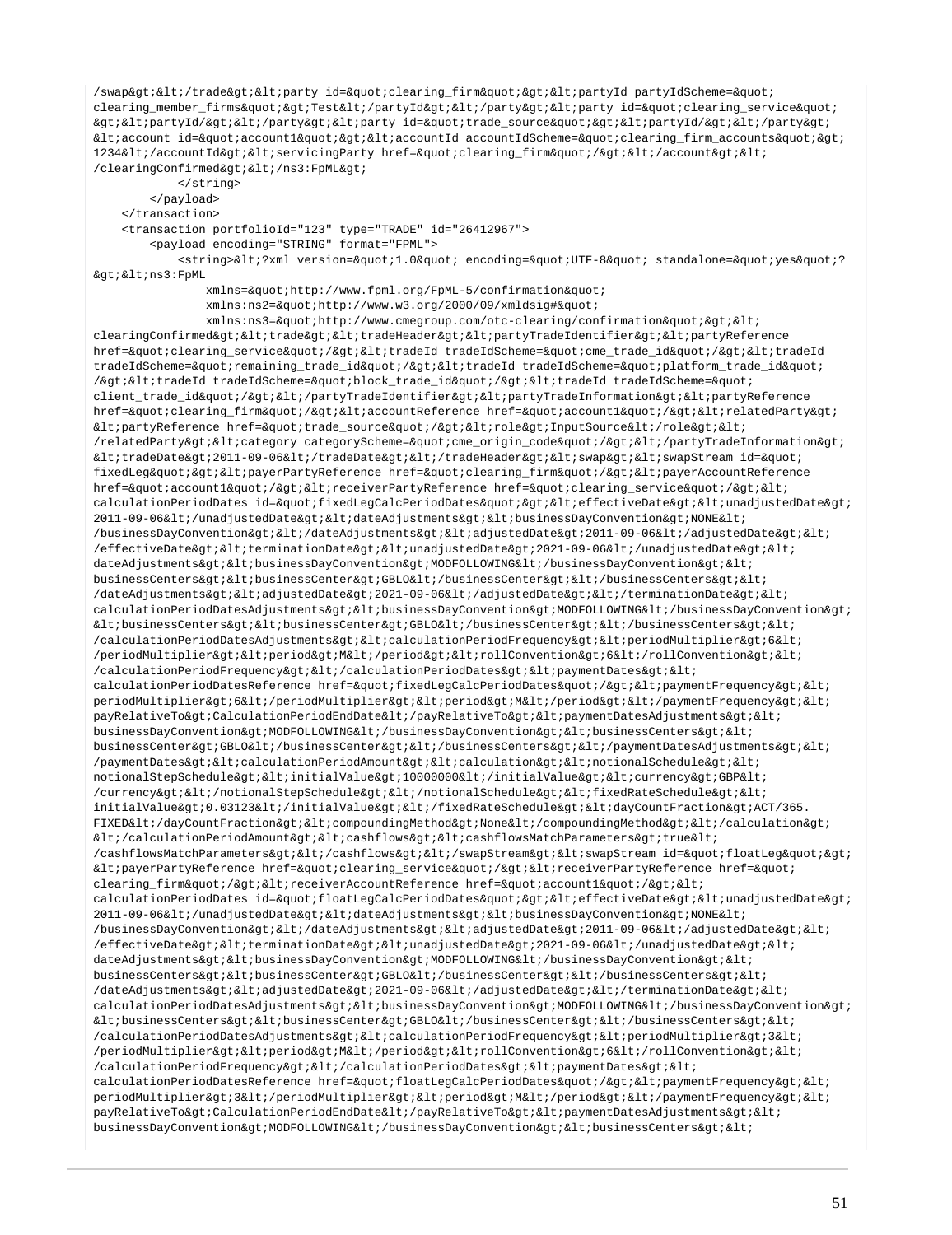businessCenter>GBLO</businessCenter&gt;&lt;/businessCenters&gt;&lt;/paymentDatesAdjustments&gt;&lt; /paymentDates&qt;<resetDates\_id=&quot;floatLeqResetDates&quot;&qt;&lt;calculationPeriodDatesReference href="floatLeqCalcPeriodDates"/&qt;<resetRelativeTo&qt;CalculationPeriodStartDate&lt; //resetRelativeTo><fixingDates&gt;&lt;periodMultiplier&gt;0&lt;/periodMultiplier&gt;&lt;period&gt;D&lt; /period><businessDayConvention&gt;MODFOLLOWING&lt;/businessDayConvention&gt;&lt;businessCenters&gt;  $klt:businesCenter\squaregt;GBL0\$ floatLegResetDates"/></fixingDates&gt;&lt;resetFrequency&gt;&lt;periodMultiplier&gt;3&lt; /periodMultiplier&qt;<period&qt;M&lt;/period&qt;&lt;/resetFrequency&qt;&lt;resetDatesAdjustments&qt;&lt; businessDayConvention>MODFOLLOWING</businessDayConvention&gt;&lt;businessCenters&gt;&lt; businessCenter>GBLO</businessCenter&gt;&lt;/businessCenters&gt;&lt;/resetDatesAdjustments&gt;&lt; /resetDates&qt;<calculationPeriodAmount&qt;&lt;calculation&qt;&lt;notionalSchedule&qt;&lt; notionalStepSchedule&qt;<initialValue&qt;10000000&lt;/initialValue&qt;&lt;currency&qt;GBP&lt; /currency></notionalStepSchedule&gt;&lt;/notionalSchedule&gt;&lt;floatingRateCalculation&gt;&lt; floatingRateIndex>GBP-LIBOR-BBA</floatingRateIndex&gt;&lt;indexTenor&gt;&lt;periodMultiplier&gt;3&lt; /periodMultiplier&qt;<period&qt;M&lt;/period&qt;&lt;/indexTenor&qt;&lt;/floatingRateCalculation&qt;&lt; dayCountFraction>ACT/365.FIXED</dayCountFraction&gt;&lt;compoundingMethod&gt;None&lt; /compoundingMethod></calculation&gt;&lt;/calculationPeriodAmount&gt;&lt;cashflows&gt;&lt; cashflowsMatchParameters>true</cashflowsMatchParameters&gt;&lt;/cashflows&gt;&lt;/swapStream&gt;&lt; /swap></trade&gt;&lt;party id=&quot;clearing\_firm&quot;&gt;&lt;partyId partyIdScheme=&quot; clearing\_member\_firms">Test</partyId&gt;&lt;/party&gt;&lt;party id=&quot;clearing\_service&quot; ><partyId/&gt;&lt;/party&gt;&lt;party id=&quot;trade\_source&quot;&gt;&lt;partyId/&gt;&lt;/party&gt;  $klti$ account id="account1"&qt;<accountId accountIdScheme=&quot;clearing firm accounts&quot;&qt; 1234</accountId&gt;&lt;servicingParty href=&quot;clearing\_firm&quot;/&gt;&lt;/account&gt;&lt; /clearingConfirmed> < /ns3: FpML&gt; </string> </payload> </transaction> <transaction portfolioId="123" type="TRADE" id="26412968"> <payload encoding="STRING" format="FPML"> <string>&lt;?xml version=&quot;1.0&quot; encoding=&quot;UTF-8&quot; standalone=&quot;yes&quot;? ><ns3:FpML xmlns="http://www.fpml.org/FpML-5/confirmation" xmlns:ns2="http://www.w3.org/2000/09/xmldsig#" xmlns:ns3="http://www.cmegroup.com/otc-clearing/confirmation">< clearingConfirmed&qt;<trade&qt;&lt;tradeHeader&qt;&lt;partyTradeIdentifier&qt;&lt;partyReference href="clearing\_service"/&qt;<tradeId tradeIdScheme=&quot;cme\_trade\_id&quot;/&qt;&lt;tradeId tradeIdScheme="remaining\_trade\_id"/><tradeId tradeIdScheme=&quot;platform\_trade\_id&quot; /&qt;<tradeId tradeIdScheme=&quot;block trade id&quot;/&qt;&lt;tradeId tradeIdScheme=&quot; client\_trade\_id"/></partyTradeIdentifier&gt;&lt;partyTradeInformation&gt;&lt;partyReference href="clearing\_firm"/><accountReference href=&quot;account1&quot;/&gt;&lt;relatedParty&gt;  $\<$ lt; partyReference href= $\<$ quot; trade source $\<$ quot;  $\<$ lt; role $\<$ inputSource $\<$ lt; /role $\<$ i $\<$ it; /relatedParty><category categoryScheme=&quot;cme\_origin\_code&quot;/&gt;&lt;/partyTradeInformation&gt;  $klt$ itradeDate>2011-09-06</tradeDate&gt;&lt;/tradeHeader&gt;&lt;swap&gt;&lt;swapStream id=&quot; fixedLeg"&qt;<payerPartyReference href=&quot;clearing firm&quot;/&qt;&lt;payerAccountReference href="account1"/&qt;<receiverPartyReference href=&quot;clearing service&quot;/&qt;&lt; calculationPeriodDates id="fixedLegCalcPeriodDates"><effectiveDate&gt;&lt;unadjustedDate&gt; 2011-09-06</unadjustedDate&gt;&lt;dateAdjustments&gt;&lt;businessDayConvention&gt;NONE&lt; /businessDayConvention&qt;</dateAdjustments&qt;&lt;adjustedDate&qt;2011-09-06&lt;/adjustedDate&qt;&lt;  $/$ effectiveDate&qt;<terminationDate&qt;&lt;unadjustedDate&qt;2021-09-06&lt;/unadjustedDate&qt;&lt; dateAdjustments><businessDayConvention&gt;MODFOLLOWING&lt;/businessDayConvention&gt;&lt; businessCenters&qt;<businessCenter&qt;GBLO&lt;/businessCenter&qt;&lt;/businessCenters&qt;&lt; /dateAdjustments><adjustedDate&gt;2021-09-06&lt;/adjustedDate&gt;&lt;/terminationDate&gt;&lt; calculationPeriodDatesAdjustments><businessDayConvention&gt;MODFOLLOWING&lt;/businessDayConvention&gt;  $k$ lt; businessCenters&qt;  $k$ lt; businessCenter&qt; GBLO $k$ lt; /businessCenter&qt;  $k$ lt; /businessCenters&qt;  $k$ lt; /calculationPeriodDatesAdjustments&qt;<calculationPeriodFrequency&qt;&lt;periodMultiplier&qt;6&lt; /periodMultiplier><period&gt;M&lt;/period&gt;&lt;rollConvention&gt;6&lt;/rollConvention&gt;&lt; /calculationPeriodFrequency&qt;</calculationPeriodDates&qt;&lt;paymentDates&qt;&lt;  $calculation Periodates Reference \ href= \& \ rule qCalclPeriodDate s\& \text{quot}; \< \text{adv} = \text{conv} + \text{adv} + \text{adv} + \text{adv} + \text{adv} + \text{adv} + \text{adv} + \text{adv} + \text{adv} + \text{adv} + \text{adv} + \text{adv} + \text{adv} + \text{adv} + \text{adv} + \text{adv} + \text{adv} + \text{adv} + \text{adv} + \text{adv} + \text{adv} + \text{adv} + \text{adv} + \text{adv} + \text{adv} + \text{adv} + \text{adv} + \text{adv} + \text{adv} + \text{adv} + \text$ periodMultiplier>6</periodMultiplier&gt;&lt;period&gt;M&lt;/period&gt;&lt;/paymentFrequency&gt;&lt; payRelativeTo>CalculationPeriodEndDate</payRelativeTo&gt;&lt;paymentDatesAdjustments&gt;&lt; businessDayConvention&qt;MODFOLLOWING</businessDayConvention&qt;&lt;businessCenters&qt;&lt; businessCenter&qt;GBLO</businessCenter&qt;&lt;/businessCenters&qt;&lt;/paymentDatesAdjustments&qt;&lt; /paymentDates><calculationPeriodAmount&gt;&lt;calculation&gt;&lt;notionalSchedule&gt;&lt; notionalStepSchedule&qt;<initialValue&qt;10000000&lt;/initialValue&qt;&lt;currency&qt;GBP&lt; /currency></notionalStepSchedule&gt;&lt;/notionalSchedule&gt;&lt;fixedRateSchedule&gt;&lt; initialValue>0.03123</initialValue&gt;&lt;/fixedRateSchedule&gt;&lt;dayCountFraction&gt;ACT/365. FIXED</dayCountFraction&gt;&lt;compoundingMethod&gt;None&lt;/compoundingMethod&gt;&lt;/calculation&gt;  $klti$ /calculationPeriodAmount&qt; < cashflows&qt; &lt; cashflowsMatchParameters&qt; true&lt; /cashflowsMatchParameters&qt;</cashflows&qt;&lt;/swapStream&qt;&lt;swapStream id=&quot;floatLeq&quot;&qt;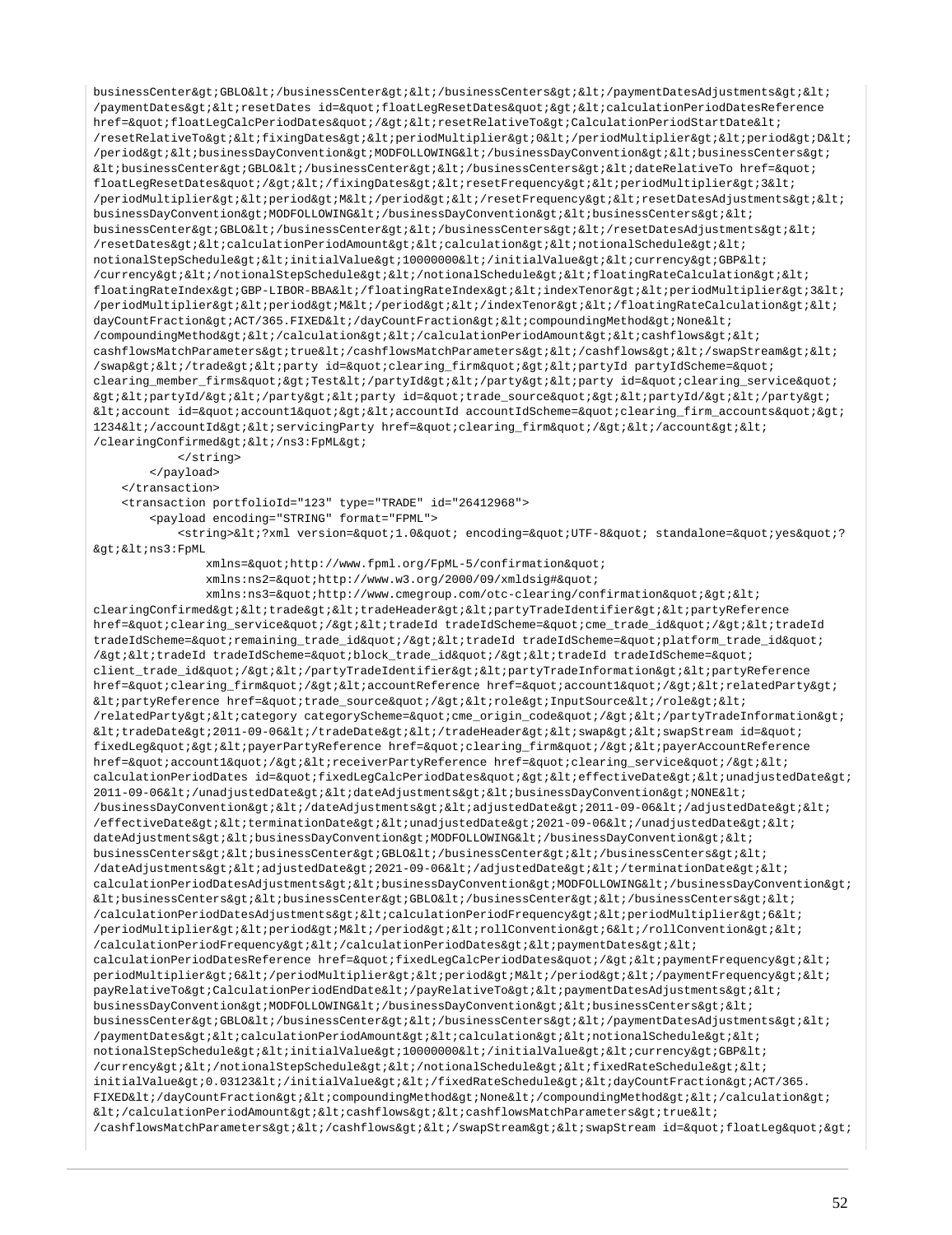<payerPartyReference href="clearing\_service"/><receiverPartyReference href=" clearing firm"/&qt;<receiverAccountReference href=&quot;account1&quot;/&qt;&lt; calculationPeriodDates id="floatLeqCalcPeriodDates"&qt;<effectiveDate&qt;&lt;unadjustedDate&qt; 2011-09-06</unadjustedDate&gt;&lt;dateAdjustments&gt;&lt;businessDayConvention&gt;NONE&lt; /businessDayConvention&qt;</dateAdjustments&qt;&lt;adjustedDate&qt;2011-09-06&lt;/adjustedDate&qt;&lt; /effectiveDate><terminationDate&gt;&lt;unadjustedDate&gt;2021-09-06&lt;/unadjustedDate&gt;&lt; dateAdjustments><businessDayConvention&gt;MODFOLLOWING&lt;/businessDayConvention&gt;&lt; businessCenters&qt;<businessCenter&qt;GBLO&lt;/businessCenter&qt;&lt;/businessCenters&qt;&lt; /dateAdjustments><adjustedDate&gt;2021-09-06&lt;/adjustedDate&gt;&lt;/terminationDate&gt;&lt; calculationPeriodDatesAdjustments><businessDayConvention&gt;MODFOLLOWING&lt;/businessDayConvention&gt;  $k$ t;businessCenters&qt; $k$ lt;businessCenter&qt; $k$ lt; $k$ lt; $k$ lt; $k$ lt; $k$ lt; $k$ lt; $k$ lt; $k$ lt; $k$ lt; $k$ lt; $k$ lt; $k$ lt; $k$ lt; $k$ lt; $k$ lt; $k$ lt; $k$ lt; $k$ lt; $k$ lt; $k$ lt; $k$ lt; $k$ lt; $k$ lt; $k$ lt; $k$ lt; $k$ lt; $k$ lt; $k$ lt; $k$ lt /calculationPeriodDatesAdjustments&qt;<calculationPeriodFrequency&qt;&lt;periodMultiplier&qt;6&lt; /periodMultiplier><period&gt;M&lt;/period&gt;&lt;rollConvention&gt;6&lt;/rollConvention&gt;&lt; /calculationPeriodFrequency></calculationPeriodDates&gt;&lt;paymentDates&gt;&lt; calculationPeriodDatesReference href="floatLegCalcPeriodDates"/&qt;<paymentFrequency&qt;&lt; periodMultiplier>6</periodMultiplier&gt;&lt;period&gt;M&lt;/period&gt;&lt;/paymentFrequency&gt;&lt; payRelativeTo>CalculationPeriodEndDate</payRelativeTo&gt;&lt;paymentDatesAdjustments&gt;&lt; businessDayConvention>MODFOLLOWING</businessDayConvention&gt;&lt;businessCenters&gt;&lt; businessCenter>GBLO</businessCenter&gt;&lt;/businessCenters&gt;&lt;/paymentDatesAdjustments&gt;&lt; /paymentDates><resetDates id=&quot;floatLegResetDates&quot;&gt;&lt;calculationPeriodDatesReference href="floatLegCalcPeriodDates"/><resetRelativeTo&gt;CalculationPeriodStartDate&lt; /resetRelativeTo&qt;<fixingDates&qt;&lt;periodMultiplier&qt;0&lt;/periodMultiplier&qt;&lt;period&qt;D&lt; /period><businessDayConvention&gt;MODFOLLOWING&lt;/businessDayConvention&gt;&lt;businessCenters&gt;  $\< \texttt{l} \texttt{t} \texttt{;}{\texttt{d} \texttt{t}} \texttt{;}{\texttt{q} \texttt{t}} \texttt{;}{\texttt{d} \texttt{t}} \texttt{;}{\texttt{d} \texttt{t}} \texttt{;}{\texttt{d} \texttt{t}} \texttt{;}{\texttt{d} \texttt{t}} \texttt{;}{\texttt{d} \texttt{t}} \texttt{;}{\texttt{d} \texttt{t}} \texttt{;}{\texttt{d} \texttt{t}} \texttt{;}{\texttt{d} \texttt{t}} \texttt{;}{\texttt{d} \texttt{t}} \texttt{;}{$ floatLegResetDates"/></fixingDates&gt;&lt;resetFrequency&gt;&lt;periodMultiplier&gt;6&lt;  $/$ periodMultiplier><period&gt;M&lt;/period&gt;&lt;/resetFrequency&gt;&lt;resetDatesAdjustments&gt;&lt; businessDayConvention>MODFOLLOWING</businessDayConvention&gt;&lt;businessCenters&gt;&lt; businessCenter&qt;GBLO</businessCenter&qt;&lt;/businessCenters&qt;&lt;/resetDatesAdjustments&qt;&lt; /resetDates><calculationPeriodAmount&gt;&lt;calculation&gt;&lt;notionalSchedule&gt;&lt; notionalStepSchedule><initialValue&gt;10000000&lt;/initialValue&gt;&lt;currency&gt;GBP&lt;  $/currencv\&at:klti/notionalStepSchedule&at:klti/notionalSchedule&at:klti/notinalSchedule&at.$ floatingRateIndex>GBP-LIBOR-BBA</floatingRateIndex&gt;&lt;indexTenor&gt;&lt;periodMultiplier&gt;6&lt; /periodMultiplier><period&gt;M&lt;/period&gt;&lt;/indexTenor&gt;&lt;/floatingRateCalculation&gt;&lt; dayCountFraction>ACT/365.FIXED</dayCountFraction&gt;&lt;compoundingMethod&gt;None&lt; /compoundingMethod&qt;</calculation&qt;&lt;/calculationPeriodAmount&qt;&lt;cashflows&qt;&lt; cashflowsMatchParameters&qt;true</cashflowsMatchParameters&qt;&lt;/cashflows&qt;&lt;/swapStream&qt;&lt; /swap></trade&gt;&lt;party id=&quot;clearing\_firm&quot;&gt;&lt;partyId partyIdScheme=&quot; clearing member firms"&qt;Test</partyId&qt;&lt;/party&qt;&lt;party id=&quot;clearing service&quot;  $\texttt{kg}$ t;<partyId/&gt;&lt;/party&gt;&lt;party id=&quot;trade\_source&quot;&gt;&lt;partyId/&gt;&lt;/party&gt; <account id=&quot;account1&quot;&gt;&lt;accountId accountIdScheme=&quot;clearing\_firm\_accounts&quot;&gt; 1234</accountId&qt;&lt;servicingParty href=&quot;clearing firm&quot;/&qt;&lt;/account&qt;&lt; /clearingConfirmed> < /ns3:FpML&gt; </string> </payload> </transaction> <transaction portfolioId="123" type="TRADE" id="26412969"> <payload encoding="STRING" format="FPML"> <string>&lt;?xml version=&quot;1.0&quot; encoding=&quot;UTF-8&quot; standalone=&quot;yes&quot;? ><ns3:FpML xmlns="http://www.fpml.org/FpML-5/confirmation" xmlns:ns2="http://www.w3.org/2000/09/xmldsig#" xmlns:ns3="http://www.cmegroup.com/otc-clearing/confirmation">< clearingConfirmed><trade&gt;&lt;tradeHeader&gt;&lt;partyTradeIdentifier&gt;&lt;partyReference href="clearing\_service"/&qt;<tradeId tradeIdScheme=&quot;cme\_trade\_id&quot;/&qt;&lt;tradeId tradeIdScheme="remaining\_trade\_id"/&qt;<tradeId\_tradeIdScheme=&quot;platform\_trade\_id&quot; /><tradeId tradeIdScheme=&quot;block\_trade\_id&quot;/&gt;&lt;tradeId tradeIdScheme=&quot; client\_trade\_id"/&qt;</partyTradeIdentifier&qt;&lt;partyTradeInformation&qt;&lt;partyReference href="clearing\_firm"/&qt;<accountReference\_href=&quot;account1&quot;/&qt;&lt;relatedParty&qt;  $\texttt{diff}$ PartyReference href="trade\_source"/><role&gt;InputSource&lt;/role&gt;&lt; /relatedParty><category categoryScheme=&quot;cme\_origin\_code&quot;/&gt;&lt;/partyTradeInformation&gt;  $k$ lt;tradeDate&qt;2011-09-06</tradeDate&qt;&lt;/tradeHeader&qt;&lt;swap&qt;&lt;swapStream id=&quot; fixedLeg" &qt; < payerPartyReference href=&quot; clearing\_firm&quot;/ &qt; &lt; payerAccountReference

href="account1"/><receiverPartyReference href=&quot;clearing\_service&quot;/&gt;&lt; calculationPeriodDates id="fixedLeqCalcPeriodDates"&qt;<effectiveDate&qt;&lt;unadjustedDate&qt; 2011-09-06</unadjustedDate&gt;&lt;dateAdjustments&gt;&lt;businessDayConvention&gt;NONE&lt; /businessDayConvention></dateAdjustments&gt;&lt;adjustedDate&gt;2011-09-06&lt;/adjustedDate&gt;&lt;

 $/$ effectiveDate><terminationDate&gt;&lt;unadjustedDate&gt;2021-09-06&lt;/unadjustedDate&qt;&lt; dateAdjustments&qt;<businessDayConvention&qt;MODFOLLOWING&lt;/businessDayConvention&qt;&lt;

businessCenters&qt;<businessCenter&qt;JPTO&lt;/businessCenter&qt;&lt;/businessCenters&qt;&lt;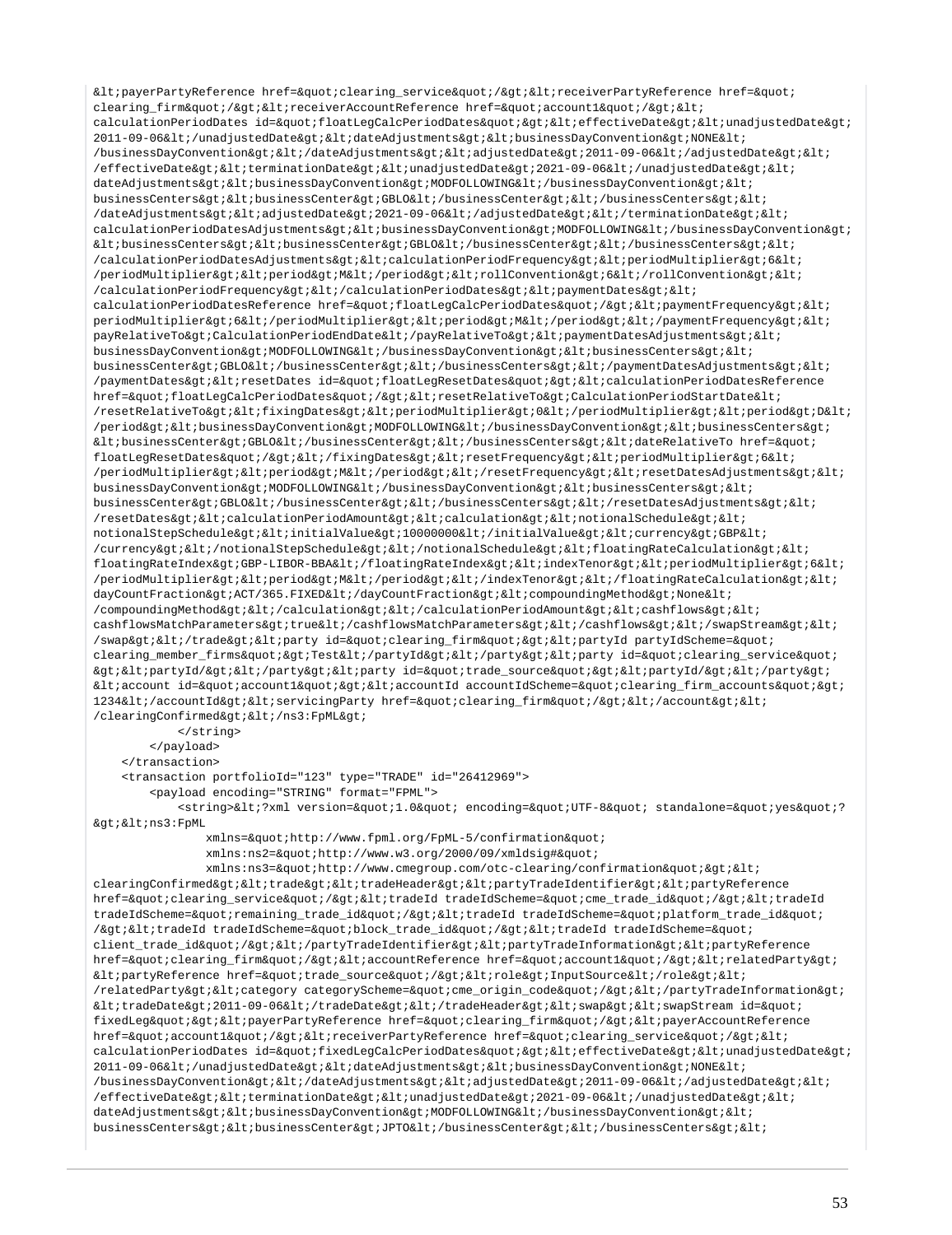```
/dateAdjustments&qt;<adjustedDate&qt;2021-09-06&lt;/adjustedDate&qt;&lt;/terminationDate&qt;&lt;
calculationPeriodDatesAdjustments&qt;<businessDayConvention&qt;MODFOLLOWING&lt;/businessDayConvention&qt;
klt; businessCenters&qt; klt; businessCenter&qt; JPTO< /businessCenter&qt; &lt; /businessCenters&qt; &lt;
/calculationPeriodDatesAdjustments><calculationPeriodFrequency&gt;&lt;periodMultiplier&gt;6&lt;
/periodMultiplier&qt;<period&qt;M&lt;/period&qt;&lt;rollConvention&qt;6&lt;/rollConvention&qt;&lt;
/calculationPeriodFrequency></calculationPeriodDates&gt;&lt;paymentDates&gt;&lt;
calculationPeriodDatesReference href="fixedLegCalcPeriodDates"/><paymentFrequency&gt;&lt;
periodMultiplier&qt;6</periodMultiplier&qt;&lt;period&qt;M&lt;/period&qt;&lt;/paymentFrequency&qt;&lt;
payRelativeTo>CalculationPeriodEndDate</payRelativeTo&gt;&lt;paymentDatesAdjustments&gt;&lt;
businessDayConvention>MODFOLLOWING</businessDayConvention&gt;&lt;businessCenters&gt;&lt;
\texttt{businessCenter8gt; JPTO@lt://businesCenter8gt;iklt://businesCenter8gt;iklt://pasmentDatesAdjustments@gt;iklt/}, \texttt{FPTO@lt://businesCenter8gt;iklt/}, \texttt{FPTO@lt/}, \texttt{FPTO@lt/}, \texttt{FPTO@lt/}, \texttt{FPTO@lt/}, \texttt{FPTO@lt/}, \texttt{FPTO@lt/}, \texttt{FPTO@lt/}, \texttt{FPTO@lt/}, \texttt{FPTO@lt/}, \texttt{FPTO@lt/}, \texttt{FPTO@lt/}, \texttt{FPTO@lt/}, \texttt{FPTO@lt/}, \texttt{FPTO@lt/paymentDates&qt;<calculationPeriodAmount&qt;&lt;calculation&qt;&lt;notionalSchedule&qt;&lt;
notionalStepSchedule><initialValue&gt;10000000&lt;/initialValue&gt;&lt;currency&gt;JPY&lt;
/currency></notionalStepSchedule&gt;&lt;/notionalSchedule&gt;&lt;fixedRateSchedule&gt;&lt;
initialValue&qt;0.03123</initialValue&qt;&lt;/fixedRateSchedule&qt;&lt;dayCountFraction&qt;ACT/365.
FIXED</dayCountFraction&gt;&lt;compoundingMethod&gt;None&lt;/compoundingMethod&gt;&lt;/calculation&gt;
</calculationPeriodAmount&gt;&lt;cashflows&gt;&lt;cashflowsMatchParameters&gt;true&lt;
/cashflowsMatchParameters></cashflows&gt;&lt;/swapStream&gt;&lt;swapStream id=&quot;floatLeg&quot;&gt;
klt:payerPartyReferencehref="clearing_service"/><receiverPartyReference href=&quot;
clearing_firm"/><receiverAccountReference href=&quot;account1&quot;/&gt;&lt;
calculationPeriodDates id="floatLegCalcPeriodDates"><effectiveDate&gt;&lt;unadjustedDate&gt;
2011-09-06</unadjustedDate&qt;&lt;dateAdjustments&qt;&lt;businessDayConvention&qt;NONE&lt;
/businessDayConvention></dateAdjustments&gt;&lt;adjustedDate&gt;2011-09-06&lt;/adjustedDate&gt;&lt;
/effectiveDate><terminationDate&gt;&lt;unadjustedDate&gt;2021-09-06&lt;/unadjustedDate&gt;&lt;
dateAdjustments><businessDayConvention&gt;MODFOLLOWING&lt;/businessDayConvention&gt;&lt;
businessCenters&qt;<businessCenter&qt;JPTO&lt;/businessCenter&qt;&lt;/businessCenters&qt;&lt;
/dateAdjustments><adjustedDate&gt;2021-09-06&lt;/adjustedDate&gt;&lt;/terminationDate&gt;&lt;
calculationPeriodDatesAdjustments&qt;<businessDayConvention&qt;MODFOLLOWING&lt;/businessDayConvention&qt;
ktt;businessCenters><businessCenter&gt;JPTO&lt;/businessCenter&gt;&lt;/businessCenters&gt;&lt;
/calculationPeriodDatesAdjustments><calculationPeriodFrequency&gt;&lt;periodMultiplier&gt;6&lt;
/periodMultiplier&qt;<period&qt;M&lt;/period&qt;&lt;rollConvention&qt;6&lt;/rollConvention&qt;&lt;
/calculationPeriodFrequency></calculationPeriodDates&gt;&lt;paymentDates&gt;&lt;
calculationPeriodDatesReference href="floatLegCalcPeriodDates"/><paymentFrequency&gt;&lt;
periodMultiplier>6</periodMultiplier&gt;&lt;period&gt;M&lt;/period&gt;&lt;/paymentFrequency&gt;&lt;
payRelativeTo&qt;CalculationPeriodEndDate</payRelativeTo&qt;&lt;paymentDatesAdjustments&qt;&lt;
businessDayConvention&qt;MODFOLLOWING</businessDayConvention&qt;&lt;businessCenters&qt;&lt;
businessCenter>JPTO</businessCenter&gt;&lt;/businessCenters&gt;&lt;/paymentDatesAdjustments&gt;&lt;
/paymentDates&qt;<resetDates_id=&quot;floatLeqResetDates&quot;&qt;&lt;calculationPeriodDatesReference
href="floatLegCalcPeriodDates"/><resetRelativeTo&gt;CalculationPeriodStartDate&lt;
/resetRelativeTo><fixingDates&gt;&lt;periodMultiplier&gt;-2&lt;/periodMultiplier&gt;&lt;period&gt;
D</period&qt;&lt;davType&qt;Business&lt;/davType&qt;&lt;businessDavConvention&qt;MODFOLLOWING&lt;
/businessDayConvention><businessCenters&gt;&lt;businessCenter&gt;GBLO&lt;/businessCenter&gt;&lt;
/businessCenters><dateRelativeTo href=&quot;floatLegResetDates&quot;/&gt;&lt;/fixingDates&gt;&lt;
resetFrequency&qt;<periodMultiplier&qt;6&lt;/periodMultiplier&qt;&lt;period&qt;M&lt;/period&qt;&lt;
/resetFrequency&qt;<resetDatesAdjustments&qt;&lt;businessDayConvention&qt;MODFOLLOWING&lt;
/businessDayConvention><businessCenters&gt;&lt;businessCenter&gt;JPTO&lt;/businessCenter&gt;&lt;
/businessCenters></resetDatesAdjustments></resetDates><calculationPeriodAmount&gt;&lt;
calculation&qt;<notionalSchedule&qt;&lt;notionalStepSchedule&qt;&lt;initialValue&qt;10000000&lt;
/initialValue><currency&gt;JPY&lt;/currency&gt;&lt;/notionalStepSchedule&gt;&lt;/notionalSchedule&gt;
\verb| alt| if loating RateCalculation \verb|agt|; \verb|alt| if loating RateIndex \verb|agt|; JPY-LIBOR-BBA@lt|; floatingRateIndex \verb|agt|; \verb|alt|;indexTenor&qt;<periodMultiplier&qt;6&lt;/periodMultiplier&qt;&lt;period&qt;M&lt;/period&qt;&lt;
/indexTenor></floatingRateCalculation&gt;&lt;dayCountFraction&gt;ACT/365.FIXED&lt;
/dayCountFraction><compoundingMethod&gt;None&lt;/compoundingMethod&gt;&lt;/calculation&gt;&lt;
/calculationPeriodAmount><cashflows&gt;&lt;cashflowsMatchParameters&gt;true&lt;
/cashflowsMatchParameters&qt;</cashflows&qt;&lt;/swapStream&qt;&lt;/swap&qt;&lt;/trade&qt;&lt;party
id="clearing_firm"><partyId partyIdScheme=&quot;clearing_member_firms&quot;&gt;Test&lt;
/partyId></party&gt;&lt;party id=&quot;clearing_service&quot;&gt;&lt;partyId/&gt;&lt;/party&gt;&lt;
party id="trade_source"&qt;<partyId/&qt;&lt;/party&qt;&lt;account id=&quot;account1&quot;&qt;
\<1iaccountId accountIdScheme=&quoticlearing_firm_accounts&quoti&gtil234&lti/accountId&gti&lti
servicingParty href="clearing_firm"/></account&gt;&lt;/clearingConfirmed&gt;&lt;/ns3:
FpML&at;
             </string>
         </payload>
     </transaction>
     <transaction portfolioId="123" type="TRADE" id="26412970">
         <payload encoding="STRING" format="FPML">
            <string>&lt;?xml version=&quot;1.0&quot; encoding=&quot;UTF-8&quot; standalone=&quot;yes&quot;?
>i<ius3:FpML
```
xmlns="http://www.fpml.org/FpML-5/confirmation"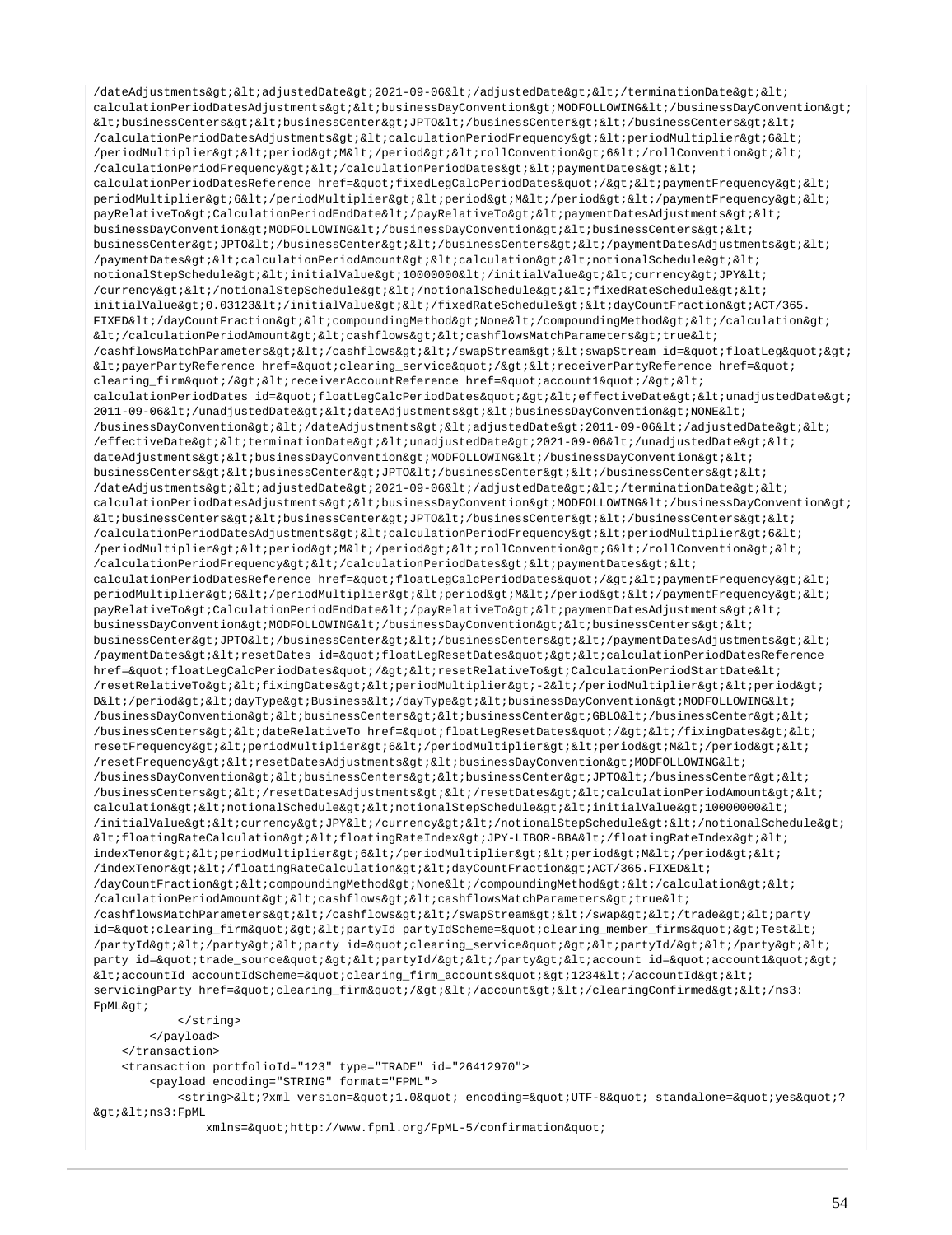xmlns:ns2="http://www.w3.org/2000/09/xmldsig#"  $xmlns:ns3=\"http://www.cmegroup.com/oto-clearing/confirmation\"&qt<;$ clearingConfirmed&qt;<trade&qt;&lt;tradeHeader&qt;&lt;partyTradeIdentifier&qt;&lt;partyReference href="clearing\_service"/><tradeId tradeIdScheme=&quot;cme\_trade\_id&quot;/&gt;&lt;tradeId tradeIdScheme="remaining\_trade\_id"/><tradeId tradeIdScheme=&quot;platform\_trade\_id&quot; /><tradeId tradeIdScheme=&quot;block\_trade\_id&quot;/&gt;&lt;tradeId tradeIdScheme=&quot; client\_trade\_id"/></partyTradeIdentifier&gt;&lt;partyTradeInformation&gt;&lt;partyReference href="clearing\_firm"/&qt;<accountReference href=&quot;account1&quot;/&qt;&lt;relatedParty&qt;  $\texttt{diff}$ PartyReference href="trade\_source"/><role&gt;InputSource&lt;/role&gt;&lt; /relatedParty><category categoryScheme=&quot;cme\_origin\_code&quot;/&gt;&lt;/partyTradeInformation&gt;  $klt$ ;tradeDate&qt;2011-09-07</tradeDate&qt;&lt;/tradeHeader&qt;&lt;swap&qt;&lt;swapStream id=&quot; fixedLeg"&qt;<payerPartyReference href=&quot;clearing firm&quot;/&qt;&lt;payerAccountReference href="account1"/><receiverPartyReference href=&quot;clearing\_service&quot;/&gt;&lt; calculationPeriodDates id="fixedLegCalcPeriodDates"><effectiveDate&gt;&lt;unadjustedDate&gt; 2011-09-07</unadjustedDate&gt;&lt;dateAdjustments&gt;&lt;businessDayConvention&gt;NONE&lt;  $/b$ usinessDayConvention></dateAdjustments&gt;&lt;adjustedDate&gt;2011-09-07&lt;/adjustedDate&gt;&lt; /effectiveDate><terminationDate&gt;&lt;unadjustedDate&gt;2021-09-07&lt;/unadjustedDate&gt;&lt; dateAdjustments><businessDayConvention&gt;MODFOLLOWING&lt;/businessDayConvention&gt;&lt; businessCenters><businessCenter&gt;AUSY&lt;/businessCenter&gt;&lt;/businessCenters&gt;&lt; /dateAdjustments><adjustedDate&gt;2021-09-07&lt;/adjustedDate&gt;&lt;/terminationDate&gt;&lt; calculationPeriodDatesAdjustments><businessDayConvention&gt;MODFOLLOWING&lt;/businessDayConvention&gt;  $k$ lt; businessCenters&qt;  $k$ lt; businessCenter&qt; AUSY< /businessCenter&qt; &lt; /businessCenters&qt; &lt; /calculationPeriodDatesAdjustments><calculationPeriodFrequency&gt;&lt;periodMultiplier&gt;6&lt; /periodMultiplier><period&gt;M&lt;/period&gt;&lt;rollConvention&gt;7&lt;/rollConvention&gt;&lt; /calculationPeriodFrequency></calculationPeriodDates&gt;&lt;paymentDates&gt;&lt; calculationPeriodDatesReference href="fixedLeqCalcPeriodDates"/&qt;<paymentFrequency&qt;&lt; periodMultiplier>6</periodMultiplier&gt;&lt;period&gt;M&lt;/period&gt;&lt;/paymentFrequency&gt;&lt; payRelativeTo>CalculationPeriodEndDate</payRelativeTo&gt;&lt;paymentDatesAdjustments&gt;&lt; businessDayConvention>MODFOLLOWING</businessDayConvention&gt;&lt;businessCenters&gt;&lt; businessCenter>AUSY</businessCenter&gt;&lt;/businessCenters&gt;&lt;/paymentDatesAdjustments&gt;&lt;  $\alpha$  /paymentDates&qt;<calculationPeriodAmount&qt;&lt;calculation&qt;&lt;notionalSchedule&qt;&lt; notionalStepSchedule><initialValue&gt;10000000&lt;/initialValue&gt;&lt;currency&gt;AUD&lt; /currency></notionalStepSchedule&gt;&lt;/notionalSchedule&gt;&lt;fixedRateSchedule&gt;&lt; initialValue>0.03123</initialValue&gt;&lt;/fixedRateSchedule&gt;&lt;dayCountFraction&gt;ACT/365. FIXED</dayCountFraction&qt;&lt;compoundingMethod&qt;None&lt;/compoundingMethod&qt;&lt;/calculation&qt;  $\< l$  (calculationPeriodAmount&qt;  $\< l$  ; cashflows&qt;  $\< l$  ; cashflowsMatchParameters&qt; true  $\< l$ ; /cashflowsMatchParameters></cashflows&gt;&lt;/swapStream&gt;&lt;swapStream id=&quot;floatLeg&quot;&gt;  $klt$ ; payerPartyReference href= $k$ quot; clearing service $k$ quot; / $k$ qt;  $klt$ ; receiverPartyReference href= $k$ quot; clearing\_firm"/><receiverAccountReference href=&quot;account1&quot;/&gt;&lt; calculationPeriodDates id="floatLegCalcPeriodDates"><effectiveDate&gt;&lt;unadjustedDate&gt; 2011-09-07</unadjustedDate&qt;&lt;dateAdjustments&gt;&lt;businessDayConvention&gt;NONE&lt; /businessDayConvention></dateAdjustments&gt;&lt;adjustedDate&gt;2011-09-07&lt;/adjustedDate&gt;&lt; /effectiveDate><terminationDate&gt;&lt;unadjustedDate&gt;2021-09-07&lt;/unadjustedDate&gt;&lt; dateAdjustments&qt;<businessDayConvention&qt;MODFOLLOWING&lt;/businessDayConvention&qt;&lt; businessCenters&qt;<businessCenter&qt;AUSY&lt;/businessCenter&qt;&lt;/businessCenters&qt;&lt; /dateAdjustments><adjustedDate&gt;2021-09-07&lt;/adjustedDate&gt;&lt;/terminationDate&gt;&lt; calculationPeriodDatesAdjustments><businessDayConvention&gt;MODFOLLOWING&lt;/businessDayConvention&gt;  $k$ t;businessCenters&qt; $k$ lt;businessCenter&qt; $k$ lt; $k$ lt; $k$ lt; $k$ lt; $k$ lt; $k$ lt; $k$ lt; $k$ lt; $k$ lt; $k$ lt; $k$ lt; $k$ lt; $k$ lt; $k$ lt; $k$ lt; $k$ lt; $k$ lt; $k$ lt; $k$ lt; $k$ lt; $k$ lt; $k$ lt; $k$ lt; $k$ lt; $k$ lt; $k$ lt; $k$ lt; $k$ lt; $k$ lt  $\ell$ calculationPeriodDatesAdjustments><calculationPeriodFrequency&gt;&lt;periodMultiplier&gt;3&lt; /periodMultiplier><period&gt;M&lt;/period&gt;&lt;rollConvention&gt;7&lt;/rollConvention&gt;&lt; /calculationPeriodFrequency&qt;</calculationPeriodDates&qt;&lt;paymentDates&qt;&lt; calculationPeriodDatesReference href="floatLegCalcPeriodDates"/><paymentFrequency&gt;&lt; periodMultiplier&qt;3</periodMultiplier&qt;&lt;period&qt;M&lt;/period&qt;&lt;/paymentFrequency&qt;&lt; payRelativeTo&qt;CalculationPeriodEndDate</payRelativeTo&qt;&lt;paymentDatesAdjustments&qt;&lt; businessDayConvention&qt;MODFOLLOWING</businessDayConvention&qt;&lt;businessCenters&qt;&lt; businessCenter>AUSY</businessCenter&gt;&lt;/businessCenters&gt;&lt;/paymentDatesAdjustments&gt;&lt; /paymentDates><resetDates id=&quot;floatLegResetDates&quot;&gt;&lt;calculationPeriodDatesReference href="floatLeqCalcPeriodDates"/&qt;<resetRelativeTo&qt;CalculationPeriodStartDate&lt; /resetRelativeTo&qt;<fixingDates&qt;&lt;periodMultiplier&qt;0&lt;/periodMultiplier&qt;&lt;period&qt;D&lt; /period><businessDayConvention&gt;MODFOLLOWING&lt;/businessDayConvention&gt;&lt;businessCenters&gt;  $k$ tt;businessCenter&qt;AUSY</businessCenter&qt;&lt;/businessCenters&qt;&lt;dateRelativeTo href=&quot; floatLegResetDates"/&qt;</fixingDates&qt;&lt;resetFrequency&qt;&lt;periodMultiplier&qt;3&lt; /periodMultiplier><period&gt;M&lt;/period&gt;&lt;/resetFrequency&gt;&lt;resetDatesAdjustments&gt;&lt; businessDayConvention&qt;MODFOLLOWING</businessDayConvention&qt;&lt;businessCenters&qt;&lt; businessCenter&qt;AUSY</businessCenter&qt;&lt;/businessCenters&qt;&lt;/resetDatesAdjustments&qt;&lt; /resetDates><calculationPeriodAmount&gt;&lt;calculation&gt;&lt;notionalSchedule&gt;&lt; notionalStepSchedule><initialValue&gt;10000000&lt;/initialValue&gt;&lt;currency&gt;AUD&lt; /currency&qt;</notionalStepSchedule&qt;&lt;/notionalSchedule&qt;&lt;floatingRateCalculation&qt;&lt; floatingRateIndex&qt;AUD-BBR-BBSW</floatingRateIndex&qt;&lt;indexTenor&qt;&lt;periodMultiplier&qt;3&lt;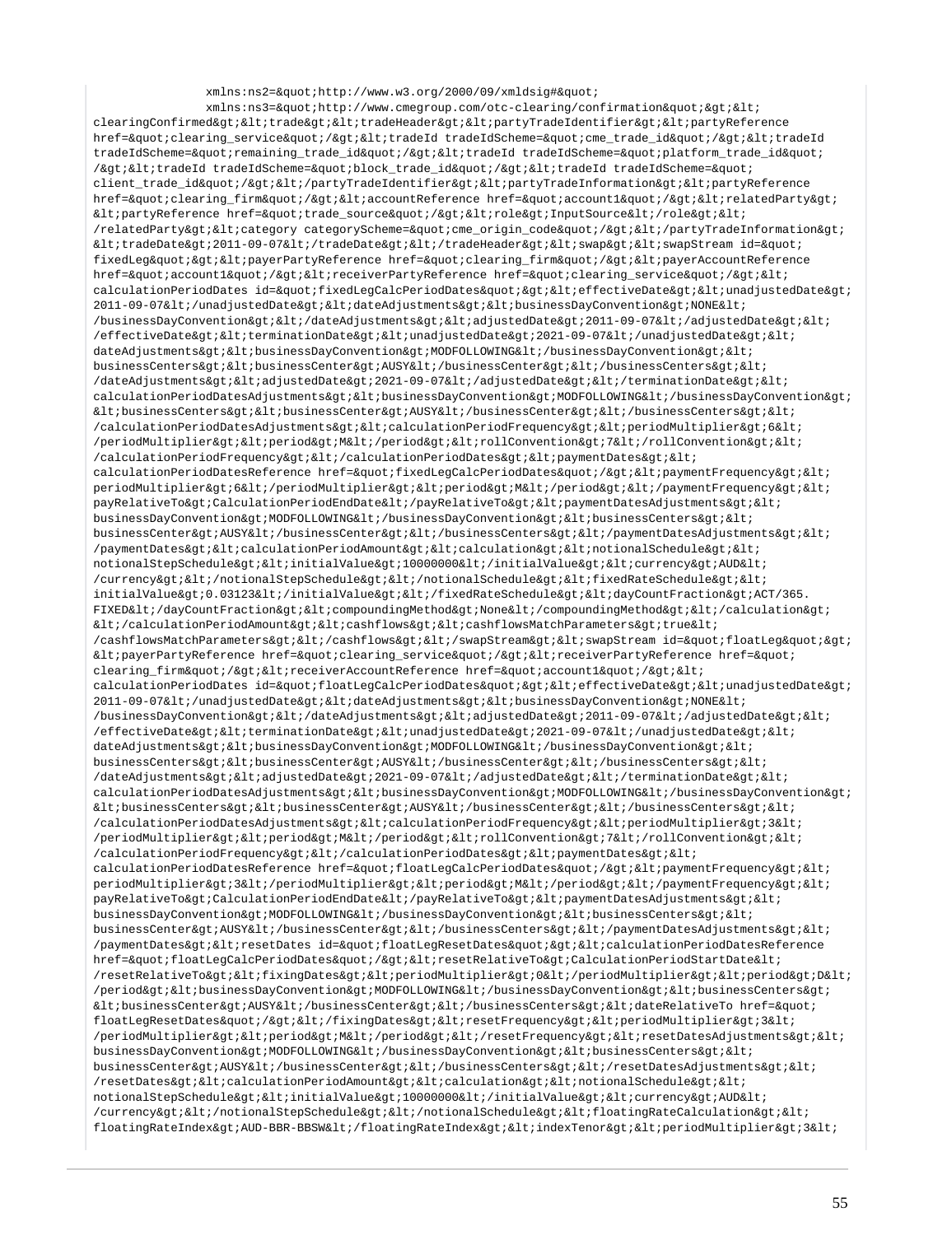$/$ periodMultiplier><period&gt;M&lt;/period&gt;&lt;/indexTenor&gt;&lt;/floatingRateCalculation&gt;&lt; dayCountFraction&qt;ACT/365.FIXED</dayCountFraction&qt;&lt;compoundingMethod&qt;None&lt; /compoundingMethod&qt;</calculation&qt;&lt;/calculationPeriodAmount&qt;&lt;cashflows&qt;&lt; cashflowsMatchParameters>true</cashflowsMatchParameters&gt;&lt;/cashflows&gt;&lt;/swapStream&gt;&lt; /swap&qt;</trade&qt;&lt;party\_id=&quot;clearing\_firm&quot;&qt;&lt;partyId partyIdScheme=&quot; clearing\_member\_firms">Test</partyId&gt;&lt;/party&gt;&lt;party id=&quot;clearing\_service&quot; ><partyId/&gt;&lt;/party&gt;&lt;party id=&quot;trade\_source&quot;&gt;&lt;partyId/&gt;&lt;/party&gt;  $klti$  account id=" accountl" &qt; < accountId accountIdScheme=&quot; clearing firm accounts&quot; &qt; 1234</accountId&gt;&lt;servicingParty href=&quot;clearing\_firm&quot;/&gt;&lt;/account&gt;&lt; /clearingConfirmed> < /ns3: FpML&gt;

</string>

</payload>

</transaction>

<transaction portfolioId="123" type="TRADE" id="26412971">

<payload encoding="STRING" format="FPML">

<string>&lt;?xml version=&quot;1.0&quot; encoding=&quot;UTF-8&quot; standalone=&quot;yes&quot;? ><ns3:FpML

xmlns="http://www.fpml.org/FpML-5/confirmation"

xmlns:ns2="http://www.w3.org/2000/09/xmldsig#"

 $xmlns:ns3=\&quotihttp://www.cmegroup.com/oto-clearing/confirmation&quoti>k1$ clearingConfirmed><trade&gt;&lt;tradeHeader&gt;&lt;partyTradeIdentifier&gt;&lt;partyReference href="clearing\_service"/&qt;<tradeId tradeIdScheme=&quot;cme\_trade\_id&quot;/&qt;&lt;tradeId tradeIdScheme="remaining\_trade\_id"/><tradeId tradeIdScheme=&quot;platform\_trade\_id&quot; /><tradeId tradeIdScheme=&quot;block\_trade\_id&quot;/&gt;&lt;tradeId tradeIdScheme=&quot; client\_trade\_id"/></partyTradeIdentifier&gt;&lt;partyTradeInformation&gt;&lt;partyReference href="clearing\_firm"/><accountReference href=&quot;account1&quot;/&gt;&lt;relatedParty&gt; <partyReference href=&quot;trade\_source&quot;/&gt;&lt;role&gt;InputSource&lt;/role&gt;&lt; /relatedParty><category categoryScheme=&quot;cme\_origin\_code&quot;/&gt;&lt;/partyTradeInformation&gt;  $klt$ itradeDate>2011-09-08</tradeDate&gt;&lt;/tradeHeader&gt;&lt;swap&gt;&lt;swapStream id=&quot; fixedLeg"><payerPartyReference href=&quot;clearing\_firm&quot;/&gt;&lt;payerAccountReference href="account1"/><receiverPartyReference href=&quot;clearing\_service&quot;/&gt;&lt; calculationPeriodDates id="fixedLegCalcPeriodDates"><effectiveDate&gt;&lt;unadjustedDate&gt;  $2011-09-08$ </unadjustedDate&gt;&lt;dateAdjustments&gt;&lt;businessDayConvention&gt;NONE&lt;  $\verb|/businessDayConvention@gt:klt;\\/ | \texttt{dateAdjustments@gt:klt;addjustedDate@gt;2011-09-08 \<}| \texttt{adjustedDate@gt:klt;}.$  $/$ effectiveDate&qt;<terminationDate&qt;&lt;unadjustedDate&qt;2021-09-08&lt;/unadjustedDate&qt;&lt; dateAdjustments&qt;<businessDayConvention&qt;MODFOLLOWING&lt;/businessDayConvention&qt;&lt; businessCenters><businessCenter&gt;Alt;/businessCenter&gt;&lt;/businessCenters&gt;&lt; /dateAdjustments&qt;<adjustedDate&qt;2021-09-08&lt;/adjustedDate&qt;&lt;/terminationDate&qt;&lt; calculationPeriodDatesAdjustments><businessDayConvention&gt;MODFOLLOWING&lt;/businessDayConvention&gt;  $k$ lt; businessCenters>  $k$ lt; businessCenter>  $k$ lt; /businessCenter>  $k$ lt; /businessCenters>  $k$ lt; /calculationPeriodDatesAdjustments><calculationPeriodFrequency&gt;&lt;periodMultiplier&qt;6&lt; /periodMultiplier><period&gt;M&lt;/period&gt;&lt;rollConvention&gt;8&lt;/rollConvention&gt;&lt; /calculationPeriodFrequency></calculationPeriodDates&gt;&lt;paymentDates&gt;&lt; calculationPeriodDatesReference href="fixedLeqCalcPeriodDates"/&qt;<paymentFrequency&qt;&lt; periodMultiplier&qt;6</periodMultiplier&qt;&lt;period&qt;M&lt;/period&qt;&lt;/paymentFrequency&qt;&lt; payRelativeTo>CalculationPeriodEndDate</payRelativeTo&gt;&lt;paymentDatesAdjustments&gt;&lt; businessDayConvention>MODFOLLOWING</businessDayConvention&gt;&lt;businessCenters&gt;&lt; businessCenter&qt;AUSY</businessCenter&qt;&lt;/businessCenters&qt;&lt;/paymentDatesAdjustments&qt;&lt; /paymentDates&qt;<calculationPeriodAmount&qt;&lt;calculation&qt;&lt;notionalSchedule&qt;&lt; notionalStepSchedule><initialValue&gt;10000000&lt;/initialValue&gt;&lt;currency&gt;AUD&lt; /currency&qt;</notionalStepSchedule&qt;&lt;/notionalSchedule&qt;&lt;fixedRateSchedule&qt;&lt; initialValue>0.03123</initialValue&gt;&lt;/fixedRateSchedule&gt;&lt;dayCountFraction&gt;ACT/365. FIXED</dayCountFraction&gt;&lt;compoundingMethod&gt;None&lt;/compoundingMethod&gt;&lt;/calculation&gt;  $dt$ ;/calculationPeriodAmount&qt;<cashflows&qt;&lt;cashflowsMatchParameters&qt;true&lt; /cashflowsMatchParameters&qt;</cashflows&qt;&lt;/swapStream&qt;&lt;swapStream id=&quot;floatLeq&quot;&qt;  $klt:payerPartyReference href=\"clearing_service\" / \>gt:kl:ireceiverPartyReference href=\"$ clearing\_firm"/><receiverAccountReference href=&quot;account1&quot;/&gt;&lt;  $calculation Periodates id = & \text{quot}, if load LegendD are is d\tan \text{quot}, \text{quot}, \text{quot}, \text{quot}, \text{quot}, \text{quot}, \text{quot}, \text{quot}, \text{quot}, \text{quot}, \text{quot}, \text{quot}, \text{quot}, \text{quot}, \text{quot}, \text{quot}, \text{quot}, \text{quot}, \text{quot}, \text{quot}, \text{quot}, \text{quot}, \text{quot}, \text{quot}, \text{quot}, \text{quot}, \text{quot}, \text{quot}, \text{quot}, \text{quot}, \text{quot}, \text{quot}, \text{qu$  $2011-09-08$ </unadjustedDate&qt;&lt;dateAdjustments&qt;&lt;businessDayConvention&qt;NONE&lt; /businessDayConvention></dateAdjustments&gt;&lt;adjustedDate&gt;2011-09-08&lt;/adjustedDate&gt;&lt;  $/$ effectiveDate&qt;<terminationDate&qt;&lt;unadjustedDate&qt;2021-09-08&lt;/unadjustedDate&qt;&lt; dateAdjustments&qt;<businessDayConvention&qt;MODFOLLOWING&lt;/businessDayConvention&qt;&lt; businessCenters><businessCenter&gt;AUSY&lt;/businessCenter&gt;&lt;/businessCenters&gt;&lt; /dateAdjustments&qt;<adjustedDate&qt;2021-09-08&lt;/adjustedDate&qt;&lt;/terminationDate&qt;&lt; calculationPeriodDatesAdjustments><businessDayConvention&gt;MODFOLLOWING&lt;/businessDayConvention&gt;  $k$ lt; businessCenters>  $k$ lt; businessCenter>  $k$ USY< businessCenter&gt;  $k$ lt; businessCenters>  $k$ lt; /calculationPeriodDatesAdjustments><calculationPeriodFrequency&gt;&lt;periodMultiplier&gt;6&lt; /periodMultiplier&qt;<period&qt;M&lt;/period&qt;&lt;rollConvention&qt;8&lt;/rollConvention&qt;&lt; /calculationPeriodFrequency&qt;</calculationPeriodDates&qt;&lt;paymentDates&qt;&lt;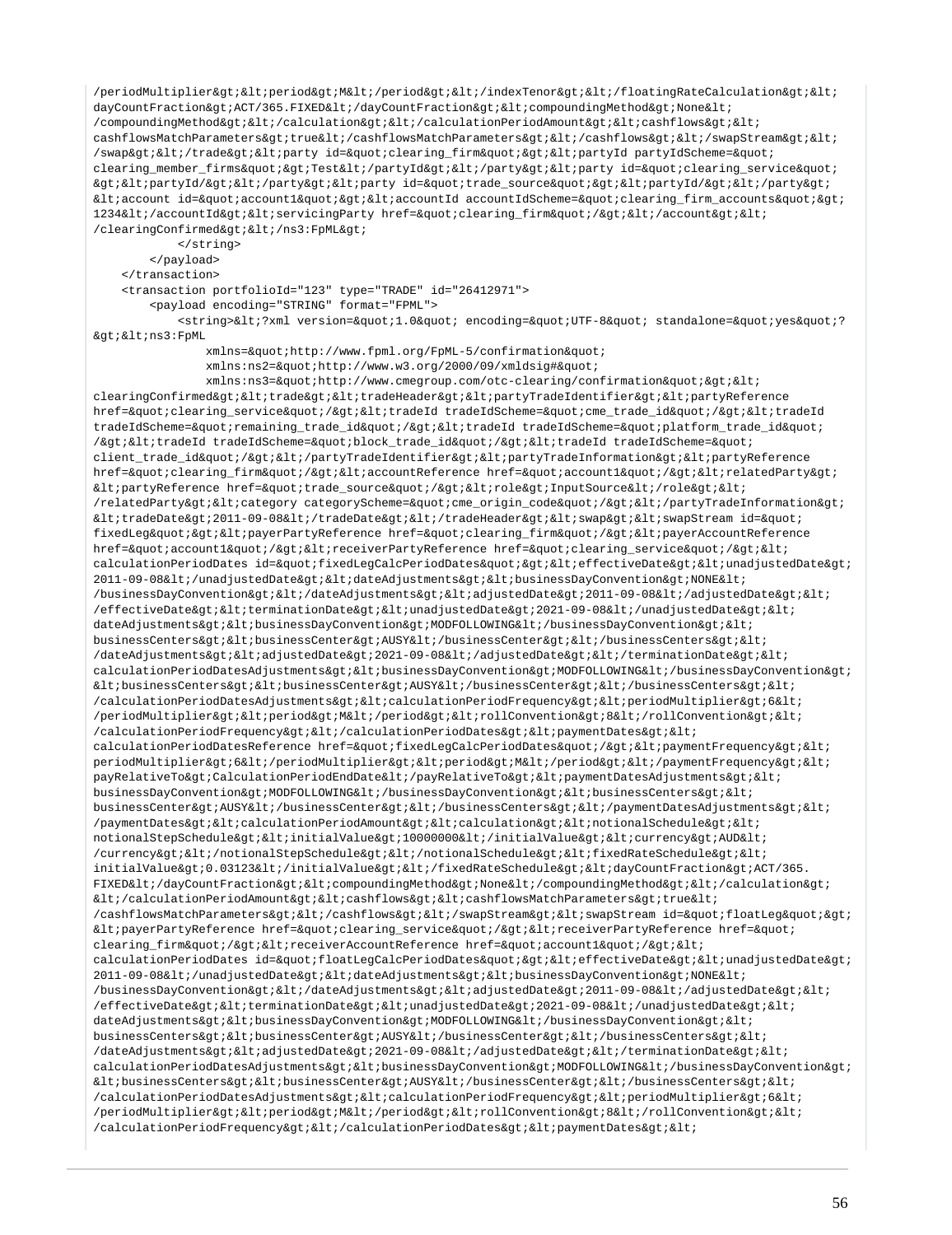calculationPeriodDatesReference href="floatLegCalcPeriodDates"/><paymentFrequency&gt;&lt; periodMultiplier&qt;6</periodMultiplier&qt;&lt;period&qt;M&lt;/period&qt;&lt;/paymentFrequency&qt;&lt; payRelativeTo&qt;CalculationPeriodEndDate</payRelativeTo&qt;&lt;paymentDatesAdjustments&qt;&lt; businessDayConvention>MODFOLLOWING</businessDayConvention&gt;&lt;businessCenters&gt;&lt; businessCenter&qt;AUSY</businessCenter&qt;&lt;/businessCenters&qt;&lt;/paymentDatesAdjustments&qt;&lt; /paymentDates><resetDates id=&quot;floatLegResetDates&quot;&gt;&lt;calculationPeriodDatesReference href="floatLegCalcPeriodDates"/><resetRelativeTo&gt;CalculationPeriodStartDate&lt; /resetRelativeTo&qt;<fixingDates&qt;&lt;periodMultiplier&qt;0&lt;/periodMultiplier&qt;&lt;period&qt;D&lt; /period><businessDayConvention&gt;MODFOLLOWING&lt;/businessDayConvention&gt;&lt;businessCenters&gt;  $k$ tt; businessCenter> AUSY< /businessCenter&gt; &lt; /businessCenters&gt; &lt; dateRelativeTo href=&quot; floatLegResetDates"/></fixingDates&gt;&lt;resetFrequency&gt;&lt;periodMultiplier&gt;6&lt; /periodMultiplier&qt;<period&qt;M&lt;/period&qt;&lt;/resetFrequency&qt;&lt;resetDatesAdjustments&qt;&lt; businessDayConvention>MODFOLLOWING</businessDayConvention&gt;&lt;businessCenters&gt;&lt; businessCenter>AUSY</businessCenter&gt;&lt;/businessCenters&gt;&lt;/resetDatesAdjustments&gt;&lt; /resetDates><calculationPeriodAmount&gt;&lt;calculation&gt;&lt;notionalSchedule&gt;&lt; notionalStepSchedule><initialValue&gt;10000000&lt;/initialValue&gt;&lt;currency&gt;AUD&lt; /currency></notionalStepSchedule&gt;&lt;/notionalSchedule&gt;&lt;floatingRateCalculation&gt;&lt; floatingRateIndex>AUD-BBR-BBSW</floatingRateIndex&gt;&lt;indexTenor&gt;&lt;periodMultiplier&gt;6&lt; /periodMultiplier><period&gt;M&lt;/period&gt;&lt;/indexTenor&gt;&lt;/floatingRateCalculation&gt;&lt; dayCountFraction>ACT/365.FIXED</dayCountFraction&gt;&lt;compoundingMethod&gt;None&lt; /compoundingMethod></calculation&gt;&lt;/calculationPeriodAmount&gt;&lt;cashflows&gt;&lt; cashflowsMatchParameters&qt;true</cashflowsMatchParameters&qt;&lt;/cashflows&qt;&lt;/swapStream&qt;&lt; /swap></trade&gt;&lt;party id=&quot;clearing\_firm&quot;&gt;&lt;partyId partyIdScheme=&quot; clearing\_member\_firms">Test</partyId&gt;&lt;/party&gt;&lt;party id=&quot;clearing\_service&quot;  $\alpha$ tilipartyId/></party&gt;&lt;party id=&quot;trade\_source&quot;&gt;&lt;partyId/&gt;&lt;/party&gt;  $\$ 1234</accountId&gt;&lt;servicingParty href=&quot;clearing\_firm&quot;/&gt;&lt;/account&gt;&lt; /clearingConfirmed&qt; < /ns3: FpML&qt; </string>

 </payload> </transaction>

<transaction portfolioId="123" type="TRADE" id="26412972">

<payload encoding="STRING" format="FPML">

<string>&lt;?xml version=&quot;1.0&quot; encoding=&quot;UTF-8&quot; standalone=&quot;yes&quot;? ><ns3:FpML

xmlns="http://www.fpml.org/FpML-5/confirmation"

xmlns:ns2="http://www.w3.org/2000/09/xmldsig#"

xmlns:ns3="http://www.cmegroup.com/otc-clearing/confirmation"&qt;< clearingConfirmed><trade&gt;&lt;tradeHeader&gt;&lt;partyTradeIdentifier&gt;&lt;partyReference href="clearing\_service"/><tradeId tradeIdScheme=&quot;cme\_trade\_id&quot;/&gt;&lt;tradeId tradeIdScheme=&guot;remaining trade\_id&guot;/><tradeId tradeIdScheme=&guot;platform\_trade\_id&guot; /&gt:&lt:tradeId tradeIdScheme=&quot:block\_trade\_id&quot:/&gt:&lt:tradeId tradeIdScheme=&quot: client\_trade\_id"/></partyTradeIdentifier&gt;&lt;partyTradeInformation&gt;&lt;partyReference href="clearing\_firm"/&qt;<accountReference href=&quot;account1&quot;/&qt;&lt;relatedParty&qt;  $\<$ lt; partyReference href=" trade source" /&qt; < role&qt; InputSource&lt; /role&qt; &lt; /relatedParty><category categoryScheme=&quot;cme\_origin\_code&quot;/&gt;&lt;/partyTradeInformation&gt;  $klt$ itradeDate>2011-09-09</tradeDate&gt;&lt;/tradeHeader&gt;&lt;swap&gt;&lt;swapStream id=&quot; fixedLeq"&qt;<payerPartyReference href=&quot;clearing firm&quot;/&qt;&lt;payerAccountReference href="account1"/><receiverPartyReference href=&quot;clearing\_service&quot;/&gt;&lt; calculationPeriodDates id="fixedLegCalcPeriodDates"><effectiveDate&gt;&lt;unadjustedDate&gt; 2011-09-09</unadjustedDate&qt;&lt;dateAdjustments&qt;&lt;businessDayConvention&qt;NONE&lt; /businessDayConvention></dateAdjustments&gt;&lt;adjustedDate&gt;2011-09-09&lt;/adjustedDate&gt;&lt; /effectiveDate><terminationDate&gt;&lt;unadjustedDate&gt;2021-09-09&lt;/unadjustedDate&gt;&lt; dateAdjustments&qt;<businessDayConvention&qt;MODFOLLOWING&lt;/businessDayConvention&qt;&lt; businessCenters&qt;<businessCenter&qt;CHZU&lt;/businessCenter&qt;&lt;/businessCenters&qt;&lt; /dateAdjustments><adjustedDate&gt;2021-09-09&lt;/adjustedDate&gt;&lt;/terminationDate&gt;&lt; calculationPeriodDatesAdjustments><businessDayConvention&gt;MODFOLLOWING&lt;/businessDayConvention&gt;  $k$ t;businessCenters $k$ qt; $k$ lt;businessCenter $k$ qt; $C$ HZU $k$ lt; $D$ usinessCenter $k$ qt; $k$ lt; $D$ usinessCenters $k$ qt; $k$ lt; /calculationPeriodDatesAdjustments&qt;<calculationPeriodFrequency&qt;&lt;periodMultiplier&qt;6&lt; /periodMultiplier><period&gt;M&lt;/period&gt;&lt;rollConvention&gt;9&lt;/rollConvention&gt;&lt; /calculationPeriodFrequency&qt;</calculationPeriodDates&qt;&lt;paymentDates&qt;&lt; calculationPeriodDatesReference href="fixedLegCalcPeriodDates"/&qt;<paymentFrequency&qt;&lt; periodMultiplier>6</periodMultiplier&gt;&lt;period&gt;M&lt;/period&gt;&lt;/paymentFrequency&gt;&lt; payRelativeTo&qt;CalculationPeriodEndDate</payRelativeTo&qt;&lt;paymentDatesAdjustments&qt;&lt; businessDayConvention>MODFOLLOWING</businessDayConvention&gt;&lt;businessCenters&gt;&lt; businessCenter>CHZU</businessCenter&gt;&lt;/businessCenters&gt;&lt;/paymentDatesAdjustments&gt;&lt;  $/$ paymentDates><calculationPeriodAmount&gt;&lt;calculation&gt;&lt;notionalSchedule&qt;&lt; notionalStepSchedule&qt;<initialValue&qt;10000000&lt;/initialValue&qt;&lt;currency&qt;CHF&lt; /currency&qt;</notionalStepSchedule&qt;&lt;/notionalSchedule&qt;&lt;fixedRateSchedule&qt;&lt;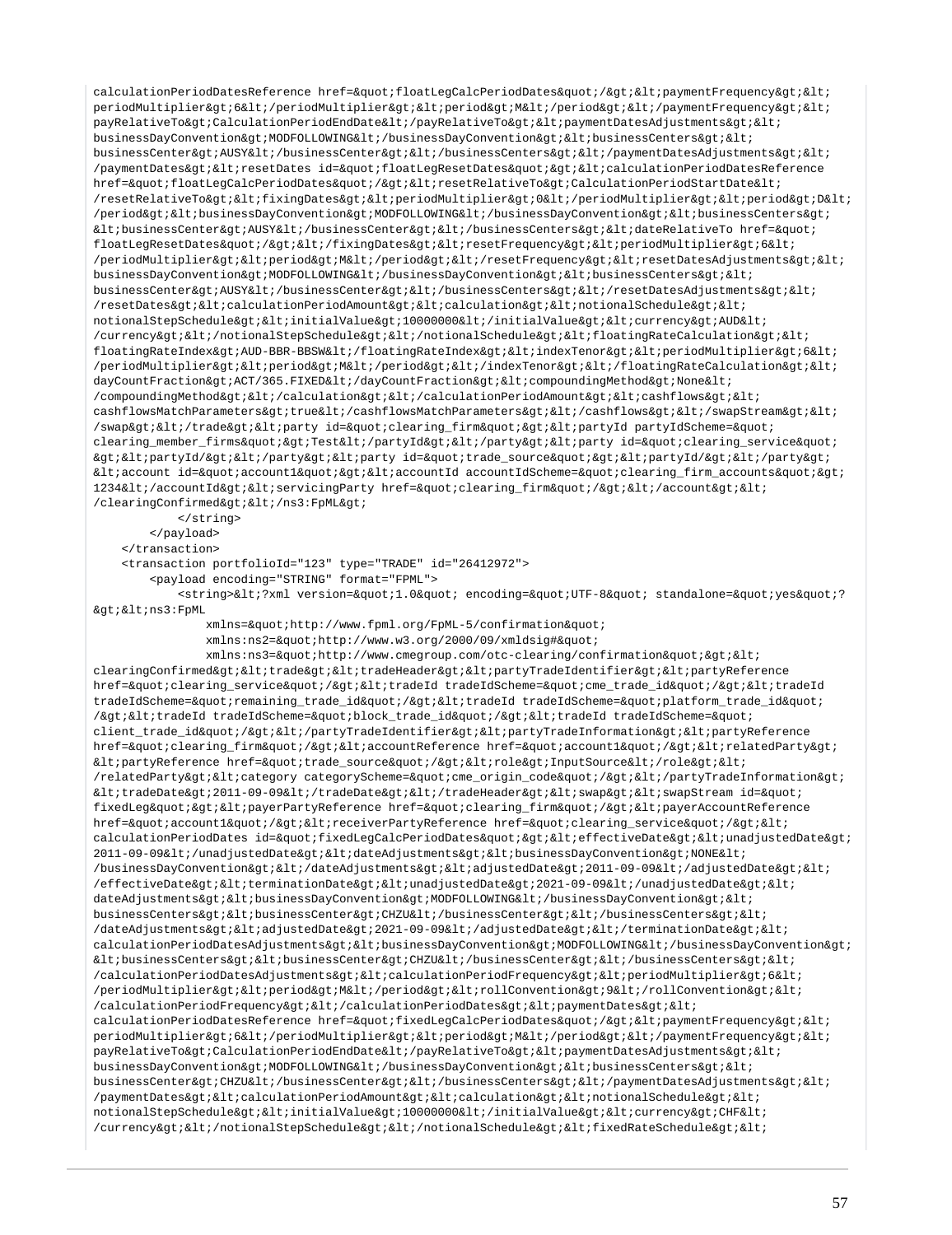initialValue&qt;0.03123</initialValue&qt;&lt;/fixedRateSchedule&qt;&lt;dayCountFraction&qt;ACT/360&lt; /dayCountFraction&qt;<compoundingMethod&qt;None&lt;/compoundingMethod&qt;&lt;/calculation&qt;&lt; /calculationPeriodAmount&qt;<cashflows&qt;&lt;cashflowsMatchParameters&qt;true&lt; /cashflowsMatchParameters></cashflows&gt;&lt;/swapStream&gt;&lt;swapStream id=&quot;floatLeg&quot;&gt;  $klt$ ipayerPartyReference href="clearing\_service"/&qt;klt;receiverPartyReference href=" clearing\_firm"/><receiverAccountReference href=&quot;account1&quot;/&gt;&lt; calculationPeriodDates id="floatLegCalcPeriodDates"><effectiveDate&gt;&lt;unadjustedDate&gt; 2011-09-09</unadjustedDate&qt;&lt;dateAdjustments&qt;&lt;businessDayConvention&qt;NONE&lt; /businessDayConvention></dateAdjustments&gt;&lt;adjustedDate&gt;2011-09-09&lt;/adjustedDate&gt;&lt; /effectiveDate><terminationDate&gt;&lt;unadjustedDate&gt;2021-09-09&lt;/unadjustedDate&gt;&lt; dateAdjustments&qt;<businessDayConvention&qt;MODFOLLOWING&lt;/businessDayConvention&qt;&lt; businessCenters&qt;<businessCenter&qt;CHZU&lt;/businessCenter&qt;&lt;/businessCenters&qt;&lt; /dateAdjustments><adjustedDate&gt;2021-09-09&lt;/adjustedDate&gt;&lt;/terminationDate&gt;&lt; calculationPeriodDatesAdjustments><businessDayConvention&gt;MODFOLLOWING&lt;/businessDayConvention&gt;  $k$ lt; businessCenters&qt; < businessCenter&qt; CHZU&lt; /businessCenter&qt; &lt; /businessCenters&qt; &lt; /calculationPeriodDatesAdjustments><calculationPeriodFrequency&gt;&lt;periodMultiplier&gt;6&lt; /periodMultiplier><period&gt;M&lt;/period&gt;&lt;rollConvention&gt;9&lt;/rollConvention&gt;&lt; /calculationPeriodFrequency&qt;</calculationPeriodDates&qt;&lt;paymentDates&qt;&lt; calculationPeriodDatesReference href="floatLegCalcPeriodDates"/><paymentFrequency&gt;&lt; periodMultiplier>6</periodMultiplier&gt;&lt;period&gt;M&lt;/period&gt;&lt;/paymentFrequency&gt;&lt; payRelativeTo>CalculationPeriodEndDate</payRelativeTo&gt;&lt;paymentDatesAdjustments&gt;&lt; businessDayConvention&qt;MODFOLLOWING</businessDayConvention&qt;&lt;businessCenters&qt;&lt; businessCenter>CHZU</businessCenter&gt;&lt;/businessCenters&gt;&lt;/paymentDatesAdjustments&gt;&lt; /paymentDates><resetDates id=&quot;floatLegResetDates&quot;&gt;&lt;calculationPeriodDatesReference href="floatLegCalcPeriodDates"/><resetRelativeTo&gt;CalculationPeriodStartDate&lt; /resetRelativeTo&qt;<fixingDates&qt;&lt;periodMultiplier&qt;-2&lt;/periodMultiplier&qt;&lt;period&qt; D</period&gt;&lt;dayType&gt;Business&lt;/dayType&gt;&lt;businessDayConvention&gt;MODFOLLOWING&lt; /businessDayConvention&qt;<businessCenters&qt;&lt;businessCenter&qt;GBLO&lt;/businessCenter&qt;&lt; /businessCenters><dateRelativeTo href=&quot;floatLegResetDates&quot;/&gt;&lt;/fixingDates&gt;&lt; resetFrequency><periodMultiplier&gt;6&lt;/periodMultiplier&gt;&lt;period&gt;M&lt;/period&gt;&lt;  $/$ resetFrequency&qt;<resetDatesAdjustments&qt;&lt;businessDayConvention&qt;MODFOLLOWING&lt;  $/b$ usinessDayConvention><businessCenters&gt;&lt;businessCenter&gt;CHZU&lt;/businessCenter&gt;&lt; /businessCenters></resetDatesAdjustments&gt;&lt;/resetDates&gt;&lt;calculationPeriodAmount&gt;&lt; calculation&qt;<notionalSchedule&qt;&lt;notionalStepSchedule&qt;&lt;initialValue&qt;10000000&lt; /initialValue&qt;<currency&qt;CHF&lt;/currency&qt;&lt;/notionalStepSchedule&qt;&lt;/notionalSchedule&qt;  $k1$ t;floatingRateCalculation&qt;<floatingRateIndex&qt;CHF-LIBOR-BBA&lt;/floatingRateIndex&qt;&lt; indexTenor><periodMultiplier&gt;6&lt;/periodDultiplier&gt;&lt;period&gt;M&lt;/period&gt;&lt; /indexTenor&qt;</floatingRateCalculation&qt;&lt;dayCountFraction&qt;ACT/360&lt;/dayCountFraction&qt;&lt; compoundingMethod&gt:None&lt:/compoundingMethod&gt:&lt:/calculation&gt:&lt:/calculationPeriodAmount&gt:&lt: cashflows><cashflowsMatchParameters&gt;true&lt;/cashflowsMatchParameters&gt;&lt;/cashflows&gt;&lt; /swapStream&qt;</swap&qt;&lt;/trade&qt;&lt;party\_id=&quot;clearing\_firm&quot;&qt;&lt;partyId partyIdScheme="clearing\_member\_firms">Test</partyId&gt;&lt;/party&gt;&lt;party id=&quot; clearing\_service"><partyId/&gt;&lt;/party&gt;&lt;party id=&quot;trade\_source&quot;&gt;&lt;partyId  $\sqrt{\omega}$ t; $\omega$ lt;/party $\omega$ qt; $\omega$ lt;account id= $\omega$ quot;account1 $\omega$ quot; $\omega$ qt; $\omega$ lt;accountId accountIdScheme= $\omega$ quot; clearing firm accounts"&qt;1234</accountId&qt;&lt;servicingParty href=&quot;clearing firm&quot;/&qt;  $*ccount></clearingConfirmed&gt;&lt;/ns3:FpML&gt;*$  </string> </payload> </transaction> </ns2:transactionRpt>

Vanilla VNS (Variable Notional Swap) Request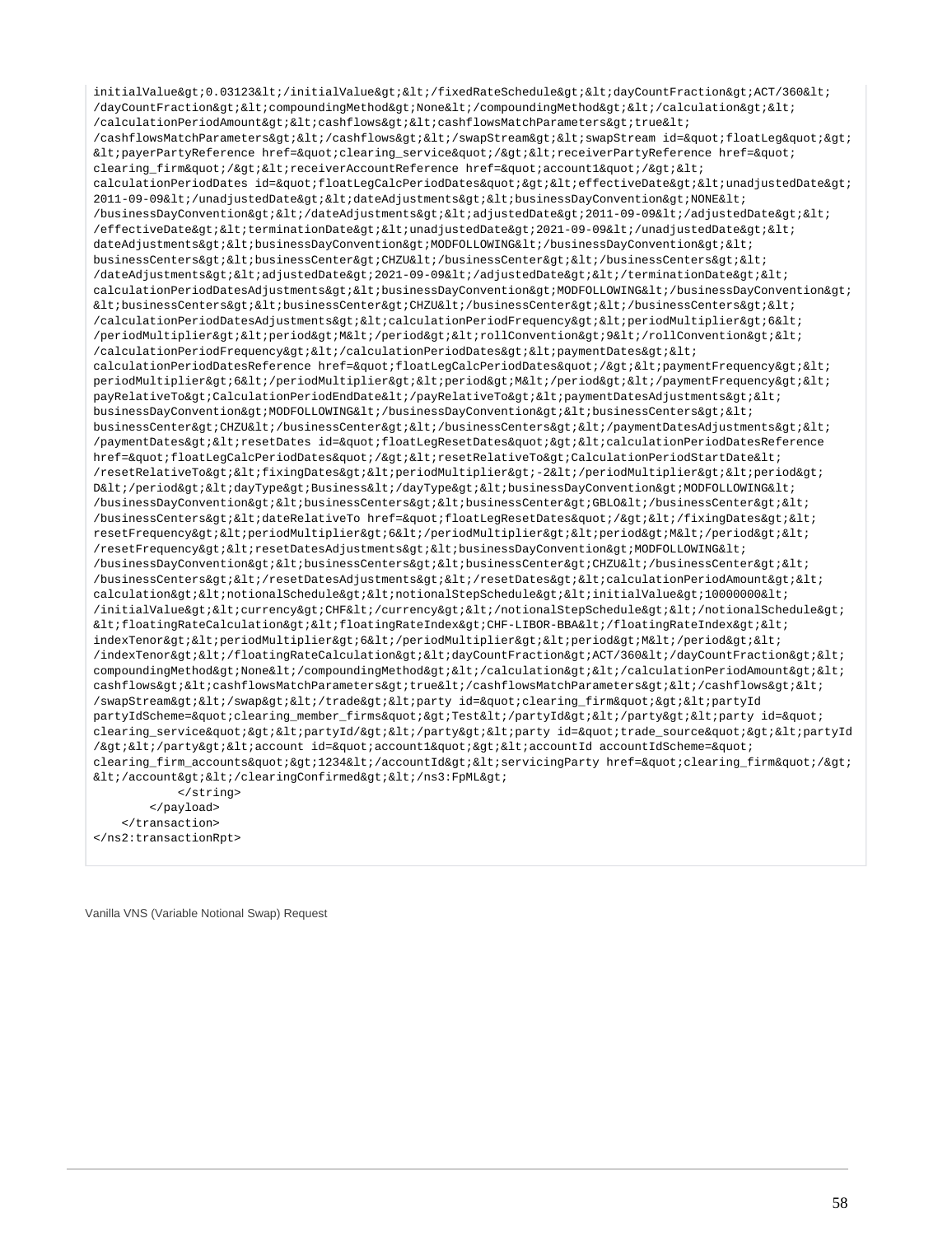<?xml version="1.0" encoding="UTF-8" standalone="yes"?><ns2:transactionReq xmlns:ns2="http://cmegroup.com /schema/core/1.2" reqUserId="userid"><transaction portfolioId="\${marginPortfolio}" type="TRADE" id="0" ><payload encoding="STRING" format="CSV"><string>Firm ID,Account ID,ClearedTradeId,Product Type ,Currency, Effective Date,Maturity Date,NotionalType,Notional,Direction,Fixed Rate,Leg1 Index,Leg1 IndexTenor,Leg1 Payfreq,Leg1 CompMethod,Leg2 Index,Leg2 IndexTenor,Leg2 Payfreq,Leg2 CompMethod Test,1234,5678,Vanilla ,USD,6/18/2013,6/18/2025,Schedule,"23,000,000.00",P,0.03123,N/A,N/A,3M,NONE,USD-LIBOR-BBA, 3M, 3M, FLAT Cleared Trade ID,Step Date,Step Value 5678,6/18/2013,"23,000,000.00" 5678,9/18/2013,"22,950,000.00" 5678,12/18/2013,"22,470,832.98" 5678,3/18/2014,"21,991,665.97" 5678,6/18/2014,"21,512,498.95" 5678,9/18/2014,"21,033,331.93" 5678,12/18/2014,"20,554,164.91" 5678,3/18/2015,"20,074,997.90" 5678,6/18/2015,"19,595,830.88" 5678,9/18/2015,"19,116,663.86" 5678,12/18/2015,"18,637,496.84" 5678,3/18/2016,"18,158,329.83" 5678,6/18/2016,"17,679,162.81" 5678,9/18/2016,"17,199,995.79" 5678,12/18/2016,"16,720,828.77" 5678,3/18/2017,"16,241,661.76" 5678,6/18/2017,"15,762,494.74" 5678,9/18/2017,"15,283,327.72" 5678,12/18/2017,"14,804,160.70" 5678,3/18/2018,"14,324,993.69" 5678,6/18/2018,"13,845,826.67" 5678,9/18/2018,"13,366,659.65" 5678,12/18/2018,"12,887,492.63" 5678,3/18/2019,"12,408,325.62" 5678,6/18/2019,"11,929,158.60" 5678,9/18/2019,"11,449,991.58" 5678,12/18/2019,"10,970,824.56" 5678,3/18/2020,"10,491,657.55" 5678,6/18/2020,"10,012,490.53" 5678,9/18/2020,"9,533,323.51" 5678,12/18/2020,"9,054,156.49" 5678,3/18/2021,"8,574,989.48" 5678,6/18/2021,"8,095,822.46" 5678,9/18/2021,"7,616,655.44" 5678,12/18/2021,"7,137,488.43" 5678,3/18/2022,"6,658,321.41" 5678,6/18/2022,"6,179,154.39" 5678,9/18/2022,"5,699,987.37" 5678,12/18/2022,"5,220,820.36" 5678,3/18/2023,"4,741,653.34" 5678,6/18/2023,"4,262,486.32" 5678,9/18/2023,"3,783,319.30" 5678,12/18/2023,"3,304,152.29" 5678,3/18/2024,"2,824,985.27" 5678,6/18/2024,"2,345,818.25" 5678,9/18/2024,"1,866,651.23" 5678,12/18/2024,"1,387,484.22" 5678,3/18/2025,"908,317.20" </string></payload></transaction></ns2:transactionReq>

```
Vanilla VNS (Variable Notional Swap) Response
```

```
<?xml version="1.0" encoding="UTF-8" standalone="yes"?>
<ns2:transactionRpt 
     xmlns:ns2="http://cmegroup.com/schema/core/1.2" status="SUCCESS">
     <transaction portfolioId="123" type="TRADE" id="26412974">
         <payload encoding="STRING" format="FPML">
            <string>&lt;?xml version=&quot;1.0&quot; encoding=&quot;UTF-8&quot; standalone=&quot;yes&quot;?
\>i\<i\>ns3:FpML
```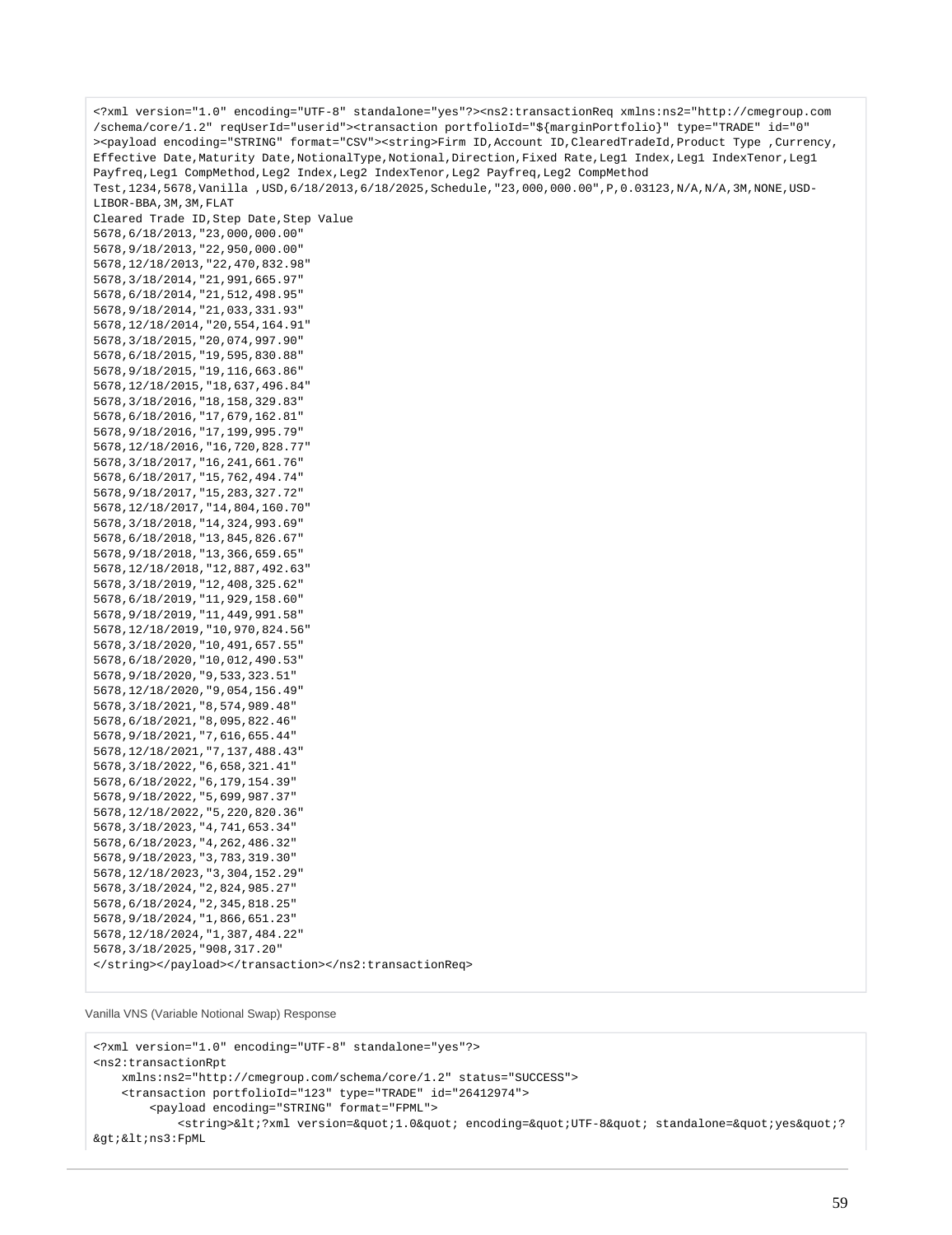xmlns="http://www.fpml.org/FpML-5/confirmation" xmlns:ns2="http://www.w3.org/2000/09/xmldsig#"

 $xmlns:ns3=\"http://www.cmegroup.com/oto-clearing/confirmation\"&qt<;$ clearingConfirmed><trade&gt;&lt;tradeHeader&gt;&lt;partyTradeIdentifier&gt;&lt;partyReference href="clearing\_service"/&qt;<tradeId tradeIdScheme=&quot;cme\_trade\_id&quot;/&qt;&lt;tradeId tradeIdScheme="remaining\_trade\_id"/><tradeId tradeIdScheme=&quot;platform\_trade\_id&quot; /><tradeId tradeIdScheme=&quot;block\_trade\_id&quot;/&gt;&lt;tradeId tradeIdScheme=&quot; client\_trade\_id"/&qt;</partyTradeIdentifier&qt;&lt;partyTradeInformation&qt;&lt;partyReference href="clearing\_firm"/><accountReference href=&quot;account1&quot;/&gt;&lt;relatedParty&gt;  $\texttt{diff}$ PartyReference href="trade\_source"/><role&gt;InputSource&lt;/role&gt;&lt; /relatedParty><category categoryScheme=&quot;cme\_origin\_code&quot;/&gt;&lt;/partyTradeInformation&gt;  $k1$ tradeDate&qt;2013-06-18&1t;/tradeDate&qt;&1t;/tradeHeader&qt;&1t;swap&qt;&1t;swapStream id=" fixedLeg"><payerPartyReference href=&quot;clearing\_firm&quot;/&gt;&lt;payerAccountReference href="account1"/><receiverPartyReference href=&quot;clearing\_service&quot;/&gt;&lt; calculationPeriodDates id="fixedLegCalcPeriodDates"&qt;<effectiveDate&qt;&lt;unadjustedDate&qt; 2013-06-18</unadjustedDate&gt;&lt;dateAdjustments&gt;&lt;businessDayConvention&gt;NONE&lt; /businessDayConvention></dateAdjustments&gt;&lt;adjustedDate&gt;2013-06-18&lt;/adjustedDate&gt;&lt; /effectiveDate><terminationDate&gt;&lt;unadjustedDate&gt;2025-06-18&lt;/unadjustedDate&gt;&lt; dateAdjustments><businessDayConvention&gt;MODFOLLOWING&lt;/businessDayConvention&gt;&lt; businessCenters><businessCenter>GBLO</businessCenter><businessCenter>USNY< /businessCenter></businessCenters&gt;&lt;/dateAdjustments&gt;&lt;adjustedDate&gt;2025-06-18&lt; /adjustedDate&qt; </terminationDate&qt; &lt;calculationPeriodDatesAdjustments&qt; &lt; businessDayConvention>MODFOLLOWING</businessDayConvention&gt;&lt;businessCenters&gt;&lt;  $\texttt{businessCenterSet}: \texttt{GBLO\<}1: \texttt{/businessCenter\>1:} \texttt{Id} \texttt{:} \texttt{businessCenter\>1:} \texttt{USINY\<}1: \texttt{/businessCenter\>1:} \texttt{Id} \texttt{:} \texttt{/businessCenter\>1:} \texttt{Id} \texttt{:} \texttt{/businessCenter\>1:} \texttt{Id} \texttt{:} \texttt{/logings}\texttt{:} \texttt{Id} \texttt{:} \texttt{/logings}\texttt{:} \texttt{Id} \texttt{:} \texttt{/logings}\texttt{:} \texttt{Id} \texttt{:} \$ /businessCenters></calculationPeriodDatesAdjustments&gt;&lt;calculationPeriodFrequency&gt;&lt; periodMultiplier&qt;3</periodMultiplier&qt;&lt;period&qt;M&lt;/period&qt;&lt;rollConvention&qt;18&lt; /rollConvention></calculationPeriodFrequency&gt;&lt;/calculationPeriodDates&gt;&lt;paymentDates&gt;  $klt$ icalculationPeriodDatesReference href="fixedLeqCalcPeriodDates"/&qt;<paymentFrequency&qt;  $klt:periodMultiplier\>3klt;logmultiplier\>3klt;logmultiplier\>4klt;logmultipler\>3klt;logmultiplier\>4klt;logmultiplier\>4klt;logmultiplier\>4klt;logmultiplier\>4klt;logmultiplier\>4klt;logmultiplier\>4klt;logmultiplier\>4klt;logmultiplier\>4klt;logmultiplier\>4klt;logmultiplier\>4klt;logmultiplier\>4klt;logmultiplier\>4klt;logmultiplier\>4klt;logmultiplier\>4klt;logmult$  $klt:payRelativeTo>clculationPeriodEndDate<://payRelativeTo>cklt:paymentDate&Idt$ businessDavConvention&qt;MODFOLLOWING</businessDayConvention&gt;&lt;businessCenters&gt;&lt; businessCenter>GBLO</businessCenter&gt;&lt;businessCenter&gt;USNY&lt;/businessCenter&gt;&lt; /businessCenters></paymentDatesAdjustments&gt;&lt;/paymentDates&gt;&lt;calculationPeriodAmount&gt;&lt;  $\verb|calulation@gt|; \verb|< not \verb|ionalScheduling't|; \verb|< in \verb|to[andStepScheduling't|; \verb|< in \verb|t|; \verb|init|; \verb|1000000|, \verb|001|; \verb|111|; \verb|122|; \verb|123|; \verb|123|; \verb|123|; \verb|123|; \verb|123|; \verb|123|; \verb|123|; \verb|123|; \verb|123|; \verb|123|; \verb|123|; \verb|123|; \verb|123|; \verb|123|; \verb|123|$  $/$ initialValue&qt;<step&qt;&lt;stepDate&qt;2013-06-18&lt;/stepDate&qt;&lt;stepValue&qt;23000000.00&lt;  $\sqrt{\text{stepValue\&qt}}$ ;  $\< l$ ;  $\< t$  ep $\< q$ t;  $\< l$  the p $\< l$ ;  $\< l$  is tepDate  $\< q$ t;  $2013-09-18$  $\< l$ ;  $\< t$  epDate  $\< q$ t;  $\< l$  then 22950000.00</stepValue&gt;&lt;/step&gt;&lt;step&gt;&lt;stepDate&gt;2013-12-18&lt;/stepDate&gt;&lt; stepValue&qt;22470832.98</stepValue&qt;&lt;step&qt;&lt;step&qt;&lt;stepDate&qt;2014-03-18&lt; /stepDate><stepValue&gt;21991665.97&lt;/stepValue&gt;&lt;/step&gt;&lt;step&gt;&lt;stepDate&gt;2014-06-18</stepDate&gt;&lt;stepValue&gt;21512498.95&lt;/stepValue&gt;&lt;/step&gt;&lt;step&gt;&lt;stepDate&gt;  $2014-09-18$ </stepDate&qt;&lt;stepValue&qt;21033331.93&lt;/stepValue&qt;&lt;/step&qt;&lt;step&qt;&lt; stepDate>2014-12-18</stepDate&gt;&lt;stepValue&gt;20554164.91&lt;/stepValue&gt;&lt;/step&gt;&lt; step><stepDate&gt;2015-03-18&lt;/stepDate&gt;&lt;stepValue&gt;20074997.90&lt;/stepValue&gt;&lt;  $\sqrt{\text{stepSet}:\text{alt}:\text{stepSet}:\text{alt}:\text{stepDate}$ /stepValue&qt;</step&qt;&lt;step&qt;&lt;stepDate&qt;2015-09-18&lt;/stepDate&qt;&lt;stepValue&qt; 19116663.86</stepValue&gt;&lt;/step&gt;&lt;step&gt;&lt;stepDate&gt;2015-12-18&lt;/stepDate&gt;&lt; stepValue>18637496.84</stepValue&gt;&lt;/step&gt;&lt;step&gt;&lt;stepDate&gt;2016-03-18&lt;  $\lambda$ stepDate&qt;<stepValue&qt;18158329.83&lt;/stepValue&qt;&lt;/step&qt;&lt;step&qt;&lt;stepDate&qt;2016-06-18</stepDate&gt;&lt;stepValue&gt;17679162.81&lt;/stepValue&gt;&lt;/step&gt;&lt;step&gt;&lt;stepDate&gt; 2016-09-18</stepDate&gt;&lt;stepValue&gt;17199995.79&lt;/stepValue&gt;&lt;/step&gt;&lt;step&gt;&lt; stepDate>2016-12-18</stepDate&gt;&lt;stepValue&gt;16720828.77&lt;/stepValue&gt;&lt;/step&gt;&lt; step><stepDate&gt;2017-03-18&lt;/stepDate&gt;&lt;stepValue&gt;16241661.76&lt;/stepValue&gt;&lt; /step><step&gt;&lt;stepDate&gt;2017-06-18&lt;/stepDate&gt;&lt;stepValue&gt;15762494.74&lt;  $\lambda$ stepValue&qt;</step&qt;&lt;step&qt;&lt;stepDate&qt;2017-09-18&lt;/stepDate&qt;&lt;stepValue&qt; 15283327.72</stepValue&gt;&lt;/step&gt;&lt;step&gt;&lt;stepDate&gt;2017-12-18&lt;/stepDate&gt;&lt; stepValue>14804160.70</stepValue&gt;&lt;/step&gt;&lt;step&gt;&lt;stepDate&gt;2018-03-18&lt; /stepDate&qt;<stepValue&gt;14324993.69&lt;/stepValue&gt;&lt;/step&gt;&lt;step&gt;&lt;stepDate&gt;2018-06-18&1t;/stepDate&qt;&1t;stepValue&qt;13845826.67&1t;/stepValue&qt;&1t;/step&qt;&1t;step&qt;&1t;stepDate&qt; 2018-09-18&1t;/stepDate>&1t;stepValue>13366659.65&1t;/stepValue>&1t;/step>&1t;step>&1t; stepDate>2018-12-18</stepDate&gt;&lt;stepValue&gt;12887492.63&lt;/stepValue&gt;&lt;/step&gt;&lt; step&qt;<stepDate&qt;2019-03-18&lt;/stepDate&qt;&lt;stepValue&qt;12408325.62&lt;/stepValue&qt;&lt; /step><step&gt;&lt;stepDate&gt;2019-06-18&lt;/stepDate&gt;&lt;stepValue&gt;11929158.60&lt; /stepValue></step&gt;&lt;step&gt;&lt;stepDate&gt;2019-09-18&lt;/stepDate&gt;&lt;stepValue&gt; 11449991.58</stepValue&qt;&lt;/step&qt;&lt;step&qt;&lt;stepDate&qt;2019-12-18&lt;/stepDate&qt;&lt; stepValue>10970824.56</stepValue&gt;&lt;/step&gt;&lt;step&gt;&lt;stepDate&gt;2020-03-18&lt; /stepDate><stepValue&gt;10491657.55&lt;/stepValue&gt;&lt;/step&gt;&lt;step&gt;&lt;stepDate&gt;2020-06-18</stepDate&gt;&lt;stepValue&gt;10012490.53&lt;/stepValue&gt;&lt;/step&gt;&lt;step&gt;&lt;stepDate&gt; 2020-09-18</stepDate&qt;&lt;stepValue&qt;9533323.51&lt;/stepValue&qt;&lt;/step&qt;&lt;step&qt;&lt; stepDate&qt;2020-12-18</stepDate&qt;&lt;stepValue&qt;9054156.49&lt;/stepValue&qt;&lt;/step&qt;&lt;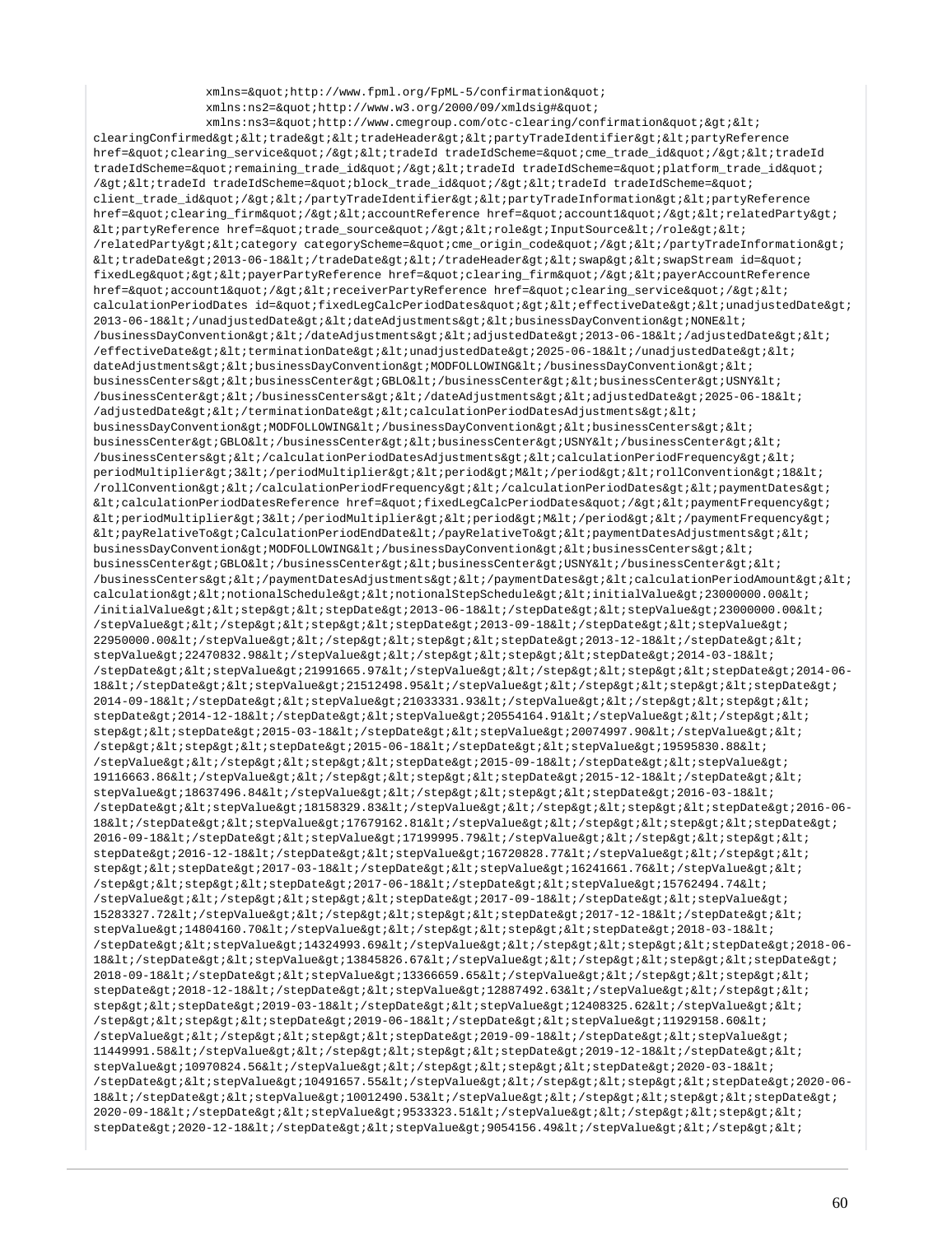step><stepDate&gt;2021-03-18&lt;/stepDate&gt;&lt;stepValue&gt;8574989.48&lt;/stepValue&gt;&lt;  $\sqrt{\text{step8qt}}$ ;  $\frac{1}{2}$  at  $\frac{1}{2}$  at  $\frac{1}{2}$  at  $\frac{1}{2}$  at  $\frac{2021-06-18}{2}$  ;  $\frac{1}{2}$  stepDate&qt;  $\frac{1}{2}$  istepValue&qt; 8095822.46< /stepValue&qt;</step&qt;&lt;step&qt;&lt;stepDate&qt;2021-09-18&lt;/stepDate&qt;&lt;stepValue&qt; 7616655.44</stepValue&gt;&lt;/step&gt;&lt;step&gt;&lt;stepDate&gt;2021-12-18&lt;/stepDate&gt;&lt; stepValue&qt;7137488.43</stepValue&qt;&lt;/step&qt;&lt;step&qt;&lt;stepDate&qt;2022-03-18&lt; /stepDate><stepValue&gt;6658321.41&lt;/stepValue&gt;&lt;/step&gt;&lt;step&gt;&lt;stepDate&gt;2022-06-18</stepDate&gt;&lt;stepValue&gt;6179154.39&lt;/stepValue&gt;&lt;/step&gt;&lt;step&gt;&lt;stepDate&gt; 2022-09-18</stepDate&qt;&lt;stepValue&qt;5699987.37&lt;/stepValue&qt;&lt;/step&qt;&lt;step&qt;&lt; stepDate>2022-12-18</stepDate&gt;&lt;stepValue&gt;5220820.36&lt;/stepValue&gt;&lt;/step&gt;&lt; step><stepDate&gt;2023-03-18&lt;/stepDate&gt;&lt;stepValue&gt;4741653.34&lt;/stepValue&gt;&lt;  $\sqrt{\text{stepSet}}$ ; < step&qt; &lt; stepDate&qt; 2023-06-18&lt; /stepDate&qt; &lt; stepValue&qt; 4262486.32&lt; /stepValue&qt;</step&qt;&lt;step&qt;&lt;stepDate&qt;2023-09-18&lt;/stepDate&qt;&lt;stepValue&qt; 3783319.30</stepValue&gt;&lt;/step&gt;&lt;step&gt;&lt;stepDate&gt;2023-12-18&lt;/stepDate&gt;&lt;  $stepValue\xspace of: 3304152.29 \text{\texttt{k}}: \texttt{stepValue}\xspace of: 2524-03-18 \text{\texttt{k}}: \texttt{stepValue}\xspace of: 2524-03-18 \text{\texttt{k}}: \texttt{stepValue}\xspace of: 2524-03-18 \text{\texttt{k}}: \texttt{stepValue}\xspace of: 2524-03-18 \text{\texttt{k}}: \texttt{stepValue}\xspace of: 2524-03-18 \text{\texttt{k}}: \texttt{stepValue}\xspace of: 2524-03-18 \text{\texttt{k}}: \texttt{stepValue}\xspace of: 252$ /stepDate><stepValue&gt;2824985.27&lt;/stepValue&gt;&lt;/step&gt;&lt;step&gt;&lt;stepDate&gt;2024-06-18</stepDate&gt;&lt;stepValue&gt;2345818.25&lt;/stepValue&gt;&lt;/step&gt;&lt;step&gt;&lt;stepDate&gt; 2024-09-18</stepDate&gt;&lt;stepValue&gt;1866651.23&lt;/stepValue&gt;&lt;/step&gt;&lt;step&gt;&lt; stepDate>2024-12-18&1t;/stepDate>&1t;stepValue>1387484.22&1t;/stepValue>&1t;/step>&1t; step><stepDate&gt;2025-03-18&lt;/stepDate&gt;&lt;stepValue&gt;908317.20&lt;/stepValue&gt;&lt;/step&gt;  $k$ lt; currency> USD< /currency&gt; &lt; /notionalStepSchedule&gt; &lt; /notionalSchedule&gt; &lt; fixedRateSchedule><initialValue&gt;0.03123&lt;/initialValue&gt;&lt;/fixedRateSchedule&gt;&lt; dayCountFraction&qt;30/360</dayCountFraction&qt;&lt;compoundingMethod&qt;None&lt;/compoundingMethod&qt;  $klti /cal$ calculation>  $klti /cal$ calculationPeriodAmount>  $klti$ cashflows>  $klti$ cashflowsMatchParameters> true</cashflowsMatchParameters&gt;&lt;/cashflows&gt;&lt;/swapStream&gt;&lt;swapStream id=&quot; floatLeg" &qt; < payerPartyReference href=&quot; clearing\_service&quot; / &qt; &lt; receiverPartyReference href="clearing firm"/&qt;<receiverAccountReference href=&quot;account1&quot;/&qt;&lt; calculationPeriodDates id="floatLegCalcPeriodDates"><effectiveDate&gt;&lt;unadjustedDate&gt;  $2013-06-18$ </unadjustedDate&qt;&lt;dateAdjustments&qt;&lt;businessDayConvention&qt;NONE&lt; /businessDayConvention></dateAdjustments&gt;&lt;adjustedDate&gt;2013-06-18&lt;/adjustedDate&gt;&lt;  $/$ effectiveDate><terminationDate&gt;&lt;unadjustedDate&gt;2025-06-18&lt;/unadjustedDate&gt;&lt; dateAdjustments><businessDayConvention&gt;MODFOLLOWING&lt;/businessDayConvention&qt;&lt; businessCenters><businessCenter>GBLO</businessCenter><businessCenter>USNY< /businessCenter></businessCenters&gt;&lt;/dateAdjustments&gt;&lt;adjustedDate&gt;2025-06-18&lt; /adjustedDate> </terminationDate&gt; &lt;calculationPeriodDatesAdjustments&gt; &lt; businessDayConvention&qt;MODFOLLOWING</businessDayConvention&qt;&lt;businessCenters&qt;&lt; businessCenter&qt;GBLO</businessCenter&qt;&lt;businessCenter&qt;USNY&lt;/businessCenter&qt;&lt; /businessCenters></calculationPeriodDatesAdjustments&gt;&lt;calculationPeriodFrequency&gt;&lt; periodMultiplier&qt;3</periodMultiplier&qt;&lt;period&qt;M&lt;/period&qt;&lt;rollConvention&qt;18&lt; /rollConvention></calculationPeriodFrequency&gt;&lt;/calculationPeriodDates&gt;&lt;paymentDates&gt; <calculationPeriodDatesReference href=&quot;floatLegCalcPeriodDates&quot;/&gt;&lt;paymentFrequency&gt;  $k$ lt; periodMultiplier $k$ et; 3 $k$ lt; /periodMultiplier $k$ et;  $k$ lt; period $k$ at; M $k$ lt; /period $k$ at;  $k$ lt; /paymentFrequency $k$ at;  $klt:payRelationPerData: Calculate the network of the network.$ businessDayConvention>MODFOLLOWING</businessDayConvention&gt;&lt;businessCenters&gt;&lt; businessCenter&qt;GBLO</businessCenter&qt;&lt;businessCenter&qt;USNY&lt;/businessCenter&qt;&lt; /businessCenters&qt;</paymentDatesAdjustments&qt;&lt;/paymentDates&qt;&lt;resetDates id=&quot; floatLegResetDates"><calculationPeriodDatesReference href=&quot;floatLegCalcPeriodDates&quot; /&gti&ltiresetRelativeTo&gtiCalculationPeriodStartDate&lti/resetRelativeTo&gti&ltifixingDates&gti&lti periodMultiplier&qt;-2</periodMultiplier&qt;&lt;period&qt;D&lt;/period&qt;&lt;dayType&qt;Business&lt; /dayType><businessDayConvention&gt;MODFOLLOWING&lt;/businessDayConvention&gt;&lt;businessCenters&gt;  $klt:busing the \texttt{SSCenter}\$  : GBLO</businessCenter&gt;&lt;/businessCenters&gt;&lt;dateRelativeTo href=&quot; floatLegResetDates"/></fixingDates&gt;&lt;resetFrequency&gt;&lt;periodMultiplier&gt;3&lt; /periodMultiplier><period&gt;M&lt;/period&gt;&lt;/resetFrequency&gt;&lt;resetDatesAdjustments&gt;&lt; businessDayConvention&qt;MODFOLLOWING</businessDayConvention&qt;&lt;businessCenters&qt;&lt; businessCenter&qt;GBLO</businessCenter&qt;&lt;businessCenter&qt;USNY&lt;/businessCenter&qt;&lt;  $/b$ usinessCenters&qt;</resetDatesAdjustments&qt;&lt;/resetDates&qt;&lt;calculationPeriodAmount&qt;&lt; calculation><notionalSchedule&gt;&lt;notionalStepSchedule&gt;&lt;initialValue&gt;23000000.00&lt;  $/$ initialValue><step&gt;&lt;stepDate&gt;2013-06-18&lt;/stepDate&gt;&lt;stepValue&gt;2300000.00&lt;  $\frac{1}{2}$  /stepValue&qt;</step&qt;&lt;step&qt;&lt;stepDate&qt;2013-09-18&lt;/stepDate&qt;&lt;stepValue&qt; 22950000.00</stepValue&gt;&lt;/step&gt;&lt;step&gt;&lt;stepDate&gt;2013-12-18&lt;/stepDate&gt;&lt; stepValue>22470832.98</stepValue&gt;&lt;/step&gt;&lt;step&gt;&lt;stepDate&gt;2014-03-18&lt;  $\lambda$ stepDate&qt;<stepValue&qt;21991665.97&lt;/stepValue&qt;&lt;/step&qt;&lt;step&qt;&lt;stepDate&qt;2014-06-18</stepDate&qt;&lt;stepValue&qt;21512498.95&lt;/stepValue&qt;&lt;/step&qt;&lt;step&qt;&lt;stepDate&qt; 2014-09-18</stepDate&gt;&lt;stepValue&gt;21033331.93&lt;/stepValue&gt;&lt;/step&gt;&lt;step&gt;&lt; stepDate&qt;2014-12-18</stepDate&qt;&lt;stepValue&qt;20554164.91&lt;/stepValue&qt;&lt;/step&qt;&lt; step><stepDate&gt;2015-03-18&lt;/stepDate&gt;&lt;stepValue&gt;20074997.90&lt;/stepValue&gt;&lt; /step><step&gt;&lt;stepDate&gt;2015-06-18&lt;/stepDate&gt;&lt;stepValue&gt;19595830.88&lt; /stepValue></step&gt;&lt;step&gt;&lt;stepDate&gt;2015-09-18&lt;/stepDate&gt;&lt;stepValue&gt; 19116663.86</stepValue&qt;&lt;/step&qt;&lt;step&qt;&lt;stepDate&qt;2015-12-18&lt;/stepDate&qt;&lt; stepValue>18637496.84</stepValue&gt;&lt;/step&gt;&lt;step&gt;&lt;stepDate&gt;2016-03-18&lt;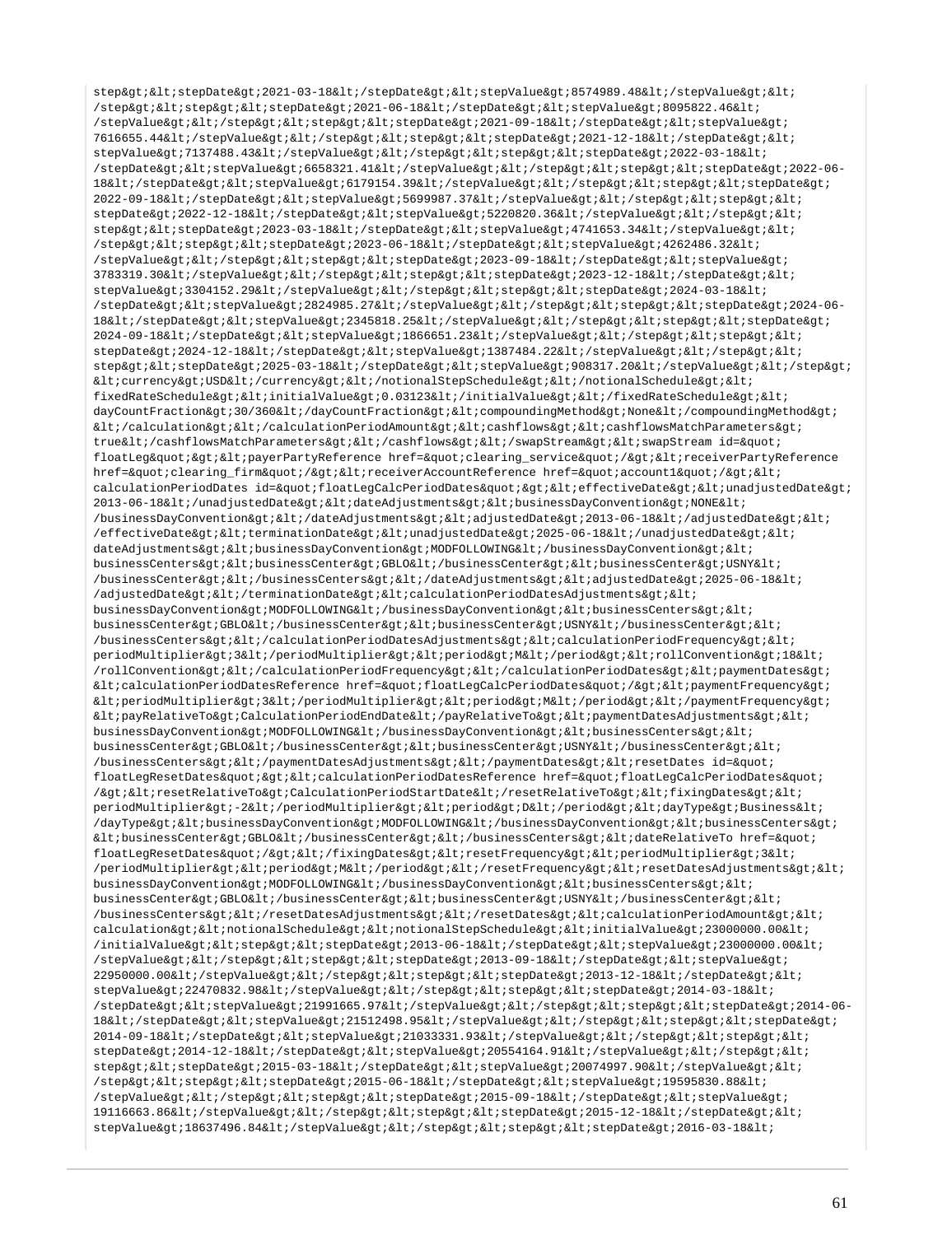/stepDate><stepValue&gt;18158329.83&lt;/stepValue&gt;&lt;/step&gt;&lt;step&gt;&lt;stepDate&gt;2016-06-18&1t;/stepDate&qt;&1t;stepValue&qt;17679162.81&1t;/stepValue&qt;&1t;/step&qt;&1t;stepAqt;&1t;stepDate&qt;  $2016-09-18$ </stepDate&qt;&lt;stepValue&qt;17199995.79&lt;/stepValue&qt;&lt;/step&qt;&lt;step&qt;&lt; stepDate>2016-12-18</stepDate&gt;&lt;stepValue&gt;16720828.77&lt;/stepValue&gt;&lt;/step&gt;&lt; step&qt;<stepDate&qt;2017-03-18&lt;/stepDate&qt;&lt;stepValue&qt;16241661.76&lt;/stepValue&qt;&lt; /step><step&gt;&lt;stepDate&gt;2017-06-18&lt;/stepDate&gt;&lt;stepValue&gt;15762494.74&lt;  $\sqrt{\text{stepValue\xi}}$ tiki/step $\delta$ gtikltistep $\delta$ gtikltistepDate $\delta$ gti2017-09-18 $\delta$ lti/stepDate $\delta$ gtikltistepValue $\delta$ gti 15283327.72</stepValue&qt;&lt;/step&qt;&lt;step&qt;&lt;stepDate&qt;2017-12-18&lt;/stepDate&qt;&lt; stepValue>14804160.70</stepValue&gt;&lt;/step&gt;&lt;step&gt;&lt;stepDate&gt;2018-03-18&lt; /stepDate><stepValue&gt;14324993.69&lt;/stepValue&gt;&lt;/step&gt;&lt;step&gt;&lt;stepDate&gt;2018-06-18</stepDate&qt;&lt;stepValue&qt;13845826.67&lt;/stepValue&qt;&lt;step&qt;&lt;step&qt;&lt;stepDate&qt;  $2018-09-18$ </stepDate&qt;&lt;stepValue&qt;13366659.65&lt;/stepValue&qt;&lt;/step&qt;&lt;step&qt;&lt; stepDate>2018-12-18&1t;/stepDate>&1t;stepValue>12887492.63&1t;/stepValue>&1t;/step>&1t; step><stepDate&gt;2019-03-18&lt;/stepDate&gt;&lt;stepValue&gt;12408325.62&lt;/stepValue&gt;&lt; /step&qt;<step&qt;&lt;stepDate&qt;2019-06-18&lt;/stepDate&qt;&lt;stepValue&qt;11929158.60&lt; /stepValue></step&gt;&lt;step&gt;&lt;stepDate&gt;2019-09-18&lt;/stepDate&gt;&lt;stepValue&gt; 11449991.58</stepValue&gt;&lt;/step&gt;&lt;step&gt;&lt;stepDate&gt;2019-12-18&lt;/stepDate&gt;&lt; stepValue>10970824.56</stepValue&gt;&lt;/step&gt;&lt;step&gt;&lt;stepDate&gt;2020-03-18&lt; /stepDate><stepValue&gt;10491657.55&lt;/stepValue&gt;&lt;/step&gt;&lt;step&gt;&lt;stepDate&gt;2020-06-18&1t;/stepDate>&1t;stepValue>10012490.53&1t;/stepValue>&1t;/step>&1t;step>&1t;stepDate> 2020-09-18</stepDate&qt;&lt;stepValue&qt;9533323.51&lt;/stepValue&qt;&lt;/step&gt;&lt;step&qt;&lt; stepDate&qt;2020-12-18</stepDate&qt;&lt;stepValue&qt;9054156.49&lt;/stepValue&qt;&lt;/step&qt;&lt; step><stepDate&gt;2021-03-18&lt;/stepDate&gt;&lt;stepValue&gt;8574989.48&lt;/stepValue&gt;&lt;  $\sqrt{\text{step4gt/ælt}}$  ;  $\text{step4gt/ælt/ælt/ælt}$  ;  $2021-06-18$   $\text{kelt}$  ;  $\text{step4te}$   $\text{get/ælt/ælt}$  ;  $\text{key4ue}$   $\text{key8095822.46}$   $\text{kelt}$  ; /stepValue></step&gt;&lt;step&gt;&lt;stepDate&gt;2021-09-18&lt;/stepDate&gt;&lt;stepValue&gt; 7616655.44</stepValue&gt;&lt;/step&gt;&lt;step&gt;&lt;stepDate&gt;2021-12-18&lt;/stepDate&gt;&lt; stepValue>7137488.43</stepValue&gt;&lt;/step&gt;&lt;stepAgt;&lt;stepDate&gt;2022-03-18&lt; /stepDate&qt;<stepValue&qt;6658321.41&lt;/stepValue&qt;&lt;/step&qt;&lt;step&qt;&lt;stepDate&qt;2022-06-18</stepDate&gt;&lt;stepValue&gt;6179154.39&lt;/stepValue&gt;&lt;/step&gt;&lt;step&gt;&lt;stepDate&gt; 2022-09-18</stepDate&gt;&lt;stepValue&gt;5699987.37&lt;/stepValue&gt;&lt;/step&gt;&lt;step&gt;&lt; stepDate>2022-12-18</stepDate&gt;&lt;stepValue&gt;5220820.36&lt;/stepValue&gt;&lt;/step&gt;&lt; step><stepDate&gt;2023-03-18&lt;/stepDate&gt;&lt;stepValue&gt;4741653.34&lt;/stepValue&gt;&lt; /step><step&gt;&lt;stepDate&gt;2023-06-18&lt;/stepDate&gt;&lt;stepValue&gt;4262486.32&lt; /stepValue&qt;</step&qt;&lt;step&qt;&lt;stepDate&qt;2023-09-18&lt;/stepDate&qt;&lt;stepValue&qt;  $3783319.30$ </stepValue&qt;&lt;/step&qt;&lt;step&qt;&lt;stepDate&qt;2023-12-18&lt;/stepDate&qt;&lt; stepValue&qt;3304152.29</stepValue&qt;&lt;/step&qt;&lt;step&qt;&lt;stepDate&qt;2024-03-18&lt; /stepDate><stepValue&gt;2824985.27&lt;/stepValue&gt;&lt;/step&gt;&lt;step&gt;&lt;stepDate&gt;2024-06-18</stepDate&qt;&lt;stepValue&qt;2345818.25&lt;/stepValue&qt;&lt;/step&qt;&lt;step&qt;&lt;stepDate&qt; 2024-09-18</stepDate&gt;&lt;stepValue&gt;1866651.23&lt;/stepValue&gt;&lt;/step&gt;&lt;step&gt;&lt; stepDate>2024-12-18</stepDate&gt;&lt;stepValue&gt;1387484.22&lt;/stepValue&gt;&lt;/step&gt;&lt; step><stepDate&gt;2025-03-18&lt;/stepDate&gt;&lt;stepValue&gt;908317.20&lt;/stepValue&gt;&lt;/step&gt;  $klt$ icurrency>USD</currency&gt;&lt;/notionalStepSchedule&gt;&lt;/notionalSchedule&gt;&lt; floatingRateCalculation><floatingRateIndex&gt;USD-LIBOR-BBA&lt;/floatingRateIndex&gt;&lt; indexTenor&qt;<periodMultiplier&qt;3&lt;/periodMultiplier&qt;&lt;period&qt;M&lt;/period&qt;&lt; /indexTenor&qt;</floatingRateCalculation&qt;&lt;dayCountFraction&qt;30/360&lt;/dayCountFraction&qt;&lt; compoundingMethod>None</compoundingMethod&gt;&lt;/calculation&gt;&lt;/calculationPeriodAmount&gt;&lt; cashflows><cashflowsMatchParameters&gt;true&lt;/cashflowsMatchParameters&gt;&lt;/cashflows&gt;&lt; /swapStream&qt;</swap&qt;&lt;/trade&qt;&lt;party\_id=&quot;clearing\_firm&quot;&qt;&lt;partyId partyIdScheme="clearing\_member\_firms"&qt;Test</partyId&qt;&lt;/party&qt;&lt;party\_id=&quot; clearing\_service"><partyId/&gt;&lt;/party&gt;&lt;party id=&quot;trade\_source&quot;&gt;&lt;partyId /&qt;</party&qt;&lt;account id=&quot;account1&quot;&lt;accountId accountIdScheme=&quot; clearing\_firm\_accounts">1234</accountId&gt;&lt;servicingParty href=&quot;clearing\_firm&quot;/&gt;  $dt$ ;/account></clearingConfirmed&gt;&lt;/ns3:FpML&gt; </string> </payload>

 </transaction> </ns2:transactionRpt>

ZCS with BRL Request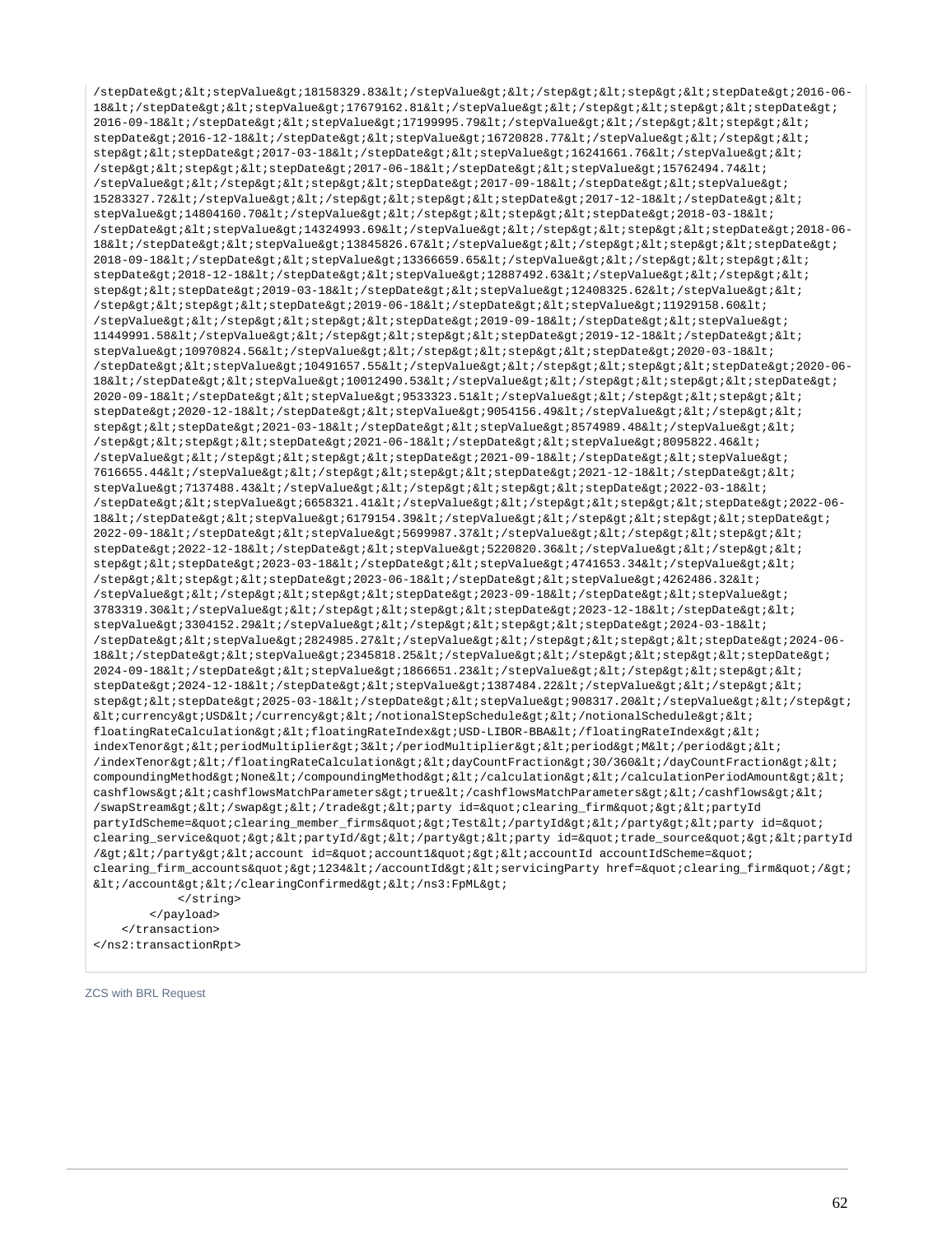<?xml version="1.0" encoding="UTF-8" standalone="yes"?><ns2:transactionReq xmlns:ns2="http://cmegroup.com /schema/core/1.0" reqUserId="userid">

 <transaction portfolioId="\${marginPortfolio}" type="TRADE" id="0"><payload encoding="STRING" format="CSV">

<string>Firm ID,Account ID,ClearedTradeId,Product Type ,Currency,Effective Date,Maturity Date, Notional,Direction,Fixed Rate,Leg1 Index,Leg1 IndexTenor,Leg1 Payfreq,Leg1 CompMethod,Leg2 Index,Leg2 IndexTenor,Leg2 Payfreq,Leg2 CompMethod,Leg1 Spread,Leg2 Spread,FV\_Notional Test,1234,1D BRL,ZERO\_COUPON,BRL,9/6/2011,9/6/2021,"10,000,000",P,0.03123,N/A,N/A,1T,NONE,BRL-CDI,N/A,1T, NONE,N/A,N/A,1234

</string></payload></transaction></ns2:transactionReq>

### ZCS with BRL Response

<?xml version="1.0" encoding="UTF-8" standalone="yes"?> <ns2:transactionRpt xmlns:ns2="http://cmegroup.com/schema/core/1.0" status="SUCCESS"> <transaction portfolioId="759756" type="TRADE" id="22253996"> <payload encoding="STRING" format="FPML"> <string>&lt;?xml version=&quot;1.0&quot; encoding=&quot;UTF-8&quot; standalone=&quot;yes&quot;?  $\>$ i $\>$ i $\>$ i $\>$ i $\>$ mlns= $\>$ quot;http://www.fpml.org/FpML-5/confirmation $\>$ quot;  $x$ mlns:ns2= $\>$ quot;http://www.w3.org /2000/09/xmldsig#" xmlns:ns3="http://www.cmegroup.com/otc-clearing/confirmation">< clearingConfirmed><trade&gt;&lt;tradeHeader&gt;&lt;partyTradeIdentifier&gt;&lt;partyReference href="clearing\_service"/&qt;<tradeId tradeIdScheme=&quot;cme\_trade\_id&quot;/&qt;&lt;tradeId tradeIdScheme="remaining\_trade\_id"/><tradeId tradeIdScheme=&quot;platform\_trade\_id&quot; /><tradeId tradeIdScheme=&quot;block\_trade\_id&quot;/&gt;&lt;tradeId tradeIdScheme=&quot; client\_trade\_id"/></partyTradeIdentifier&gt;&lt;partyTradeInformation&gt;&lt;partyReference href="clearing\_firm"/&qt;<accountReference href=&quot;account1&quot;/&qt;&lt;relatedParty&qt;  $\texttt{all:partyReference}$ href=&quot:trade\_source&quot:/&gt:&lt:role&gt:InputSource&lt:/role&gt:&lt:  $/related Party\>1:$ cltcategory categoryScheme="cme\_origin\_code"/></partyTradeInformation&gt;  $klt$ itradeDate $kqt$ ; 2011-09-06 $klt$ i/tradeDate $kqt$ ;  $klt$ i/tradeHeader $kqt$ ;  $klt$ iswap $kqt$ ;  $klt$ iswapStream id= $kquct$ ; fixedLeg" > < payerPartyReference href=&quot; clearing\_firm&quot; / &gt; &lt; payerAccountReference href="account1"/><receiverPartyReference href=&quot;clearing\_service&quot;/&gt;&lt; calculationPeriodDates id="fixedLegCalcPeriodDates"><effectiveDate&gt;&lt;unadjustedDate&gt; 2011-09-06</unadjustedDate&gt;&lt;dateAdjustments&gt;&lt;businessDayConvention&gt;NONE&lt; /businessDayConvention></dateAdjustments&gt;&lt;adjustedDate&gt;2011-09-06&lt;/adjustedDate&gt;&lt;  $/$ effectiveDate&qt;<terminationDate&qt;&lt;unadjustedDate&qt;2021-09-06&lt;/unadjustedDate&qt;&lt; dateAdjustments><businessDayConvention&gt;NONE&lt;/businessDayConvention&gt;&lt;businessCenters&gt;  $\verb|@lt;jbusinessCenter\verb|sgt;BRBDL1|; /businessCenter\verb|sgt;@lt;jubssCenter\verb|sgt;jSNY@lt;j/businessCenter\verb|sgt;@lt;jubssCenter\verb|sgt;@lt;jubssCenter\verb|sgt;@lt;jubssCenter\verb|sgt;@lt;jubss{def:23},\ldots, and \ldots, and \ldots, and \ldots, respectively.$ /businessCenters></dateAdjustments&gt;&lt;adjustedDate&gt;2021-09-06&lt;/adjustedDate&gt;&lt; /terminationDate&qt;<calculationPeriodDatesAdjustments&qt;&lt;businessDayConvention&qt;FOLLOWING&lt; /businessDayConvention&qt;<businessCenters&qt;&lt;businessCenter&qt;BRBD&lt;/businessCenter&qt;&lt;  $\texttt{businessCenter\>USNY\<1} \texttt{/businessCenter\>1} \texttt{.}/\texttt{businessCenter\>1} \texttt{.}/\texttt{businessCenter\>1} \texttt{.}/\texttt{businessCenter\>1} \texttt{.}/\texttt{businessCenter\>1} \texttt{.}/\texttt{businessCenter\>1} \texttt{.}/\texttt{businessCenter\>1} \texttt{.}/\texttt{Asions}$ /calculationPeriodDatesAdjustments><calculationPeriodFrequency&gt;&lt;periodMultiplier&gt;1&lt; /periodMultiplier><period&gt;T&lt;/period&gt;&lt;rollConvention&gt;NONE&lt;/rollConvention&gt;&lt; /calculationPeriodFrequency></calculationPeriodDates&gt;&lt;paymentDates&gt;&lt; calculationPeriodDatesReference href="fixedLegCalcPeriodDates"/><paymentFrequency&gt;&lt; periodMultiplier>1</periodMultiplier&gt;&lt;period&gt;T&lt;/period&gt;&lt;/paymentFrequency&gt;&lt; payRelativeTo>CalculationPeriodEndDate</payRelativeTo&gt;&lt;paymentDaysOffset&gt;&lt; periodMultiplier>1</periodMultiplier&gt;&lt;period&gt;D&lt;/period&gt;&lt;dayType&gt;Business&lt; /dayType></paymentDaysOffset&gt;&lt;paymentDatesAdjustments&gt;&lt;businessDayConvention&gt; FOLLOWING</businessDayConvention&qt;&lt;businessCenters&qt;&lt;businessCenter&qt;USNY&lt; /businessCenter><businessCenter&gt;BRBD&lt;/businessCenter&gt;&lt;/businessCenters&gt;&lt; /paymentDatesAdjustments&qt;</paymentDates&qt;&lt;calculationPeriodAmount&qt;&lt;calculation&qt;&lt; notionalSchedule><notionalStepSchedule&gt;&lt;initialValue&gt;10000000&lt;/initialValue&gt;&lt; currency>BRL</currency&gt;&lt;/notionalStepSchedule&gt;&lt;/notionalSchedule&gt;&lt; fixedRateSchedule><initialValue&gt;0.03123&lt;/initialValue&gt;&lt;/fixedRateSchedule&gt;&lt; futureValueNotional><amount&gt;1234&lt;/amount&gt;&lt;/futureValueNotional&gt;&lt;dayCountFraction&gt; BUS/252&1t;/dayCountFraction>&1t;compoundingMethod>None&1t;/compoundingMethod>&1t;/calculation>  $\<$ it;/calculationPeriodAmount&qt;<cashflows&qt;&lt;cashflowsMatchParameters&qt;true&lt; /cashflowsMatchParameters&qt;</cashflows&qt;&lt;/swapStream&qt;&lt;swapStream id=&quot;floatLeq&quot;&qt; <payerPartyReference href="clearing\_service"/><receiverPartyReference href=" clearing\_firm"/><receiverAccountReference href=&quot;account1&quot;/&gt;&lt; calculationPeriodDates id="floatLeqCalcPeriodDates"&qt;<effectiveDate&qt;&lt;unadjustedDate&qt; 2011-09-06</unadjustedDate&gt;&lt;dateAdjustments&gt;&lt;businessDayConvention&gt;NONE&lt;  $/b$ usinessDayConvention></dateAdjustments&gt;&lt;adjustedDate&gt;2011-09-06&lt;/adjustedDate&gt;&lt; /effectiveDate> <terminationDate&gt; &lt;unadjustedDate&gt; 2021-09-06&lt;/unadjustedDate&gt; &lt; dateAdjustments><businessDayConvention&gt;NONE&lt;/businessDayConvention&gt;&lt;businessCenters&gt;  $\verb| alt: businessCenter\> jRRB\< l'| businessCenter\> t| l' businessCenter\> t| USSN\< l'| businessCenter\> t| l' s| USSN\< s| USSN\< s| USSN\< s| USSN\< s| USSN\< s| USSN\< s| USSN\< s| USSN\< s| USSN\< s| USSN\< s| USSN\< s| USSN\< s| USSN\< s| USSN\< s| USSN\< s| USSN\< s| USSN\< s| USSN\$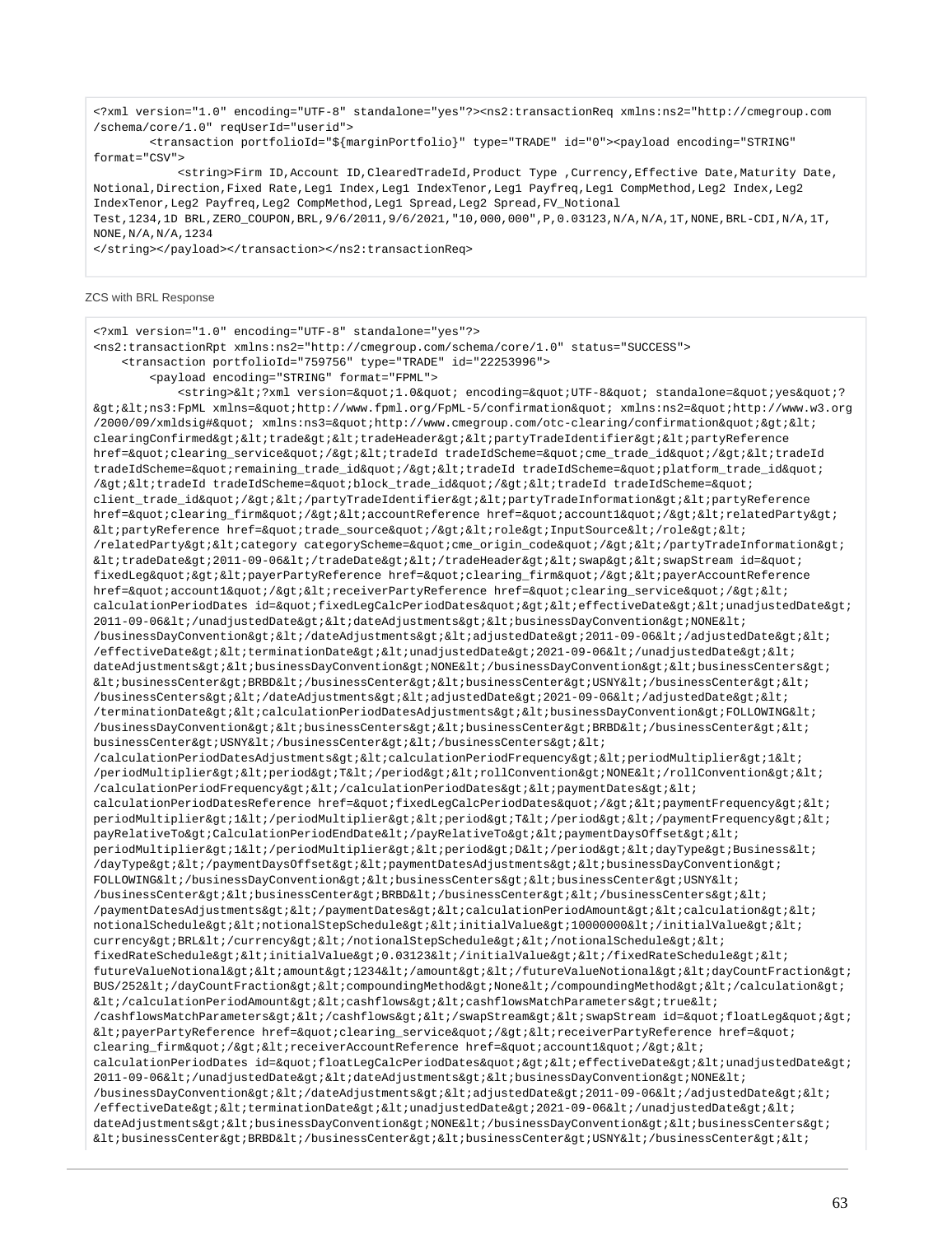/businessCenters&qt;</dateAdjustments&qt;&lt;adjustedDate&qt;2021-09-06&lt;/adjustedDate&qt;&lt; /terminationDate&qt;<calculationPeriodDatesAdjustments&qt;&lt;businessDayConvention&qt;FOLLOWING&lt; /businessDayConvention&qt;<businessCenters&qt;&lt;businessCenter&qt;BRBD&lt;/businessCenter&qt;&lt; businessCenter>USNY</businessCenter&gt;&lt;/businessCenters&gt;&lt; /calculationPeriodDatesAdjustments&qt;<calculationPeriodFrequency&qt;&lt;periodMultiplier&qt;1&lt; /periodMultiplier><period&gt;T&lt;/period&gt;&lt;rollConvention&gt;NONE&lt;/rollConvention&gt;&lt; /calculationPeriodFrequency></calculationPeriodDates&gt;&lt;paymentDates&gt;&lt; calculationPeriodDatesReference href="floatLeqCalcPeriodDates"/&qt;<paymentFrequency&qt;&lt; periodMultiplier>1</periodMultiplier&gt;&lt;period&gt;T&lt;/period&gt;&lt;/paymentFrequency&gt;&lt; payRelativeTo>CalculationPeriodEndDate</payRelativeTo&gt;&lt;paymentDaysOffset&gt;&lt; periodMultiplier&qt;1</periodMultiplier&qt;&lt;period&qt;D&lt;/period&qt;&lt;dayType&qt;Business&lt;  $\gamma$ dayType&qt;</paymentDaysOffset&qt;&lt;paymentDatesAdjustments&qt;&lt;businessDayConvention&qt; FOLLOWING</businessDayConvention&gt;&lt;businessCenters&gt;&lt;businessCenter&gt;BRBD&lt; /businessCenter><businessCenter&gt;USNY&lt;/businessCenter&gt;&lt;/businessCenters&gt;&lt; /paymentDatesAdjustments></paymentDates&gt;&lt;resetDates id=&quot;floatLegResetDates&quot;&gt;&lt; calculationPeriodDatesReference href="floatLegCalcPeriodDates"/&qt;<resetRelativeTo&qt; CalculationPeriodStartDate</resetRelativeTo&gt;&lt;fixingDates&gt;&lt;periodMultiplier&gt;0&lt; /periodMultiplier><period&gt;D&lt;/period&gt;&lt;businessDayConvention&gt;PRECEDING&lt;  $/b$ usinessDayConvention><businessCenters&gt;&lt;businessCenter&gt;BRBD&lt;/businessCenter&gt;&lt; /businessCenters><dateRelativeTo href=&quot;floatLegResetDates&quot;/&gt;&lt;/fixingDates&gt;&lt; resetFrequency&qt;<periodMultiplier&qt;1&lt;/periodMultiplier&qt;&lt;period&qt;D&lt;/period&qt;&lt; /resetFrequency&qt;<resetDatesAdjustments&qt;&lt;businessDayConvention&qt;FOLLOWING&lt; /businessDayConvention><businessCenters&gt;&lt;businessCenter&gt;BRBD&lt;/businessCenter&gt;&lt; businessCenter>USNY</businessCenter&gt;&lt;/businessCenters&gt;&lt;/resetDatesAdjustments&gt;&lt; /resetDates><calculationPeriodAmount&gt;&lt;calculation&gt;&lt;notionalSchedule&gt;&lt; notionalStepSchedule&qt;<initialValue&qt;10000000&lt;/initialValue&qt;&lt;currency&qt;BRL&lt; /currency></notionalStepSchedule&gt;&lt;/notionalSchedule&gt;&lt;floatingRateCalculation&gt;&lt; floatingRateIndex&qt;BRL-CDI</floatingRateIndex&qt;&lt;/floatingRateCalculation&qt;&lt; dayCountFraction>BUS/252</dayCountFraction&gt;&lt;compoundingMethod&gt;None&lt;/compoundingMethod&gt;  $\$ true</cashflowsMatchParameters&gt;&lt;/cashflows&gt;&lt;/swapStream&gt;&lt;/swap&gt;&lt;/trade&gt;&lt; party id="clearing\_firm"><partyId partyIdScheme=&quot;clearing\_member\_firms&quot;&gt; Test</partyId></party><party id="clearing\_service"><partyId/>< /party><party id=&quot;trade\_source&quot;&gt;&lt;partyId/&gt;&lt;/party&gt;&lt;account id=&quot; account1"&qt;<accountId accountIdScheme=&quot;clearing firm accounts&quot;&qt;1234&lt;/accountId&qt;

<servicingParty href=&quot;clearing\_firm&quot;/&gt;&lt;/account&gt;&lt;/clearingConfirmed&gt;&lt;/ns3: FpML&qt;</string> </payload>

 </transaction> </ns2:transactionRpt>

Vanilla Swaptions CSV Example Request

```
<?xml version="1.0" encoding="UTF-8" standalone="yes"?><ns2:transactionReq xmlns:ns2="http://cmegroup.com
/schema/core/1.0" reqUserId="userid">
<transaction portfolioId="0" type="TRADE" id="0">
   <payload encoding="STRING" format="CSV">
     <string>Firm ID,Account ID,ClearedTradeId,Product Type ,Currency,Effective Date,Maturity Date,Notional,
FV_Notional,Direction,Fixed Rate,BUY_SELL,PREMIUM_PAYMENT_AMOUNT,PREMIUM_PAYMENT_DATE,EXPIRATION_DATE
Swaption,All_Direction_SimpleUpload,3M USD,VANILLA_SWAPTION,USD,9/10/2019,9/8/2025,"100,000,000",N/A,P,
0.03123,BUY,10000000,9/6/2021,9/6/2019
Swaption,All_Direction_SimpleUpload,3M USD,VANILLA_SWAPTION,USD,9/10/2019,9/8/2025,"100,000,000",N/A,R,
0.03123,BUY,10000000,9/6/2021,9/6/2019
</string>
   </payload>
</transaction>
</ns2:transactionReq>
```
# Vanilla Swaptions Example Response

<?xml version="1.0" encoding="UTF-8" standalone="yes"?> <ns2:transactionRpt xmlns:ns2="http://cmegroup.com/schema/core/1.2" status="SUCCESS"> <transaction portfolioId="804528" type="TRADE" id="25937185"> <payload encoding="STRING" format="FPML"> <string>&lt;?xml version=&quot;1.0&quot; encoding=&quot;UTF-8&quot; standalone=&quot;yes&quot;?  $\texttt{kg}$ t;  $\texttt{k}$ lt; ns3:FpML xmlns= $\texttt{kg}$ uot; http://www.fpml.org/FpML-5/confirmation" xmlns:ns2=" http://www.w3.org  $/2000/09/\text{xmldsig\#\"}$ : xmlns:ns3="http://www.cmegroup.com/otc-clearing/confirmation"><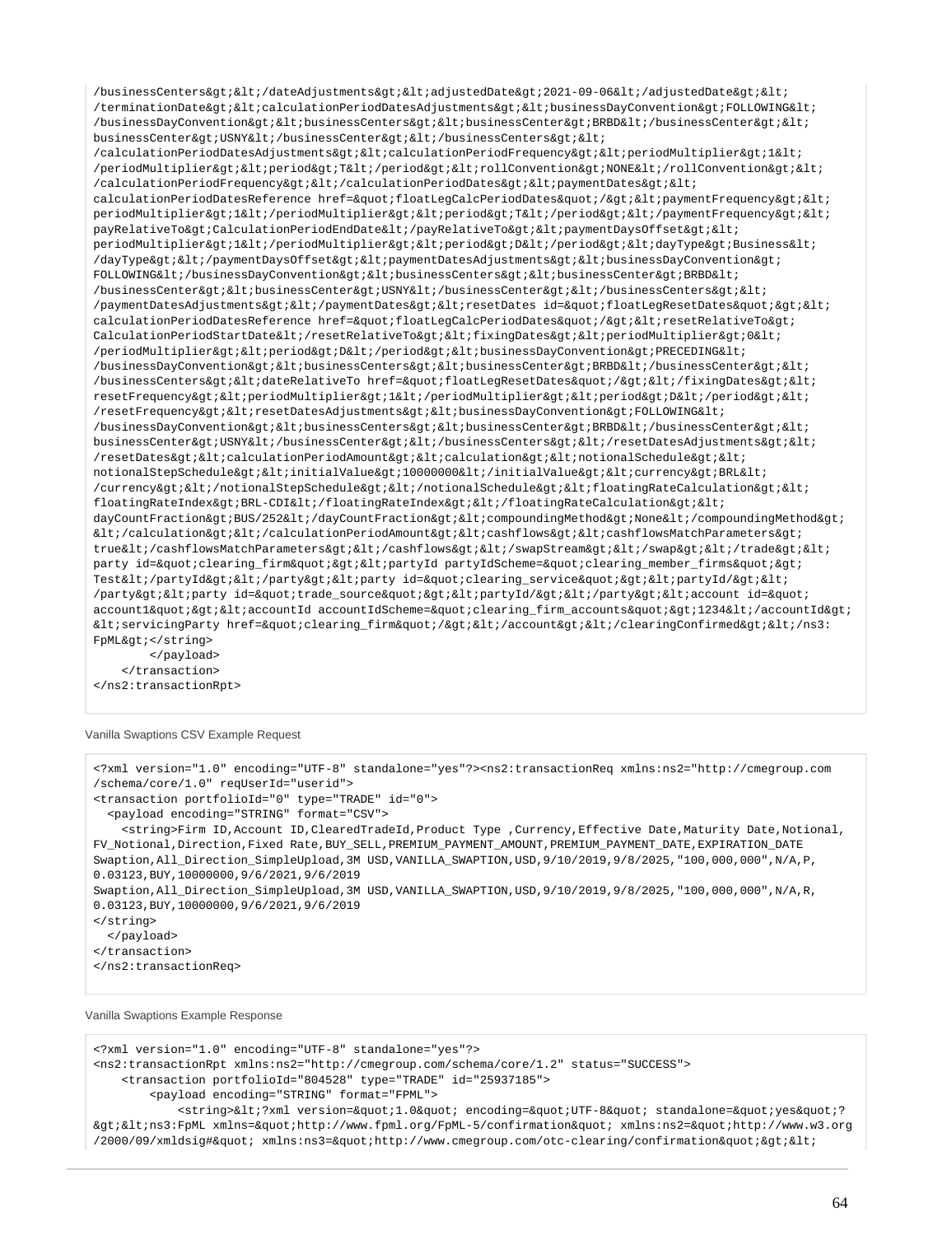clearingConfirmed><trade&gt;&lt;tradeHeader xmlns:xsi=&quot;http://www.w3.org/2001/XMLSchemainstance" xsi:type="ns3:CMETradeHeader"&qt;<partyTradeIdentifier&qt;&lt;partyReference href="clearing service"/&qt;<tradeId tradeIdScheme=&quot;cme trade\_id&quot;&qt;3M USD&lt; /tradeId><tradeId tradeIdScheme=&quot;remaining\_trade\_id&quot;/&gt;&lt;tradeId tradeIdScheme=&quot; platform\_trade\_id"/&qt;<tradeId tradeIdScheme=&quot;block\_trade\_id&quot;/&qt;&lt;tradeId tradeIdScheme="client\_trade\_id"/></partyTradeIdentifier&gt;&lt;partyTradeInformation&gt;&lt; partyReference href="clearing\_firm"/><accountReference href=&quot;account1&quot;/&gt;&lt; relatedParty&qt;<partyReference href=&quot;trade source&quot;/&qt;&lt;role&qt;InputSource&lt;/role&qt; </relatedParty&gt;&lt;category categoryScheme=&quot;cme\_origin\_code&quot;/&gt;&lt; /partyTradeInformation><tradeDate&gt;2017-09-08&lt;/tradeDate&gt;&lt;/tradeHeader&gt;&lt;swaption&gt;  $klt$ ;buyerPartyReference href="clearing\_firm"/><sellerPartyReference href=&quot; clearing service"/&qt;<premium&qt;&lt;payerPartyReference href=&quot;clearing firm&quot;/&qt;&lt; receiverPartyReference href="clearing\_service"/><paymentAmount&gt;&lt;currency/&gt;&lt; amount>10000000</amount&gt;&lt;/paymentAmount&gt;&lt;paymentDate&gt;&lt;unadjustedDate&gt;2021-09-06</unadjustedDate&gt;&lt;dateAdjustments&gt;&lt;businessDayConvention&gt;MODFOLLOWING&lt;  $/$ businessDayConvention><businessCenters&gt;&lt;businessCenter&gt;USNY&lt; $/$ businessCenter><  $\texttt{businessCenter\>gt} \texttt{;GBD}\<;\texttt{/businessCenter\>gt} \texttt{;<} \texttt{/businessCenter\>gt} \texttt{;<} \texttt{/basesCenter\>gt} \texttt{;<} \texttt{/basis} \texttt{;<} \texttt{/size} \texttt{;<} \texttt{/size} \texttt{;<} \texttt{/size} \texttt{;<} \texttt{/size} \texttt{;<} \texttt{/size} \texttt{;<} \texttt{/size} \texttt{;<} \texttt$ adjustedDate>2021-09-06</adjustedDate&gt;&lt;/paymentDate&gt;&lt;paymentType&gt;PREMIUM\_FEE&lt; /paymentType></premium&gt;&lt;europeanExercise&gt;&lt;expirationDate&gt;&lt;adjustableDate&gt;&lt; unadjustedDate>2017-09-06</unadjustedDate&gt;&lt;dateAdjustments&gt;&lt;businessDayConvention&gt;  $MODFOLLOWING\<1$ ; /businessDayConvention&qt; < businessCenters&qt; &lt; businessCenter&qt; USNY&lt; /businessCenter&qt;<businessCenter&qt;GBLO&lt;/businessCenter&qt;&lt;/businessCenters&qt;&lt; /dateAdjustments><adjustedDate/&gt;&lt;/adjustableDate&gt;&lt;/expirationDate&gt;&lt; /europeanExercise><swaptionStraddle&gt;false&lt;/swaptionStraddle&gt;&lt;swap&gt;&lt;swapStream id="fixedLeg"&qt;<payerPartyReference href=&quot;clearing\_firm&quot;/&qt;&lt; payerAccountReference href="account1"/><receiverPartyReference href=&quot; clearing\_service"/><calculationPeriodDates id=&quot;fixedLegCalcPeriodDates&quot;&gt;&lt; effectiveDate&qt; < unadjustedDate&qt; 2017-09-08&lt; /unadjustedDate&qt; &lt; dateAdjustments&qt; &lt; businessDayConvention>NONE</businessDayConvention&gt;&lt;/dateAdjustments&gt;&lt;adjustedDate&gt;2017-09-08</adjustedDate&gt;&lt;/effectiveDate&gt;&lt;terminationDate&gt;&lt;unadjustedDate&gt;2025-09-08&lt; /unadjustedDate><dateAdjustments&gt;&lt;businessDayConvention&qt;MODFOLLOWING&lt;  $/b$ usinessDayConvention><businessCenters&gt;&lt;businessCenter&gt;GBLO&lt;/businessCenter&gt;&lt; businessCenter>USNY</businessCenter&gt;&lt;/businessCenters&gt;&lt;/dateAdjustments&gt;&lt;  $adjustedDate\>:2025-09-08\<:1$  /  $adjustedDate\>:2025-09-08$ calculationPeriodDatesAdjustments&qt;<businessDayConvention&qt;MODFOLLOWING&lt;/businessDayConvention&qt;  $k$ lt; businessCenters&qt;  $k$ lt; businessCenter&qt; GBLO $k$ lt; /businessCenter&qt; < businessCenter&qt; USNY&lt;  $/b$ usinessCenter> < /businessCenters&gt; &lt; /calculationPeriodDatesAdjustments&gt; &lt; calculationPeriodFrequency&qt;<periodMultiplier&qt;6&lt;/periodMultiplier&qt;&lt;period&qt;M&lt; /period><rollConvention&gt;8&lt;/rollConvention&gt;&lt;/calculationPeriodFrequency&gt;&lt; /calculationPeriodDates> < paymentDates&gt; &lt; calculationPeriodDatesReference href=&quot; fixedLegCalcPeriodDates"/&qt;<paymentFrequency&qt;&lt;periodMultiplier&qt;6&lt;/periodMultiplier&qt;  $k$ lt; period> M< /period&gt; &lt; /paymentFrequency&gt; &lt; payRelativeTo&gt; CalculationPeriodEndDate&lt; /payRelativeTo><paymentDatesAdjustments&gt;&lt;businessDayConvention&gt;MODFOLLOWING&lt; /businessDayConvention&qt;<businessCenters&qt;&lt;businessCenter&qt;GBLO&lt;/businessCenter&qt;&lt; businessCenter&qt;USNY</businessCenter&qt;&lt;/businessCenters&qt;&lt;/paymentDatesAdjustments&qt;&lt; /paymentDates><calculationPeriodAmount&gt;&lt;calculation&gt;&lt;notionalSchedule&gt;&lt; notionalStepSchedule><initialValue&gt;1000000000&lt;/initialValue&gt;&lt;currency&gt;USD&lt; /currency&qt;</notionalStepSchedule&qt;&lt;/notionalSchedule&qt;&lt;fixedRateSchedule&qt;&lt; initialValue>0.03123</initialValue&gt;&lt;/fixedRateSchedule&gt;&lt;dayCountFraction&gt;30/360&lt; /dayCountFraction><compoundingMethod&gt;None&lt;/compoundingMethod&gt;&lt;/calculation&gt;&lt; /calculationPeriodAmount&qt;<cashflows&qt;&lt;cashflowsMatchParameters&qt;true&lt; /cashflowsMatchParameters></cashflows&gt;&lt;/swapStream&gt;&lt;swapStream id=&quot;floatLeg&quot;&gt; <payerPartyReference href=&quot;clearing\_service&quot;/&gt;&lt;receiverPartyReference href=&quot; clearing firm"/&qt;<receiverAccountReference href=&quot;account1&quot;/&qt;&lt; calculationPeriodDates id="floatLegCalcPeriodDates"&qt;<effectiveDate&qt;&lt;unadjustedDate&qt; 2017-09-08</unadjustedDate&gt;&lt;dateAdjustments&gt;&lt;businessDayConvention&gt;NONE&lt; /businessDayConvention&qt;</dateAdjustments&qt;&lt;adjustedDate&qt;2017-09-08&lt;/adjustedDate&qt;&lt;  $/$ effectiveDate&qt;<terminationDate&qt;&lt;unadjustedDate&qt;2025-09-08&lt;/unadjustedDate&qt;&lt; dateAdjustments&qt;<businessDayConvention&qt;MODFOLLOWING&lt;/businessDayConvention&qt;&lt; businessCenters><businessCenter&gt;GBLO&lt;/businessCenter&gt;&lt;businessCenter&gt;USNY&lt; /businessCenter&qt;</businessCenters&qt;&lt;/dateAdjustments&qt;&lt;adjustedDate&qt;2025-09-08&lt; /adjustedDate> </terminationDate&gt; &lt; calculationPeriodDatesAdjustments&gt; &lt; businessDayConvention>MODFOLLOWING</businessDayConvention&gt;&lt;businessCenters&gt;&lt; businessCenter&qt;GBLO</businessCenter&qt;&lt;businessCenter&qt;USNY&lt;/businessCenter&qt;&lt; /businessCenters&qt;</calculationPeriodDatesAdjustments&qt;&lt;calculationPeriodFrequency&qt;&lt; periodMultiplier&qt;3</periodMultiplier&qt;&lt;period&qt;M&lt;/period&qt;&lt;rollConvention&qt;8&lt; /rollConvention></calculationPeriodFrequency&gt;&lt;/calculationPeriodDates&gt;&lt;paymentDates&gt;  $klt$ icalculationPeriodDatesReference href="floatLegCalcPeriodDates"/&qt;<paymentFrequency&qt;  $k$ lt; periodMultiplier&qt; 3< /periodMultiplier&qt; &lt; period&qt; &lt; /period&qt; &lt; /paymentFrequency&qt;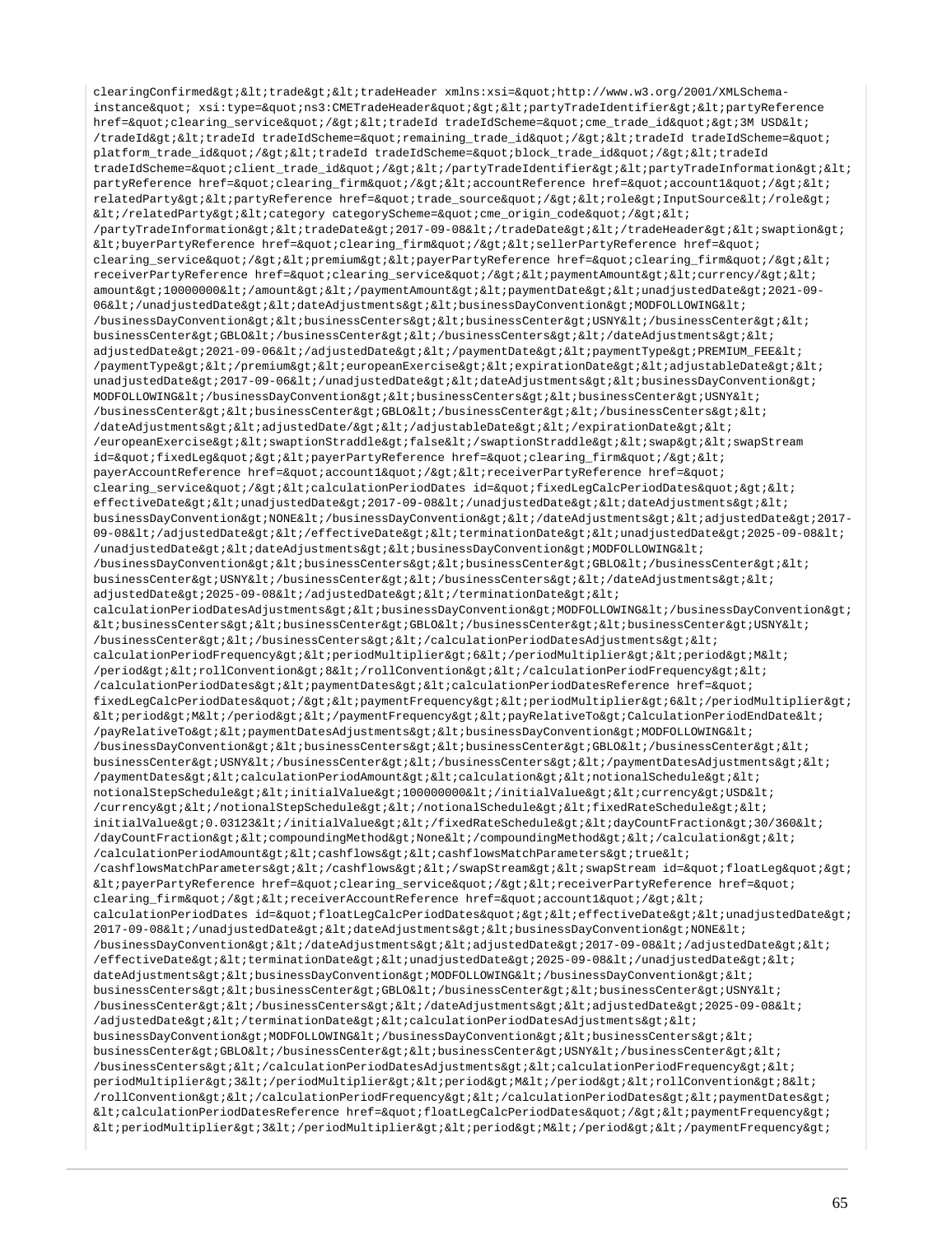$klt:payRelationerO\>Pdx$ businessDayConvention&qt;MODFOLLOWING</businessDayConvention&qt;&lt;businessCenters&qt;&lt; businessCenter&qt;GBLO</businessCenter&qt;&lt;businessCenter&qt;USNY&lt;/businessCenter&qt;&lt; /businessCenters></paymentDatesAdjustments&gt;&lt;/paymentDates&gt;&lt;resetDates id=&quot; floatLegResetDates"&qt;<calculationPeriodDatesReference href=&quot;floatLegCalcPeriodDates&quot; /&gti&ltiresetRelativeTo&gtiCalculationPeriodStartDate&lti/resetRelativeTo&gti&ltifixingDates&gti&lti periodMultiplier>-2</periodMultiplier&gt;&lt;period&gt;D&lt;/period&gt;&lt;dayType&gt;Business&lt; /dayType&qt;<businessDayConvention&qt;MODFOLLOWING&lt;/businessDayConvention&qt;&lt;businessCenters&qt;  $k$ lt; businessCenter> GBLO< /businessCenter&gt; &lt; /businessCenters&gt; &lt; dateRelativeTo href=&quot; floatLegResetDates"/></fixingDates&gt;&lt;resetFrequency&gt;&lt;periodMultiplier&gt;3&lt; /periodMultiplier><period&gt;M&lt;/period&gt;&lt;/resetFrequency&gt;&lt;resetDatesAdjustments&gt;&lt; businessDayConvention&qt;MODFOLLOWING</businessDayConvention&qt;&lt;businessCenters&qt;&lt; businessCenter>GBLO</businessCenter&gt;&lt;businessCenter&gt;USNY&lt;/businessCenter&gt;&lt;  $/$ businessCenters></resetDatesAdjustments&gt;&lt;/resetDates&gt;&lt;calculationPeriodAmount&gt;&lt; calculation><notionalSchedule&gt;&lt;notionalStepSchedule&gt;&lt;initialValue&gt;100000000&lt;  $/$ initialValue><currency&gt;USD&lt;/currency&gt;&lt;/notionalStepSchedule&gt;&lt;/notionalSchedule&gt;  $klt$ :floatingRateCalculation><floatingRateIndex&gt;USD-LIBOR-BBA&lt;/floatingRateIndex&gt;&lt; indexTenor><periodMultiplier&gt;3&lt;/periodMultiplier&gt;&lt;period&gt;M&lt;/period&gt;&lt; /indexTenor></floatingRateCalculation&gt;&lt;dayCountFraction&gt;30/360&lt;/dayCountFraction&gt;&lt;  $\verb|compoundingMethod\>; None \< i \verb|compoundingMethod\> (xlt; i / calculation \> t \< i / calculation \> (xlt; i / calculation \> (xlt; i / calculation \> t \> t \> (xlt; i / account \> t \> (xlt; i / account \> t \> t \> (xlt; i / account \> t \> (xlt; i / account \> t \> (xlt; i / account \> t \> (xlt; i / account \> t \> (xlt; i / account \> t \> (xlt; i / account \> (xlt; i / account \$ cashflows><cashflowsMatchParameters&gt;true&lt;/cashflowsMatchParameters&gt;&lt;/cashflows&gt;&lt; /swapStream&qt;</swap&qt;&lt;/swaption&qt;&lt;/trade&qt;&lt;party\_id=&quot;clearing\_firm&quot;&qt;&lt; partyId partyIdScheme="clearing\_member\_firms">Swaption</partyId&gt;&lt;/party&gt;&lt;party id="clearing\_service"><partyId/&gt;&lt;/party&gt;&lt;party id=&quot;trade\_source&quot;&gt;  $k$ lt;partyId/&qt;</party&qt;&lt;account id=&quot;account1&quot;&lt;accountId accountIdScheme=&quot; clearing\_firm\_accounts">All\_Direction\_SimpleUpload</accountId&gt;&lt;servicingParty href=&quot; clearing\_firm"/></account&gt;&lt;/clearingConfirmed&gt;&lt;/ns3:FpML&gt;</string> </payload>

</transaction>

<transaction portfolioId="804528" type="TRADE" id="25937186">

<payload encoding="STRING" format="FPML">

<string>&lt;?xml version=&quot;1.0&quot; encoding=&quot;UTF-8&quot; standalone=&quot;yes&quot;?  $\texttt{kg}$ t;  $\texttt{kl}$ t ; ns3:FpML xmlns="http://www.fpml.org/FpML-5/confirmation " xmlns:ns2="http://www.w3.org /2000/09/xmldsig#" xmlns:ns3="http://www.cmegroup.com/otc-clearing/confirmation">< clearingConfirmed&qt;<trade&qt;&lt;tradeHeader xmlns:xsi=&quot;http://www.w3.org/2001/XMLSchemainstance" xsi:type="ns3:CMETradeHeader"&qt;<partyTradeIdentifier&qt;&lt;partyReference href="clearing\_service"/><tradeId tradeIdScheme=&quot;cme\_trade\_id&quot;&qt;3M USD&lt; /tradeId&qt;<tradeId tradeIdScheme=&quot;remaining trade id&quot;/&qt;&lt;tradeId tradeIdScheme=&quot; platform\_trade\_id"/><tradeId tradeIdScheme=&quot;block\_trade\_id&quot;/&gt;&lt;tradeId tradeIdScheme="client\_trade\_id"/></partyTradeIdentifier&gt;&lt;partyTradeInformation&gt;&lt; partyReference href="clearing firm"/&qt;<accountReference href=&quot;account1&quot;/&qt;&lt; relatedParty><partyReference href=&quot;trade\_source&quot;/&gt;&lt;role&gt;InputSource&lt;/role&gt; </relatedParty&gt;&lt;category categoryScheme=&quot;cme\_origin\_code&quot;/&gt;&lt; /partyTradeInformation&qt;<tradeDate&qt;2017-09-08&lt;/tradeDate&qt;&lt;/tradeHeader&qt;&lt;swaption&qt;  $\< l$ tibuyerPartyReference href=&quoticlearing firm&quoti/&qti&ltisellerPartyReference href=&quoti clearing\_service"/><premium&gt;&lt;payerPartyReference href=&quot;clearing\_firm&quot;/&gt;&lt; receiverPartyReference href="clearing\_service"/><paymentAmount&gt;&lt;currency/&gt;&lt; amount>10000000</amount&gt;&lt;/paymentAmount&gt;&lt;paymentDate&gt;&lt;unadjustedDate&gt;2021-09-06</unadjustedDate&gt;&lt;dateAdjustments&gt;&lt;businessDayConvention&gt;MODFOLLOWING&lt; /businessDayConvention><businessCenters&gt;&lt;businessCenter&gt;USNY&lt;/businessCenter&gt;&lt;  $businesCenter&qtGBLO$ adjustedDate>2021-09-06</adjustedDate&gt;&lt;/paymentDate&gt;&lt;paymentType&gt;PREMIUM\_FEE&lt; /paymentType></premium&gt;&lt;europeanExercise&gt;&lt;expirationDate&gt;&lt;adjustableDate&gt;&lt; unadjustedDate>2017-09-06</unadjustedDate&gt;&lt;dateAdjustments&gt;&lt;businessDayConvention&gt; MODFOLLOWING</businessDayConvention&qt;&lt;businessCenters&qt;&lt;businessCenter&qt;USNY&lt;  $/b$ usinessCenter><businessCenter&gt;GBLO&lt;/businessCenter&gt;&lt;/businessCenters&gt;&lt; /dateAdjustments><adjustedDate/&gt;&lt;/adjustableDate&gt;&lt;/expirationDate&gt;&lt;  $/$ europeanExercise&qt;<swaptionStraddle&qt;false&lt;/swaptionStraddle&qt;&lt;swap&qt;&lt;swapStream id="fixedLeg"><payerPartyReference href=&quot;clearing\_firm&quot;/&gt;&lt; payerAccountReference href="account1"/><receiverPartyReference href=&quot; clearing\_service"/&qt;<calculationPeriodDates id=&quot;fixedLegCalcPeriodDates&quot;&qt;&lt; effectiveDate><unadjustedDate&gt;2017-09-08&lt;/unadjustedDate&gt;&lt;dateAdjustments&gt;&lt; businessDayConvention>NONE</businessDayConvention&gt;&lt;/dateAdjustments&gt;&lt;adjustedDate&gt;2017-09-08</adjustedDate&qt;&lt;/effectiveDate&qt;&lt;terminationDate&qt;&lt;unadjustedDate&qt;2025-09-08&lt; /unadjustedDate&qt; <dateAdjustments&qt; &lt;businessDayConvention&qt;MODFOLLOWING&lt; /businessDayConvention><businessCenters&gt;&lt;businessCenter&gt;GBLO&lt;/businessCenter&gt;&lt; businessCenter>USNY</businessCenter&gt;&lt;/businessCenters&gt;&lt;/dateAdjustments&gt;&lt; adjustedDate&qt;2025-09-08</adjustedDate&qt;&lt;/terminationDate&qt;&lt; calculationPeriodDatesAdjustments&qt;<businessDayConvention&qt;MODFOLLOWING&lt;/businessDayConvention&qt;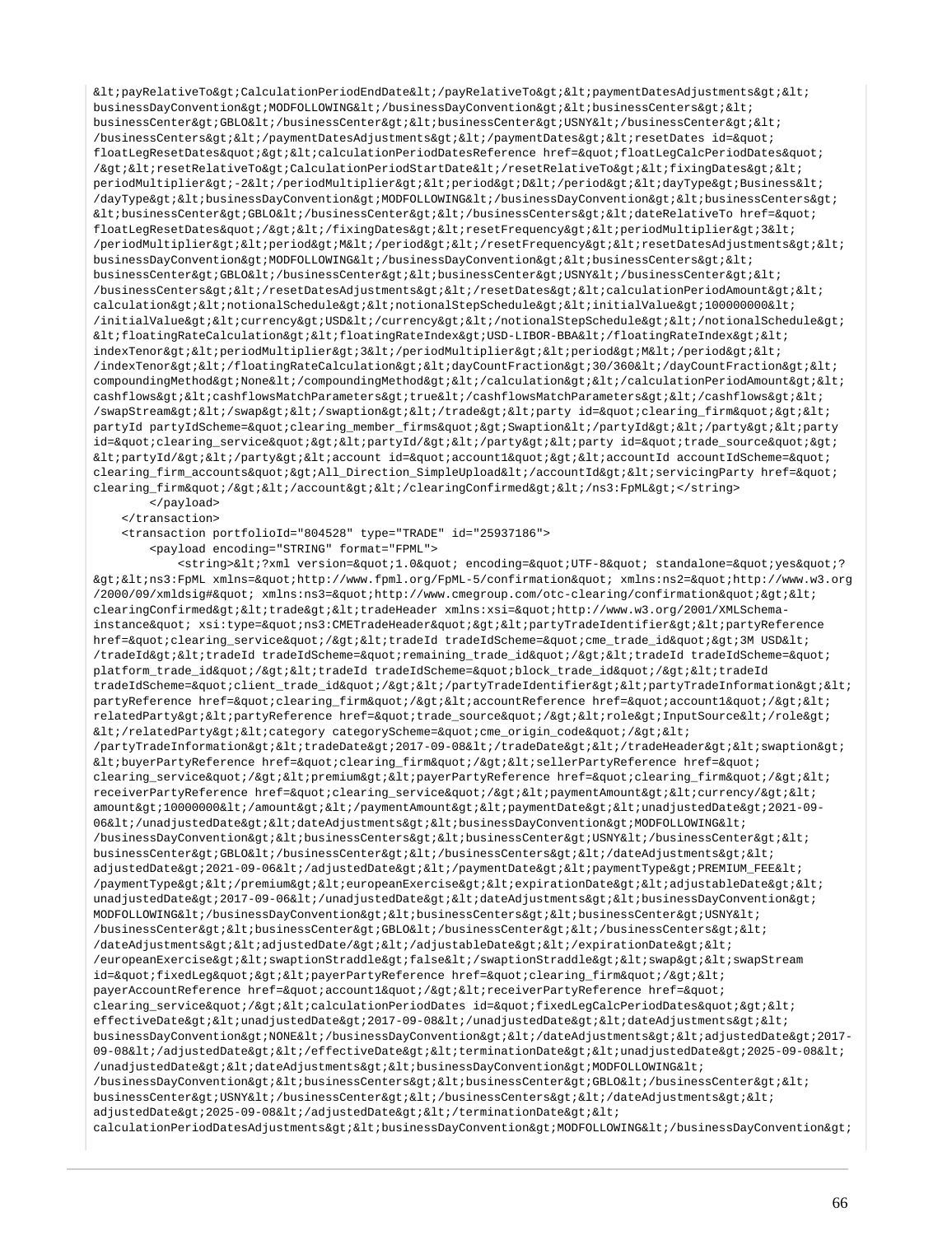$k$ lt; businessCenters&qt;  $k$ lt; businessCenter&qt; GBLO $k$ lt; /businessCenter&qt; < businessCenter&qt; USNY&lt; /businessCenter&qt;</businessCenters&qt;&lt;/calculationPeriodDatesAdjustments&qt;&lt; calculationPeriodFrequency&qt;<periodMultiplier&qt;6&lt;/periodMultiplier&qt;&lt;period&qt;M&lt; /period><rollConvention&gt;8&lt;/rollConvention&gt;&lt;/calculationPeriodFrequency&gt;&lt; /calculationPeriodDates> < paymentDates&gt; &lt; calculationPeriodDatesReference href=&quot; fixedLegCalcPeriodDates"/><paymentFrequency&gt;&lt;periodMultiplier&gt;6&lt;/periodMultiplier&gt;  $k$ lt; period> M< /period&gt; &lt; /paymentFrequency&gt; &lt; payRelativeTo&gt; CalculationPeriodEndDate&lt; /payRelativeTo> < paymentDatesAdjustments&gt; &lt; businessDayConvention&gt; MODFOLLOWING&lt; /businessDayConvention><businessCenters&gt;&lt;businessCenter&gt;GBLO&lt;/businessCenter&gt;&lt; businessCenter>USNY</businessCenter&gt;&lt;/businessCenters&gt;&lt;/paymentDatesAdjustments&gt;&lt; /paymentDates&qt;<calculationPeriodAmount&qt;&lt;calculation&qt;&lt;notionalSchedule&qt;&lt; notionalStepSchedule&qt;<initialValue&qt;100000000&lt;/initialValue&qt;&lt;currency&qt;USD&lt; /currency></notionalStepSchedule&gt;&lt;/notionalSchedule&gt;&lt;fixedRateSchedule&gt;&lt; initialValue>0.03123</initialValue&gt;&lt;/fixedRateSchedule&gt;&lt;dayCountFraction&gt;30/360&lt; /dayCountFraction&qt;<compoundingMethod&qt;None&lt;/compoundingMethod&qt;&lt;/calculation&qt;&lt; /calculationPeriodAmount><cashflows&gt;&lt;cashflowsMatchParameters&gt;true&lt; /cashflowsMatchParameters></cashflows&gt;&lt;/swapStream&gt;&lt;swapStream id=&quot;floatLeg&quot;&gt; <payerPartyReference href=&quot;clearing\_service&quot;/&qt;&lt;receiverPartyReference href=&quot; clearing\_firm"/><receiverAccountReference href=&quot;account1&quot;/&gt;&lt; calculationPeriodDates id="floatLegCalcPeriodDates"><effectiveDate&gt;&lt;unadjustedDate&gt; 2017-09-08</unadjustedDate&gt;&lt;dateAdjustments&gt;&lt;businessDayConvention&gt;NONE&lt; /businessDayConvention&qt;</dateAdjustments&qt;&lt;adjustedDate&qt;2017-09-08&lt;/adjustedDate&qt;&lt; /effectiveDate><terminationDate&gt;&lt;unadjustedDate&gt;2025-09-08&lt;/unadjustedDate&gt;&lt; dateAdjustments><businessDayConvention&gt;MODFOLLOWING&lt;/businessDayConvention&gt;&lt; businessCenters&qt;<businessCenter&qt;GBLO&lt;/businessCenter&qt;&lt;businessCenter&qt;USNY&lt; /businessCenter&qt;</businessCenters&qt;&lt;/dateAdjustments&qt;&lt;adjustedDate&qt;2025-09-08&lt;  $/$ adjustedDate></terminationDate&gt;&lt;calculationPeriodDatesAdjustments&gt;&lt; businessDayConvention&qt;MODFOLLOWING</businessDayConvention&qt;&lt;businessCenters&qt;&lt; businessCenter>GBLO</businessCenter&gt;&lt;businessCenter&gt;USNY&lt;/businessCenter&gt;&lt;  $/b$ usinessCenters></calculationPeriodDatesAdjustments&gt;&lt;calculationPeriodFrequency&gt;&lt; periodMultiplier>3</periodMultiplier&gt;&lt;period&gt;M&lt;/period&gt;&lt;rollConvention&gt;8&lt; /rollConvention></calculationPeriodFrequency&gt;&lt;/calculationPeriodDates&gt;&lt;paymentDates&gt;  $klt$ icalculationPeriodDatesReference href="floatLegCalcPeriodDates"/><paymentFrequency&gt;  $k$ lt; periodMultiplier> 3< /periodMultiplier&gt; &lt; period&gt; &lt; /period&gt; &lt; /paymentFrequency&gt;  $\<1$ tipayRelativeTo&qtiCalculationPeriodEndDate&lti/payRelativeTo&qti&ltipaymentDatesAdjustments&qti&lti businessDayConvention&qt;MODFOLLOWING</businessDayConvention&qt;&lt;businessCenters&qt;&lt; businessCenter>GBLO</businessCenter&gt;&lt;businessCenter&gt;USNY&lt;/businessCenter&gt;&lt; /businessCenters&qt;</paymentDatesAdjustments&qt;&lt;/paymentDates&qt;&lt;resetDates id=&quot; floatLegResetDates" > < calculationPeriodDatesReference href=&quot; floatLegCalcPeriodDates&quot; /><resetRelativeTo&gt;CalculationPeriodStartDate&lt;/resetRelativeTo&gt;&lt;fixingDates&gt;&lt; periodMultiplier&qt;-2</periodMultiplier&qt;&lt;period&qt;D&lt;/period&qt;&lt;dayType&qt;Business&lt; /dayType><businessDayConvention&gt;MODFOLLOWING&lt;/businessDayConvention&gt;&lt;businessCenters&gt;  $klt:busing the \texttt{SSCenter}\$  : GBLO</businessCenter&gt;&lt;/businessCenters&gt;&lt;dateRelativeTo href=&quot; floatLegResetDates"/&qt;</fixingDates&qt;&lt;resetFrequency&qt;&lt;periodMultiplier&qt;3&lt; /periodMultiplier&qt;<period&qt;M&lt;/period&qt;&lt;/resetFrequency&qt;&lt;resetDatesAdjustments&qt;&lt; businessDayConvention>MODFOLLOWING</businessDayConvention&gt;&lt;businessCenters&gt;&lt; businessCenter>GBLO</businessCenter&gt;&lt;businessCenter&gt;USNY&lt;/businessCenter&gt;&lt;  $/b$ usinessCenters&qt;</resetDatesAdjustments&qt;&lt;/resetDates&qt;&lt;calculationPeriodAmount&qt;&lt; calculation&qt;<notionalSchedule&qt;&lt;notionalStepSchedule&qt;&lt;initialValue&qt;100000000&lt; /initialValue><currency&gt;USD&lt;/currency&gt;&lt;/notionalStepSchedule&gt;&lt;/notionalSchedule&gt;  $klt$ ;floatingRateCalculation&qt;<floatingRateIndex&qt;USD-LIBOR-BBA&lt;/floatingRateIndex&qt;&lt; indexTenor><periodMultiplier&gt;3&lt;/periodMultiplier&gt;&lt;period&gt;M&lt;/period&gt;&lt; /indexTenor></floatingRateCalculation&gt;&lt;dayCountFraction&gt;30/360&lt;/dayCountFraction&gt;&lt; compoundingMethod>None</compoundingMethod&gt;&lt;/calculation&gt;&lt;/calculationPeriodAmount&gt;&lt; cashflows&qt;<cashflowsMatchParameters&qt;true&lt;/cashflowsMatchParameters&qt;&lt;/cashflows&qt;&lt; /swapStream></swap&gt;&lt;/swaption&gt;&lt;/trade&gt;&lt;party id=&quot;clearing\_firm&quot;&gt;&lt; partyId partyIdScheme="clearing\_member\_firms"&qt;Swaption</partyId&qt;&lt;/party&qt;&lt;party id=&guot;clearing\_service&guot;><partyId/&gt;&lt;/party&gt;&lt;party\_id=&guot;trade\_source&guot;&gt;  $k$ lt;partyId/></party&gt;&lt;account id=&quot;account1&quot;&lt;accountId accountIdScheme=&quot; clearing\_firm\_accounts">All\_Direction\_SimpleUpload</accountId&gt;&lt;servicingParty href=&quot; clearing\_firm"/></account&gt;&lt;/clearingConfirmed&gt;&lt;/ns3:FpML&gt;</string> </payload> </transaction>

</ns2:transactionRpt>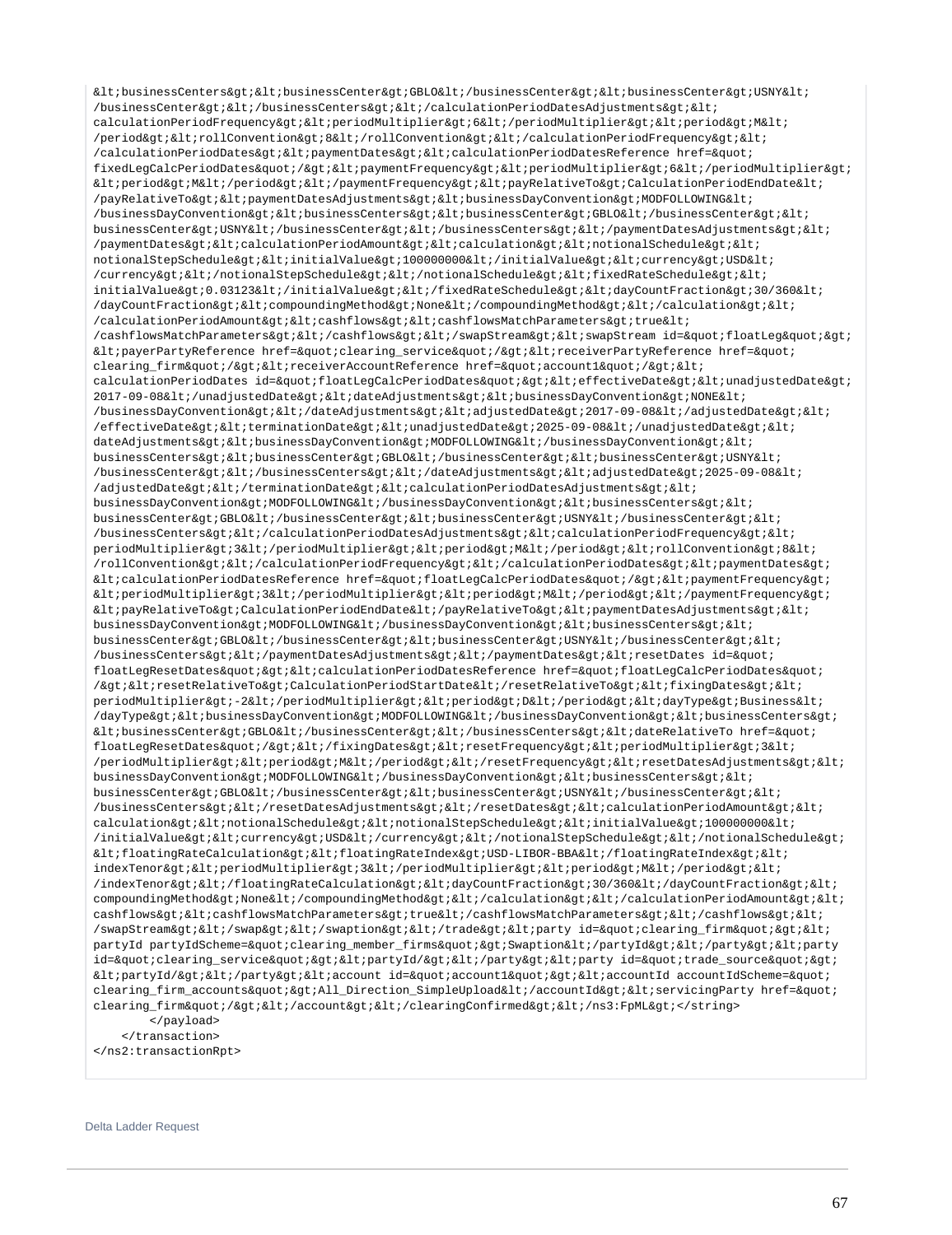```
<?xml version="1.0" encoding="UTF-8" standalone="yes"?>
<ns2:transactionReq
     xmlns:ns2="http://cmegroup.com/schema/core/1.2" reqUserId="userid">
     <transaction portfolioId="${marginPortfolio}" type="DELTA_LADDER" id="0">
         <payload encoding="STRING" format="CSV">
             <string>Value Date,CMF,PB Account,Curve Name,Currency,91D,183D,274D,365D,457D,548D,639D,731D,
1096D,1461D,1826D,2192D,2557D,2922D,3287D,3653D,4383D,5479D,7305D,9131D,10958D,14610D,18263D
10/24/2013,test1,999,AUD_BBSW_6M_ERS,,
32.0105455,64.58305936,31.13621844,20.35769193,15.41416217,96.80729233,75.32927274,25.67151709,24.23397357,0
.
687566587,9.694415416,58.80629205,31.95172325,15.3822619,79.15949202,32.98592737,94.26023515,17.7372275,20.1
8054008,15.11060597,42.29062295,33,44
</string>
         </payload>
     </transaction>
</ns2:transactionReq>
```
Delta Ladder Response

```
<?xml version="1.0" encoding="UTF-8" standalone="yes"?>
<ns2:marginRpt
     xmlns:ns2="http://cmegroup.com/schema/core/1.2" status="SUCCESS">
     <margin asOfTime="2014-10-27T00:00:00+00:00" portfolioId="2920719" settleQual="FINAL" settleInd="Y" id="
2216021" createTime="2014-10-28T20:40:41+00:00" updateTime="2014-10-28T20:40:41+00:00">
         <amounts ccy="USD" conc="0" init="25143.1373928026" maint="25143.1373928026"/>
     </margin>
</ns2:marginRpt>
```
FX (Forex) Request

```
<?xml version="1.1" encoding="UTF-8" standalone="yes"?>
<ns2:transactionReq xmlns:ns2="http://cmegroup.com/schema/core/1.2" reqUserId="userid">
<transaction portfolioId="0" type="TRADE" id="0">
<payload encoding="STRING" format="CSV">
<string>
Firm,Account,Cleared Trade ID,Ticker,Buy Sell,Base Currency Notional,Trade Price,Forward Fixing date,Origin,
Put_Call, Option Expiration Date, Premium Amount, Premium Date
Sample,Account1,FWD1,AUDJPY,B,10000000,82,9/17/2019,HOUS,,,,
Sample,Account1,FWD2,USDBRL,S,100000,3.35,1/9/2019,HOUS,,,,
Sample,Account1,FWD3,USDINR,B,456000,65.22,12/11/2019,CUST,,,,
Sample,Account1,FWD4,USDKRW,S,100000,1065.89,2/15/2019,CUST,,,,
Sample,Account1,FWD5,USDCNY,B,500000,6.299,3/13/2019,CUST,,,,
</string>
</payload>
</transaction>
</ns2:transactionReq>
```
FX (Forex) Response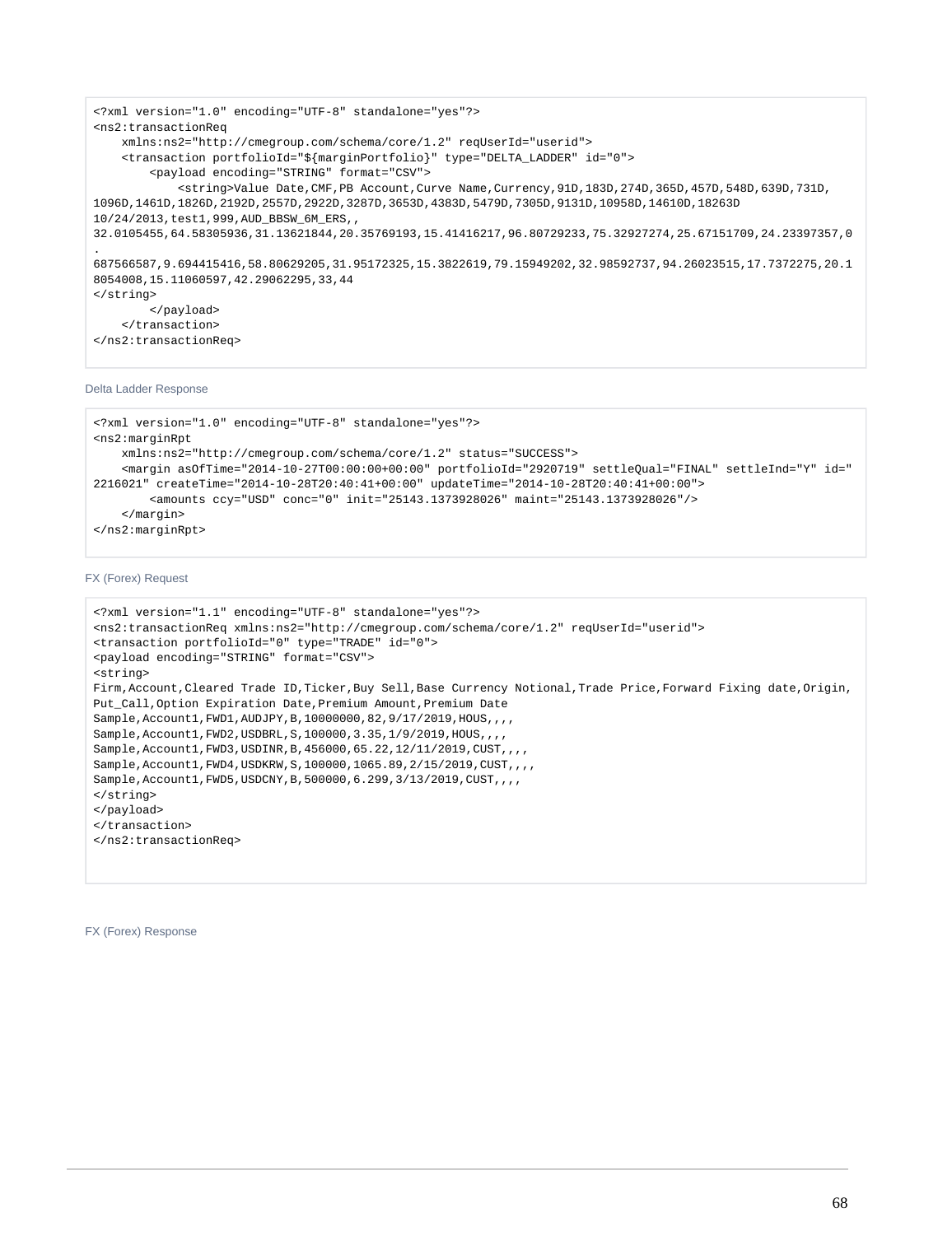```
<?xml version="1.0" encoding="UTF-8" standalone="yes"?>
<ns2:transactionRpt 
    xmlns:ns2="http://cmegroup.com/schema/core/1.2" status="SUCCESS">
    <transaction type="TRADE" portfolioId="10386346" id="156593473">
        <payload format="FIXML" encoding="STRING">
           <string>&lt;?xml version=&quot;1.0&quot; encoding=&quot;UTF-8&quot; standalone=&quot;yes&quot;?
>i>FIXML
              xmlns=\&quot:www.cmegroup.com/fixml50/l" s=\"20090815" cv=\"CME.0001"xv="109" v="5.0 SP2"><TrdCaptRpt LastQty=&quot;100000&quot;&gt;&lt;Instrmt
Exch="CME" MMY="201612" SecTyp="FWD"/><RptSide InptDev=&quot;API&quot;
xgt; < Pty R=&quot; 4&quot; ID=&quot; test&quot; /&gt; &lt; Pty R=&quot; 24&quot; ID=&quot; test&quot; /&gt; &lt;
/RptSide> < /TrdCaptRpt&gt; &lt; /FIXML&gt;
            </string>
        </payload>
    </transaction>
    <transaction type="TRADE" portfolioId="10386346" id="156593474">
        <payload format="FIXML" encoding="STRING">
           <string>&lt;?xml version=&quot;1.0&quot; encoding=&quot;UTF-8&quot; standalone=&quot;yes&quot;?
> < FIXML
              xmlns="www.cmegroup.com/fixml50/1" s="20090815" cv="CME.0001"
xv="109" v="5.0 SP2"&qt;<TrdCaptRpt LastOty=&quot;100000&quot;&qt;&lt;Instrmt
Exch="CME" MMY="201612" SecTyp="FWD"/><RptSide InptDev=&quot;API&quot;
\texttt{kg}t;<Pty R=&quot;4&quot; ID=&quot;test&quot;/&gt;&lt;Pty R=&quot;24&quot; ID=&quot;test&quot;/&gt;&lt;
/RptSide> < /TrdCaptRpt&gt; &lt; /FIXML&gt;
            </string>
        </payload>
    </transaction>
</ns2:transactionRpt>
```
# FX Option CSV Request

```
<?xml version="1.0" encoding="UTF-8"?>
<ns2:transactionReq xmlns:ns2="http://cmegroup.com/schema/core/1.0" processingMode="COMPLETE">
<transaction portfolioId="1234" type="TRADE">
<payload encoding="STRING" format="CSV">
<string>Firm ,Account ,Cleared Trade ID ,Ticker ,Buy Sell,Base Currency Notional,Trade Price ,Forward 
Fixing date,Origin,Put_Call,Option Expiration Date,Premium Amount,Premium Date
987,TESTACCT1,5011570,USDJPY,B,10000,111,,HOUS,P,02/12/2021,-10000,02/09/2021
</string>
</payload>
</transaction>
</ns2:transactionReq>
```
FX Options TR Request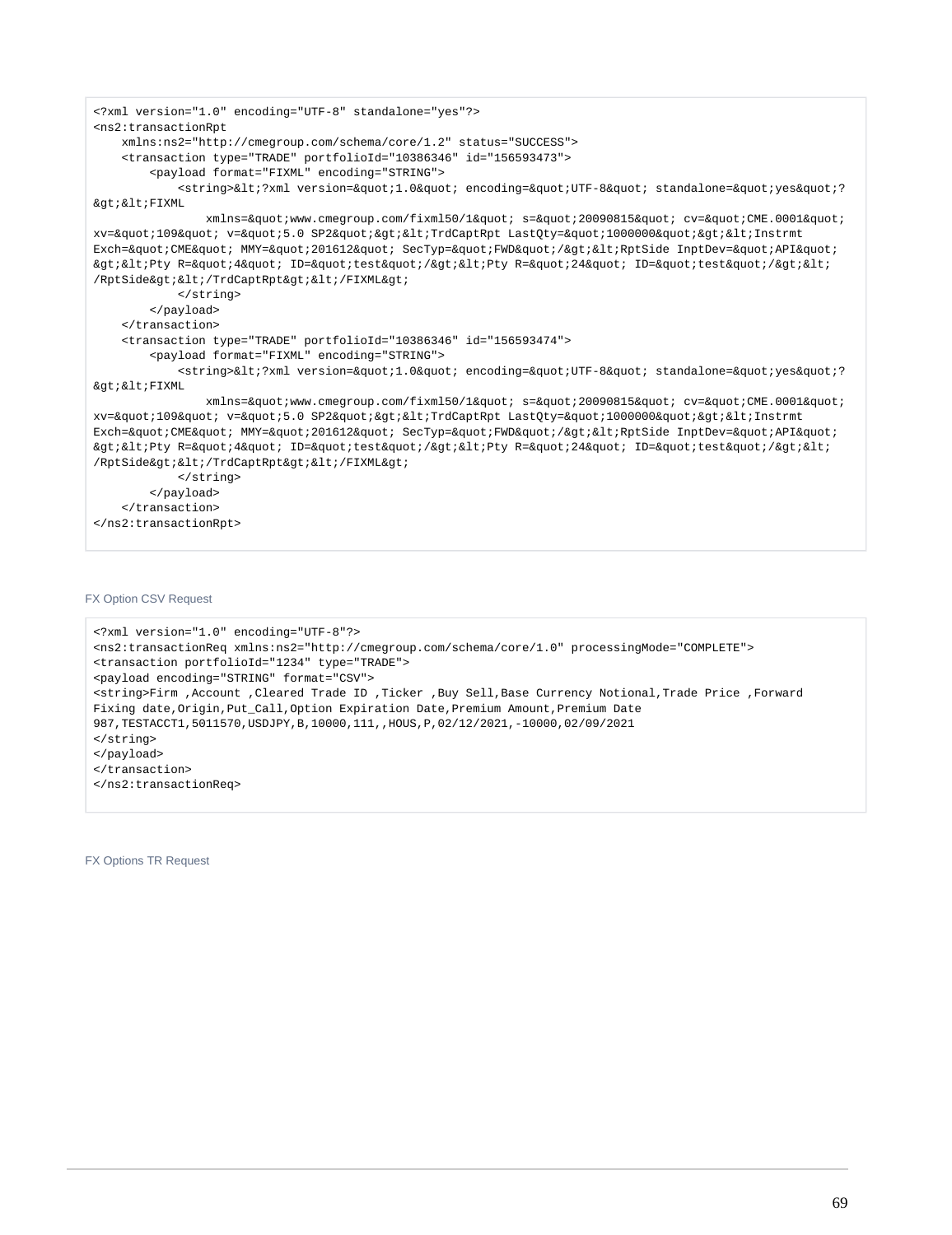```
<?xml version="1.0" encoding="UTF-8"?>
<ns2:transactionReq xmlns:ns2="http://cmegroup.com/schema/core/1.0" processingMode="COMPLETE">
<transaction portfolioId="1234" type="TRADE">
<payload encoding="STRING" format="CSV">
<string>Bus_Date,Trade_Date,Clear_Date,Exch,Product_Type,Product_Code,Setl_Cur,CVF,Period,Deliv_Date,
Setl_Date,Buy_Sell,Qty,Discount,Setl_Price,Trade_Price,MTM_Amt,Deliv_Cash,Deliv,CO,CMF,PA,Seg,TMF_Exch,TMF,
Origin,Broker,Cust_Acct,CTI,Order_ID,Trade_ID,ALLOC_IND,Variation,MTM_UnDisc,PAA,Exec_ID,Exec_ID2,SetlMeth,
ValMeth, UOM, UOMCCy, PxOteCcy, FnlSettlCcy, Fix_Date, Contra_Oty, ORIGINAL_TRADE_DATE, Reg_Trd_ID, InvoiceAmt,
AllocID2,Status, Originating_Event, Terminating_Event,Netting_ID,Fee_Type,Fee_Amt,Fee_Date,Asset_Class,CFI,
Put_Call,Expiration_Date,Prem_Amt,Prem_Date,Delta,Gamma,Theta,Vega
3/21/2019,3/21/2019,3/21/2019,CME,OPT,USDJYN,JPY,1,20210317,3/19/2021,3/18/2021,B,
10000,0.999703246,113.765,111,27650,0,10000,CME,987,TESTACCT1,HOUS ,CME,987,HOUS,,TESTACCT1,4,CCPC_1234,
1234,N,-0.29,140.42,-0.19,3340925,3340925,CASH,OPTCI,Ccy,USD,JPY,JPY,,1110000,7/5/2016,CPC1234,0,1234,
CLEARED,NEW_TRADE,,USDJPY50115700.1,,,,OTCFX,OPECCN,P,3/17/2021,-10000,3/18/2021,-41.69,-0.61,34.96,-161.5
3/21/2019,3/21/2019,3/21/2019,CME,OPT,EURUSN,USD,1,20210317,3/19/2021,3/18/2021,B,
10000000,0.992003518,1.059,1.06,-10000,0,10000000,CME,987,TESTACCT1,HOUS,CME,987,HOUS,,TESTACCT1,4,C1234,
1234,N,259666.23,261759.38,0.07,3426476,3426476,CASH,OPTCI,Ccy,EUR,USD,USD,,10600000,7/5/2016,CPC12345,
0,12345,CLEARED,NEW_TRADE,,EURUSD50115710.2,,,,OTCFX,OPECCN,P,3/17/2021,-15000,3/18/2021,-42.39,-2.53,28.66,
-70.03
3/21/2019,3/21/2019,3/21/2019,CME,OPT,GBPUSN,USD,1,20210317,3/19/2021,3/18/2021,B,
10000000,0.992003518,1.2265,1.24,-135000,0,10000000,CME,987,TESTACCT1,HOUS,CME,987,HOUS,,TESTACCT1,4,C12345,
1234,N,259666.23,261759.38,0.94,3426477,3426477,CASH,OPTCI,Ccy,GBP,USD,USD,,12400000,7/5/2016,CPC123456,
0,123456,CLEARED,TRANSFER_IN,,GBPUSD50115720.3,TRANSFER_FEE,-259666.23,1/18/2017,OTCFX,OCECCN,C,3/17/2021,
-12500,3/18/2021,-0.01,0,0.02,-0.03
</string>
</payload>
</transaction>
</ns2:transactionReq>
```
# Futures & Options CSV Requests

#### Example 1: Simple CSV Portfolio CSV

CORE API minimally requires the below attributes to build futures and options transactions. Note CORE will auto-fill attributes when able - for instance if a user supplies a valid Globex Ticket Symbol (Ticker Symbol attribute), other product attributes can be left blank. It is expected users leave the Product Name attribute blank.

```
<?xml version="1.1" encoding="UTF-8" standalone="yes"?>
<ns2:transactionReq xmlns:ns2="http://cmegroup.com/schema/core/1.2" reqUserId="userid">
<transaction portfolioId="0" type="TRADE" id="0"><payload encoding="STRING" format="CSV">
<string>
Firm Id,Acct Id,Exchange,Ticker Symbol,Product Name,CC Code,Period Code,Put / Call,Strike,Underlying Period 
Code,Net Positions,Margin Type
Test,test, CME, GEU3, EURODOLLAR FUTURES, ED, 202309, ,,, -54461,
Test,test, CME, GEU9, EURODOLLAR FUTURES, ED, 201909, ,,,,-123456,
Test,test, CME, GEH0, EURODOLLAR FUTURES, ED, 202003,,,,-75406,
Test,test, CME, GEZ4, EURODOLLAR FUTURES, ED, 202412,,,,-70732,
</string>
</payload>
</transaction>
</ns2:transactionReq>
```
## Example 2: Risk API CSV Portfolio

Risk API CSV or JSON format (see also below) are the expected SPAN 2 input payload formats. These formats are supported for futures and options only and are also compatible with the deployable margin software program.

Additional details around building a Risk API format payload can be found [here.](https://www.cmegroup.com/confluence/display/EPICSANDBOX/SPAN+2+Risk+Analysis+Framework)

Please note CORE API seperates transactions into multiple portfolios when the Account ID or Firm ID do not match.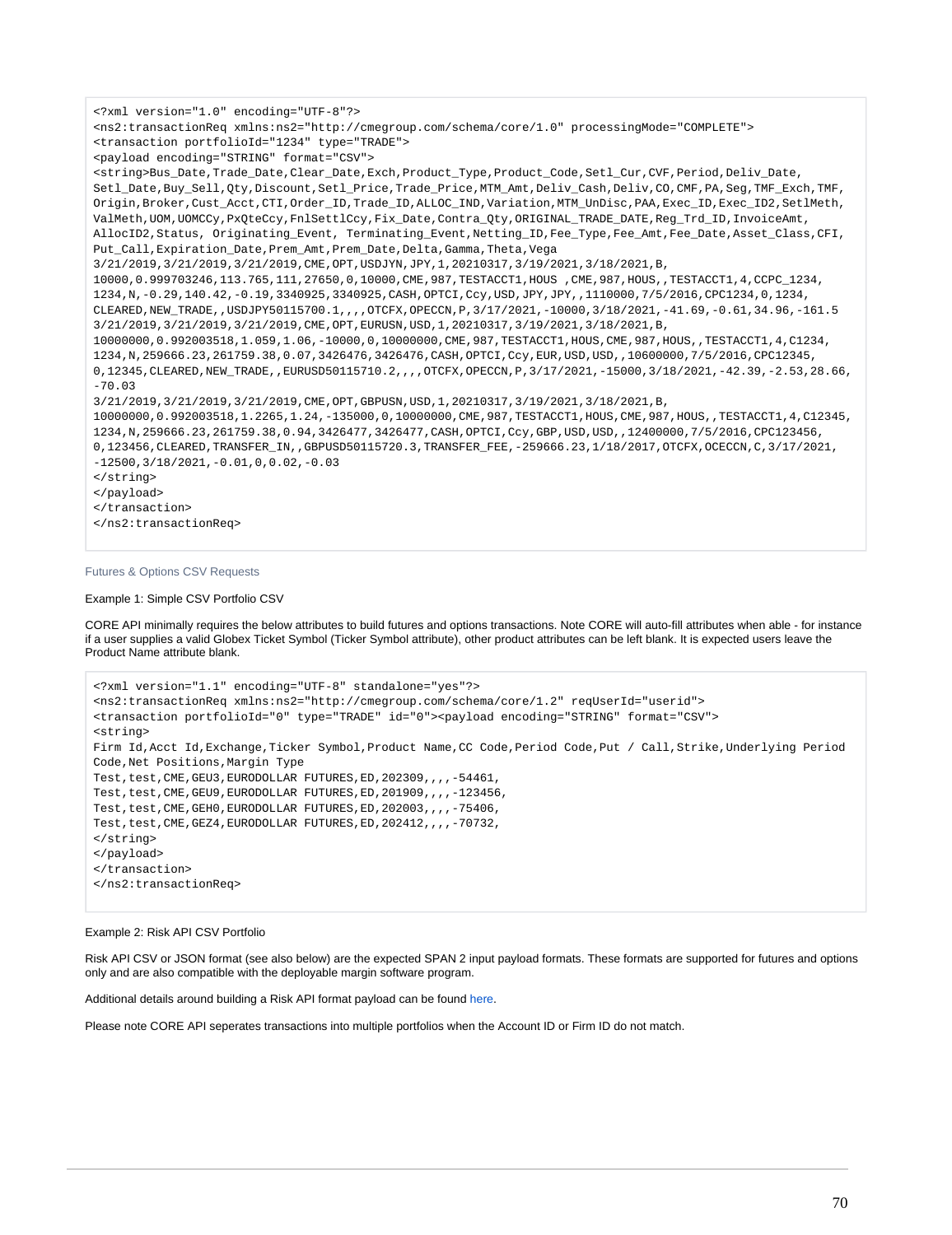<?xml version="1.1" encoding="UTF-8" standalone="yes"?> <ns2:transactionReq xmlns:ns2="http://cmegroup.com/schema/core/1.12" reqUserId="userid"> <transaction portfolioId="0" type="TRADE" id="0"><payload encoding="STRING" format="CSV"> <string> requestId,version,sentTime,businessDate,cycleCode,runNumber,id,currency,customerAccountType, omnibusInd,parentPortfolioId,firmId,accountId,accountName,originType,accountType,segregationType,netQty, nakedLongQty,nakedShortQty,clearingOrganizationId,exchangeId,productCode,productType,periodCode,putCallInd, strike,underlyingPeriodCode,memo TEST,1,2021-06-21T09:26:49Z,6/18/2021,EOD,1,TEST,USD,SPECULATOR,NO,,1234,ACCOUNT1,ACCOUNT1,CUST,CSEG,CSEG, 5,0,0,CME,CME,ED,FUT,202309,,,,memo-1 TEST,1,2021-06-21T09:26:49Z,6/18/2021,EOD,1,TEST,USD,SPECULATOR,NO,,1234,ACCOUNT1,ACCOUNT1,CUST,CSEG,CSEG, -5,0,0,CME,NYMEX,CL,FUT,202206,,,,memo-1</string> </payload> </transaction> </ns2:transactionReq>

# Examples by Product in JSON Format

Risk API JSON or CSV format are the expected SPAN 2 input payload formats. These formats are supported for futures and options only and are also compatible with the deployable margin software program.

Additional details around building a Risk API format payload can be found [here.](https://www.cmegroup.com/confluence/display/EPICSANDBOX/SPAN+2+Risk+Analysis+Framework)

Please note CORE API seperates transactions into multiple portfolios when the Account ID or Firm ID do not match.

Futures and Options Request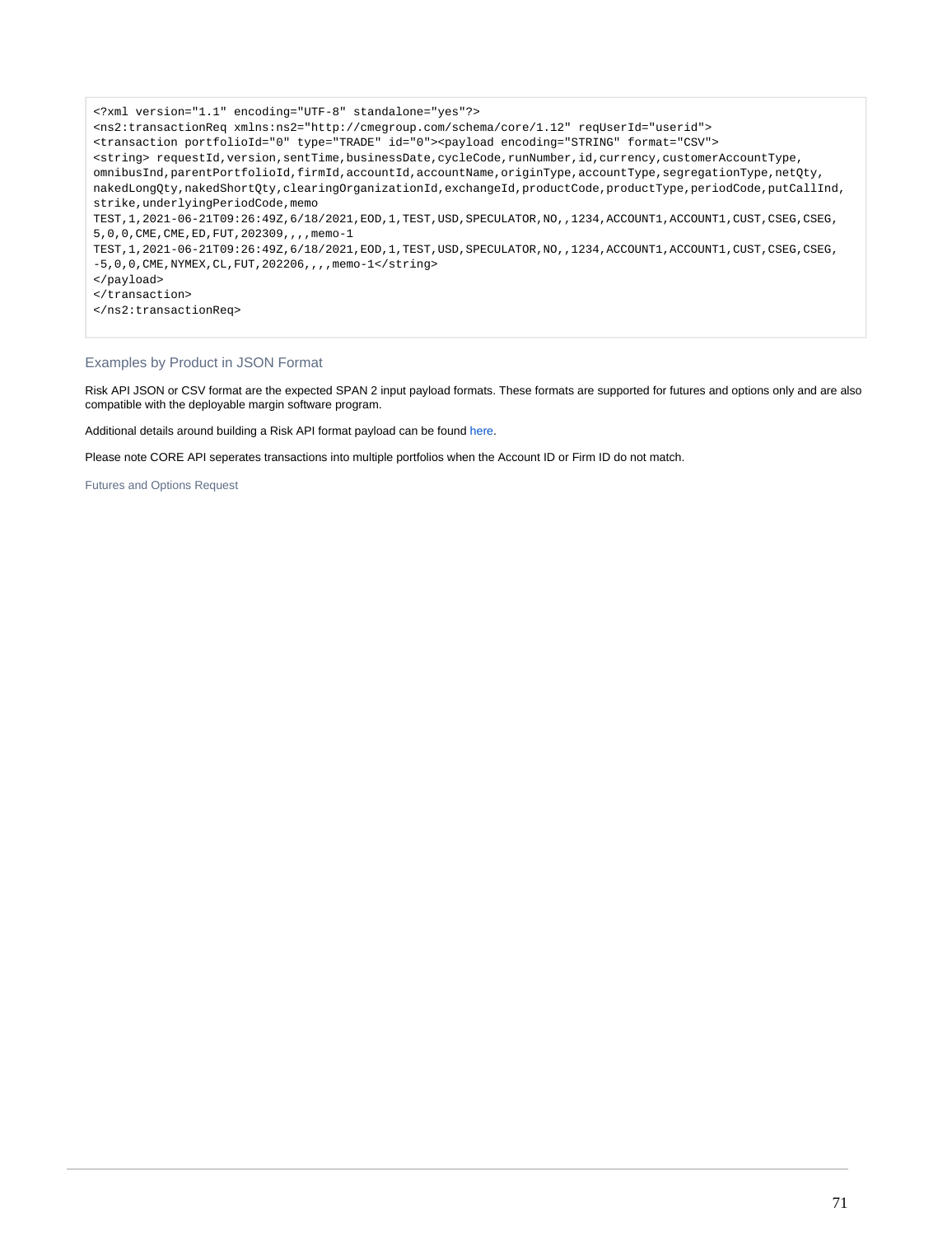```
<?xml version="1.0" encoding="UTF-8" standalone="yes"?>
<ns2:transactionReq xmlns:ns2="http://cmegroup.com/schema/core/1.12" reqUserId="userid">
<transactionReq>
    <transaction portfolioId="1234" type="TRADE">
      <payload encoding="STRING" format="RISK_API_JSON">
         <string>{
      "header": {
            "requestId": "TEST",
            "sentTime": "2021-06-21T09:26:49Z",
            "version": "1"
      },
      "payload": {
            "pointInTime": {
                  "cycleCode": "EOD",
                  "businessDt": "2021-06-18",
                  "runNumber": 1
            },
            "portfolios": [
\{ "positions": [
{1 \over 2} (b) {1 \over 2} (c) {1 \over 2} (c) {1 \over 2} (c) {1 \over 2} (c) {1 \over 2} (c) {1 \over 2} (c) {1 \over 2} (c) {1 \over 2} (c) {1 \over 2} (c) {1 \over 2} (c) {1 \over 2} (c) {1 \over 2} (c) {1 \over 2} (c) {1 \over 2} (c) {1 \over 2} (
                                   "instrument": {
                                        "clearingOrganizationId": "CME",
                                        "exchangeId": "CME",
                                        "periodCode": "202312",
                                         "productCode": "ED",
                                        "productType": "FUT"
\}, \{ "netQty": 5
                             },
{1 \over 2} (b) {1 \over 2} (c) {1 \over 2} (c) {1 \over 2} (c) {1 \over 2} (c) {1 \over 2} (c) {1 \over 2} (c) {1 \over 2} (c) {1 \over 2} (c) {1 \over 2} (c) {1 \over 2} (c) {1 \over 2} (c) {1 \over 2} (c) {1 \over 2} (c) {1 \over 2} (c) {1 \over 2} (
                                   "instrument": {
                                        "clearingOrganizationId": "CME",
                                        "exchangeId": "NYMEX",
                                        "periodCode": "202206",
                                        "productCode": "CL",
                                        "productType": "FUT"
, and the contract of \{ \} , \{ \} "netQty": -5
 }
                       ],
                       "currency": "USD",
                       "customerAccountType": "SPECULATOR",
                        "entities": {
                             "accountId": "ACCOUNT1",
                             "accountName": "ACCOUNT1",
                             "firmId": "1234",
                             "originType": "CUSTOMER",
                             "segregationType": "CSEG"
                       },
                        "memo": "memo-1",
                       "omnibusInd": "NO"
 }
           \overline{1} }
}></string>
      </payload>
    </transaction>
</transactionReq>
```
### Futures and Options Response

Please note the response format for CORE API is FIXML regardles of inbound transaction type. CORE API assigns transaction and porfolio IDs to the newly created portfolio. The portfolio ID must be supplied in subsequent Margin actions.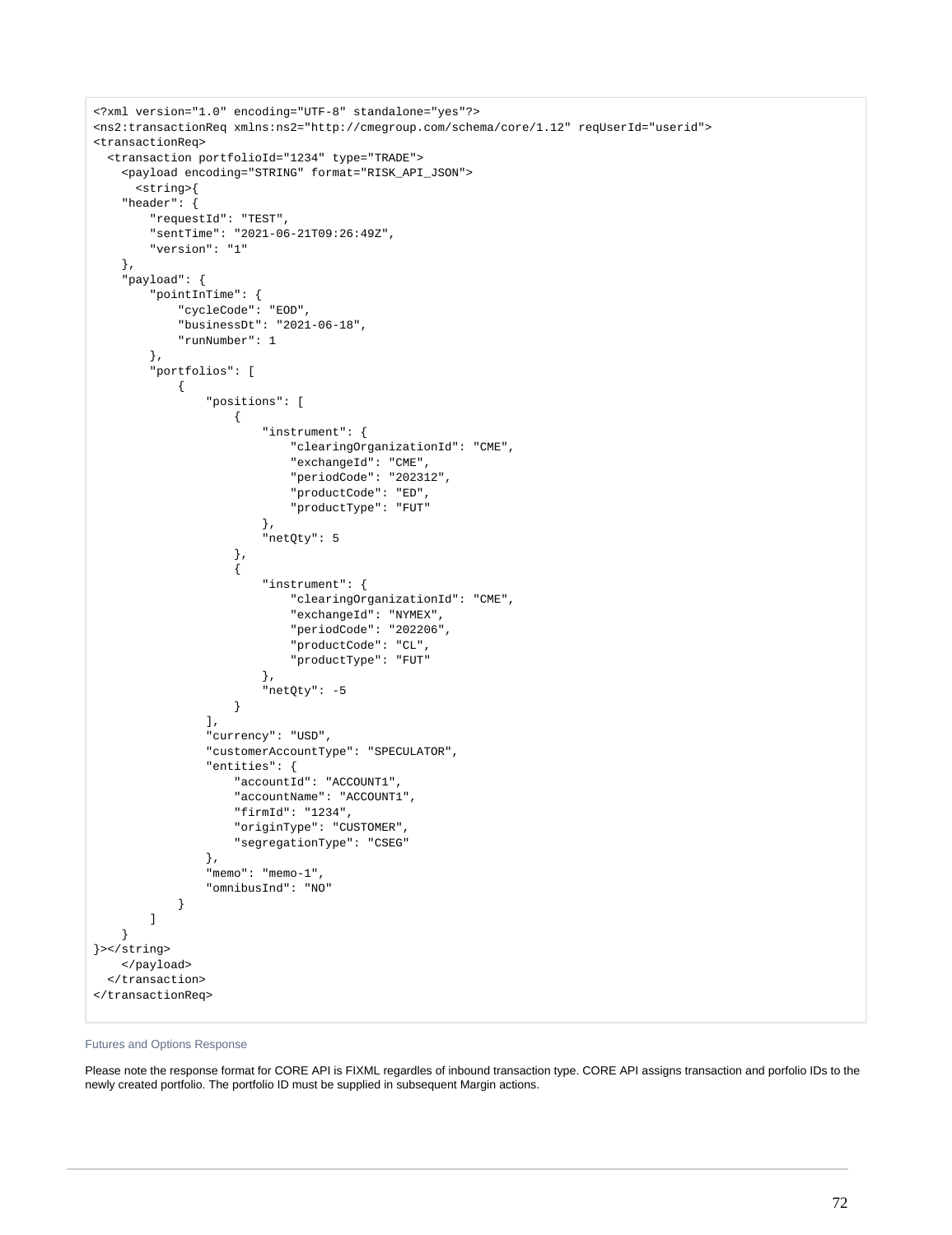```
<?xml version="1.0" encoding="UTF-8" standalone="yes"?>
<ns2:transactionRpt xmlns:ns2="http://cmegroup.com/schema/core/1.2" status="SUCCESS">
     <transaction portfolioId="12345" type="TRADE" id="1234567">
         <payload encoding="STRING" format="FIXML">
             <string><?xml version="1.0" encoding="UTF-8" standalone="yes"?><FIXML xmlns="www.cmegroup.com
/fixml50/1" v="5.0 SP2" xv="109" cv="CME.0001" s="20090815"><TrdCaptRpt LastQty="5" SettlCcy="USD"><Instrmt 
ID="ED" Src="H" SecTyp="FUT" MMY="202309" MatDt="2023-09-18" Exch="CME"/><RptSide Side="1" InptDev="API"
><Pty ID="1234" R="4"/><Pty ID="CME" R="21"/><Pty ID="ACCOUNT1" R="24"><Sub ID="1" Typ="26"/></Pty><
/RptSide></TrdCaptRpt></FIXML></string>
         </payload>
     </transaction>
     <transaction portfolioId="12345" type="TRADE" id="1234568">
         <payload encoding="STRING" format="FIXML">
             <string><?xml version="1.0" encoding="UTF-8" standalone="yes"?><FIXML xmlns="www.cmegroup.com
/fixml50/1" v="5.0 SP2" xv="109" cv="CME.0001" s="20090815"><TrdCaptRpt LastQty="5" SettlCcy="USD"><Instrmt 
ID="CL" Src="H" SecTyp="FUT" MMY="202206" MatDt="2022-05-20" Exch="NYMEX"/><RptSide Side="2" InptDev="API"
><Pty ID="1234" R="4"/><Pty ID="CME" R="21"/><Pty ID="ACCOUNT1" R="24"><Sub ID="1" Typ="26"/></Pty><
/RptSide></TrdCaptRpt></FIXML></string>
         </payload>
     </transaction>
</ns2:transactionRpt>
```
## Examples Adding Multiple Rates Products in One Request

These examples show the REQUEST to ADD TRANSACTIONS to an existing portfolio. The RESPONSE is the subsequent MARGIN RESPONSE when you send a MARGIN GET. The flow of the calls would be:

- [Add Portfolio](https://wiki.chicago.cme.com/confluence/display/EPICSANDBOX/Margin+Service+API+-+Portfolio+-+Add) (if not using an existing one)
- [Add Transactions](https://wiki.chicago.cme.com/confluence/display/EPICSANDBOX/Margin+Service+API+-+Transaction+-+Add) (like in the below request examples)
- [Calculate Margin](https://wiki.chicago.cme.com/confluence/display/EPICSANDBOX/Margin+Service+API+-+Margin+-+Calculate) (take the margin request id from this for your margin get call)
- [Get Margin](https://wiki.chicago.cme.com/confluence/display/EPICSANDBOX/Margin+Service+API+-+Margin+-+Get) (the responses below are from the margin get call)

Delta Ladder and Futures Request

```
<?xml version="1.1" encoding="UTF-8" standalone="yes"?>
<ns2:transactionReq xmlns:ns2="http://cmegroup.com/schema/core/1.2" reqUserId="userid">
<transaction portfolioId="9450453" type="TRADE">
<payload encoding="STRING" format="CSV">
<string>
Value Date,CMF ID,PB Account ID,Curve Name,Currency,91D,183D,274D,365D,457D,548D,639D,731D,1096D,1461D,
1826D,2192D,2557D,2922D,3287D,3653D,4383D,5479D,7305D,9131D,10958D,14610D,18263D
5/1/2015,TEST123,TEST,EUR_EONIA_1D_ERS,EUR,
76.68712171,46.3058966,71.04005718,53.27827004,25.39266363,4.119744453,57.62719439,69.97975366,81.09153774,4
6.5451721,4.785928438,20.31804886,23.04591031,82.39499211,58.58227324,54.25518629,8.643396615,45.15384983,62
.78940146,19.8988237,96.95792044,99.0835109,67.01002732
</string>
</payload>
</transaction>
<transaction portfolioId="9450453" type="TRADE">
<payload encoding="STRING" format="CSV">
<string>
Firm Id,Acct Id,Exchange,Ticker Symbol,Product Name,CC Code,Period Code,Put / Call,Strike,Underlying Period 
Code,Net Positions,Margin Type
Test,123,CME,GEZ9,,ED,201912,,,,1000,FUT
</string>
</payload>
</transaction>
</ns2:transactionReq>
```
Delta Ladder and Futures Response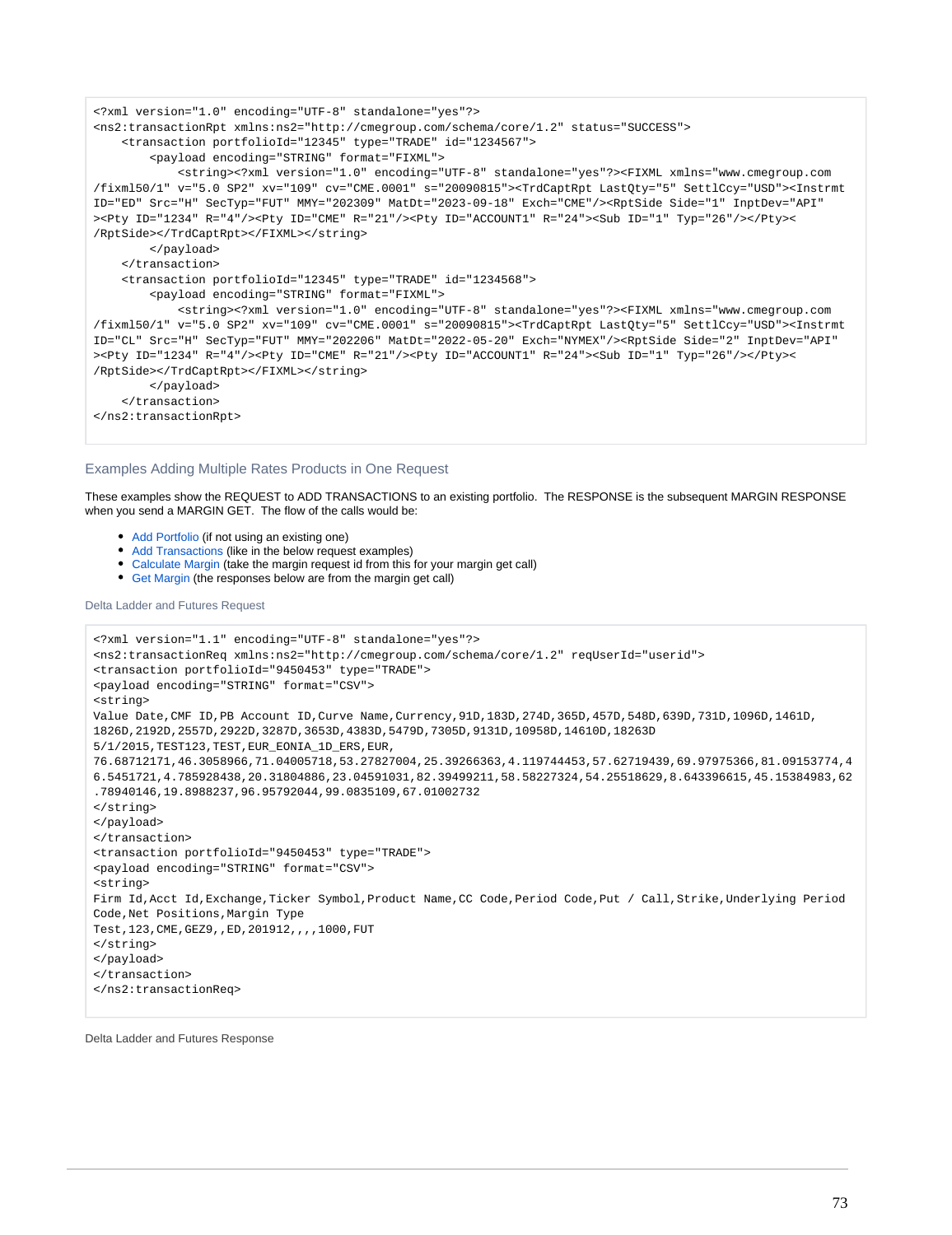```
<?xml version="1.0" encoding="UTF-8" standalone="yes"?>
<ns2:transactionRpt 
    xmlns:ns2="http://cmegroup.com/schema/core/1.2" status="SUCCESS">
    <transaction type="DELTA_LADDER" portfolioId="10389211" id="156618800">
        <payload format="CSV" encoding="STRING">
           <string>&quot;Value Date&quot;, &quot;CMF&quot;, &quot;PB Account&quot;, &quot;Curve Name&quot;,
\alphaquot; Currency" , " 91D" , " 183D" , " 274D" , " 365D" , " 457D" ,
\alphaquot;548D","639D","731D","1096D","1461D","1826D",
\alphaquot;2192D","2557D","2922D","3287D","3653D","4383D",
\&quot;5479D","7305D","9131D","10958D","14610D","
18263D%quoti\texttt{@quot105/01/2015\&quot}; \texttt{@quot17EST123\&quot}; \texttt{@quot17EST\&quot}; \texttt{@quot18}\" \texttt{EUR\_EONIA}\_\texttt{1D\_ERS\&quot}; \texttt{@quot}; \texttt{@quot}; \texttt{@quot};76.68712171", "46.3058966", "71.04005718", "53.27827004", "25.39266363
\alphaquot;,\alphaquot;4.119744453\alphaquot;,\alphaquot;57.62719439\alphaquot;,\alphaquot;69.97975366\alphaquot;,\alphaquot;81.09153774\alphaquot;
\alphaquot; 46.5451721\alphaquot; ,\alphaquot; 4.785928438\alphaquot; ,\alphaquot; 20.31804886\alphaquot; ,\alphaquot; 23.04591031\alphaquot; ,\alphaquot;
82.39499211", "58.58227324", "54.25518629", "8.643396615", "45.15384983
\&quot;, \&quot;62.78940146\&quot;, \&quot;19.8988237\&quot;, \&quot;96.95792044\&quot;, \&quot;99.0835109\&quot;, \&quot;
67.01002732"
</string>
        </payload>
    </transaction>
    <transaction type="TRADE" portfolioId="10389212" id="156618801">
        <payload format="FIXML" encoding="STRING">
           <string>&lt;?xml version=&quot;1.0&quot; encoding=&quot;UTF-8&quot; standalone=&quot;yes&quot;?
&qt;<FIXML
              xmlns="www.cmegroup.com/fixml50/1" s="20090815" cv="CME.0001"
xv="109" v="5.0 SP2"&qt;<TrdCaptRpt LastOty=&quot;1000&quot;&qt;&lt;Instrmt
Exch="CME" PutCall="1" MMY="201912" SecTyp="FUT" Src="H"
ID="ED"/><RptSide InptDev=&quot;API&quot; Side=&quot;1&quot;&gt;&lt;Pty R=&quot;4&quot;
ID="Test"/><Pty R=&quot;24&quot; ID=&quot;123&quot;/&gt;&lt;/RptSide&gt;&lt;/TrdCaptRpt&gt;
</FIXML&qt;
            </string>
        </payload>
    </transaction>
</ns2:transactionRpt>
```
Delta Ladder and IRS Request

```
<?xml version="1.0" encoding="UTF-8" standalone="yes"?>
<ns2:transactionReq xmlns:ns2="http://cmegroup.com/schema/core/1.0" reqUserId="userid">
<transaction portfolioId="9450453" type="TRADE">
<payload encoding="STRING" format="CSV">
<string>
Value Date,CMF ID,PB Account ID,Curve Name,Currency,91D,183D,274D,365D,457D,548D,639D,731D,1096D,1461D,
1826D,2192D,2557D,2922D,3287D,3653D,4383D,5479D,7305D,9131D,10958D,14610D,18263D
5/1/2015,TEST123,TEST,USD_LIBOR_6M_ERS,USD,
87.91069815,51.45610654,56.78624692,45.36329543,81.06477045,65.11628351,45.28058827,41.59868344,27.83144959,
78.91017634,23.37353007,52.47776654,29.35107241,78.52952076,24.70027753,62.20913656,53.49839814,53.90158518,
23.03446519,1.164965475,23.82325754,41.6182878,94.79988781
</string>
</payload>
</transaction>
<transaction portfolioId="9450453" type="TRADE">
<payload encoding="STRING" format="CSV">
<string>
Firm ID,Account ID,ClearedTradeId,Product Type ,Currency,Effective Date,Maturity Date,Notional,Direction,
Fixed Rate,Leg1 Index,Leg1 IndexTenor,Leg1 Payfreq,Leg1 CompMethod,Leg2 Index,Leg2 IndexTenor,Leg2 Payfreq,
Leg2 CompMethod,Leg1 Spread,Leg2 Spread
Test,1234,Basis ,Basis ,EUR,9/22/2016,9/22/2026,"10,000,000",P,N/A,EUR-EURIBOR-Reuters,3M,3M,NONE,EUR-
EURIBOR-Reuters,1M,1M,NONE,0.002463,0.023576
</string>
</payload>
</transaction>
</ns2:transactionReq>
```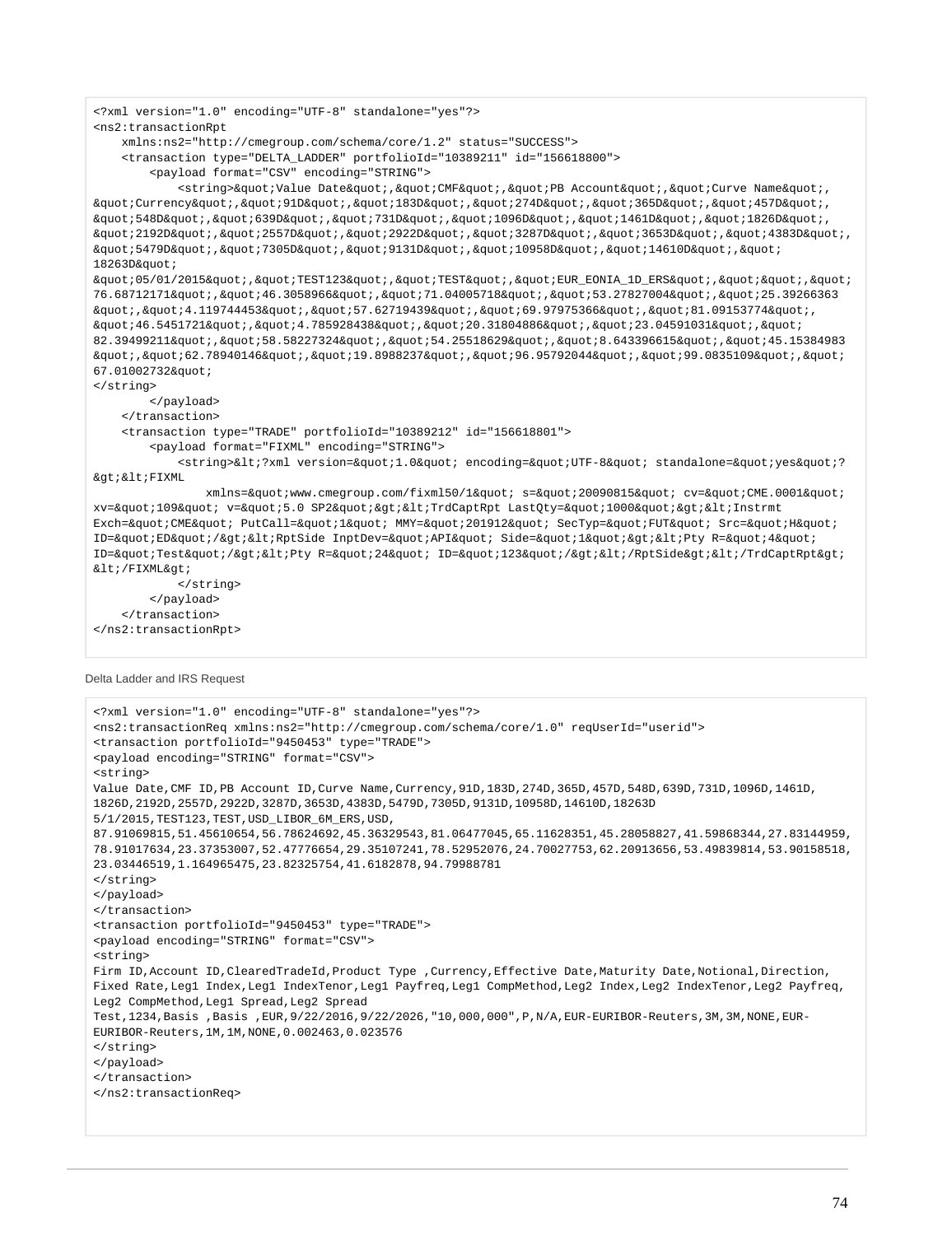Delta Ladder and IRS Response

```
<?xml version="1.0" encoding="UTF-8" standalone="yes"?>
<ns2:transactionRpt 
    xmlns:ns2="http://cmegroup.com/schema/core/1.0" status="SUCCESS">
    <transaction type="DELTA_LADDER" portfolioId="10389216" id="156618827">
        <payload format="CSV" encoding="STRING">
           <string>&quot;Value Date&quot;,&quot;CMF&quot;,&quot;PB Account&quot;,&quot;Curve Name&quot;,
\alphaquot; Currency" , " 91D" , " 183D" , " 274D" , " 365D" , " 457D" ,
\verb|@quot1548D@quot1548D@quot1639D@quot11639D@quot1731D@quot1780wt11096D@quot17630pt1161D@quot1760pt1610;\texttt{Equot:2192D\&quot}; \texttt{Equot:2557D\&quot}; \texttt{Equot:2922D\&quot}; \texttt{Equot:3287D\&quot}; \texttt{Equot:3653D\&quot}; \texttt{Equot:4383D\&quot};\&quot;5479D","7305D","9131D","10958D","14610D","
18263D"
\alphaquot;05/01/2015","TEST123","TEST","USD_LIBOR_6M_ERS","","
87.91069815", "51.45610654", "56.78624692", "45.36329543", "81.06477045
\alphaquot;,\alphaquot;65.11628351\alphaquot;,\alphaquot;45.28058827\alphaquot;,\alphaquot;41.59868344\alphaquot;,\alphaquot;27.83144959\alphaquot;,
\&quot;78.91017634","23.37353007","52.47776654","29.35107241","
78.52952076", "24.70027753", "62.20913656", "53.49839814", "53.90158518
\&quot;,\&quot;23.03446519",\&quot;1.164965475",\&quot;23.82325754",\&quot;41.6182878",\&quot;
94.79988781"
</string>
        </payload>
    </transaction>
    <transaction type="TRADE" portfolioId="10389217" id="156618828">
        <payload format="FPML" encoding="STRING">
           <string>&lt;?xml version=&quot;1.0&quot; encoding=&quot;UTF-8&quot; standalone=&quot;yes&quot;?
><ns3:FpML 
              xmlns="http://www.fpml.org/FpML-5/confirmation"
              xmlns:ns2="http://www.w3.org/2000/09/xmldsig#"
              xmlns:ns3="http://www.cmegroup.com/otc-clearing/confirmation"><
clearingConfirmed><trade&gt;&lt;tradeHeader&gt;&lt;partyTradeIdentifier&gt;&lt;partyReference
href="clearing_service"/><tradeId tradeIdScheme=&quot;cme_trade_id&quot;/&gt;&lt;tradeId
tradeIdScheme="remaining_trade_id"/><tradeId tradeIdScheme=&quot;platform_trade_id&quot;
/><tradeId tradeIdScheme=&quot;block_trade_id&quot;/&gt;&lt;tradeId tradeIdScheme=&quot;
client_trade_id"/></partyTradeIdentifier&gt;&lt;partyTradeInformation&gt;&lt;partyReference
href="clearing_firm"/><accountReference href=&quot;account1&quot;/&gt;&lt;relatedParty&gt;
<partyReference href=&quot;trade_source&quot;/&qt;&lt;role&qt;InputSource&lt;/role&qt;&lt;
/relatedParty><category categoryScheme=&quot;cme_origin_code&quot;/&gt;&lt;/partyTradeInformation&gt;
kltitradeDatekgti2016-09-22klti/tradeDatekgtiklti/tradeHeaderkgtikltiswapkgtikltiswapStream id=kquoti
floatLeg"><payerPartyReference href=&quot;clearing_firm&quot;/&gt;&lt;payerAccountReference
href="account1"/><receiverPartyReference href=&quot;clearing_service&quot;/&gt;&lt;
calculationPeriodDates id="floatLegCalcPeriodDates"><effectiveDate&gt;&lt;unadjustedDate&gt;
2016-09-22</unadjustedDate&gt;&lt;dateAdjustments&gt;&lt;businessDayConvention&gt;NONE&lt;
/businessDayConvention></dateAdjustments&gt;&lt;adjustedDate&gt;2016-09-22&lt;/adjustedDate&gt;&lt;
/effectiveDate> < terminationDate&gt; &lt; unadjustedDate&gt; 2026-09-22&lt; /unadjustedDate&gt; &lt;
\verb|dateAdjustments@gt;iklt;iktsspsyConvention@gt;iMDFOLLOWING@lt;/businessDayConvention@gt;iklt;jML1"businessCenters><businessCenter&gt;EUTA&lt;/businessCenter&gt;&lt;/businessCenters&gt;&lt;
/dateAdjustments><adjustedDate&gt;2026-09-22&lt;/adjustedDate&gt;&lt;/terminationDate&gt;&lt;
calculationPeriodDatesAdjustments><businessDayConvention&gt;MODFOLLOWING&lt;/businessDayConvention&gt;
klt; businessCenters> klt; businessCenter> EUTA< businessCenter&gt; klt; businessCenters> klt;
/calculationPeriodDatesAdjustments><calculationPeriodFrequency&gt;&lt;periodMultiplier&gt;3&lt;
/periodMultiplier><period&gt;M&lt;/period&gt;&lt;rollConvention&gt;22&lt;/rollConvention&gt;&lt;
/calculationPeriodFrequency></calculationPeriodDates&gt;&lt;paymentDates&gt;&lt;
calculationPeriodDatesReference href="floatLegCalcPeriodDates"/&qt;<paymentFrequency&qt;&lt;
periodMultiplier>3</periodMultiplier&gt;&lt;period&gt;M&lt;/period&gt;&lt;/paymentFrequency&gt;&lt;
payRelativeTo>CalculationPeriodEndDate</payRelativeTo&gt;&lt;paymentDatesAdjustments&gt;&lt;
businessDayConvention&qt;MODFOLLOWING</businessDayConvention&qt;&lt;businessCenters&qt;&lt;
businessCenter>EUTA</businessCenter&gt;&lt;/businessCenters&gt;&lt;/paymentDatesAdjustments&gt;&lt;
/paymentDates><resetDates id=&quot;floatLegResetDates&quot;&gt;&lt;calculationPeriodDatesReference
href="floatLeqCalcPeriodDates"/&qt;<resetRelativeTo&qt;CalculationPeriodStartDate&lt;
/resetRelativeTo><fixingDates&gt;&lt;periodMultiplier&gt;-2&lt;/periodMultiplier&gt;&lt;period&gt;
D</period&gt;&lt;dayType&gt;Business&lt;/dayType&gt;&lt;businessDayConvention&gt;MODFOLLOWING&lt;
/businessDayConvention><businessCenters&gt;&lt;businessCenter&gt;EUTA&lt;/businessCenter&gt;&lt;
/businessCenters&qt;<dateRelativeTo href=&quot;floatLeqResetDates&quot;/&qt;&lt;/fixingDates&qt;&lt;
resetFrequency&qt;<periodMultiplier&qt;3&lt;/periodMultiplier&qt;&lt;period&qt;M&lt;/period&qt;&lt;
/resetFrequency><resetDatesAdjustments&gt;&lt;businessDayConvention&gt;MODFOLLOWING&lt;
/businessDayConvention><businessCenters&gt;&lt;businessCenter&gt;EUTA&lt;/businessCenter&gt;&lt;
```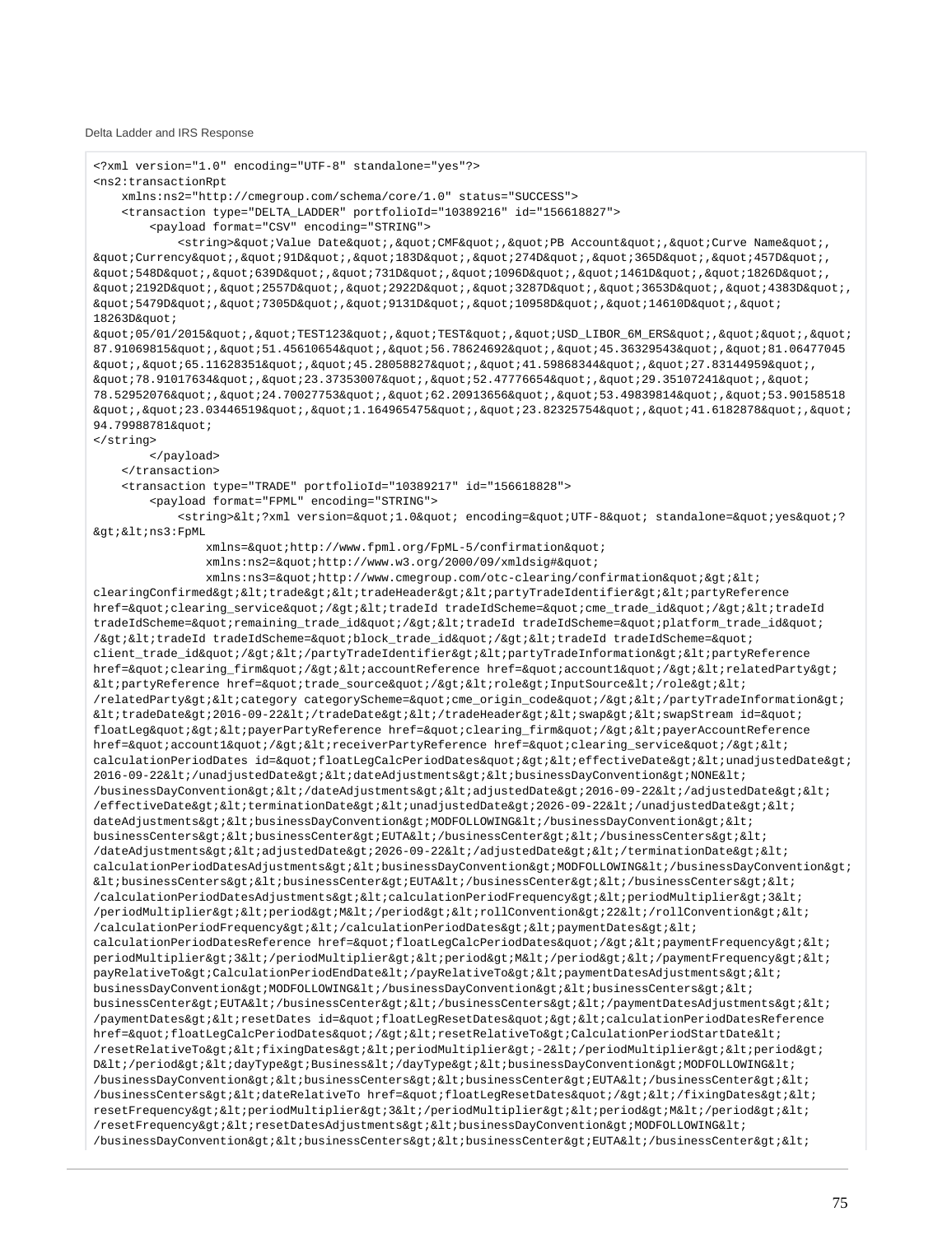/businessCenters></resetDatesAdjustments&gt;&lt;/resetDates&gt;&lt;calculationPeriodAmount&gt;&lt; calculation&qt;<notionalSchedule&qt;&lt;notionalStepSchedule&qt;&lt;initialValue&qt;10000000&lt; /initialValue&qt;<currency&qt;EUR&lt;/currency&qt;&lt;/notionalStepSchedule&qt;&lt;/notionalSchedule&qt;  $klt$ :floatingRateCalculation><floatingRateIndex&gt;EUR-EURIBOR-Reuters&lt;/floatingRateIndex&gt;&lt; indexTenor&qt;<periodMultiplier&qt;3&lt;/periodDultiplier&qt;&lt;period&qt;M&lt;/period&qt;&lt;  $/$ indexTenor><spreadSchedule&gt;&lt;initialValue&gt;0.002463&lt;/initialValue&gt;&lt; /spreadSchedule></floatingRateCalculation&gt;&lt;dayCountFraction&gt;30/360&lt;/dayCountFraction&gt;  $klt$ ; compoundingMethod&qt; None</compoundingMethod&qt;&lt;/calculation&qt;&lt;/calculationPeriodAmount&qt;  $klt: cashflows\>l$ : $klt: cashflows\>kl$ t; cashflowsMatchParameters&ut; /cashflowsMatchParameters> < /cashflows&gt; &lt; /swapStream> < swapStream id=&quot; floatLeg2&quot; &gt; &lt; payerPartyReference href=&quot; clearing service"/&qt;<receiverPartyReference href=&quot;clearing firm&quot;/&qt;&lt; receiverAccountReference href="account1"/&qt;<calculationPeriodDates id=&quot; floatLeg2CalcPeriodDates"><effectiveDate&gt;&lt;unadjustedDate&gt;2016-09-22&lt; /unadjustedDate><dateAdjustments&gt;&lt;businessDayConvention&gt;NONE&lt;/businessDayConvention&gt;  $klt$ ;/dateAdjustments&qt;<adjustedDate&qt;2016-09-22&lt;/adjustedDate&qt;&lt;/effectiveDate&qt;&lt; terminationDate> < unadjustedDate&gt; 2026-09-22&lt; /unadjustedDate&gt; &lt; dateAdjustments&gt; &lt; businessDayConvention&qt;MODFOLLOWING</businessDayConvention&qt;&lt;businessCenters&qt;&lt; businessCenter&qt;EUTA</businessCenter&qt;&lt;/businessCenters&qt;&lt;/dateAdjustments&qt;&lt;  $adjustedDate\>12026-09-22<1$ ;/adjustedDate $>2$ klt;/terminationDate $>1$ ; calculationPeriodDatesAdjustments><businessDayConvention&gt;MODFOLLOWING&lt;/businessDayConvention&gt;  $k$ tt; businessCenters&qt; < businessCenter&qt; EUTA&lt; /businessCenter&qt; &lt; /businessCenters&qt; &lt; /calculationPeriodDatesAdjustments&qt;<calculationPeriodFrequency&qt;&lt;periodMultiplier&qt;1&lt; /periodMultiplier><period&gt;M&lt;/period&gt;&lt;rollConvention&gt;22&lt;/rollConvention&gt;&lt; /calculationPeriodFrequency></calculationPeriodDates&gt;&lt;paymentDates&gt;&lt; calculationPeriodDatesReference href="floatLeg2CalcPeriodDates"/&qt;<paymentFrequency&qt;&lt; periodMultiplier>1</periodMultiplier&gt;&lt;period&gt;M&lt;/period&gt;&lt;/paymentFrequency&gt;&lt; payRelativeTo>CalculationPeriodEndDate</payRelativeTo&gt;&lt;paymentDatesAdjustments&gt;&lt; businessDayConvention&qt;MODFOLLOWING</businessDayConvention&qt;&lt;businessCenters&qt;&lt; businessCenter>EUTA</businessCenter&gt;&lt;/businessCenters&gt;&lt;/paymentDatesAdjustments&gt;&lt; /paymentDates><resetDates id=&quot;floatLeg2ResetDates&quot;&gt;&lt;calculationPeriodDatesReference href="floatLeg2CalcPeriodDates"/><resetRelativeTo&gt;CalculationPeriodStartDate&lt; /resetRelativeTo><fixingDates&gt;&lt;periodMultiplier&gt;-2&lt;/periodMultiplier&gt;&lt;period&gt; D</period&gt;&lt;dayType&gt;Business&lt;/dayType&gt;&lt;businessDayConvention&gt;MODFOLLOWING&lt; /businessDayConvention><businessCenters&gt;&lt;businessCenter&gt;EUTA&lt;/businessCenter&gt;&lt; /businessCenters&qt;<dateRelativeTo href=&quot;floatLeq2ResetDates&quot;/&qt;&lt;/fixinqDates&qt;&lt; resetFrequency&qt;<periodMultiplier&qt;1&lt;/periodMultiplier&qt;&lt;period&qt;M&lt;/period&qt;&lt; /resetFrequency><resetDatesAdjustments&gt;&lt;businessDayConvention&gt;MODFOLLOWING&lt;  $/b$ usinessDayConvention&qt;<businessCenters&qt;&lt;businessCenter&qt;EUTA&lt;/businessCenter&qt;&lt; /businessCenters></resetDatesAdjustments&gt;&lt;/resetDates&gt;&lt;calculationPeriodAmount&gt;&lt; calculation><notionalSchedule&gt;&lt;notionalStepSchedule&gt;&lt;initialValue&gt;10000000&lt;  $\int$ initialValue&qt;<currency&qt;EUR&lt;/currency&qt;&lt;/notionalStepSchedule&qt;&lt;/notionalSchedule&qt;  $klt$ ;floatingRateCalculation><floatingRateIndex&gt;EUR-EURIBOR-Reuters&lt;/floatingRateIndex&gt;&lt; indexTenor><periodMultiplier&gt;1&lt;/periodMultiplier&gt;&lt;period&gt;M&lt;/period&gt;&lt;  $/$ indexTenor&qt;<spreadSchedule&qt;&lt;initialValue&qt;0.023576&lt;/initialValue&qt;&lt; /spreadSchedule&qt;</floatingRateCalculation&qt;&lt;dayCountFraction&qt;30/360&lt;/dayCountFraction&qt;  $klt$ icompoundingMethod>None</compoundingMethod&gt;&lt;/calculation&gt;&lt;/calculationPeriodAmount&gt;  $\cashflows $\>t:$ i $\cashflowsMatchParameters $\>t:$ cashflowsMatchParameters $\>t:$ i $\cashflows $\>t:$ i $\$$$$ /swapStream&qt;</swap&qt;&lt;/trade&qt;&lt;party id=&quot;clearing firm&quot;&qt;&lt;partyId partyIdScheme="clearing\_member\_firms"&qt;Test</partyId&qt;&lt;/party&qt;&lt;party id=&quot; clearing\_service"><partyId/&gt;&lt;/party&gt;&lt;party id=&quot;trade\_source&quot;&gt;&lt;partyId /></party&gt;&lt;account id=&quot;account1&quot;&gt;&lt;accountId accountIdScheme=&quot; clearing\_firm\_accounts">1234</accountId&gt;&lt;servicingParty href=&quot;clearing\_firm&quot;/&gt;  $dt$ ;/account></clearingConfirmed&gt;&lt;/ns3:FpML&gt; </string> </payload>

 </transaction> </ns2:transactionRpt>

IRS and Futures Request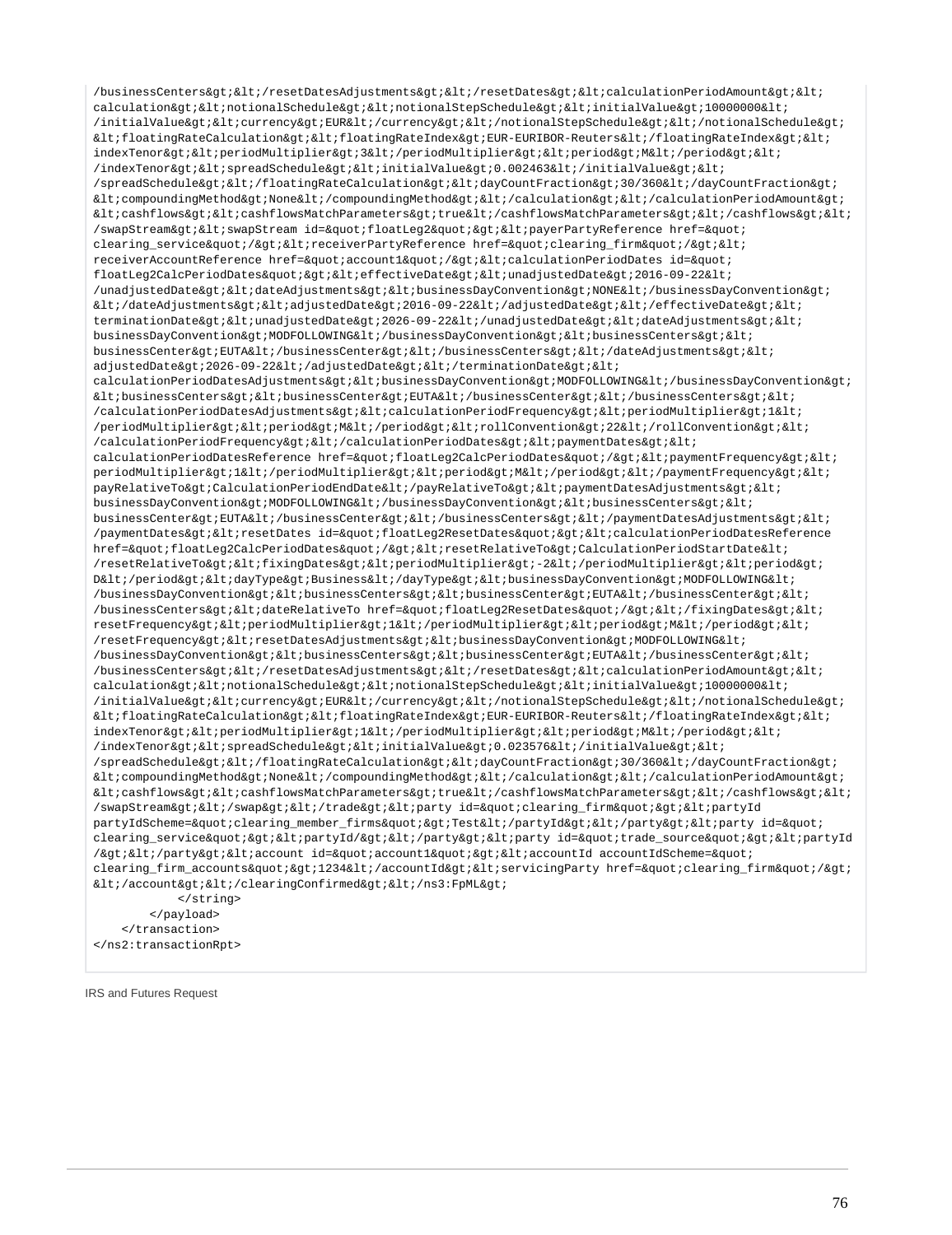```
<?xml version="1.0" encoding="UTF-8" standalone="yes"?>
<ns2:transactionReq xmlns:ns2="http://cmegroup.com/schema/core/1.0" reqUserId="userid">
<transaction portfolioId="${marginPortfolio}" type="TRADE">
<payload encoding="STRING" format="CSV">
<string>
Firm Id,Acct Id,Exchange,Ticker Symbol,Product Name,CC Code,Period Code,Put / Call,Strike,Underlying Period 
Code,Net Positions,Margin Type
Test,123,CME,GEZ9,,ED,201912,,,,1000,FUT
</string>
</payload>
</transaction>
<transaction portfolioId="${marginPortfolio}" type="TRADE">
<payload encoding="STRING" format="CSV">
<string>
Firm ID,Account ID,ClearedTradeId,Product Type ,Currency,Effective Date,Maturity Date,Notional,Direction,
Fixed Rate,Leg1 Index,Leg1 IndexTenor,Leg1 Payfreq,Leg1 CompMethod,Leg2 Index,Leg2 IndexTenor,Leg2 Payfreq,
Leg2 CompMethod,Leg1 Spread,Leg2 Spread
Test,1234,Vanilla ,Vanilla ,USD,9/22/2016,9/22/2026,"100,000,000",P,0.03123,N/A,N/A,6M,NONE,USD-LIBOR-BBA,
3M,6M,FLAT,N/A,N/A
</string>
</payload>
</transaction>
</ns2:transactionReq>
```
IRS and Futures Response

```
<?xml version="1.0" encoding="UTF-8" standalone="yes"?>
<ns2:transactionRpt 
    xmlns:ns2="http://cmegroup.com/schema/core/1.0" status="SUCCESS">
    <transaction type="TRADE" portfolioId="10389575" id="156658534">
        <payload format="FIXML" encoding="STRING">
           <string>&lt;?xml version=&quot;1.0&quot; encoding=&quot;UTF-8&quot; standalone=&quot;yes&quot;?
> < FIXML
              xmlns="www.cmegroup.com/fixml50/1" s="20090815" cv="CME.0001"
xv="109" v="5.0 SP2"><TrdCaptRpt LastQty=&quot;1000&quot;&gt;&lt;Instrmt
Exch="CME" PutCall="1" MMY="201912" SecTyp="FUT" Src="H"
ID="ED"/><RptSide InptDev=&quot;API&quot; Side=&quot;1&quot;&gt;&lt;Pty R=&quot;4&quot;
ID="Test"/><Pty R=&quot;24&quot; ID=&quot;123&quot;/&gt;&lt;/RptSide&gt;&lt;/TrdCaptRpt&gt;
</FIXML&gt;
            </string>
        </payload>
    </transaction>
    <transaction type="TRADE" portfolioId="10389574" id="156658533">
        <payload format="FPML" encoding="STRING">
           <string>&lt;?xml version=&quot;1.0&quot; encoding=&quot;UTF-8&quot; standalone=&quot;yes&quot;?
><ns3:FpML 
              xmlns="http://www.fpml.org/FpML-5/confirmation"
              xmlns:ns2="http://www.w3.org/2000/09/xmldsig#"
              xmlns:ns3="http://www.cmegroup.com/otc-clearing/confirmation"><
clearingConfirmed><trade&gt;&lt;tradeHeader&gt;&lt;partyTradeIdentifier&gt;&lt;partyReference
href="clearing_service"/><tradeId tradeIdScheme=&quot;cme_trade_id&quot;/&gt;&lt;tradeId
tradeIdScheme="remaining_trade_id"/><tradeId tradeIdScheme=&quot;platform_trade_id&quot;
/><tradeId tradeIdScheme=&quot;block_trade_id&quot;/&gt;&lt;tradeId tradeIdScheme=&quot;
client_trade_id"/&qt;</partyTradeIdentifier&qt;&lt;partyTradeInformation&qt;&lt;partyReference
href="clearing_firm"/><accountReference href=&quot;account1&quot;/&gt;&lt;relatedParty&gt;
<partyReference href=&quot;trade_source&quot;/&qt;&lt;role&qt;InputSource&lt;/role&qt;&lt;
/relatedParty><category categoryScheme=&quot;cme_origin_code&quot;/&gt;&lt;/partyTradeInformation&gt;
kltitradeDate>2016-09-22</tradeDate&gt;&lt;/tradeHeader&gt;&lt;swap&gt;&lt;swapStream id=&quot;
fixedLeg"&qt;<payerPartyReference href=&quot;clearing firm&quot;/&qt;&lt;payerAccountReference
href="account1"/><receiverPartyReference href=&quot;clearing_service&quot;/&gt;&lt;
calculationPeriodDates id="fixedLegCalcPeriodDates"><effectiveDate&gt;&lt;unadjustedDate&gt;
2016-09-22\<1; \verb|\unadd|ustedDate\>\<lat\verb|edd|ustments\>\verb|til|ibusinesDayConvention\>\verb|NOREal|,/businessDayConvention&qt;</dateAdjustments&qt;&lt;adjustedDate&qt;2016-09-22&lt;/adjustedDate&qt;&lt;
/effectiveDate><terminationDate&gt;&lt;unadjustedDate&gt;2026-09-22&lt;/unadjustedDate&gt;&lt;
```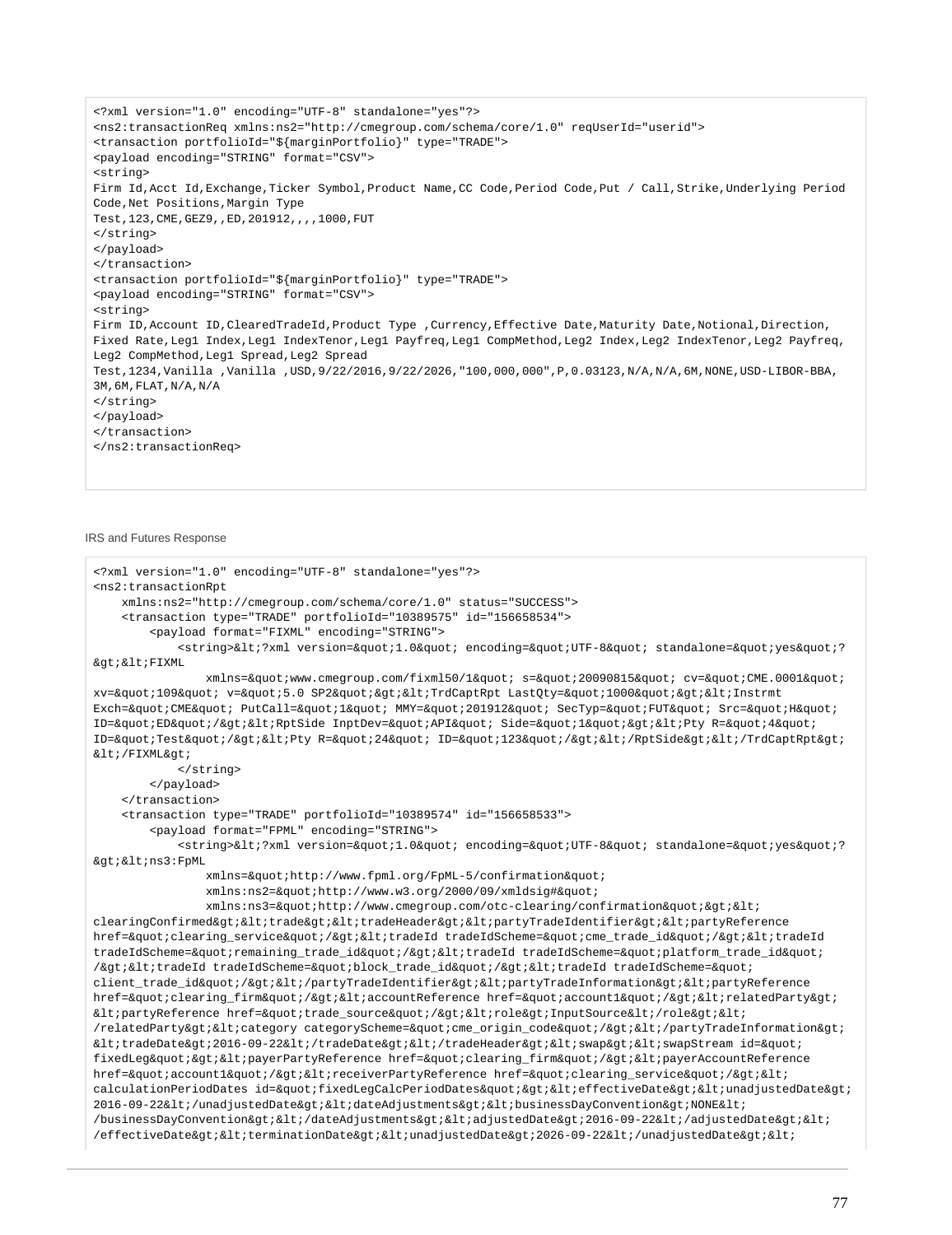dateAdjustments&qt;<businessDayConvention&qt;MODFOLLOWING&lt;/businessDayConvention&qt;&lt; businessCenters&qt;<businessCenter&qt;GBLO&lt;/businessCenter&qt;&lt;businessCenter&qt;USNY&lt; /businessCenter&qt;</businessCenters&qt;&lt;/dateAdjustments&qt;&lt;adjustedDate&qt;2026-09-22&lt;  $/$ adjustedDate> < /terminationDate&gt; &lt; calculationPeriodDatesAdjustments&gt; &lt; businessDayConvention&qt;MODFOLLOWING</businessDayConvention&qt;&lt;businessCenters&qt;&lt;  $\texttt{businessCenterSet}: \texttt{GBLO8lt} \texttt{; /}{\tt{businessCenterSet}}: \texttt{8lt} \texttt{; } \texttt{8lt} \texttt{; } \texttt{8lt} \texttt{; } \texttt{8lt} \texttt{; } \texttt{8lt} \texttt{; } \texttt{8lt} \texttt{; } \texttt{8lt} \texttt{; } \texttt{8lt} \texttt{; } \texttt{8lt} \texttt{; } \texttt{8lt} \texttt{; } \texttt{8lt} \texttt{; } \texttt{8lt} \texttt{; } \texttt{8lt} \texttt{; } \texttt{8lt} \texttt{; } \texttt{8lt$ /businessCenters></calculationPeriodDatesAdjustments&gt;&lt;calculationPeriodFrequency&gt;&lt; periodMultiplier&qt;6</periodMultiplier&qt;&lt;period&qt;M&lt;/period&qt;&lt;rollConvention&qt;22&lt; /rollConvention></calculationPeriodFrequency&gt;&lt;/calculationPeriodDates&gt;&lt;paymentDates&gt; <calculationPeriodDatesReference href=&quot;fixedLegCalcPeriodDates&quot;/&gt;&lt;paymentFrequency&gt;  $klt:periodMultiplier\>6klt; /periodMultiplier\>4klt; %$  $\<1$ tipayRelativeTo&qtiCalculationPeriodEndDate&lti/payRelativeTo&qti&ltipaymentDatesAdjustments&qti&lti businessDayConvention>MODFOLLOWING</businessDayConvention&gt;&lt;businessCenters&gt;&lt; businessCenter>GBLO</businessCenter&gt;&lt;businessCenter&gt;USNY&lt;/businessCenter&gt;&lt; /businessCenters></paymentDatesAdjustments&gt;&lt;/paymentDates&gt;&lt;calculationPeriodAmount&gt;&lt; calculation><notionalSchedule&gt;&lt;notionalStepSchedule&gt;&lt;initialValue&gt;100000000&lt;  $/$ initialValue><currency&gt;USD&lt;/currency&gt;&lt;/notionalStepSchedule&gt;&lt;/notionalSchedule&gt;  $\verb| alt| if \verb|ixedRateSchedule\> field \verb|1| if \verb|1| then \verb|1| then \verb|1| then \verb|1| then \verb|1| then \verb|1| then \verb|1| then \verb|1| then \verb|1| then \verb|1| then \verb|1| then \verb|1| then \verb|1| then \verb|1| then \verb|1| then \verb|1| then \verb|1| then \verb|1| then \verb|1| then \verb|1| then \verb|1| then \verb|1| then \verb|1| then \verb|1| then \verb|1| then \verb|1| then \verb|1| then \verb|1| then \verb|1| then \verb|1| then \verb|1| then \verb|1| then \verb|1$ dayCountFraction>ACT/360</dayCountFraction&gt;&lt;compoundingMethod&gt;None&lt;/compoundingMethod&gt;  $\$ true</cashflowsMatchParameters&gt;&lt;/cashflows&gt;&lt;/swapStream&gt;&lt;swapStream id=&quot; floatLeq"&qt;<payerPartyReference href=&quot;clearing service&quot;/&qt;&lt;receiverPartyReference href="clearing\_firm"/><receiverAccountReference href=&quot;account1&quot;/&gt;&lt; calculationPeriodDates id="floatLegCalcPeriodDates"><effectiveDate&gt;&lt;unadjustedDate&gt; 2016-09-22</unadjustedDate&gt;&lt;dateAdjustments&gt;&lt;businessDayConvention&gt;NONE&lt;  $/b$ usinessDayConvention></dateAdjustments&gt;&lt;adjustedDate&gt;2016-09-22&lt;/adjustedDate&gt;&lt;  $/ \texttt{effectiveDate} \& \texttt{bit} \emph{iterminationDate} \& \texttt{bit} \emph{i} \& \texttt{bit} \emph{i} \emph{undjustedDate} \& \texttt{plot} \emph{iz1} \emph{2026-09-22} \& \texttt{lt} \emph{i} \emph{}' \emph{unadjustedDate} \& \texttt{gt} \emph{i} \& \texttt{lt} \emph{i}$ dateAdjustments&qt;<businessDayConvention&qt;MODFOLLOWING&lt;/businessDayConvention&qt;&lt; businessCenters><businessCenter&gt;GBLO&lt;/businessCenter&gt;&lt;businessCenter&gt;USNY&lt;  $/b$ usinessCenter></businessCenters&gt;&lt;/dateAdjustments&gt;&lt;adjustedDate&gt;2026-09-22&lt;  $\lambda$ ddjustedDate></terminationDate&gt;&lt;calculationPeriodDatesAdjustments&gt;&lt;  $\texttt{businessDayConvention\>i} \verb"MDFOLLOWING\< i\verb"businessDayConvention\> i\< i\verb"businessCenters\> i\< i\verb"t" is a new version of the program.}$ businessCenter>GBLO</businessCenter&gt;&lt;businessCenter&gt;USNY&lt;/businessCenter&gt;&lt;  $\verb|/businessCenters>iklt;/calc|\\calationPeriodDatesAdjustments>iklt;ialculationPeriodFrequency>iklt;;lldc)\\calright>klldodF.$ periodMultiplier&qt;3</periodMultiplier&qt;&lt;period&qt;M&lt;/period&qt;&lt;rollConvention&qt;22&lt; /rollConvention&qt;</calculationPeriodFrequency&qt;&lt;/calculationPeriodDates&qt;&lt;paymentDates&qt; <calculationPeriodDatesReference href=&quot;floatLegCalcPeriodDates&quot;/&gt;&lt;paymentFrequency&gt;  $k$ lt; periodMultiplier&qt; 6< / periodMultiplier&qt; &lt; period&qt; &lt; / paymentFrequency&qt;  $klt$ ipayRelativeTo&gt:CalculationPeriodEndDate&lt:/payRelativeTo&gt:&lt:paymentDatesAdjustments&gt:&lt: businessDayConvention&qt;MODFOLLOWING</businessDayConvention&qt;&lt;businessCenters&qt;&lt; businessCenter&qt;GBLO</businessCenter&qt;&lt;businessCenter&qt;USNY&lt;/businessCenter&qt;&lt; /businessCenters></paymentDatesAdjustments&gt;&lt;/paymentDates&gt;&lt;resetDates id=&quot; floatLegResetDates" > < calculationPeriodDatesReference href=&quot; floatLegCalcPeriodDates&quot; /&qt;<resetRelativeTo&qt;CalculationPeriodStartDate&lt;/resetRelativeTo&qt;&lt;fixinqDates&qt;&lt; periodMultiplier&qt;-2</periodMultiplier&qt;&lt;period&qt;D&lt;/period&qt;&lt;dayType&qt;Business&lt; /dayType><businessDayConvention&gt;MODFOLLOWING&lt;/businessDayConvention&gt;&lt;businessCenters&gt;  $klt:busing the \texttt{SSCenter}\$  : GBLO</businessCenter&gt;&lt;/businessCenters&gt;&lt;dateRelativeTo href=&quot; floatLegResetDates"/&qt;</fixingDates&qt;&lt;resetFrequency&qt;&lt;periodMultiplier&qt;3&lt; /periodMultiplier><period&gt;M&lt;/period&gt;&lt;/resetFrequency&gt;&lt;resetDatesAdjustments&gt;&lt; businessDayConvention>MODFOLLOWING</businessDayConvention&gt;&lt;businessCenters&gt;&lt; businessCenter&at;GBLO</businessCenter&at;&lt;businessCenter&at;USNY&lt;/businessCenter&at;&lt; /businessCenters></resetDatesAdjustments&gt;&lt;/resetDates&gt;&lt;calculationPeriodAmount&gt;&lt; calculation><notionalSchedule&gt;&lt;notionalStepSchedule&gt;&lt;initialValue&gt;1000000000&lt; /initialValue><currency&gt;USD&lt;/currency&gt;&lt;/notionalStepSchedule&gt;&lt;/notionalSchedule&gt;  $klt$ ;floatingRateCalculation&qt;<floatingRateIndex&qt;USD-LIBOR-BBA&lt;/floatingRateIndex&qt;&lt; indexTenor><periodMultiplier&gt;3&lt;/periodMultiplier&gt;&lt;period&gt;M&lt;/period&gt;&lt; /indexTenor></floatingRateCalculation&gt;&lt;dayCountFraction&gt;ACT/360&lt;/dayCountFraction&gt;&lt; compoundingMethod>Flat</compoundingMethod&gt;&lt;/calculation&gt;&lt;/calculationPeriodAmount&gt;&lt; cashflows&qt;<cashflowsMatchParameters&qt;true&lt;/cashflowsMatchParameters&qt;&lt;/cashflows&qt;&lt; /swapStream></swap&gt;&lt;/trade&gt;&lt;party id=&quot;clearing\_firm&quot;&gt;&lt;partyId partyIdScheme="clearing\_member\_firms"&qt;Test</partyId&gt;&lt;/party&gt;&lt;party id=&quot; clearing\_service"&qt;<partyId/&qt;&lt;/party&qt;&lt;party id=&quot;trade\_source&quot;&qt;&lt;partyId /></party&gt;&lt;account id=&quot;account1&quot;&gt;&lt;accountId accountIdScheme=&quot; clearing firm accounts"&qt;1234</accountId&qt;&lt;servicingParty href=&quot;clearing firm&quot;/&qt;  $dt$ ;/account></clearingConfirmed&gt;&lt;/ns3:FpML&gt; </string>

 </payload> </transaction> </ns2:transactionRpt>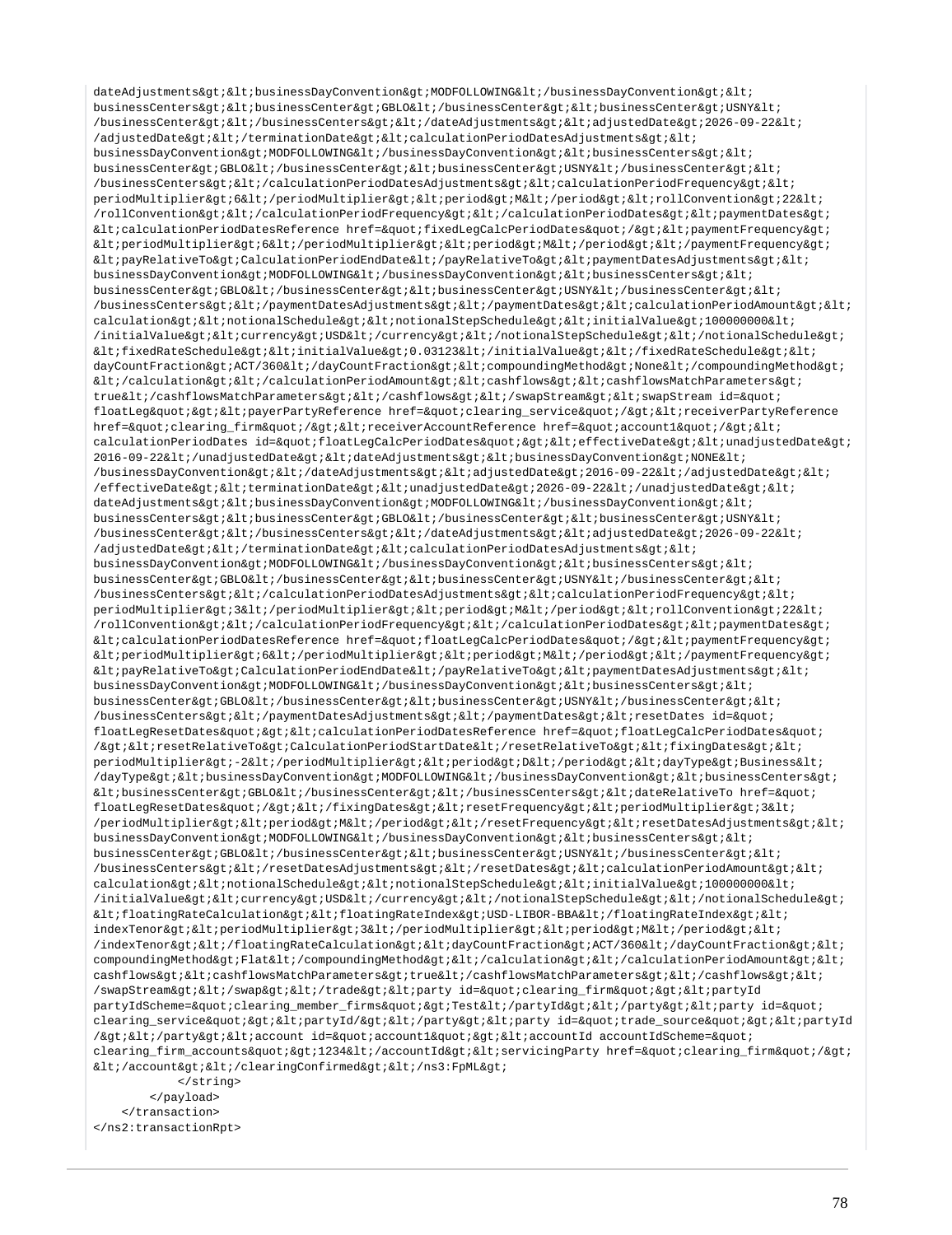Delta Ladder, IRS and Futures Request

```
<?xml version="1.0" encoding="UTF-8" standalone="yes"?>
<ns2:transactionReq xmlns:ns2="http://cmegroup.com/schema/core/1.0" reqUserId="userid">
<transaction portfolioId="${marginPortfolio}" type="TRADE">
<payload encoding="STRING" format="CSV">
<string>
Value Date,CMF,PB Account,Curve Name,Currency,91D,183D,274D,365D,457D,548D,639D,731D,1096D,1461D,1826D,
2192D,2557D,2922D,3287D,3653D,4383D,5479D,7305D,9131D,10958D,14610D,18263D
10/24/2013,test1,999,AUD_BBSW_6M_ERS,,
32.0105455,64.58305936,31.13621844,20.35769193,15.41416217,96.80729233,75.32927274,25.67151709,24.23397357,0
.
687566587,9.694415416,58.80629205,31.95172325,15.3822619,79.15949202,32.98592737,94.26023515,17.7372275,20.1
8054008,15.11060597,42.29062295,33,44
</string>
</payload>
</transaction>
<transaction portfolioId="${marginPortfolio}" type="TRADE">
<payload encoding="STRING" format="CSV">
<string>
Firm Id,Acct Id,Exchange,Ticker Symbol,Product Name,CC Code,Period Code,Put / Call,Strike,Underlying Period 
Code,Net Positions,Margin Type
Test,test, CME, GEZ4, EURODOLLAR FUTURES, ED, 202412, , , , -70732, OTC
</string>
</payload>
</transaction>
<transaction portfolioId="${marginPortfolio}" type="TRADE">
<payload encoding="STRING" format="CSV">
<string>
Firm ID, Account ID, ClearedTradeId, Product Type , Currency, Effective Date, Maturity Date, Notional, Direction,
Fixed Rate,Leg1 Index,Leg1 IndexTenor,Leg1 Payfreq,Leg1 CompMethod,Leg2 Index,Leg2 IndexTenor,Leg2 Payfreq,
Leg2 CompMethod,Leg1 Spread,Leg2 Spread
Test,1234,Test Trade 1,Vanilla ,USD,9/6/2011,9/6/2021,"1000000000000000",P,0.03123,N/A,N/A,1Y,NONE,USD-
LIBOR-BBA,3M,6M,FLAT,N/A,N/A
</string>
</payload>
</transaction>
</ns2:transactionReq>
```
## Delta Ladder, IRS and Futures Response

```
<?xml version="1.0" encoding="UTF-8" standalone="yes"?>
<ns2:transactionRpt 
    xmlns:ns2="http://cmegroup.com/schema/core/1.0" status="SUCCESS">
    <transaction type="DELTA_LADDER" portfolioId="10390215" id="156660896">
       <payload format="CSV" encoding="STRING">
          <string>&quot;Value Date&quot;,&quot;CMF&quot;,&quot;PB Account&quot;,&quot;Curve Name&quot;,
\alphaquot; Currency" , " 91D" , " 183D" , " 274D" , " 365D" , " 457D" ,
\alphaquot;548D","639D","731D","1096D","1461D","1826D",
\frac{1}{2}2192D","2557D","2922D","3287D","3653D","4383D",
\alphaquot;5479D","7305D","9131D","10958D","14610D","
18263D cmot:\alphaquot;10/24/2013","test1","999","AUD BBSW 6M ERS","","
32.0105455", "64.58305936", "31.13621844", "20.35769193", "15.41416217
\alphaquot;,\alphaquot;96.80729233\alphaquot;,\alphaquot;75.32927274\alphaquot;,\alphaquot;25.67151709\alphaquot;,\alphaquot;24.23397357\alphaquot;,
squot; 0.687566587squot; , squot; 9.694415416squot; , squot; 58.80629205squot; , squot; 31.95172325squot; , squot;
15.3822619", "79.15949202", "32.98592737", "94.26023515", "17.7372275
squot;, squot;20.18054008", squot;15.11060597", squot;42.29062295", squot;33.0", squot;44.0
&quot:
</string>
       </payload>
    </transaction>
    <transaction type="TRADE" portfolioId="10390217" id="156660898">
```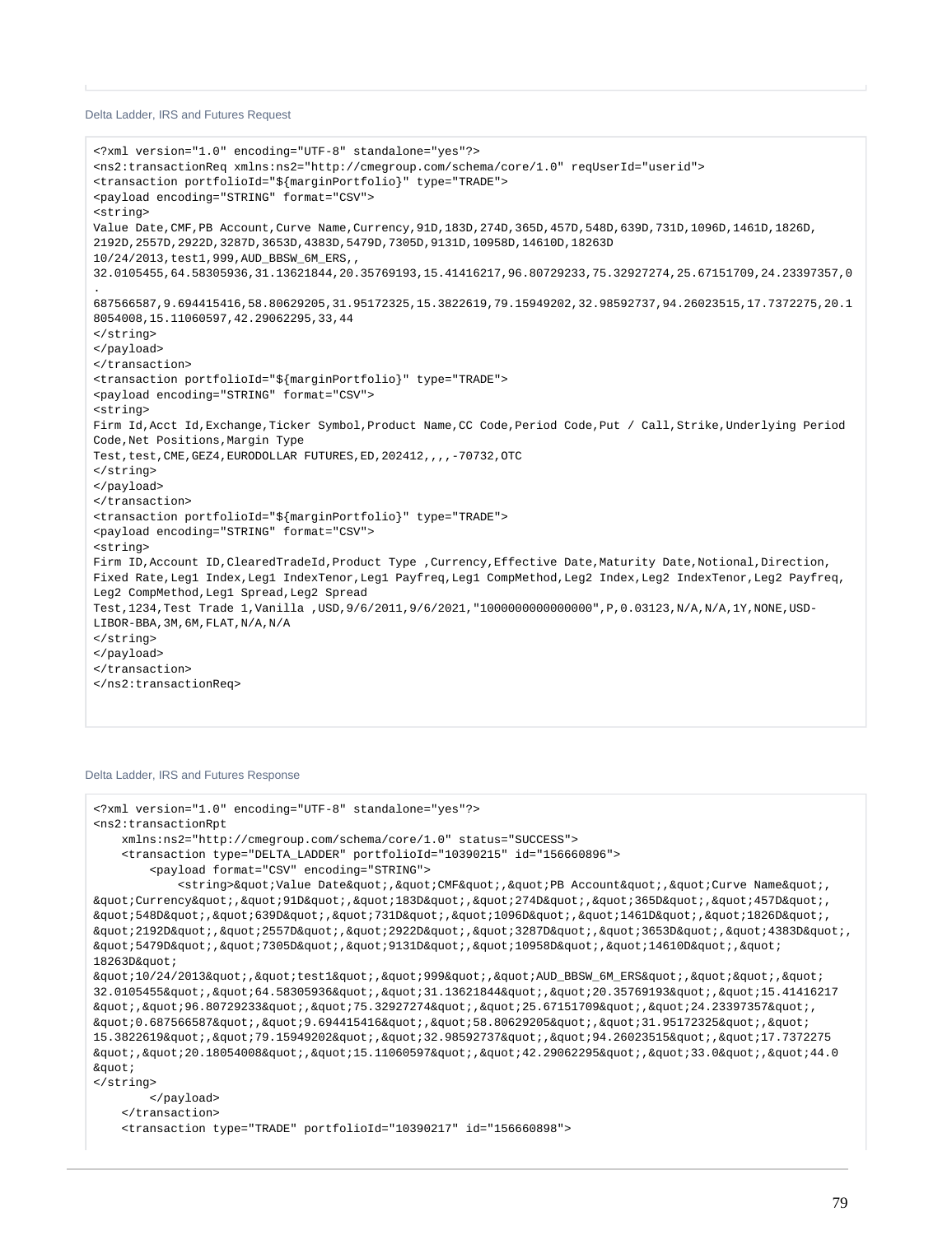## <payload format="FIXML" encoding="STRING">

<string>&lt;?xml version=&quot;1.0&quot; encoding=&quot;UTF-8&quot; standalone=&quot;yes&quot;? &qt; < FIXML

xmlns="www.cmegroup.com/fixml50/1" s="20090815" cv="CME.0001" xv="109" v="5.0 SP2"&qt;<TrdCaptRpt LastQty=&quot;10&quot;&qt;&lt;Instrmt Exch=&quot; CME" PutCall=" 1" StrkPx=" 92" MMY=" 201703" SecTyp=" OOF" Src=" H" ID=" ED" / > < Undly MMY=&quot; 201703&quot; SecTyp=&quot; FUT&quot; Src=&quot; H"/&qt;<RptSide InptDev=&quot;API&quot; Side=&quot;1&quot;&qt;&lt;Pty R=&quot;4&quot; ID=&quot; Test"/><Pty R=&quot;24&quot; ID=&quot;123&quot;/&gt;&lt;/RptSide&gt;&lt;/TrdCaptRpt&gt;&lt; /FIXML>

</string>

</payload>

</transaction>

<transaction type="TRADE" portfolioId="10390216" id="156660897">

<payload format="FPML" encoding="STRING">

<string>&lt;?xml version=&quot;1.0&quot; encoding=&quot;UTF-8&quot; standalone=&quot;yes&quot;? ><ns3:FpML

xmlns="http://www.fpml.org/FpML-5/confirmation"

xmlns:ns2="http://www.w3.org/2000/09/xmldsig#"

 $xmlns:ns3=\&quotihttp://www.cmegroup.com/oto-clearing/confirmation&quoti>k1$ clearingConfirmed><trade&gt;&lt;tradeHeader&gt;&lt;partyTradeIdentifier&gt;&lt;partyReference href="clearing\_service"/&qt;<tradeId tradeIdScheme=&quot;cme\_trade\_id&quot;/&qt;&lt;tradeId tradeIdScheme="remaining\_trade\_id"/><tradeId tradeIdScheme=&quot;platform\_trade\_id&quot; /><tradeId tradeIdScheme=&quot;block\_trade\_id&quot;/&gt;&lt;tradeId tradeIdScheme=&quot; client\_trade\_id"/></partyTradeIdentifier&gt;&lt;partyTradeInformation&gt;&lt;partyReference href="clearing\_firm"/><accountReference href=&quot;account1&quot;/&gt;&lt;relatedParty&gt; <partyReference href=&quot;trade\_source&quot;/&gt;&lt;role&gt;InputSource&lt;/role&gt;&lt; /relatedParty><category categoryScheme=&quot;cme\_origin\_code&quot;/&gt;&lt;/partyTradeInformation&gt;  $klt$ itradeDate>2011-09-06</tradeDate&gt;&lt;/tradeHeader&gt;&lt;swap&gt;&lt;swapStream id=&quot; fixedLeg" > < payerPartyReference href=&quot; clearing\_firm&quot; / &gt; &lt; payerAccountReference href="account1"/><receiverPartyReference href=&quot;clearing\_service&quot;/&gt;&lt; calculationPeriodDates id="fixedLegCalcPeriodDates"><effectiveDate&gt;&lt;unadjustedDate&gt;  $2011-09-06$ </unadjustedDate&gt;&lt;dateAdjustments&gt;&lt;businessDayConvention&gt;NONE&lt; /businessDayConvention></dateAdjustments&gt;&lt;adjustedDate&gt;2011-09-06&lt;/adjustedDate&gt;&lt;  $/$ effectiveDate&qt;<terminationDate&qt;&lt;unadjustedDate&qt;2021-09-06&lt;/unadjustedDate&qt;&lt; dateAdjustments&qt;<businessDayConvention&qt;MODFOLLOWING&lt;/businessDayConvention&qt;&lt; businessCenters><businessCenter&gt;GBLO&lt;/businessCenter&gt;&lt;businessCenter&gt;USNY&lt; /businessCenter&qt;</businessCenters&qt;&lt;/dateAdjustments&qt;&lt;adjustedDate&qt;2021-09-06&lt;  $/$ adjustedDate&gt $i$ &lt $i$ /terminationDate&gt $i$ &lt $i$ calculationPeriodDatesAdjustments&gt $i$ &lt $i$ businessDayConvention&qt;MODFOLLOWING</businessDayConvention&qt;&lt;businessCenters&qt;&lt; businessCenter&qt;GBLO</businessCenter&qt;&lt;businessCenter&qt;USNY&lt;/businessCenter&qt;&lt; /businessCenters></calculationPeriodDatesAdjustments&gt;&lt;calculationPeriodFrequency&gt;&lt; periodMultiplier>1</periodMultiplier&gt;&lt;period&gt;Y&lt;/period&gt;&lt;rollConvention&gt;6&lt; /rollConvention&qt;</calculationPeriodFrequency&qt;&lt;/calculationPeriodDates&qt;&lt;paymentDates&qt;  $klt$ icalculationPeriodDatesReference href="fixedLeqCalcPeriodDates"/&qt;<paymentFrequency&qt;  $k$ lt; periodMultiplier> 1&1t; /periodMultiplier> &1t; period> &1t; /period> &1t; /paymentFrequency>  $\verb|http://payRelativeTo>?Calculate a list of a list of the text to get a list of the text to get a list of the text to get a list of the text to get a list of the text to get a list of the text to get a list of the text to get a list of the text to get a list of the text to get a list of the text to get a list of the text to get a list of the text to get a list of the text to get a list of the text to get a list of the text to get a list of the text to get a list of the text to get a list of the text to get a list of the text to get a list of the text to get a list of the text to get a list of the text to get a list of the text to get a list of the text to get a list of the text to get a list of the text to get a list of the text to get a list of the text to get a list of the text to$ businessDayConvention&qt;MODFOLLOWING</businessDayConvention&qt;&lt;businessCenters&qt;&lt; businessCenter>GBLO</businessCenter&gt;&lt;businessCenter&gt;USNY&lt;/businessCenter&gt;&lt; /businessCenters></paymentDatesAdjustments&gt;&lt;/paymentDates&gt;&lt;calculationPeriodAmount&gt;&lt;  $\verb|calulation@gt|; \verb|all|; not \verb|ionalschedule@gt|; \verb|all|; not \verb|ionalsdegot|; \verb|allexgt|; \verb|initialValue@gt|; \verb|1000000000000000|; \verb|1|; \verb|1|: \verb|1|: \verb|1|: \verb|1|: \verb|1|: \verb|1|: \verb|1|: \verb|1|: \verb|1|: \verb|1|: \verb|1|: \verb|1|: \verb|1|: \verb|1|: \verb|1|: \verb|1|: \verb|1|: \verb|1|: \verb|1|: \verb|1|: \verb|1|: \verb|$ /initialValue><currency&gt;USD&lt;/currency&gt;&lt;/notionalStepSchedule&gt;&lt;/notionalSchedule&gt;  $k$ lt;fixedRateSchedule><initialValue&gt;0.03123&lt;/initialValue&gt;&lt;/fixedRateSchedule&gt;&lt; dayCountFraction> ACT/360</dayCountFraction&gt;&lt;compoundingMethod&gt;None&lt;/compoundingMethod&gt;  $klti$ /calculation&qt;  $klti$ /calculationPeriodAmount &qt;  $klti$ cashflows&qt;  $klti$ cashflowsMatchParameters&qt; true</cashflowsMatchParameters&gt;&lt;/cashflows&gt;&lt;/swapStream&gt;&lt;swapStream id=&quot; floatLeg" &qt; < payerPartyReference href=&quot; clearing\_service&quot; / &qt; &lt; receiverPartyReference href="clearing\_firm"/&qt;<receiverAccountReference href=&quot;account1&quot;/&qt;&lt; calculationPeriodDates id="floatLegCalcPeriodDates"><effectiveDate&gt;&lt;unadjustedDate&gt; 2011-09-06</unadjustedDate&gt;&lt;dateAdjustments&gt;&lt;businessDayConvention&gt;NONE&lt;  $/b$ usinessDayConvention&qt;</dateAdjustments&qt;&lt;adjustedDate&qt;2011-09-06&lt;/adjustedDate&qt;&lt; /effectiveDate><terminationDate&gt;&lt;unadjustedDate&gt;2021-09-06&lt;/unadjustedDate&gt;&lt; dateAdjustments> < businessDayConvention&gt; MODFOLLOWING&lt; /businessDayConvention&gt; &lt; businessCenters&qt;<businessCenter&qt;GBLO&lt;/businessCenter&qt;&lt;businessCenter&qt;USNY&lt; /businessCenter></businessCenters&gt;&lt;/dateAdjustments&gt;&lt;adjustedDate&gt;2021-09-06&lt;  $/$ adjustedDate&qt;</terminationDate&qt;&lt;calculationPeriodDatesAdjustments&qt;&lt;  $\texttt{businessDayConvention}\&\texttt{qt}~\texttt{?MOPOLLOWING}\&\texttt{lt}~\texttt{?}/\texttt{businessDayConvention}\&\texttt{gt}~\texttt{?}~\texttt{let}~\texttt{?}~\texttt{but}~\texttt{...}~\texttt{...}~\texttt{...}~\texttt{...}~\texttt{...}~\texttt{...}~\texttt{...}~\texttt{...}~\texttt{...}~\texttt{...}~\texttt{...}~\texttt{...}~\texttt{...}~\texttt{...}~\texttt{...}~\texttt{...}~\texttt{...}~\texttt{...}~\texttt{...}~$ businessCenter&qt;GBLO</businessCenter&qt;&lt;businessCenter&qt;USNY&lt;/businessCenter&qt;&lt; /businessCenters&qt;</calculationPeriodDatesAdjustments&qt;&lt;calculationPeriodFrequency&qt;&lt;